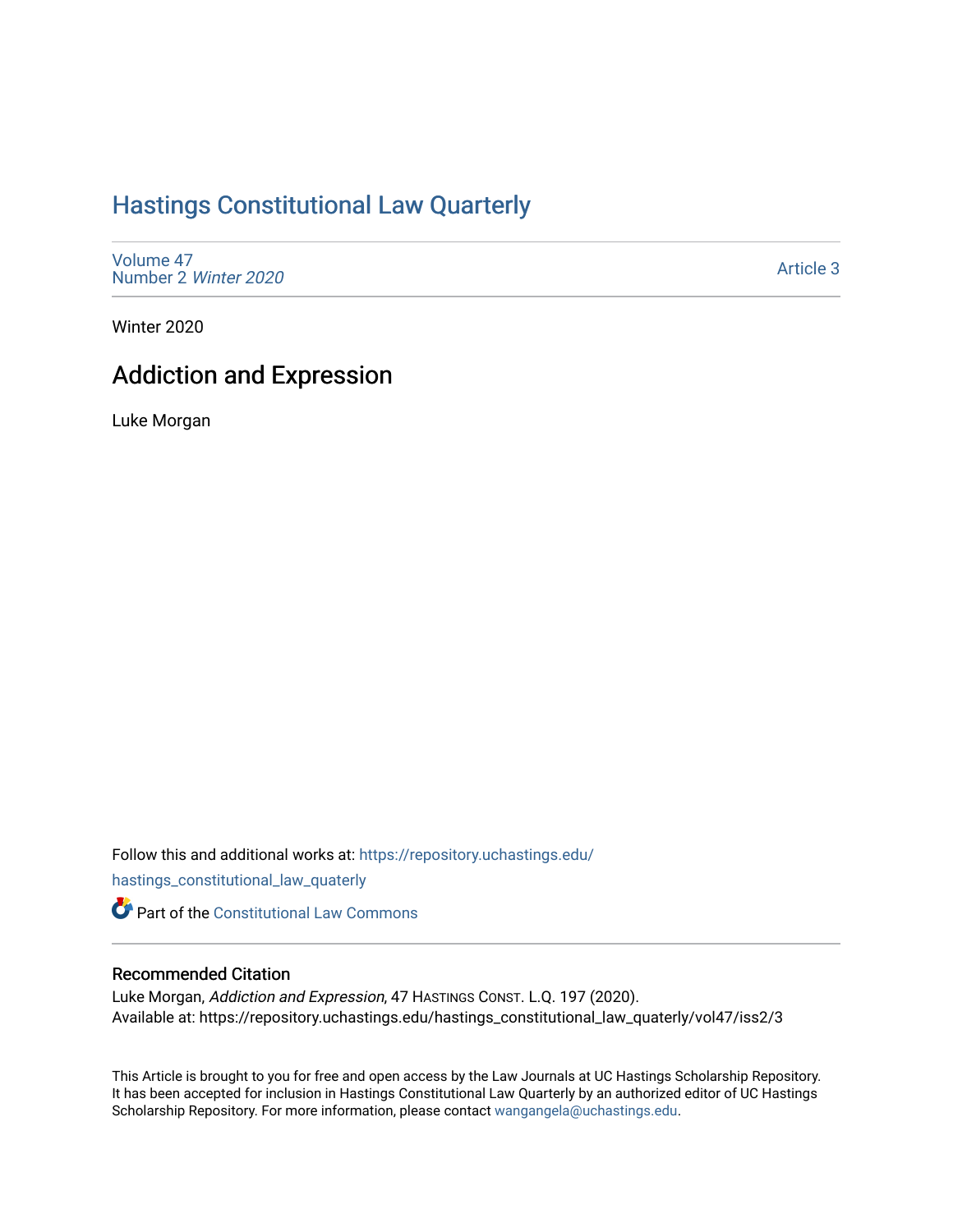# Addiction and Expression

# *by* LUKE MORGAN\*

# **Introduction**

On September 9, 2014, video game developer Bungie, Inc. released its much-anticipated game, *Destiny*. 1 Bungie was the creator of the massively popular and critically acclaimed *Halo* series, and *Destiny*'s release across four consoles was expected to be the studio's return to the pinnacle of the gaming world.<sup>2</sup> The game mixed Tolkeinesque high fantasy with futuristic science fiction, and combined elements of two of the most popular genres of video games—Massive Multiplayer Online Role Playing Games ("MMORPGs") and First-Person Shooters ("FPS").<sup>3</sup> The studio even hired Peter Dinklage, a star of HBO's *Game of Thrones*, to voice a main character.<sup>4</sup> The game's overall budget was more than  $$500$  million.<sup>5</sup> Then, something strange happened.

It rapidly became apparent that, despite strong sales numbers,<sup>6</sup> Destiny was not much fun to play. A representative review began: "It's impossible

 <sup>\*</sup> J.D., 2019, Duke University School of Law; B.A., 2014, Indiana University. I am grateful to Rachel Smith for her encouragement and subject-matter expertise, and to Professor Joseph Blocher for his invaluable feedback and guidance, which markedly improved this Article. I also thank the editors of the *Hastings Constitutional Law Quarterly* for their thoughtful feedback and editing.

 <sup>1.</sup> Sean Hollister, *Bungie will release '*Destiny*' on September 9th, 2014*, VERGE (Dec. 6, 2013), https://www.theverge.com/2013/12/6/5183874/bungie-will-release-destiny-on-september-9th-2014.

 <sup>2.</sup> Seth G. Macy, *Activision:* Destiny *To Be 'Best-Selling New Video Game IP in History*,*'* IGN (Feb. 6, 2014), https://www.ign.com/articles/2014/02/06/activision-blizzard-announces-bett er-than-expected-earnings.

 <sup>3.</sup> *See* Adi Robertson, *Bungie melds fantasy, Tarkovsky, and space wizards in '*Destiny*' concept art*, VERGE (Mar. 28, 2013), https://www.theverge.com/2013/3/28/4158802/bungieshows-off-destiny-concept-art-at-gdc (noting the combination of MMO and RPG elements and quoting Bungie as describing the game's thematic genre as "mythic science fiction").

 <sup>4.</sup> Cameron Kunzelman, *Actually, Peter Dinklage Was Good in* 'Destiny', VICE (Sept. 5, 2017), https://www.vice.com/en\_us/article/qvvqkb/actually-peter-dinklage-was-good-in-destiny.

 <sup>5.</sup> Eddie Makuch, *Activision Investing \$500 Million for Bungie's* Destiny, GAMESPOT (May 6, 2014), https://www.gamespot.com/articles/activision-investing-500-million-for-bungie-s-dest iny/1100-6419444/.

 <sup>6.</sup> *See* Jenna Pitcher, Destiny *Sales Hit 6.3 Million Units within a Month of Release*, IGN (Sept. 8, 2015), https://www.ign.com/articles/2015/09/08/destiny-sales-hit-63-million-units-wit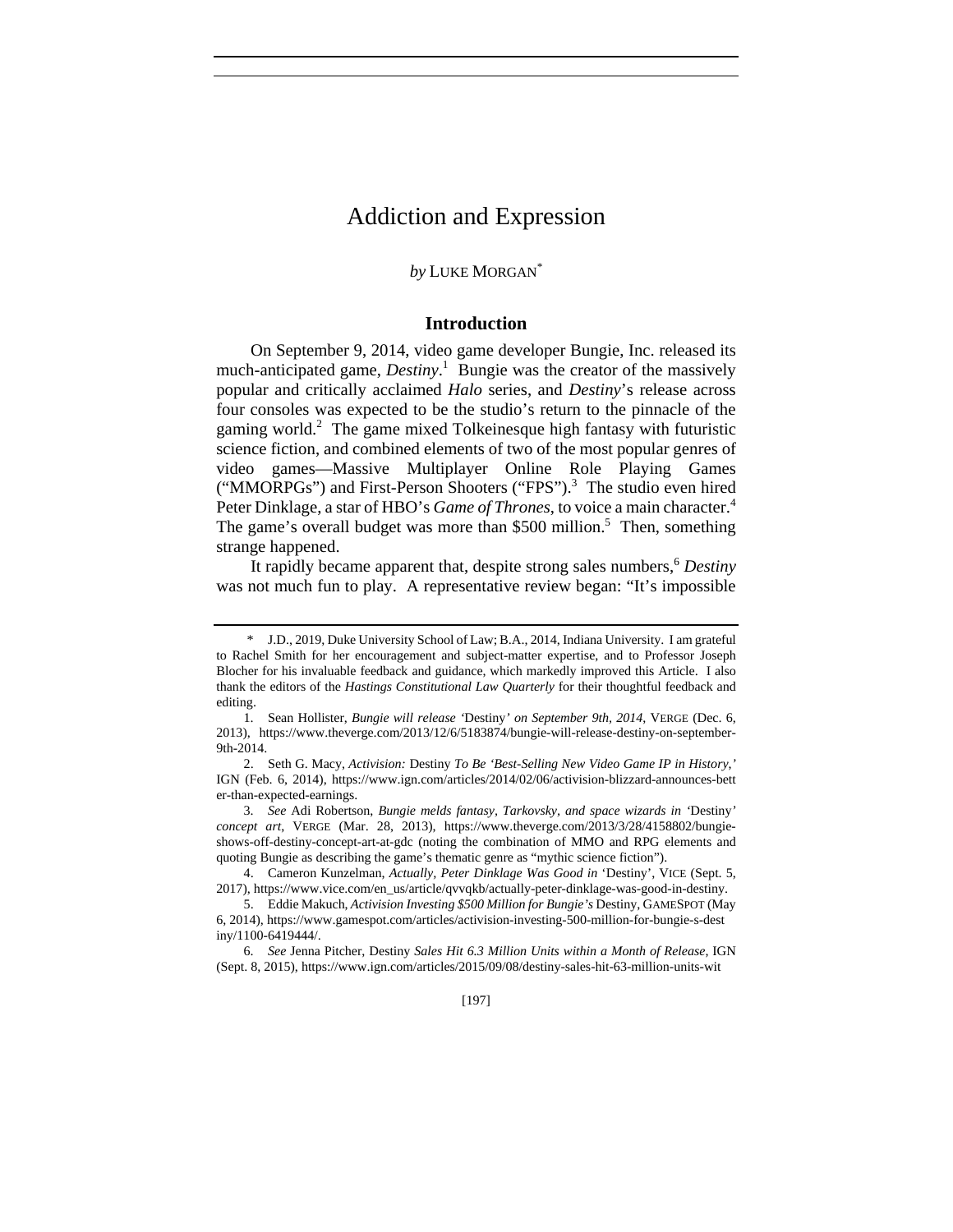#### 198 **HASTINGS CONSTITUTIONAL LAW QUARTERLY** [Vol. 47:2

to pinpoint an exact moment where *Destiny* broke my heart. The 30-plus hours I've spent in the game so far have been a slow rollout of small disappointments, each adding up to a growing sense of the emptiness at *Destiny*'s core."<sup>7</sup> An early post-mortem by the popular gaming site *Kotaku* notes: "[T]here was much to criticize . . . . [P]laying *Destiny* felt like battling against the developers themselves."<sup>8</sup> Bungie had internally predicted an average Metacritic score of 90; once the chips fell, *Destiny* garnered a score of 76 from the review aggregation site.<sup>9</sup>

Of course, reviewers are not necessarily players. But gamers were unhappy, too. The "DestinyTheGame" subreddit quickly became a major social hub for the game's players. There, posts castigating *Destiny*'s fundamentals were mainstays on the front page. One popular post addressed to Bungie notes: "*Destiny* is not difficult. Its tedious."10 The poster notes trudging through the main storyline in hopes of "hit[ting] the content we both know [Bungie] can do," but, upon completing the main story, finding the "real game": an "[e]ndless fucking grind for gear that never drops."<sup>11</sup>

*Destiny*'s underperformance, and the discontent of its players, is not, by itself strange. Anyone, even an industry darling like Bungie, can flop. What was strange about *Destiny* is that, despite the shared sense that the game was fundamentally not fun, people kept playing: "I'm a bit over 600 hours in, and still can't figure out what I see in the game (at this point)," reported one player.<sup>12</sup> Another: "Destiny has totally consumed my life."<sup>13</sup> A third: "My [girlfriend] hates this game, hates watching me play it, and I feel like its [sic] starting to affect our [r]elationship. Now the easy answer would be: 'Bro, just quit the game.' but that's NOT GUNNA HAPPEN!!"<sup>14</sup> One popular

hin-a-month-of-release/ ("[P]re-release and first-day orders reached USD \$500 million.").

 <sup>7.</sup> Philip Kollar & Arthur Gies, Destiny *Review: No Fate*, POLYGON (Sept. 12, 2014), https://www.polygon.com/2014/9/12/6138497/destiny-review-no-fate.

 <sup>8.</sup> Jason Schreier, *The Messy, True Story Behind The Making of* Destiny, KOTAKU (Oct. 20, 2015), https://kotaku.com/the-messy-true-story-behind-the-making-of-destiny-1737556731.

 <sup>9.</sup> *Id.*

 <sup>10. /</sup>u/Tutsks, *Bungie?* Destiny *is not difficult. Its* [sic] *tedious.*, REDDIT (Oct. 29, 2014), https://www.reddit.com/r/DestinyTheGame/comments/2knqsv/bungie\_destiny\_is\_not\_difficult\_it s\_tedious/.

 <sup>11.</sup> *Id.*

 <sup>12. /</sup>u/wax66, Comment to *Confessions of a* Destiny *Addict*, REDDIT (Jan. 16, 2015), https://www.reddit.com/r/DestinyTheGame/comments/2smo4d/confessions\_of\_a\_destiny\_addict/ cnqwt70/.

 <sup>13. /</sup>u/SoulRebel726, Comment to *Confessions of a* Destiny *Addict*, REDDIT (Jan. 16, 2015), https://www.reddit.com/r/DestinyTheGame/comments/2smo4d/confessions\_of\_a\_destiny\_addict/ cnqvy16/.

 <sup>14. /</sup>u/LiquidRazor, *Is This Game Ruining Your Relationships With Friends, Family, or Significant Others*, REDDIT (Dec. 30, 2014), https://www.reddit.com/r/DestinyTheGame/comm ents/2quhkn/is\_this\_game\_ruining\_your\_relationships\_with/.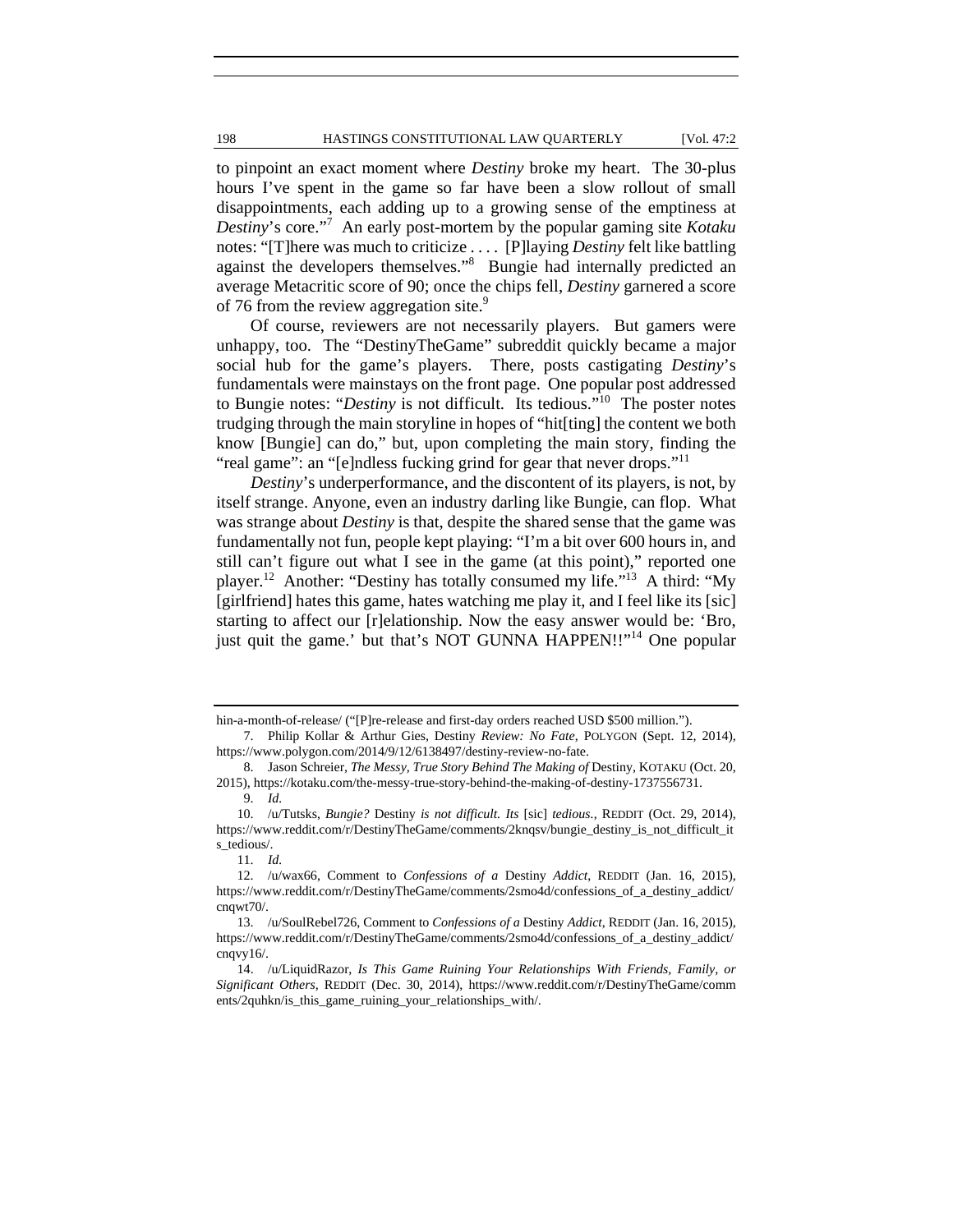discussion post, since deleted, asks: "Are we actually having fun or are we just addicted?"<sup>15</sup> A user responded:

Honestly, im [sic] just addicted. I dont [sic] even know what im [sic] chasing any more, and I just get upset at the game, the rewards I get that are worthless . . . im [sic] never happy with my time on it but im [sic] still playing. And reading through this thread was so depressing, half of us sound like battered wives married to Bungie swearing they'll change. $16$ 

Less anecdotal data is available thanks to "WastedOnDestiny.com," which mines the game's publicly available data to allow players to discover exactly how much time they have "wasted" on *Destiny*.<sup>17</sup> As of May 26, 2019, the top *Destiny* player in terms of hours played had spent 13,423 hours on *Destiny*, and 9,033 hours on *Destiny 2*. 18 The *Destiny* total alone is 559 days' worth of playing time. There is some speculation that this player uses a bot to run the game without actually playing;<sup>19</sup> but even the third-highest through tenth-highest players<sup>20</sup> averaged 312 days' worth of playing time in less than five years since *Destiny*'s release.<sup>21</sup> Bungie itself reported an average daily playtime of three hours.<sup>22</sup>

 <sup>15. /</sup>u/Uknowlikewhatever, *Are we actually having fun or are we just addicted?*, REDDIT (via Archive.org) (Mar. 15, 2015), https://web.archive.org/web/20150321000051/https:// www.reddit.com/r/DestinyTheGame/comments/2z3w3j/discussion\_are\_we\_actually\_having \_fun\_or\_are\_we/.

 <sup>16. /</sup>u/tibbers\_and\_annie, Comment to *Are we actually having fun or are we just addicted?*, REDDIT (via Archive.org) (Mar. 15, 2015), https://web.archive.org/web/20150321000051/ https://www.reddit.com/r/DestinyTheGame/comments/2z3w3j/discussion\_are\_we\_actually\_havin g\_fun\_or\_are\_we/.

 <sup>17.</sup> *About*, TIME WASTED ON *DESTINY*, https://www.wastedondestiny.com/about (last visited May 26, 2019).

 <sup>18.</sup> *Leaderboard*, TIME WASTED ON *DESTINY* (last visited May 26, 2019), https://www. wastedondestiny.com/leaderboard.

 <sup>19. /</sup>u/KissellJ, /u/Radiatin, /u/Javamellow, Comments to *Stat of the Day: G-Money876 has played 1 yr, 32 weeks, 3 days, and 6 hours worth of* Destiny*!*, REDDIT (Feb. 23, 2017), https://www. reddit.com/r/DestinyTheGame/comments/5vswrj/stat\_of\_the\_day\_gmoney876\_has\_played\_1\_yr  $-32/$ .

 <sup>20.</sup> I have excluded the second-highest player from this calculation because, with 12,924 hours played, that user's playing time is closer to the suspected bot-user than to the third-highest player, who has 10,418 hours played. By contrast, player number thirty, at 7,081 hours, is relatively close to player number ten, who has 8,065 hours played. *Leaderboard*, TIME WASTED ON *DESTINY*, https://www.wastedondestiny.com/leaderboard (last visited May 26, 2019).

 <sup>21.</sup> Though, because most *Destiny* players left for *Destiny 2* in September 2017, much of those 312 days likely came in the first three years of *Destiny*'s existence.

 <sup>22.</sup> Casidee Moser, *Bungie Used Behavioral Psychology to Make* Destiny *Appealing*, IGN (Apr. 2, 2015), https://www.ign.com/articles/2015/04/02/bungie-used-behavioral-psychology-tomake-destiny-appealing.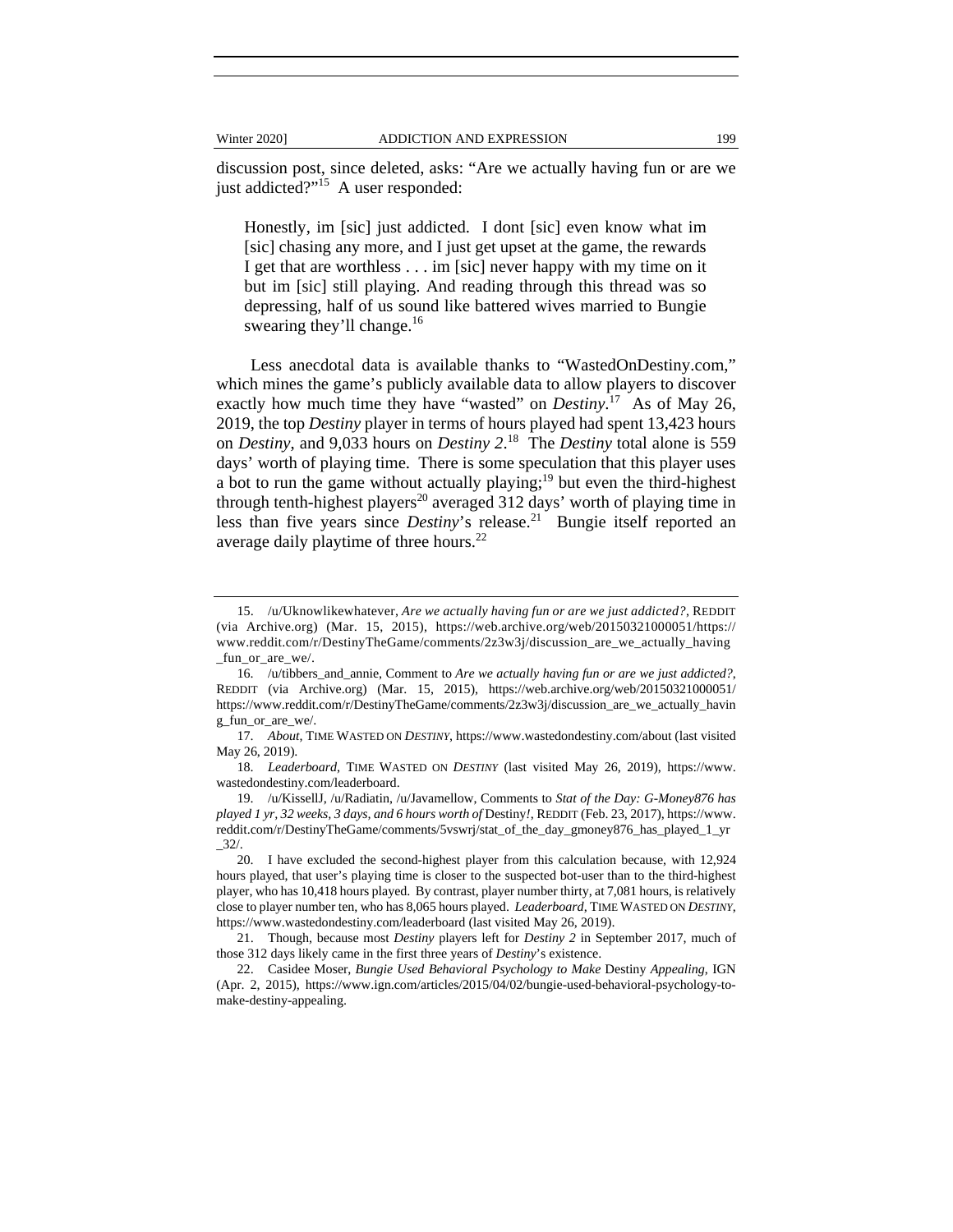What few players realized was that—although Bungie would have of course preferred that players enjoyed the game—the compulsion they felt to play despite the frustration was an intended function.

In April 2015, John Hopson, then the "head of user research" for Bungie, and the holder of a doctorate in behavioral and brain sciences,  $2<sup>3</sup>$ spoke to the 2015 Game Developer Conference ("GDC").<sup>24</sup> There, he revealed how Bungie "so carefully created a game meant to hook players and keep them coming back time after time." $25$  He proceeded to lay out the "behavioral game design"26 that guided *Destiny*'s development from the beginning. $27$ 

Hopson's work with Bungie was informed by his "highly influential article," *Behavioral Game Design*, 28 and a lecture he gave on the topic at the 2012 GDC.29 *Behavioral Game Design* offered its readers "recipes" for "[h]ow to make players play hard," and "[h]ow to make players play forever."30

In his 2012 lecture, Hopson says the quiet part loud. Referencing "variable ratio contingencies"—essentially, random chances at receiving a reward upon the completion of an activity—Hopson notes that this design choice produces "a high, consistent rate of activity."31 He goes on:

The classic example of this that *hopefully none of you know too well is the slot machine.* So every time you pull the handle of the slot machine, there is a chance of winning, there is a chance of getting a reward on that pull. You don't have to pull ten times before you get something. That first pull could win you the jackpot. And that's what produces this incredibly high, powerful rate of activity.... So, *this is a good thing* in that there's a high level of activity, there's a high level of interest, it's very motivating, *it's very addictive, as anyone who has played slots or gambled in any other way can tell you*. 32

31. Hopson, *supra* note 29, at 10:50.

 <sup>23.</sup> *John Hopson*, ASS'N FOR BEHAVIORAL ANALYSIS INT'L., https://www.abainterna tional.org/constituents/bios/johnhopson.aspx (last visited May 26, 2019).

 <sup>24.</sup> Moser, *supra* note 22.

 <sup>25.</sup> *Id.*

 <sup>26.</sup> *Id.*

 <sup>27.</sup> Game Developers Conference, *User Research on* Destiny, YOUTUBE (Apr. 8, 2017), https://www.youtube.com/watch?v=izZcrG4WqGI.

 <sup>28.</sup> JOEL BAKAN, CHILDHOOD UNDER SIEGE: HOW BIG BUSINESS TARGETS YOUR CHILDREN 23 (2011); John Hopson, *Behavioral Game Design*, GAMASUTRA (Apr. 27, 2001), https://w ww.gamasutra.com/view/feature/131494/behavioral\_game\_design.php.

 <sup>29.</sup> John Hopson, *Behavioral Game Design*, GDCVAULT (2004), https://www.gdcvault. com/play/1016539/Behavioral-Game.

 <sup>30.</sup> Hopson, *supra* note 28.

 <sup>32.</sup> *Id.* at 11:00 (emphasis added).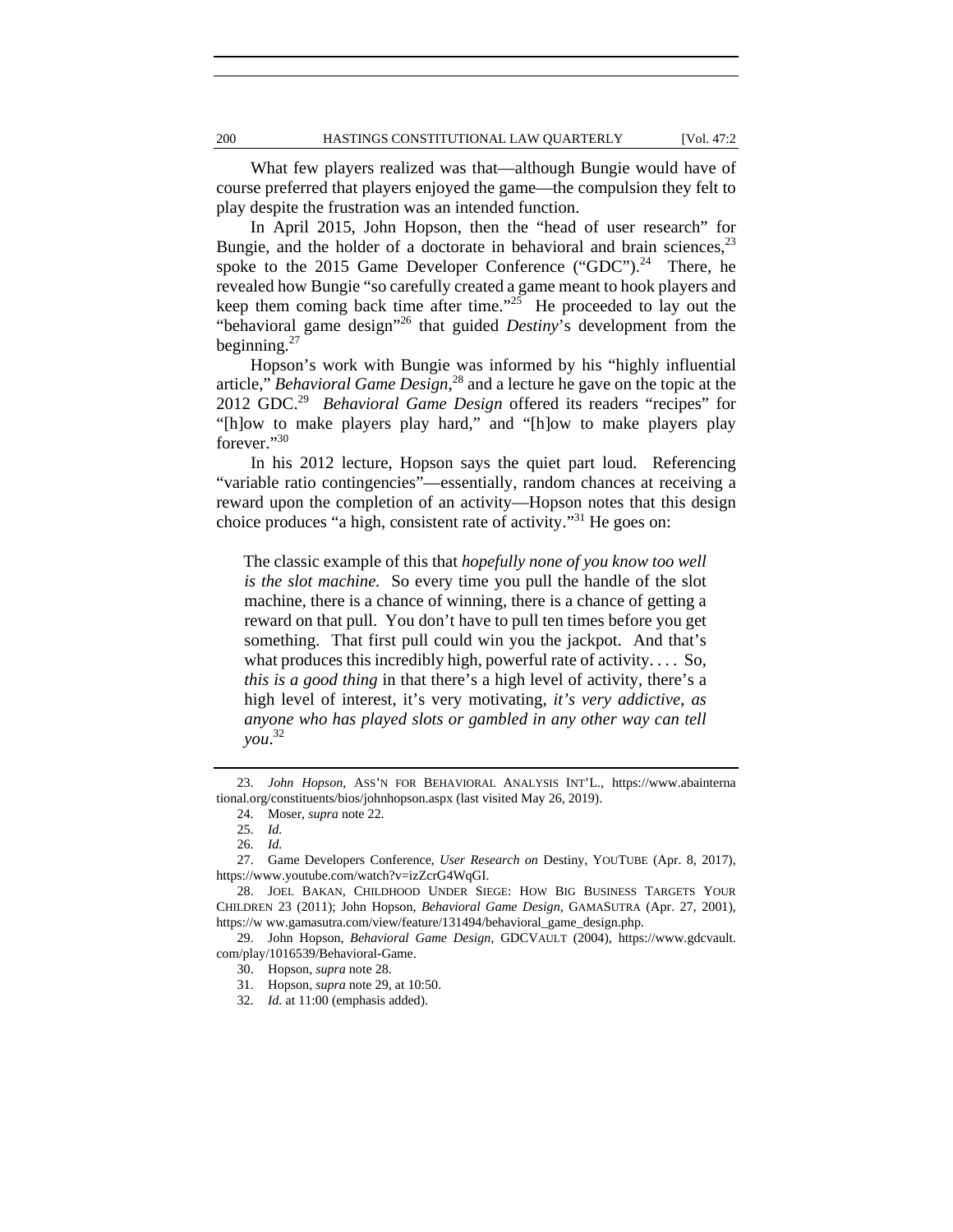#### Winter 2020] **ADDICTION AND EXPRESSION** 201

Hopson's remarks reflect the new reality in an industry that has displayed an "increasing interest in applying insights from psychology and behavioral economics to games."<sup>33</sup> By highlighting the parallels to gambling, though, they also reflect the danger that developers face. Unlike video games, gambling has historically been heavily regulated.<sup>34</sup> To the extent that developers seek to use neuroscientific insights to "exploit[] players' cognitive biases and predictably irrational behavior to make more money,"<sup>35</sup> they run the risk of drawing the attention of regulators.

But, in one crucial way, video games stand apart from gambling and other well-known and heavily regulated addictive products like alcohol or tobacco.<sup>36</sup> Video games are speech protected by the First Amendment.<sup>37</sup> And the looming presence of the Free Speech Clause of the First Amendment tends to smother prospective regulation.<sup>38</sup> Unsurprisingly, video games remain largely unregulated.<sup>39</sup>

But video games like *Destiny* are merely an easy entrance into the much larger phenomenon of addictive expression. From ear-wormy pop music<sup>40</sup> to made-for-Netflix digital television shows designed to be consumed in tenhour-increments,<sup>41</sup> to the growing problem of pornography addiction,<sup>42</sup>

 <sup>33.</sup> José P. Zagal, Staffan Björk & Chris Lewis, Conference Paper, *Dark Patterns in the Design of Games*, FOUNDS. OF DIGITAL GAMES 1, 6 (2013), https://gup.ub.gu.se/file/101018.

 <sup>34.</sup> Pete Williams, *Supreme Court Allows Sports Betting Across the Country*, NBC NEWS (May 14, 2018), https://www.nbcnews.com/politics/supreme-court/supreme-court-allows-sportsbetting-across-country-n868956.

 <sup>35.</sup> Zagal, Björk & Lewis, *supra* note 33.

 <sup>36.</sup> *See* FDA v. Brown & Williamson Tobacco Corp., 529 U.S. 120, 159-60 (describing tobacco's "unique political history); *id.* at 181-83 (Breyer, J., dissenting) (describing history of tobacco legislation); *e.g.*, Lauren H. Greenberg, Note, *The "Deeming Rule": The FDA's Destruction of the Vaping Industry*, 83 BROOK. L. REV. 777 (2018).

 <sup>37.</sup> Brown v. Ent. Merchants Ass'n, 564 U.S. 786, 790 (2011) ("California correctly acknowledges that video games qualify for First Amendment protection.").

 <sup>38.</sup> *See* Leslie Kendrick, *First Amendment Expansionism*, 56 WM. & MARY L. REV. 1199, 1209 (2015) (describing the First Amendment as the frequent "designated vehicle" for "antiregulatory impulses"). This is particularly true when it comes to video game regulations. *See* Neils Clark, *Video Game Regulation: Where We Are Now*, GAMASUTRA (Jan. 20, 2009), https://www.gamasutra.com/view/feature/132300/video\_game\_regulation\_where\_we\_.php? page=2 ("The ESA has been knocking down state laws, specifically in Illinois, Michigan, and Louisiana, put in place for regulating the sale of video games to minors. The ESA has yet to lose a case  $\dots$ .").

 <sup>39.</sup> *See generally* Jeffrey O'Holleran, Note, *Blood Code: The History and Future of Video Game Censorship*, 8 J. TELECOMM. & HIGH TECH. L. 571 (2010).

 <sup>40.</sup> *See* TEDx Talks, *Pop Music is Stuck on Repeat | Colin Morris | TEDxPenn*, YOUTUBE (June 14, 2018), https://www.youtube.com/watch?v=\_tjFwcmHy5M ("Borrowing from the areas of bioinformatics and compression algorithms, he shows that the lyrics of pop songs have become substantially more repetitive over the decades.").

 <sup>41.</sup> *See infra* note 267.

 <sup>42.</sup> *See infra* Part I.C.2.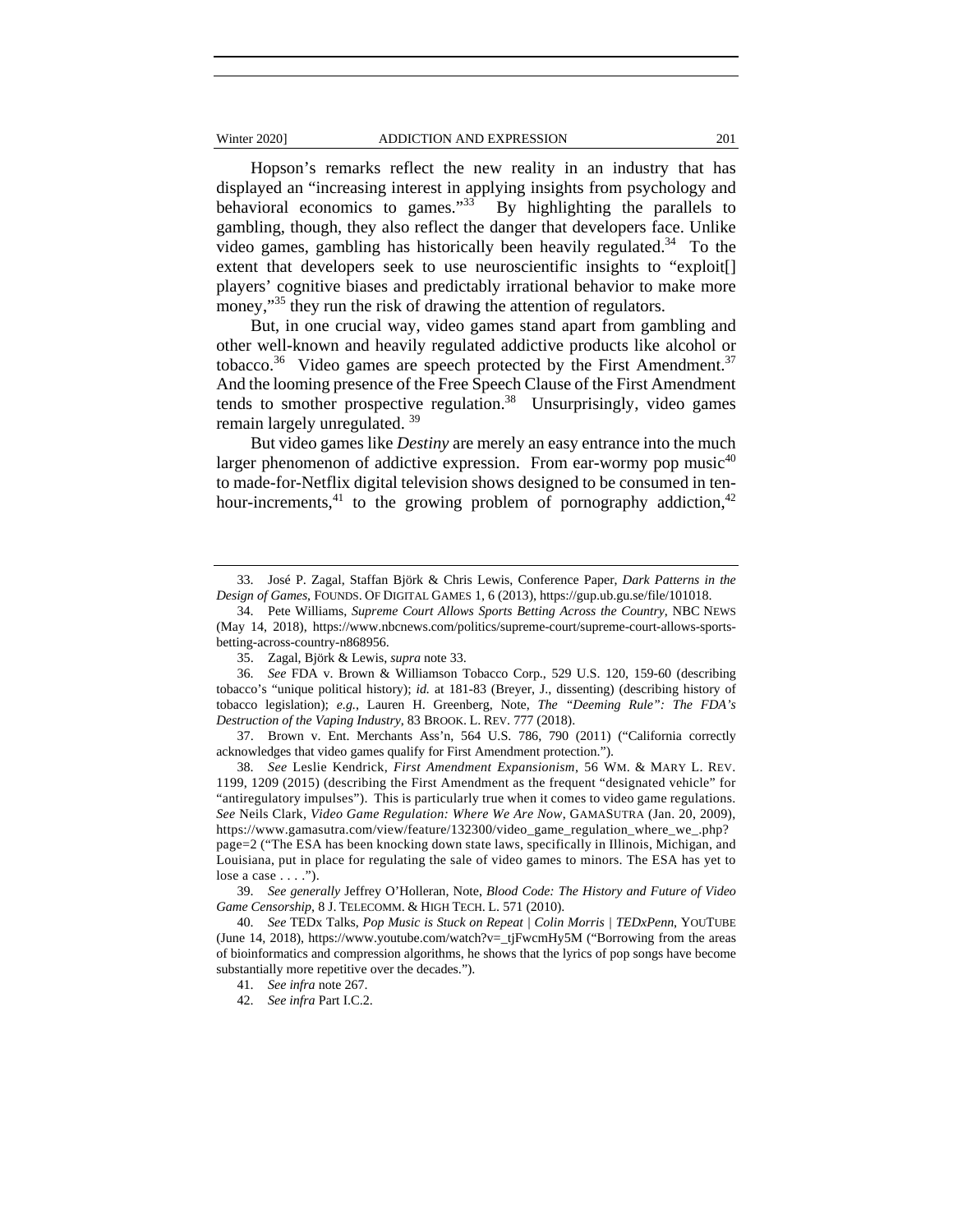expressive products increasingly rely on neuroscientific insights and behavioral psychology to "hook" their users.<sup>43</sup>

There is no good reason to protect addictive "speech." It actively undermines the values that the First Amendment exists to promote and plays no essential part in the exposition of ideas. The First Amendment "was meant for better things."44

Part I explores the science of addiction, and the growing practice of the intentional design of expressive products to produce addiction, with a particular focus on video games and pornography. Part II argues that the First Amendment should not be interpreted to prohibit regulations narrowly aimed at the addictive properties of expressive products.<sup>45</sup>

# **I. Addiction**

This Part sets forth a primer on the history and science of addiction, especially behavioral addictions. It then discusses the history of the regulation of addictive products. Finally, it analyzes the early research on behavioral addictions linked to video games and pornography.

# **A. The Evolving Understanding of Addiction**

# *1. A Brief History of Addiction*

Addiction can be a surprisingly tricky concept to pin down. As used in antiquity, *addictus* (or *addicio*) represented a "'giving over" of oneself.<sup>46</sup> It had both positive and negative usages. Negatively, it was the name given to the sentence levied against a debtor who was "given over to a master to repay his debts with his work,"<sup>47</sup> i.e., a debt slave.<sup>48</sup> But in the more common, positive sense, *addicio* meant something akin to devotion.<sup>49</sup> This definition

 <sup>43.</sup> *See infra* note 233 and accompanying text.

 <sup>44.</sup> *See* Janus v. Am. Fed'n of State, Cty., & Mun. Emps., 138 S. Ct. 2448, 2502 (2018) (Kagan, J., dissenting).

 <sup>45.</sup> The scope of the inquiry here is relatively narrow. I do not argue that video games and pornography should be removed from the ambit of First Amendment coverage. Rather, the narrow bits of speech that are intended to produce addiction rather than to advance ideas should not be protected speech.

 <sup>46.</sup> Bruce Alexander & Anton Schweighofer, *Defining "Addiction"*, 29 CANADIAN PSYCH. 151, 151 (1988).

 <sup>47.</sup> Marc-Antoine Crocq, *Historical and Cultural Aspects of Man's Relationship with Addictive Drugs*, 9 DIALOGUES IN CLINICAL NEUROSCIENCE 355, 359 (2007).

 <sup>48.</sup> Alexander & Schweighofer, *supra* note 46, at 151. The notion of addiction as slavery has carried into modern usage. *See, e.g.*, ROBERT L. DUPONT,CHEMICAL SLAVERY: UNDERSTANDING ADDICTION AND STOPPING THE DRUG EPIDEMIC (2018).

 <sup>49.</sup> Alexander & Schweighofer, *supra* note 46, at 152. The first definition for "addiction" in Noah Webster's 1828 Dictionary reflected this usage: "The act of devoting or giving up in practice; the state of being devoted." *Addiction*, NOAH WEBSTER, A DICTIONARY OF THE ENGLISH LANGUAGE (1828).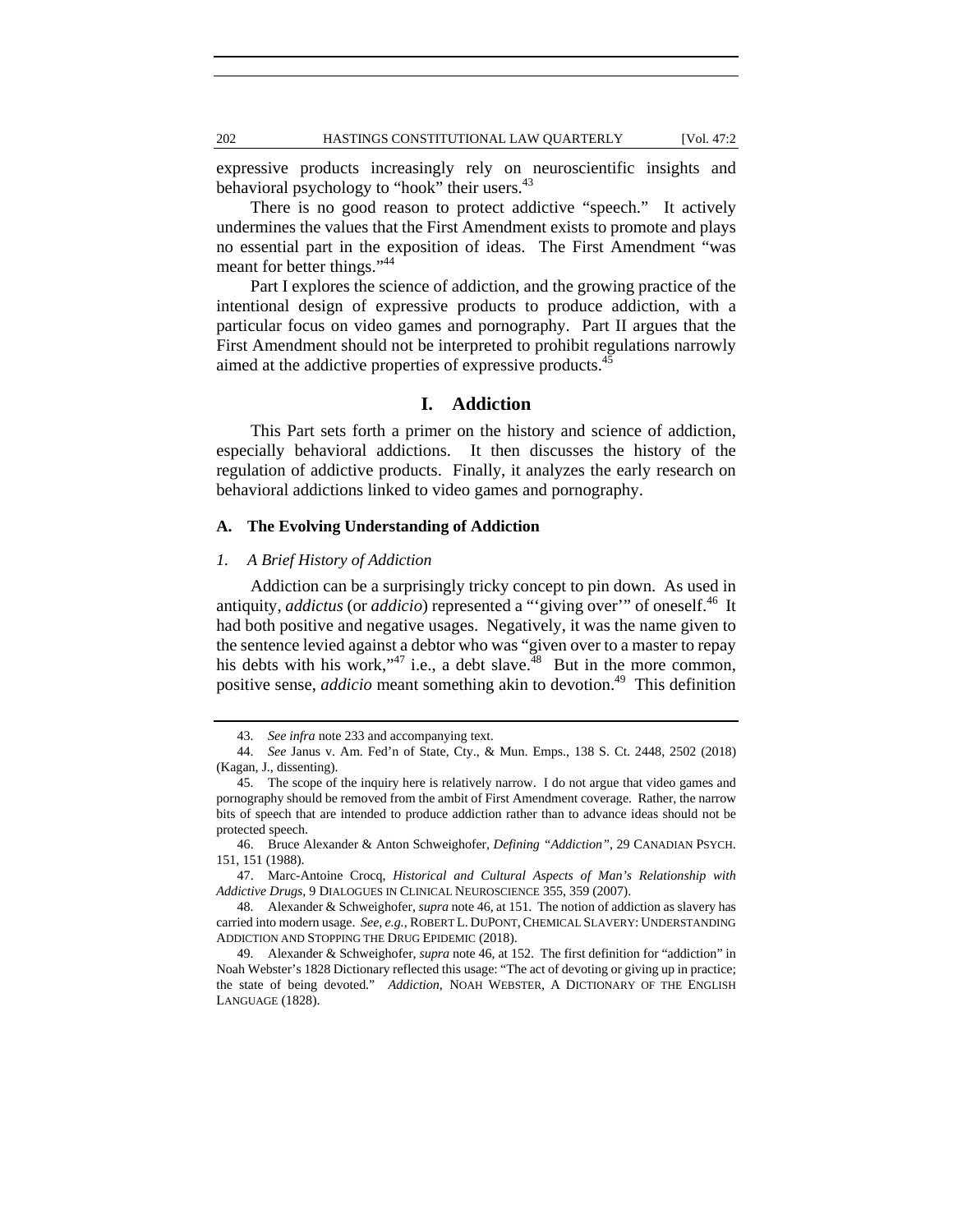did not die with Rome. Indeed, "the uses of 'addiction' in Shakespeare, Hobbes, and Gibbon suggests that the unfavourable sense was less common than the favourable or neutral usage."<sup>50</sup>

This idiosyncratic historical usage reflects the fact that, while the "[u]se of alcohol and psychoactive drugs was well known throughout Western history . . . drug addiction was not a matter of sustained concern to either physicians or moralists before the 19th century."<sup>51</sup>

That was to change. The 19th and 20th centuries "witnessed an extended moral panic" about the excessive use of alcohol and other drugs.<sup>52</sup> The neutral or positive sense of "addiction" was a casualty of that panic, as the term was "gradually medicalized, moralized, and restricted to alcohol and drugs."53

Until very recently, that hegemony held: *addiction* was about substance abuse. For instance, *Merriam-Webster* defined "addiction" as a "compulsive need for and use of a habit-forming substance (such as heroin, nicotine, or alcohol) characterized by tolerance and by well-defined physiological symptoms upon withdrawal."<sup>54</sup> This hegemonic definition has coalesced into "The Official View of Addiction," which has as its foundational premise that "addiction is fundamentally a problem of drug or alcohol consumption."55

#### *2. Behavioral Addictions*

That definition has proven untenably narrow, thanks to growing recognition that "[s]everal behaviors, besides psychoactive substance ingestion, produce short-term reward that may engender persistent behavior despite knowledge of adverse consequences."56 The American Society of Addiction Medicine's formal definition of "addiction," as revised in 2011, reads: "Addiction is a primary, chronic disease of brain reward, motivation, memory and related circuitry. Dysfunction in these circuits leads to

 <sup>50.</sup> Alexander & Schweighofer, *supra* note 46, at 152. *Compare* William Shakespeare, *Othello*, act 2, sc. 2 ("It is Othello's pleasure, our noble and valiant general, that . . . every man put himself into triumph, some to dance, some to make bonfires, each man to what sport and revels his addiction leads him."), *with* William Shakespeare, *Twelfth Night*, act 2, sc. 5 ("[H]e will smile upon her, which will now be so unsuitable to her disposition, being addicted to a melancholy as she is, that it cannot but turn him into a notable contempt.").

 <sup>51.</sup> Bruce K. Alexander, *The Rise and Fall of the Official View of Addiction*, BRUCE K. ALEXANDER (July 3, 2014), http://www.brucekalexander.com/articles-speeches/277-rise-and-fallof-the-official-view-of-addiction-6.

 <sup>52.</sup> *Id.*

 <sup>53.</sup> *Id.*

 <sup>54.</sup> MERRIAM-WEBSTER'S COLLEGIATE DICTIONARY 13 (10th ed. 1999).

 <sup>55.</sup> Alexander, *supra* note 51.

 <sup>56.</sup> Jon E. Grant et al., *Introduction to Behavioral Addictions*, 36 AM. J. DRUG & ALCOHOL ABUSE 233, https://www.ncbi.nlm.nih.gov/pmc/articles/PMC3164585/.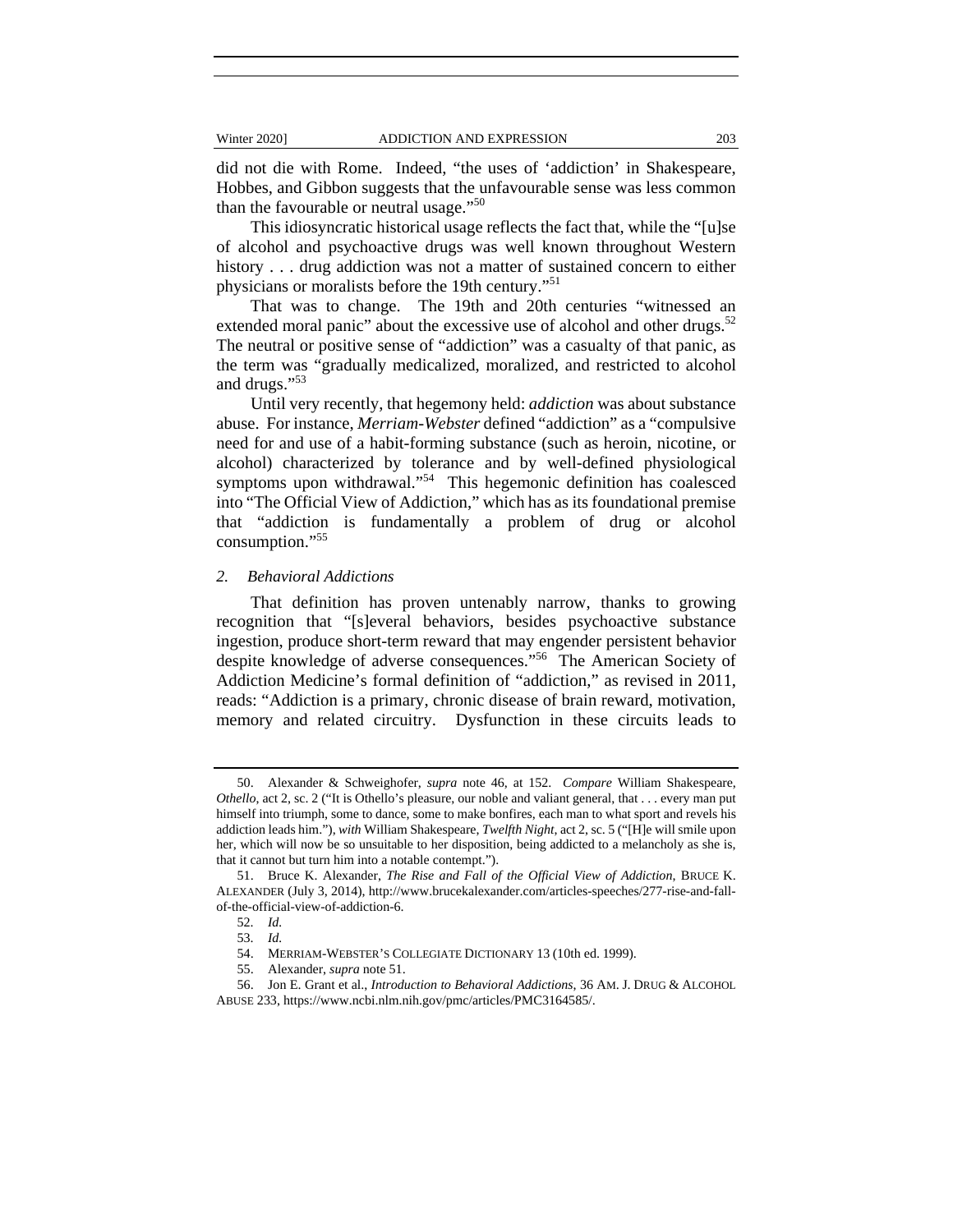characteristic biological, psychological, social and spiritual manifestations. This is reflected in an individual pathologically pursuing reward and/or relief by substance use *and other behaviors*."57

Currently, most behavioral addictions are not yet classified as fullfledged addictions in the Diagnostic and Statistical Manual ("DSM"), but are instead termed "impulse control disorders."58 But the most recent DSM ("DSM-V") lists one entry in a new category on behavioral addictions: gambling disorder.<sup>59</sup> This inclusion "reflect<sup>[s]</sup> research findings that gambling disorder is similar to substance-related disorders in clinical expression, brain origin, comorbidity, physiology, and treatment."<sup>60</sup> Elsewhere, in a section designated for disorders that "require further research before their consideration as formal disorders," DSM-V lists "Internet gaming disorder."61

Although, as the DSM-V suggests, further research is necessary, early research reliably demonstrates that behavioral addictions substantially mirror substance-based addictions. Indeed, they share an "essential feature": "the failure to resist an impulse, drive, or temptation to perform an act that is harmful to the person or to others."<sup>62</sup> Additionally, both behavioral and substance-based addictions "have onset in adolescence and young adulthood," and "may exhibit chronic, relapsing patterns, but with many people recovering on their own without formal treatment."<sup>63</sup>

Behavioral addictions also track the lifecycle of substance-based addictions. At the onset, the addiction is "preceded by feelings of 'tension or arousal before committing the act' and 'pleasure, gratification or relief at the time of committing the act.'"<sup>64</sup> Later, "the behavior . . . itself becomes less pleasurable and more of a habit or compulsion, or becomes motivated less by positive reinforcement and more by negative reinforcement."<sup>65</sup>

Like substance-based addictions, behavioral addictions inflict serious harms on their victims and on others, including financial or relationship problems and "frequent[] commi[ssion of] illegal acts, such as theft,

 <sup>57.</sup> *Public Policy Statement: Definition of Addiction*, AM. SOC. OF ADDICTION MED., http://www.asam.org/for-the-public/definition-of-addiction (last visited May 26, 2019) (emphasis added).

 <sup>58.</sup> Grant et al., *supra* note 56, at 2.

 <sup>59.</sup> *Substance-Related and Addictive Disorders*, AM. PSYCH. ASS'N, https://www.psychiat ry.org/File%20Library/Psychiatrists/Practice/DSM/APA\_DSM-5-Substance-Use-Disorder.pdf (last visited May 26, 2019).

 <sup>60.</sup> *Id.*

 <sup>61.</sup> *Id.*

 <sup>62.</sup> Grant et al., *supra* note 56, at 2.

 <sup>63.</sup> *Id.*

 <sup>64.</sup> *Id.* at 3.

 <sup>65.</sup> *Id.*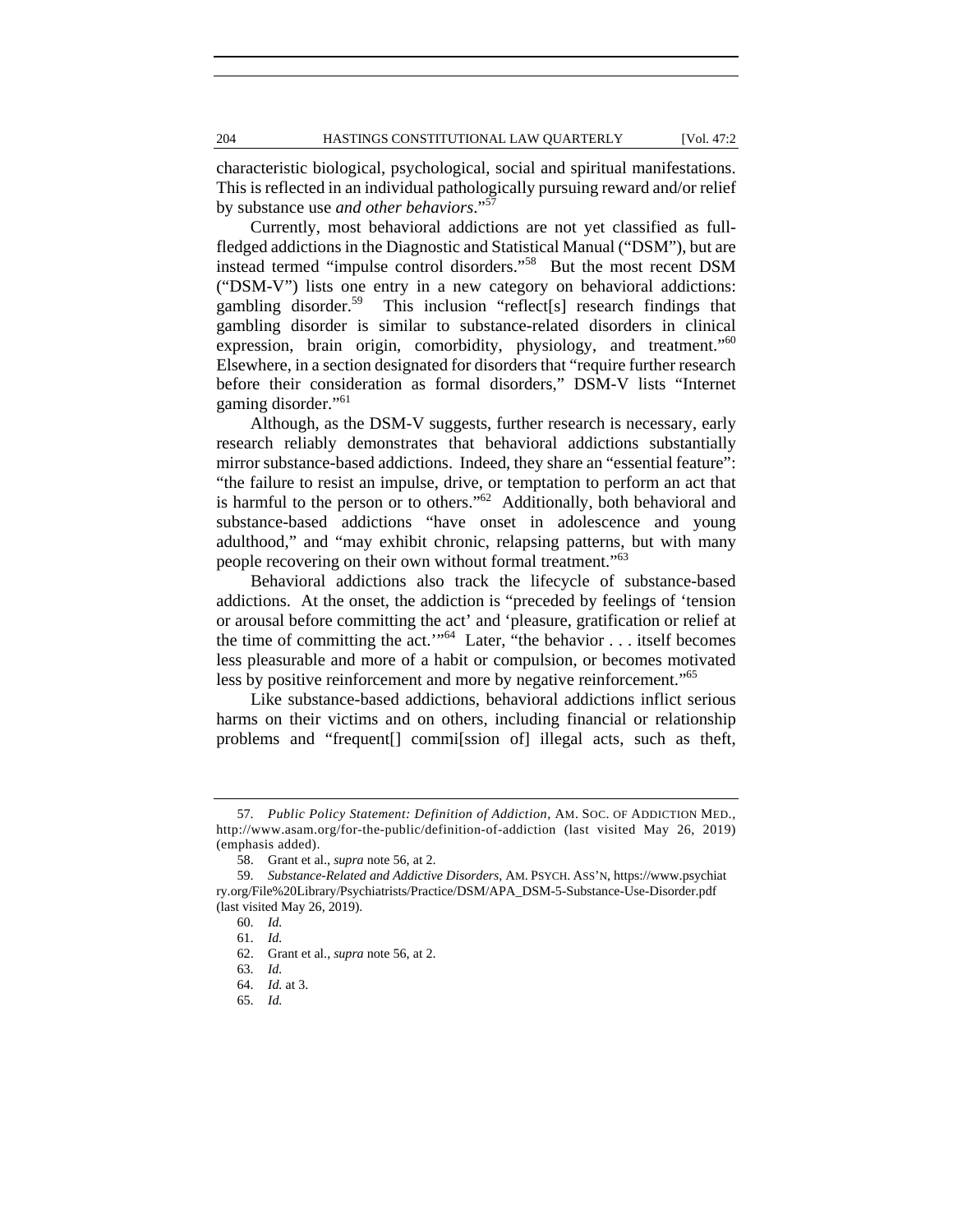embezzlement, and writing bad checks, to either fund their addictive behavior or cope with the consequences of the behavior.<sup>"66</sup>

Perhaps most importantly for present purposes, behavioral addictions and substance addictions share "[c]ommon [n]eurobiological [p]rocesses," or "shared neurocircuitry."67 Particularly, in both behavior and substance addicts, "serotonin, which is involved with inhibition of behavior," and "dopamine, involved with . . . motivation[] and the salience of stimuli, including rewards," work in cohesion to alter addicts' brain chemistry.<sup>68</sup> "Alterations in dopaminergic pathways have been proposed as underlying the seeking of rewards (e.g., gambling, drugs) that trigger the release of dopamine and produce feelings of pleasure."69

# **B. The Regulation of Addiction**

### *1. Ancient Addiction*

Humans have an extensive history with addictive substances. The earliest confirmed alcoholic drink, for instance, was consumed in the Yellow River Valley of China around 7000-6600 BCE, and alcohol consumption appears to have been widespread by the third or fourth millennium  $BCE$ <sup>70</sup> As for other drugs, it is "likely that the use of psychoactive plants pre-dates the use of fermented beverages" because the production of alcohol required certain technological advances, while psychoactive plants are traditionally consumed raw.<sup>71</sup> While it is extraordinarily difficult to determine exactly how ancient the relationship between humans and psychoactive plants is, the discovery of such substances in a burial cave in Northern Iraq dating to around 60,000 BCE provides an example of the timelines being discussed.<sup>72</sup>

These were not isolated experiments by prehistoric hippies. "[A]s soon as . . . drug plants were first consumed, there is uninterrupted evidence for such use over centuries," and, in some cases, millennia. $^{73}$  As humans gradually transitioned from nomadic hunter-gatherer tribes to stationary agricultural societies, and more complex social structures and governments developed, the relationship between individuals and addictive substances would become a matter of social concern.<sup>74</sup> In particular, "alcohol abuse was

 74. Indeed, addiction could be a matter of world-historical concern. For example, some historians claim that Alexander the Great's early death was related to his heavy alcohol

 <sup>66.</sup> Grant et al., *supra* note 56, at 2*.*

 <sup>67.</sup> *Id.* at 5.

 <sup>68.</sup> *Id.*

 <sup>69.</sup> *Id.*

 <sup>70.</sup> Elisa Guerra-Doce, *Psychoactive Substances in Prehistoric Times: Examining the Archaeological Evidence*, 8 TIME & MIND 91, 95 (2015).

 <sup>71.</sup> *Id.* at 94-95.

 <sup>72.</sup> *Id.* at 97.

 <sup>73.</sup> *Id.* at 102.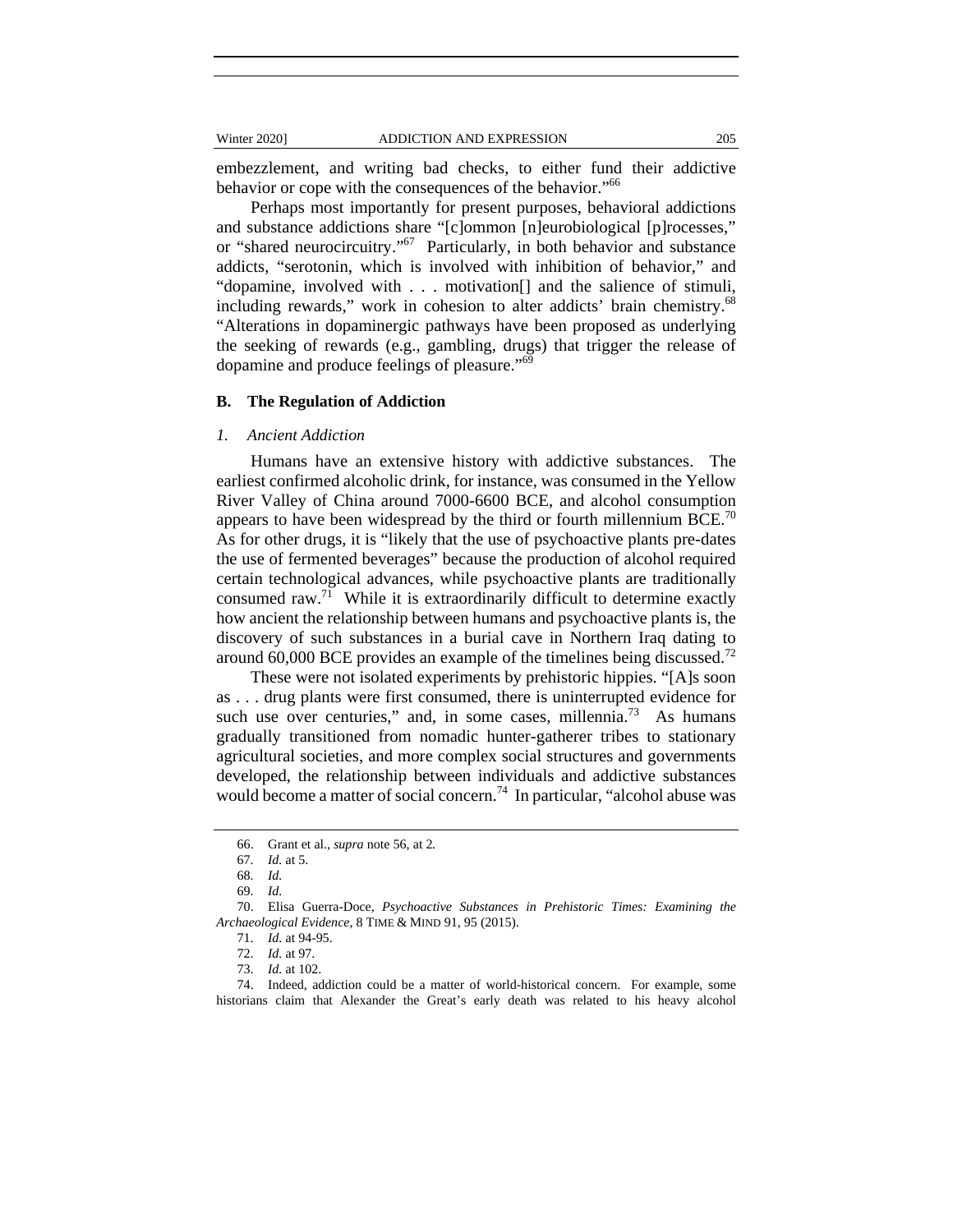a social problem in the ancient world."75 The Roman physician Aulus Cornelius Celsus officially categorized alcohol addiction as a disease.<sup>76</sup>

Going hand-in-hand with the problem of addiction were attempts to address the social ills that it engendered. For instance, since antiquity, those guilty of "antisocial or criminal acts while drunk were punished more strictly than others"—in some cases, drunkenness could double the penalty for a crime, or raise it from a misdemeanor to a felony.<sup>77</sup> Hashish users in 14thcentury Ottoman-ruled Egypt had their teeth pulled.<sup>78</sup> In the 17th century, under Mikhail Fyodorovich Romanov, the first Russian Tsar, tobacco smokers risked "having their lips cut," and the Sultan of the Ottoman Empire, Murad IV, beheaded smokers.<sup>79</sup>

Criminal punishments also frequently targeted the producers of addictive products. The same Ottoman Emir that pulled the teeth of hashish users in 14th-century Egypt imprisoned or executed hashish farmers.<sup>80</sup> Another common subset of regulations restricted the classes of persons able to consume addictive substances. For instance, in many ancient Greek cities, minors were "strictly prohibited" from consuming wine.<sup>81</sup>

Humans have also encountered and dealt with *behavioral* addictions for millennia. In the ancient Hindu epic *The Mahabharata*, authored around 400 BCE, a central character gambles away his wealth and kingdom before gambling his brothers, his wife, and himself into servitude.<sup>82</sup> And an archaeologist of ancient Rome, writing in 1892, notes:

So intense was the love of the Roman for games of hazard, that wherever I have excavated the pavement of a portico, of a basilica, of a bath or any flat surface accessible to the public, I have always found gaming tables engraved or scratched on the marble or stone

- 76. Crocq, *supra* note 47, at 358.
- 77. Liappas et al., *supra* note 74, at 563.
- 78. Crocq, *supra* note 47, at 357.
- 79. *Id.*
- 80. *Id.*

consumption. *See, e.g.*, Simon Denison, *Was Alexander a Great Alcoholic?*, INDEPENDENT (Aug. 2, 1992), https://www.independent.co.uk/news/uk/was-alexander-a-great-alcoholic-1537664.html (describing the work of a historian showing that Alexander displayed "all the classic symptoms of alcoholism," and noting that even critics of the theory acknowledged that "many of Alexander's contemporaries thought he drank too much"); *but see, e.g.*, J. A. Liappas et al., *Alexander the Great's Relationship With Alcohol*, 98 ADDICTION 561, 567 (2003) ("[T]he existing evidence does not support convincingly the idea that Alexander would be 'diagnosed' *a posteriori* as suffering from either dependence on or abuse of alcohol.").

 <sup>75.</sup> Liappas et al., *supra* note 74, at 563.

 <sup>81.</sup> Liappas et al., *supra* note 74, at 563.

 <sup>82.</sup> MAHABHARATA 96-101 (William Buck trans., U.C. Press 1973).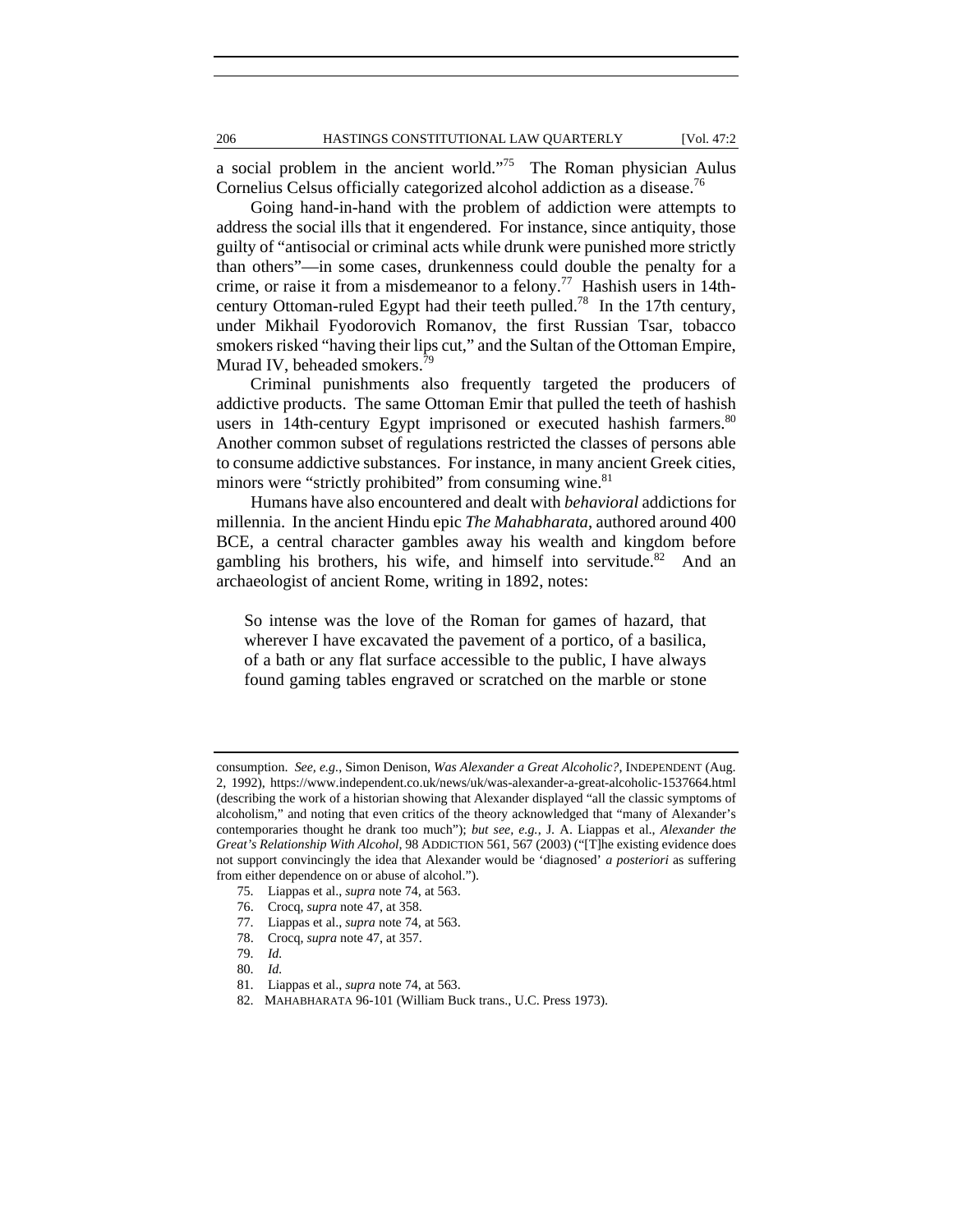slabs, for the amusement of idle men, always ready to cheat each other out of their money.<sup>83</sup>

The historian concludes that Mercury—the god of chance—"was worshipped in [Roman taverns] more than Bacchus"—the god of wine.<sup>84</sup>

In confronting the harms posed by behavioral addictions—gambling in particular—ancient regulators were not unaware of the common relationship to substance-based addictions. The Qur'an, for instance, "warns against both wine (*khamr*) and gambling (*maisir*) in the same" chapter.<sup>85</sup> Accordingly, premodern societies confronted behavioral addictions in similar ways as they did substance-based addictions.

In Rome, for instance, the "passion" for gambling was "so strong . . . and so heavy were the losses of many gamblers, that special laws were passed from time to time, by which the popular sport was declared a punishable offence" except during certain festivals, especially the Saturnalia.<sup>86</sup> The games "became in the progress of time a most pernicious mania. Magistrates tried to interfere, with little or no success."<sup>87</sup> Gradually, games of skill were almost entirely replaced with games of chance.<sup>88</sup> The poet Horace lamented that "[t]he young Roman is no longer devoted to the manly habits of riding and hunting; his skill seems to develop more in the games of chance forbidden by law."<sup>89</sup>

Those convicted of gaming were required to pay four times the sum they had staked, $90$  although the laws were loosely enforced, especially as applied to old men. After the republic had transitioned to empire, Claudius even wrote a treatise on the art of gambling and had a custom-built carriage that enabled him to gamble in transit.<sup>91</sup> But as the empire waned, Justinian enacted a law absolutely prohibiting games of chance.<sup>92</sup> Under this law, a

 <sup>83.</sup> Rodolfo Lanciani, *Gambling and Cheating in Ancient Rome*, 155 N. AM. REV. 97, 97 (1892).

 <sup>84.</sup> *Id.* at 98-99.

 <sup>85.</sup> Crocq, *supra* note 47, at 358. Sigmund Freud similarly argued in a letter to a contemporary that "masturbation is the one major habit, the 'primal' addiction," and that substancebased addictions emerge only as "a substitute and replacement" for that particular behavioral addiction. *Id.*

 <sup>86.</sup> Lanciani, *supra* note 83, at 100.

 <sup>87.</sup> *Id.* at 102.

 <sup>88.</sup> *Id.*

 <sup>89.</sup> *Id.* at 103.

 <sup>90.</sup> WILLIAM SMITH, *Alea,* A DICTIONARY OF GREEK AND ROMAN ANTIQUITIES 74-75 (John Murray, London, 1875), http://penelope.uchicago.edu/Thayer/E/Roman/Texts/secondary/SMIG RA\*/Alea.html (last visited Oct. 2, 2019).

 <sup>91.</sup> *Id.*; *see also* Lanciani, *supra* note 83, at 105.

 <sup>92.</sup> Lanciani, *supra* note 83, at 105.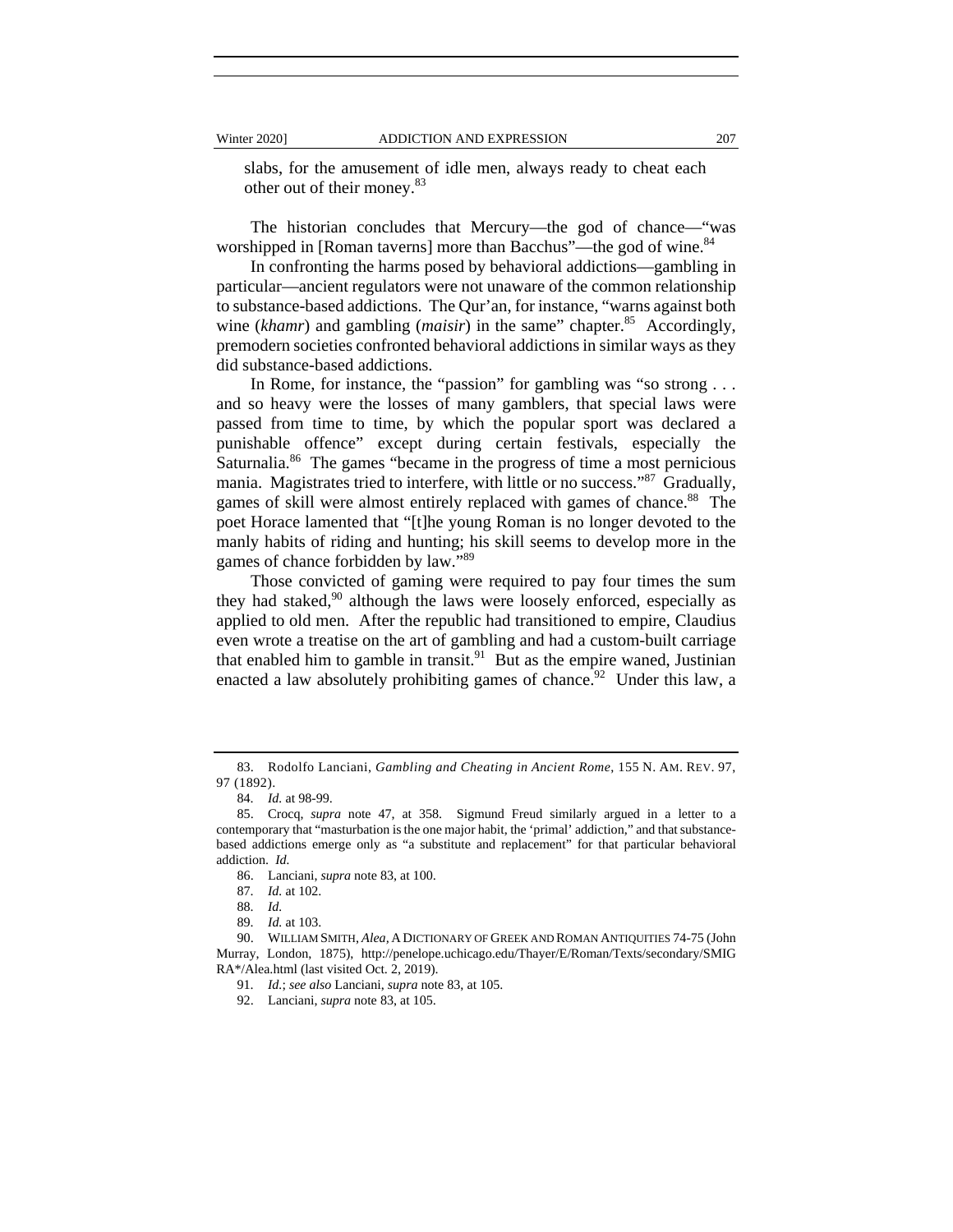208 HASTINGS CONSTITUTIONAL LAW QUARTERLY [Vol. 47:2

master or father had a remedy against any person who induced his servant or son to gamble. $93$ 

Elsewhere, gambling regulations flourished as well. One early American critic of gambling noted that, in early Jewish societies, "a gambler could not act as a magistrate, or occupy any high or honorable office, nor could he be a witness in any court of justice."<sup>94</sup> This may even understate the severity of the Jewish gambling prohibitions. Some early Jewish scholars believed that gambling "was the main source of all calamities" befalling their communities, and thus proposed absolute bans.<sup>95</sup> Gambling debts could not be collected in Jewish courts.<sup>96</sup> Gamblers were, at times, prohibited from holding their weddings in synagogues. $97$  "[E]xcommunication and flagellation were commonly meted out to" those who violated the laws against gambling.<sup>98</sup> All of these laws were enacted despite recognition of "the inability of the compulsive gambler to control his passion for the game."99

Similar stories can be drawn from independent societies across the globe. Ancient Hindu society considered gambling to essentially be theft, and property won at gambling was conferred devoid of right to ownership; it was, therefore, subject to confiscation by the state.<sup>100</sup> And "[g]ambling had been strictly prohibited throughout Chinese history," with "severe punishments such as deportation and mutilation" imposed even into the 20th century.101 But, as with Rome, enforcement was weak, and "[g]ames such as dice and dominoes were popular among elites."102 Addictive behavior, it turns out, is hard to stamp out.

#### *2. The American Experience*

Unsurprisingly, the American experience followed these familiar patterns. Addictive substances—particularly alcohol and other drugs—and activities—particularly gambling—have been targeted for regulation since

102. *Id.*

 <sup>93.</sup> THE CIVIL LAW 83 (Samuel Parsons Scott trans., The Central Trust Company vol. 4, 2001).

 <sup>94.</sup> JOHN PHILIP QUINN, FOOLS OF FORTUNE 71 (1892). Quinn colorfully added that "[s]uch disqualifications, at the present day, would largely decimate the judicial ranks and deplete the government roll." *Id.*

 <sup>95.</sup> JEWISH VIRTUAL LIBRARY, *Gambling*, https://www.jewishvirtuallibrary.org/gambling (last visited June 18, 2019).

 <sup>96.</sup> *Id.*

 <sup>97.</sup> *Id.*

 <sup>98.</sup> *Id.*

 <sup>99.</sup> *Id.*

 <sup>100.</sup> MATTHEW STEWART, REMARKS ON THE SUBJECT OF LANGUAGE 134-35 (London, Richard and John Edward Taylor 1850).

 <sup>101.</sup> Anise M. S. Wu & Joseph T. F. Lau, *Gambling in China: Socio-Historical Evolution and Current Challenges*, 110 ADDICTION 210, 211 (2014).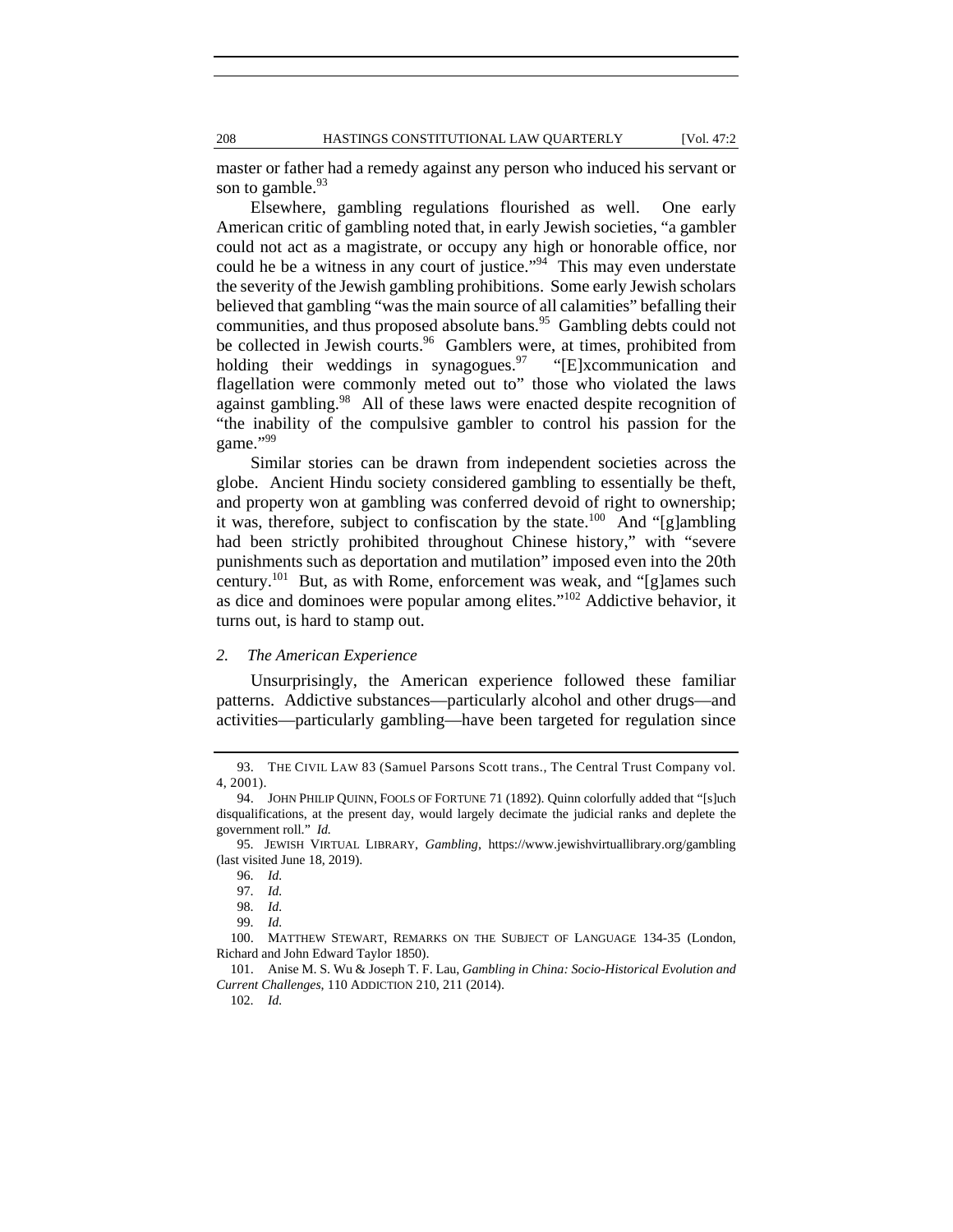European countries first established colonies in North America. The descendants of those regulations remain in place today.

a. Alcohol, Tobacco, and the Game-Changing Understanding of Addiction

Two addictive substances, alcohol and tobacco, have played defining roles in American history. The different ways that regulators confronted these products' addictive qualities clarifies the role that addiction plays in public policy.

Much has been written about the central role of alcohol in early American life.<sup>103</sup> America was "awash in drink almost from the start."<sup>104</sup> By 1830, the average American consumed seven gallons of pure alcohol a year—essentially three times the modern rate. $105$  At the same time, it is a subject of open debate whether early Americans conceptualized overdrinking as related to compulsion, or even as a matter of concern.<sup>106</sup>

Yet, even without the paradigm and vocabulary of compulsion and addiction, colonial and post-Revolutionary American political and religious leaders recognized the effects of alcohol abuse and sought to counteract it. Dr. Benjamin Rush, a signer of the Declaration of Independence, was obsessed with the subject, and was the first prominent American to propose that habitual drunkenness was a disease called "addiction."107 John Adams proposed limiting the number of taverns, and Benjamin Franklin—no teetotaler himself—labelled taverns "a Pest to Society."108 Puritans warned of the dangers of habitual drunkenness, including neglect of responsibilities and inclination to crime.<sup>109</sup> Governments enforced regulations "on the amount of time one could spend in a tavern," and "how much one could drink there" with harsh penalties, "including public whippings and the stocks."<sup>110</sup> And, as in antiquity, regulations targeted supply, not just demand; those who sold liquor to known drunkards were subject to license revocation.<sup>111</sup>

 <sup>103.</sup> *See, e.g.*, SUSAN CHEEVER, DRINKING IN AMERICA: OUR SECRET HISTORY (2015).

 <sup>104.</sup> DANIEL OKRENT, LAST CALL: THE RISE AND FALL OF PROHIBITION 7 (2010).

 <sup>105.</sup> *Id.* at 8.

 <sup>106.</sup> *See* Harry G. Levine, *The Discovery of Addiction: Changing Conceptions of Habitual Drunkenness in America: Part I*, 15 J. STUDIES ON ALCOHOL 493 (1979) ("In colonial thought, alcohol did not permanently disable the will; it was not addicting, and habitual drunkenness was not regarded as a disease. With very few exceptions, colonial Americans did not use a vocabulary of compulsion with regard to alcoholic beverages.").

 <sup>107.</sup> *See id.* (noting that Dr. Benjamin Rush used the term "addicted" to describe the relationship between alcohol and "drunkards"); *see also* CHEEVER, *supra* note 103, Ch. 1 (noting that Dr. Rush classified alcoholism as a disease in 1805).

 <sup>108.</sup> Levine, s*upra* note 106.

 <sup>109.</sup> *Id.*

 <sup>110.</sup> *Id.*

 <sup>111.</sup> *Id.*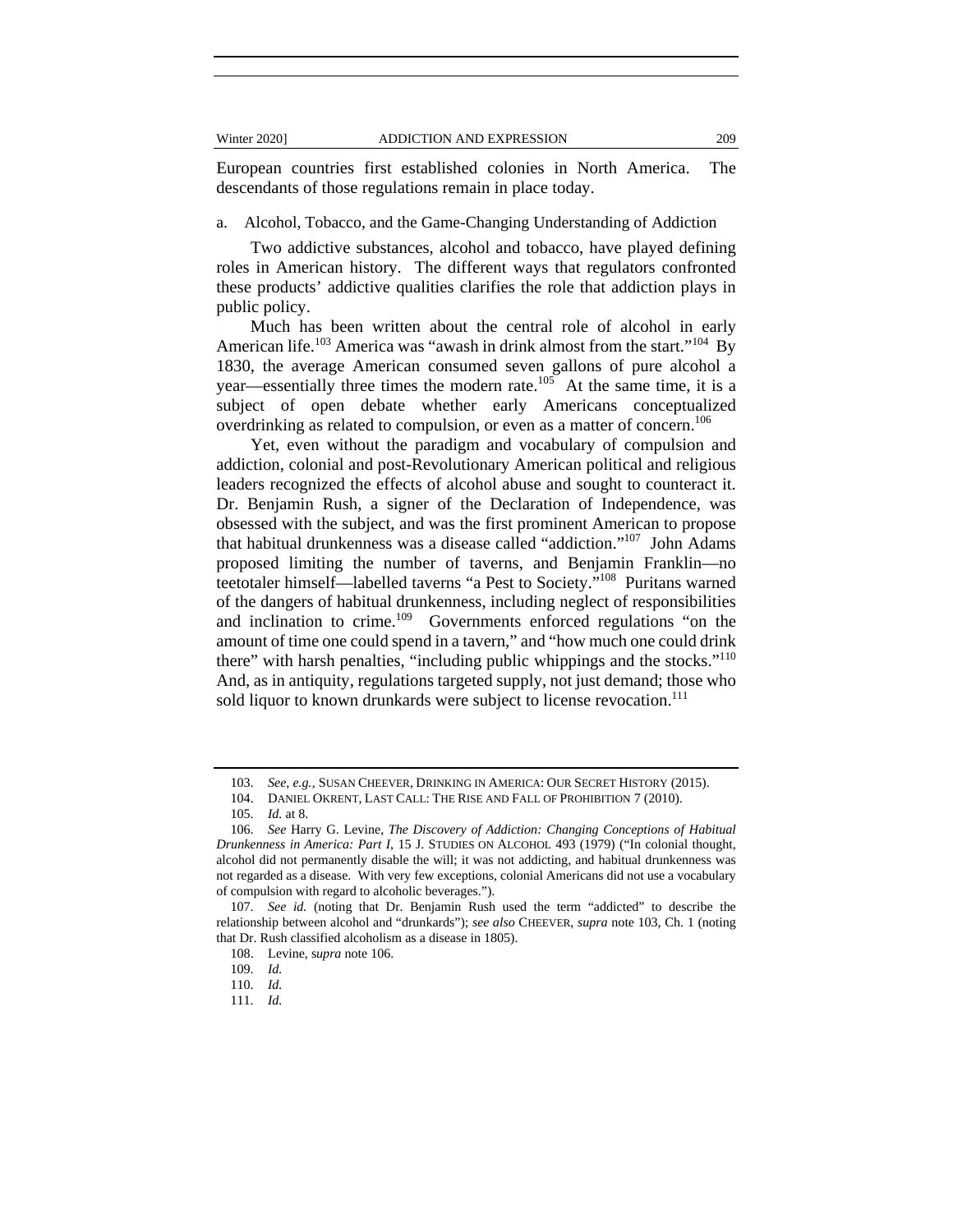While Americans' liquor consumption was astronomical in 1830, less than a century later, the country would completely ban the "manufacture, sale, or transportation of intoxicating liquors" under Prohibition.<sup>112</sup> The country's relatively rapid transition into enforced sobriety was motivated by concerns explicitly centered around a growing understanding of alcohol addiction, inspired by Dr. Rush.

Rush's theories about alcohol addiction were central to the founding of the temperance movement.<sup>113</sup> Central to those theories were concerns about addiction's secondary effects, "particularly disease, poverty, crime, insanity, and broken homes."114 As Lewis Cass, Secretary of War to President Andrew Jackson, told a temperance meeting, "The pathology of the disease is sufficiently obvious. The difficulty consists in the entire mastery it attains, and in that morbid craving for the habitual excitement, which is said to be one of the most overpowering feelings that human nature is destined to encounter."<sup>115</sup> In all, "the idea that habitual drunkards are alcohol addicts ... was ... at the heart of the temperance ideology."<sup>116</sup>

The regulatory battles over tobacco would be fought much later. This, in part, reflected uncertainty about tobacco's addictiveness. Indeed, in his treatise on the "Habitual use of Tobacco," Dr. Rush evinced a primary concern that tobacco use tended to promote drunkenness, rather than that it was self-evidently injurious.<sup>117</sup> And early American regulations were aimed primarily at protecting others from second-hand smoke, as well as at avoiding the risk of fire.<sup>118</sup>

The science of nicotine addiction remained in dispute until at least the 1990s. In 1994, a panel of tobacco CEOs swore to Congress that they did not believe nicotine was addictive.<sup>119</sup> They were, of course, lying; tobacco companies have known that nicotine is addictive since at least the  $1960s$ .<sup>120</sup> As a senior legal executive with Brown & Williamson concluded in 1963,

118. JEROME E. BROOKS, THE MIGHTY LEAF: TOBACCO THROUGH THE CENTURIES (1952).

 <sup>112.</sup> U.S. CONST. amend. XVIII.

 <sup>113.</sup> *See* Levine, s*upra* note 106.

 <sup>114.</sup> *Id.* 

 <sup>115.</sup> *Id.*

 <sup>116.</sup> *Id.*

 <sup>117.</sup> BENJAMIN RUSH, *Observations Upon the Influence of the Habitual Use of Tobacco Upon Health, Morals, and Property*, *in* ESSAYS, LITERARY, MORAL AND PHILOSOPHICAL (1806). Of course, Rush—again ahead of his time—thought that "the progress of habit in the use of Tobacco is exactly the same as in the use of spiritous liquors." *Id.* But most who read Rush identify his foremost concern as the alleged link to drunkenness. *See, e.g.*, JAMES C. COLEMAN, ABNORMAL PSYCHOLOGY & MODERN LIFE (5th ed. 1976) (listing "it led to a desire for strong drink" as first among Rush's arguments against tobacco).

 <sup>119.</sup> Jack E. Henningfield, Christine A. Rose & Mitch Zeller, *Tobacco Industry Litigation Position on Addiction: Continued Dependence on Past views*, 15 TOBACCO CONTROL at \*iv27 (2006).

 <sup>120.</sup> *Id.* at \*iv27.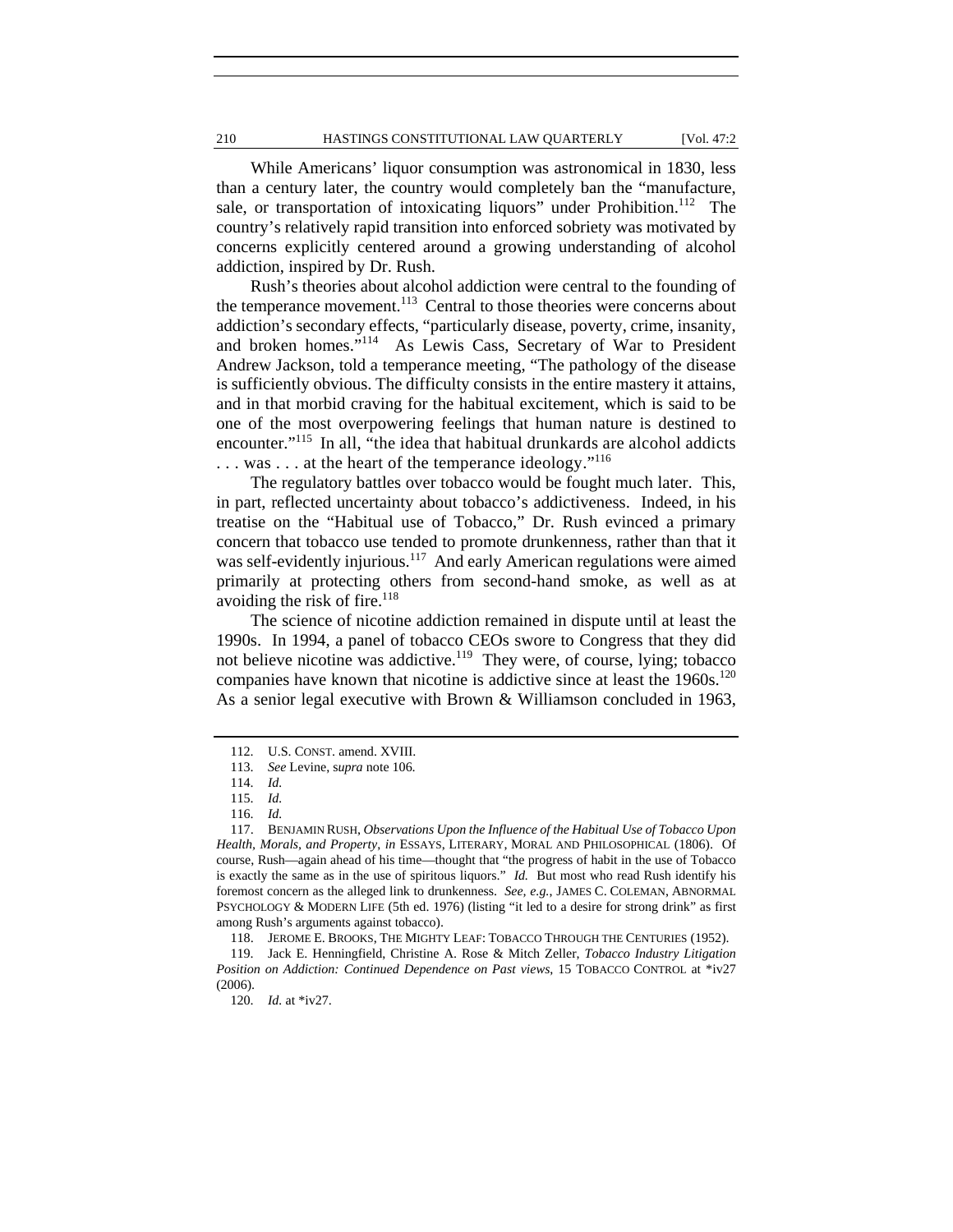cigarette companies do not sell tobacco, but instead are "in the business of selling nicotine, an addictive drug."<sup>121</sup>

The obfuscation mattered, because the addition of addiction to the list of consequences of tobacco use was a game-changer. As a tobacco industry document noted, "the entire matter of addiction is *the most potent weapon* a prosecuting attorney can have in a lung cancer/cigarette case."<sup>122</sup> And the implications also mattered from a regulatory perspective. Hiding the reality of nicotine addiction was important for tobacco executives so as to avoid scrutiny from the United States Food and Drug Administration ("FDA").<sup>123</sup> Through at least 2005, tobacco industry attorneys continued to challenge the United States Surgeon General's conclusion that nicotine is addictive.<sup>124</sup>

Following the full public understanding of the reality of nicotine addiction, anti-smoking regulations drastically changed. In 2009, Congress gave the FDA authority to regulate the manufacture, distribution, and marketing of tobacco products with the Family Smoking Prevention and Tobacco Control Act ("Tobacco Control Act").<sup>125</sup> Amongst Congress's findings, simply: "Nicotine is an addictive drug."126

Congress's theory was that because nicotine is addictive, educational campaigns are inadequate to prevent smoking; the vast majority of new and repeat smokers understand the consequences of their actions.<sup>127</sup> Therefore, Congress concluded, "comprehensive restrictions on the sale, promotion, and distribution of such products are needed."<sup>128</sup>

# b. Fighting the "Vortex of Vice" by Regulating Gambling

"At various points in history, gambling has been despised and criminalized, tolerated, and embraced—often at the same time . . . . [W]hat cannot be defeated is often assimilated. This is the case with gambling in America." $129$  In fact, in a very real sense, America was built on gambling. $130$ 

 <sup>121.</sup> John Slade et al., *Nicotine and Addiction: The Brown and Williamson Documents*, 274 J. AM. MED. ASS'N 225 (1995).

 <sup>122.</sup> Henningfield, Rose & Zeller, *supra* note 119, at \*iv28 (emphasis added).

 <sup>123.</sup> *Id.*

 <sup>124.</sup> *Id.*

 <sup>125.</sup> *See* Family Smoking Prevention and Tobacco Control Act, Pub. L. No. 111-31, 123 Stat. 1776 (2009) (codified as amended at 21 U.S.C. § 301 (2009)).

 <sup>126.</sup> *Id.* § 2(3), 123 Stat. at 1777.

 <sup>127.</sup> *See* Comment, *Deducting the Cost of Smoking Cessation Programs Under Internal Revenue Code Section 213*, 81 MICH. L. REV. 237, 240, n.24 (1982) (discussing findings that 90% of adolescent smokers and virtually all adult smokers are aware of the dangers of smoking).

 <sup>128.</sup> Tobacco Control Act, § 2(6).

 <sup>129.</sup> EDWARD A. MORSE & ERNEST P. GOSS, GOVERNING FORTUNE 1 (2007).

 <sup>130.</sup> Of course, games of chance existed in America well before any Europeans arrived. In some indigenous communities, such games—involving the wagering of symbolic beans or kernels—form an important part of traditional ritual practices. PAUL PASQUARETTA, GAMBLING AND SURVIVAL IN NATIVE NORTH AMERICA 121 (2003). Pasquaretta suggests that indigenous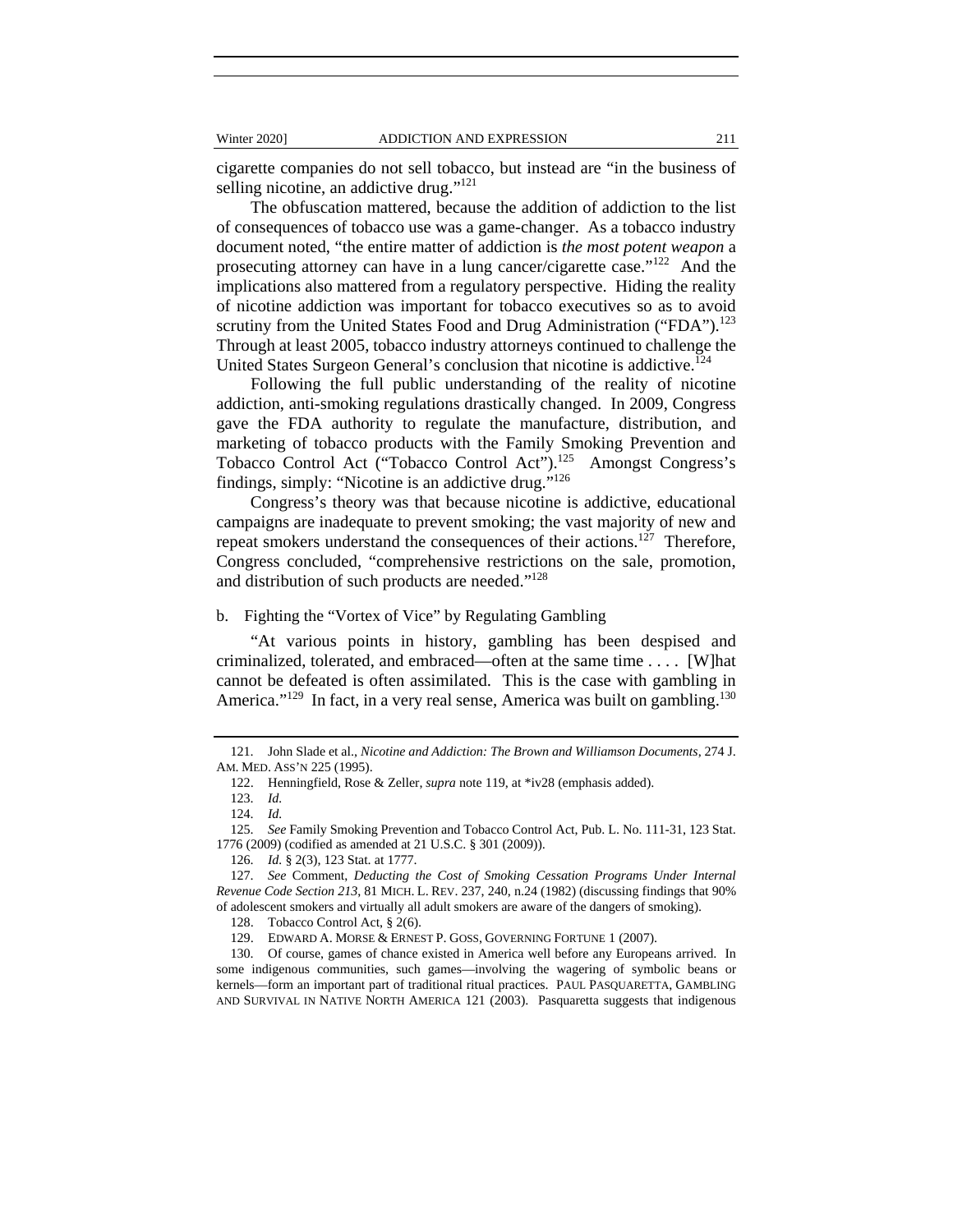# 212 HASTINGS CONSTITUTIONAL LAW QUARTERLY [Vol. 47:2

After traditional funding fell through, the Virginia Company was able to set sail to America thanks to financing through a lottery.<sup>131</sup> Once colonists settled in America, lotteries quickly emerged as a prime source of funding for the "construction of churches, roads and bridges, and capital products of colleges and universities, Columbia, Dartmouth, Harvard, and the University of North Carolina among them."132 Indeed, "[u]ntil the early nineteenth century, when banking became an established institution, a lottery was the normal way to raise funds for all sorts of local, state, and federal products."<sup>133</sup> As Thomas Jefferson opined, lotteries "layed taxation only on the willing." $134$ 

At the same time, however, *private* gambling was typically circumscribed. In its very first year, the Massachusetts Bay Colony "outlawed dice, cards, and other games thought to induce the colonists toward idle or unprofitable use of time."<sup>135</sup> Later colonial governments occasionally at the behest of the British<sup>136</sup>—would also enact prohibitions on gambling. $137$ 

Importantly, these early laws tended to target gambling not out of sheer moral opprobrium, but rather because of its secondary effects. The Massachusetts Bay Colony prohibition went part-and-parcel with statutes prohibiting idleness,<sup>138</sup> and generally reflected necessity. "Those who failed to engage in productive activities drained the resources of the larger group, which had little margin to maintain a safety net" for those who gambled instead of working.<sup>139</sup> Britain itself banned lotteries in 1826 because such games tended to "corrupt the morals, and encourage a spirit of Speculation and Gambling among the lower class of people."<sup>140</sup> New York's first antigambling statute, enacted in 1741, reflected similar concerns, as did those in other colonies and, later, states.<sup>141</sup>

134. *Id.*

Americans were so devastated by the introduction of European-style gambling in part because Native religious teachers initially encouraged their compatriots to partake. *Id.* at 119-20.

 <sup>131.</sup> Raymond D. Sauer, *The Political Economy of Gambling Regulation*, 22 MANAGERIAL & DECISION ECON. 5, 6 (2001).

 <sup>132.</sup> *Id.*

 <sup>133.</sup> PASQUARETTA, *supra* note 130, at 116.

 <sup>135.</sup> MORSE & GOSS, *supra* note 129, at 3.

 <sup>136.</sup> PASQUARETTA, *supra* note 130, at 117.

 <sup>137.</sup> Sauer, *supra* note 131.

 <sup>138.</sup> MORSE & GOSS, *supra* note 129, at 3.

 <sup>139.</sup> *Id.*

 <sup>140.</sup> PASQUARETTA, *supra* note 130, at 117.

 <sup>141.</sup> *See* MORSE & GOSS, *supra* note 129, at 3 ("[The New York statute] was enacted in response to the negative consequences of frequent public gambling. Similar laws arose in other states, which focused not only on disorderly conduct associated with gambling houses but also on the negative effects on family welfare from gambling losses and the perceived corruption of youth.").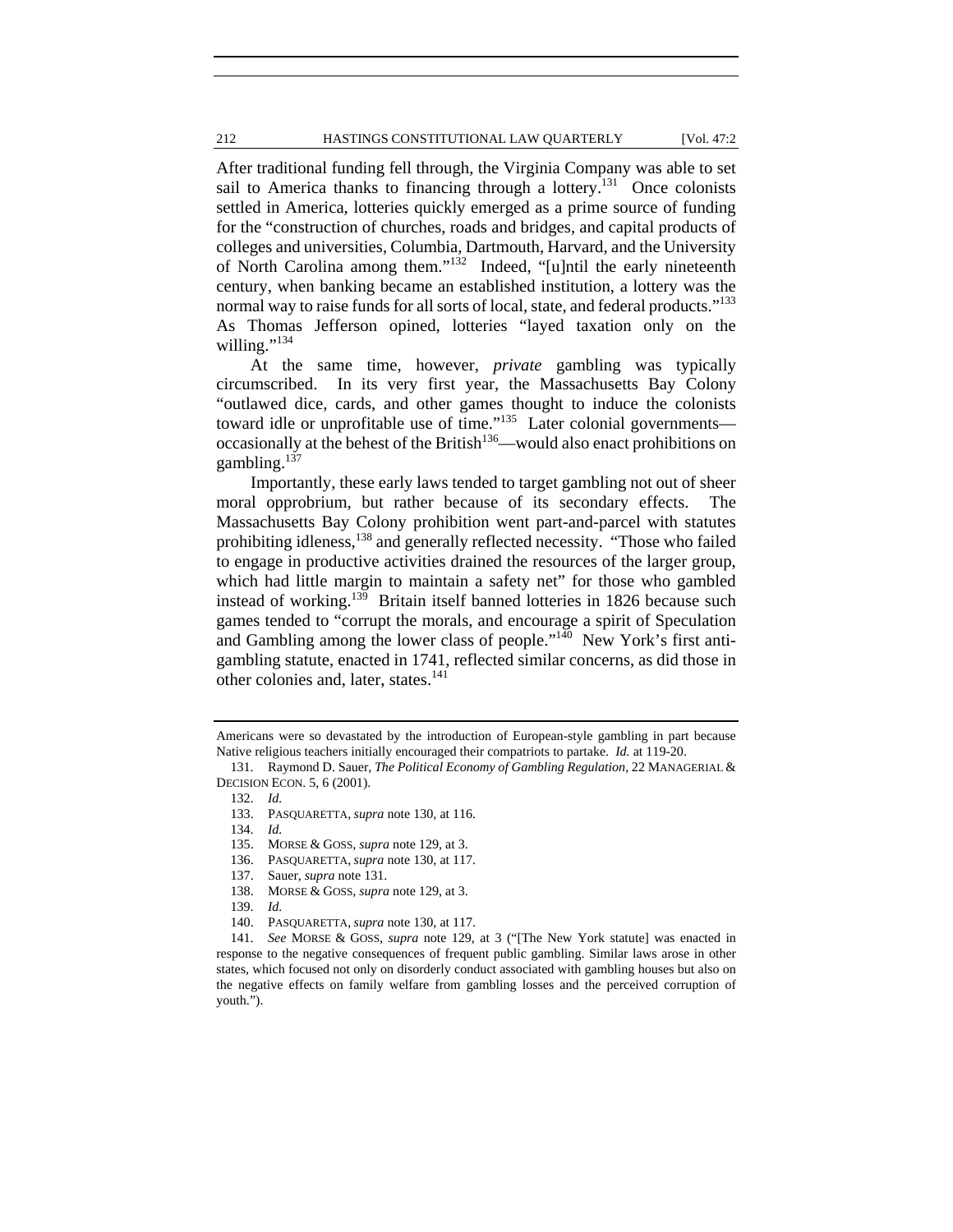As America expanded westward, so did gambling. And so did antigambling legislation. In Tennessee, convicted gamblers lost the right to hold public office for five years.<sup>142</sup> An impassioned opinion by Justice John Catron of the Tennessee Supreme Court, who would go on to serve on the United States Supreme Court, explained that gambling was regulable, essentially because it was addictive:

There is implanted in the nature of man an inclination to gamble, which of all others is most difficult to bring within the restraints of  $law. \ldots$ 

[I]t lies dormant until once aroused, and then, with the contagion and fury of pestilence, it sweeps morals, motives to honest pursuits, and industry into the vortex of vice; unhinges the principles of religion and common honesty; the mind becomes ungovernable, and is destroyed to all useful purposes . . . .

Where is the professional man or mechanic who will toil at his vocation and acquire by shillings when his mind is diseased by similar hopes? We know he abandons his calling and relies upon gambling chance for his own and his family's support . . . .

. . . [G]aming, as a general evil, leads to vicious inclinations, destruction of morals, abandonment of industry and honest employment, a loss of self-control and respect. . . . The American and European journals are full of cases of the most distressing nature; of bankers, merchants, clerks to banking institutions, men in almost every description of trust, public and private, becoming bankrupts and thieves, to the ruin of themselves and others. Look for the source of their misfortune; you find it in lotteries, loo, faro, thimble, dice and the like. $143$ 

Although early regulators may not have articulated the exact words for it, nor did they possess a modern understanding of the brain's reward circuitry, they nonetheless targeted gambling *in order to prevent gambling addiction*.

# \* \* \*

As the above indicates, the regulation of addiction is a time-honored tradition, both in the United States and abroad. The American experience, in particular, demonstrates the comprehension that a substance or behavior being addictive marks an inflection point in society's relationship with that substance or behavior. The motivating factor in transforming the drunkest

 <sup>142.</sup> MORSE & GOSS, *supra* note 129, at 5-6.

 <sup>143.</sup> State v. Smith, 10 Tenn. 272, 273 (1829).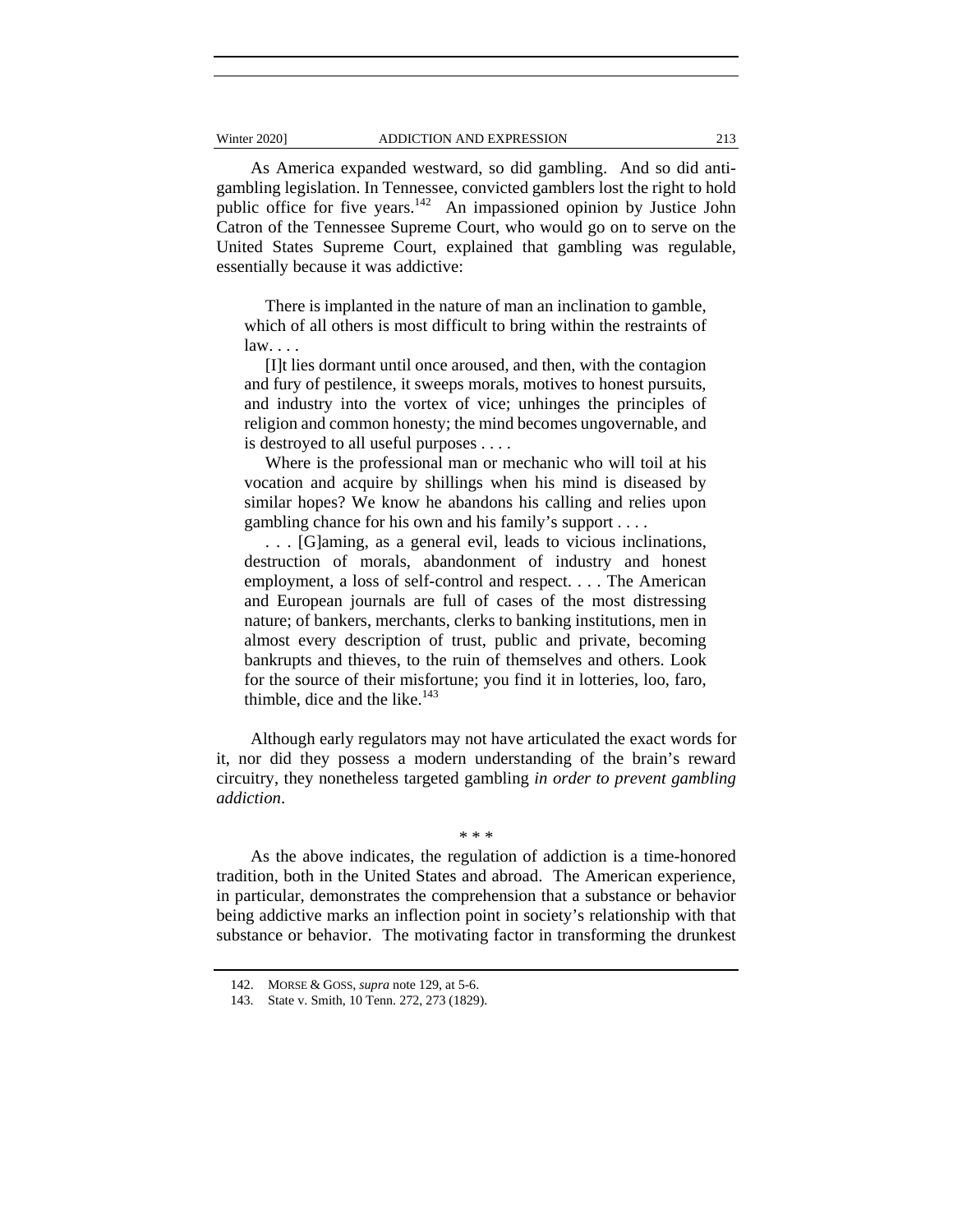#### 214 HASTINGS CONSTITUTIONAL LAW QUARTERLY [Vol. 47:2

country on earth in the 1830s into a legally dry country in less than a century was the popular groundswell of belief in alcoholism. Gambling restrictions have, since their inception, been premised on the idea that gambling appeals to an irrepressible instinct. And it was only after tobacco companies (mostly) gave up on denying the reality of nicotine addiction that Congress granted the FDA authority to place significant restrictions on the sale of tobacco products.

These regulatory traditions reflect a rare empathetic response in a relatively libertarian society. Americans have never shied away from blaming the destitute or deviant for their circumstances. Addiction, however, represents a degradation of the fundamental assumption of free will upon which a liberal society is founded. Addicts are the exception: a subclass of the errant that Americans do not entirely blame for their illfortune.

This also indicates one final pattern that can be drawn from the global and American experience with addiction regulation. Regulators will place the blame for addiction at the feet of those who cause it. From the Roman law allowing a man to recover against anyone who induced his son or his slave to gamble, to the Eighteenth Amendment's prohibition of the manufacture, sale, and transportation—but not the consumption—of alcohol, those who inflict addiction have been required to bear a significant proportion of the costs of the disease.

# **C. Expressive Products and Addiction**

The brain's reward circuitry—the production of dopamine in response to external stimuli—is responsible for behavioral addictions, which lack an external chemical "hook" like nicotine. However, the reward circuitry also explains why humans *enjoy* anything; a product that failed to generate dopamine would be an abysmal failure. So, a pivotal definitional challenge crops up: distinguishing addictive expression from enjoyable expression. For instance, while an earwormy pop song might become stuck in one's head, and indeed may have been written with the intent to remain so,  $144$  there is little indication that there are any long-term consequences to that stickiness that may correlate with problematic usage and justify regulation.

The essential regulatory issue is whether the addictive elements of expressive products can be separated from the underlying speech. Gambling, for instance, is not perceived as involving protected expression, and therefore, there is no First Amendment defense to avoiding a gambling regulation. This is not necessarily true of video games and pornography.

 <sup>144.</sup> Sarah Kaplan, *Why You Can't Get That One Song Out of Your Head: The Science of Earworms*, WASH. POST (Nov. 4, 2016), https://www.washingtonpost.com/news/speaking-of-scien ce/wp/2016/11/04/why-you-cant-get-that-one-song-out-of-your-head-the-science-of-earworms/.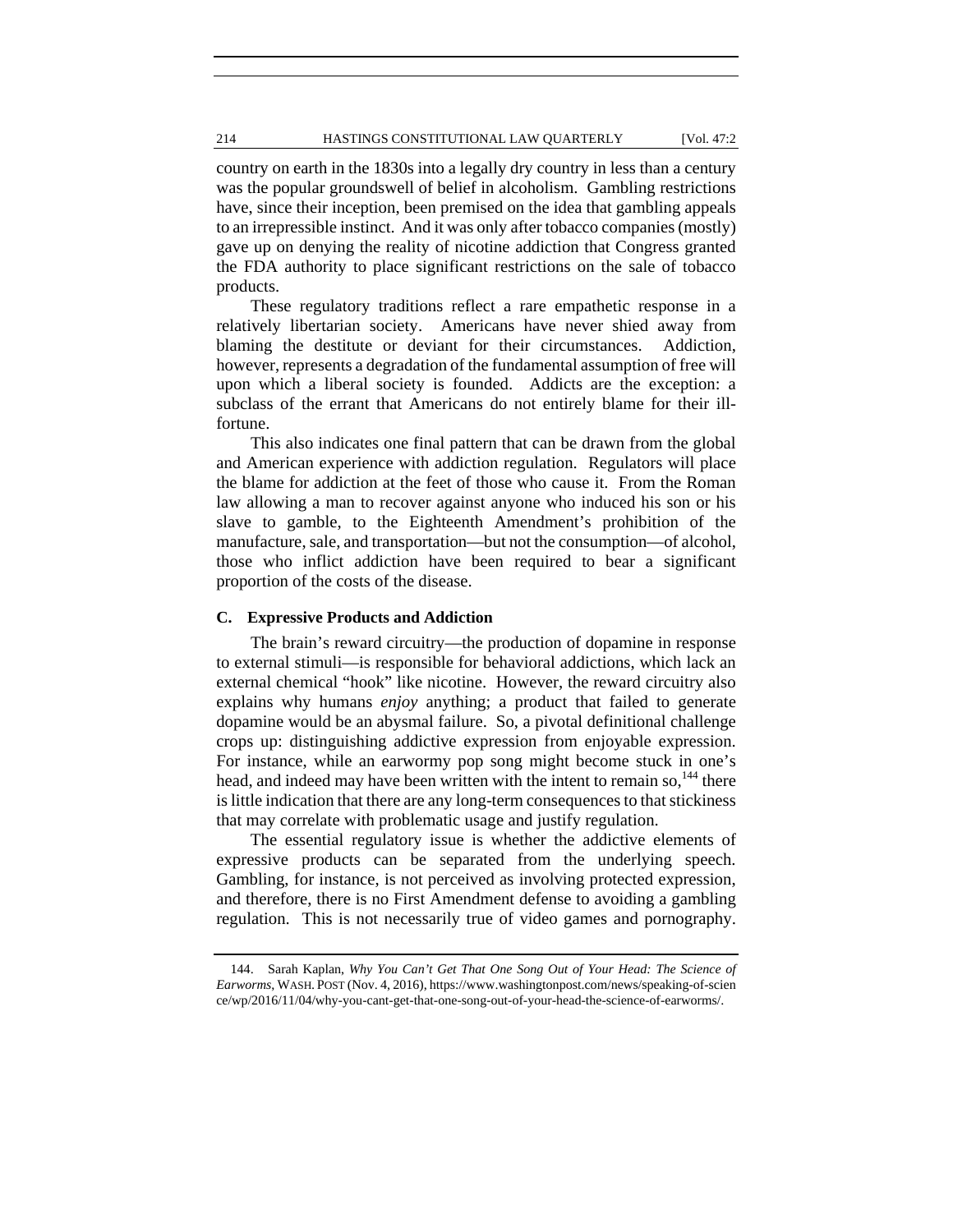Focusing on these two expressive products demonstrates how regulators might seek to address addiction, and why one must reckon with the First Amendment in order to do so.

- *1. Video Games*
- a. The Scientific Evidence

There is strong early evidence that gaming can be addictive. While the DSM-V has taken only intermediate steps to recognize gaming addiction, the World Health Organization ("WHO") has moved more aggressively than the DSM-V by including "gaming disorder" in its diagnostic manual, the International Classification of Diseases.<sup>145</sup> The WHO's recognition rests on a solid body of research.

First, studies have suggested that "[g]ame cue-associated brain activation in Internet gaming addicts occurs in the same brain regions . . . as with drug cue-associated brain activation in drug addicts."<sup>146</sup> In other words, gaming addiction is an observable neurophysiological phenomenon. Studies commonly involve magnetic resonance imaging ("MRI") or electroencephalographic ("EEG") imaging of the brains of control groups and groups of excessive gamers. One such study showed both groups still images of a video game. The gamers showed increased neural activity in the same parts of the brain as those implicated in substance abusers.<sup>147</sup> Another study demonstrated the involvement of dopamine in video game addiction by successfully treating excessive players with a dopamine reuptake inhibiter; after six weeks on the inhibiter, "craving for online gaming, total game play time, and cue-induced brain activity in prefrontal cortex were decreased."<sup>148</sup>

Gaming, like gambling, "involve[s] a number of abstractions, such as game rules, codes, tokens, rewards in virtual worlds, etc.," and "[t]he human mind appears sufficiently powerful to translate these abstractions into an affectively charged 'reward' experience."149 And gamers, like substance addicts, develop tolerance, which leads to more time, effort, and money spent on chasing the dopamine rush of a gaming reward.<sup>150</sup>

 <sup>145.</sup> Jordan Erica Webber, *'Dangerous Gaming': Is the WHO Right to Class Excessive Video Game Play as a Health Disorder?*, GUARDIAN (Feb. 5, 2018), https://www.theguardian.com/ games/2018/feb/05/video-gaming-health-disorder-world-health-organisation-addiction.

 <sup>146.</sup> Grant et al., *supra* note 56.

 <sup>147.</sup> Matilda Hellman et al., *Is There Such a Thing as Online Video Game Addiction? A Cross-Disciplinary Review*, 21 ADDICTION RESEARCH & THEORY 102, 105-06 (2013).

 <sup>148.</sup> *Id.* at 106.

 <sup>149.</sup> *Id.* at 108-09.

 <sup>150.</sup> *Id.*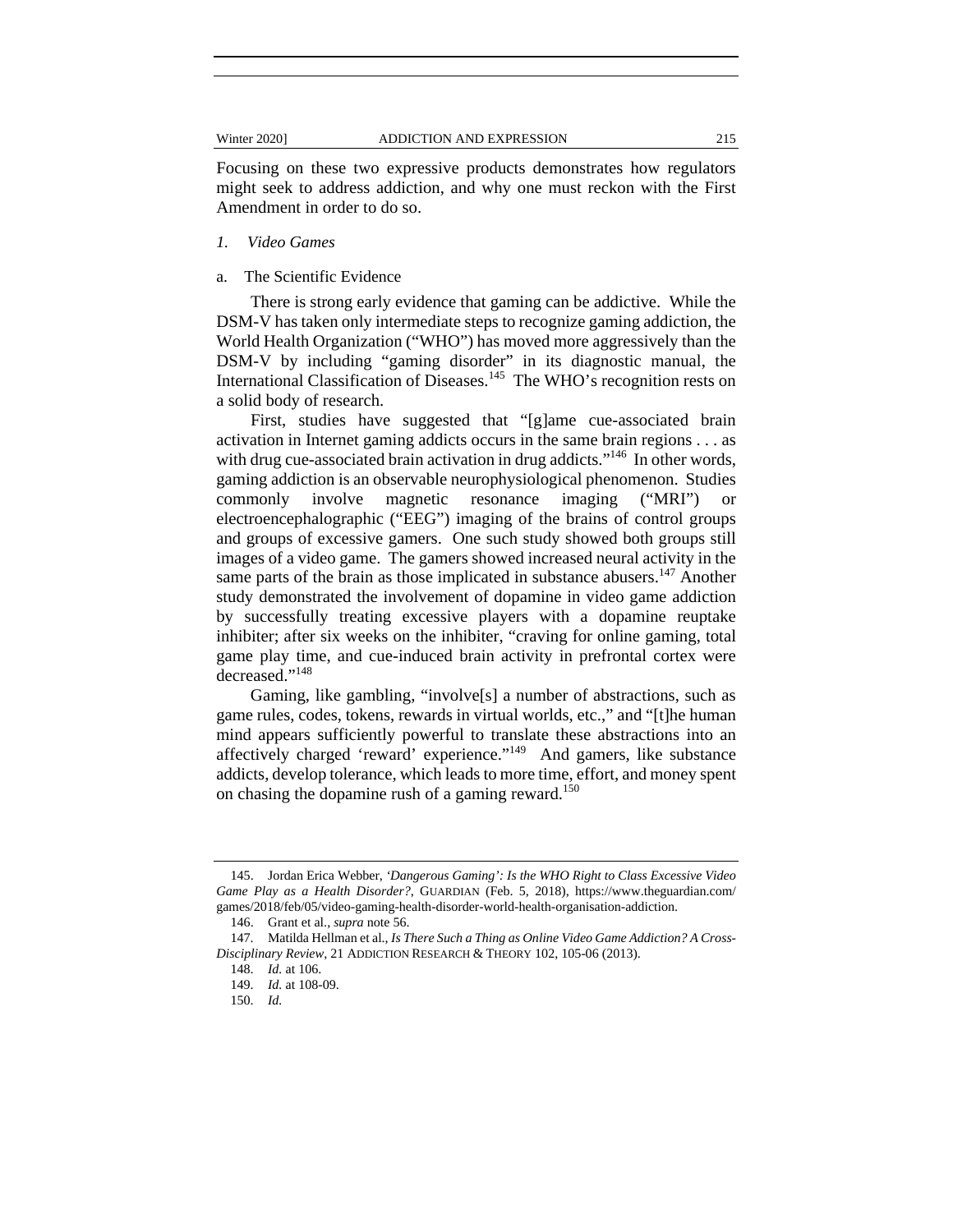# 216 HASTINGS CONSTITUTIONAL LAW QUARTERLY [Vol. 47:2

The anecdotal evidence for gaming addiction is also significant, and frequently alarming. There is the mother who strangled her two-year-old child when he interrupted her gaming to ask for a meal, or the thirteen-yearold boy who beat his mother to death when she accused him of spending too much time gaming.151 Several people have died in marathon game sessions.<sup>152</sup> One of the most tragic and darkly ironic examples is the Korean couple who neglected their three-month-old child *in order to raise a virtual child* in an online video game until their real child starved to death.<sup>153</sup> The problem of gaming addiction in South Korea is so severe that the Korean government funds treatment clinics.<sup>154</sup>

Deaths remain rare. Less rare are the host of other harms inflicted by video game addiction, which "generates its own special destructive class of neurological and social burdens."155 Gaming addiction, like other recognized addictions, is "associated with dysfunction in five domains: academic, social, occupational, developmental and behavioral."156 Gaming addicts report lower grades and work performance, disruption of their daily routines, and impacts on hygiene and healthy eating and sleeping routines.<sup>157</sup>

Then, there is the money. Games—especially mobile games, the largest segment of the gaming economy<sup>158</sup>—have increasingly begun to rely on "microtransactions" for revenue.<sup>159</sup> Microtransactions are "a tiny purchase"

 159. Kevin Anderton, *The Ongoing Controversy of Microtransactions in Gaming*, FORBES (Mar. 7, 2018), https://www.forbes.com/sites/kevinanderton/2018/03/07/the-on-going-controversy

 <sup>151.</sup> Daphne Bavelier et al., *Brains on Video Games*, 12 NATURE REVS. NEUROSCIENCE 763, 764 (2011) (A twenty-two-year-old man also beat and killed his mother for complaining about his gaming.); Mark Tran, *Girl Starved to Death While Parents Raised Virtual Child in Online Game*, GUARDIAN (Mar. 5, 2010), https://www.theguardian.com/world/2010/mar/05/korean-girl-starvedonline-game.

 <sup>152.</sup> *See e.g.*, Tran, *supra* note 151; *see also* Ben Guarino, *Prominent Gamer Died During Live-Streamed Attempt to Play '*World of Tanks*' for 24 Hours*, WASH. POST (Feb. 23, 2017), https://www.washingtonpost.com/news/morning-mix/wp/2017/02/23/va-man-died-during-marath on-attempt-to-play-video-game-for-24-hours/ (listing several examples of deaths during marathon gaming sessions, including a man who died after 19 straight hours of *World of Warcraft*, a teenager who died after 40 hours of *Diablo 3*, and a man who died after 50 hours of *Starcraft*).

 <sup>153.</sup> Tran, *supra* note 151.

 <sup>154.</sup> Nelson Groom, *Online Gaming is South Korea's Most Popular Drug*, VICE (Jan. 6, 2014), https://www.vice.com/en\_us/article/4w7wdm/online-gaming-is-south-koreas-most-popular-drug.

 <sup>155.</sup> Bavelier et al., *supra* note 151, at 765.

 <sup>156.</sup> *Id.*

 <sup>157.</sup> *Id.*

 <sup>158.</sup> Tom Wijman, *Mobile Revenues Account for More Than 50% of the Global Games Market as It Reaches \$137.9 Billion in 2018*, NEWZOO (Apr. 30, 2018), https://newzoo.com/insights/ articles/the-global-games-market-will-generate-152-1-billion-in-2019-as-the-u-s-overtakes-chinaas-the-biggest-market/; Tom Wijman, *The Global Games Market Will Generate \$152.1 Billion in 2019 as the U.S. Overtakes China as the Biggest Market*, NEWZOO (June 18, 2019), https:// newzoo.com/insights/articles/the-global-games-market-will-generate-152-1-billion-in-2019-as-th e-u-s-overtakes-china-as-the-biggest-market/.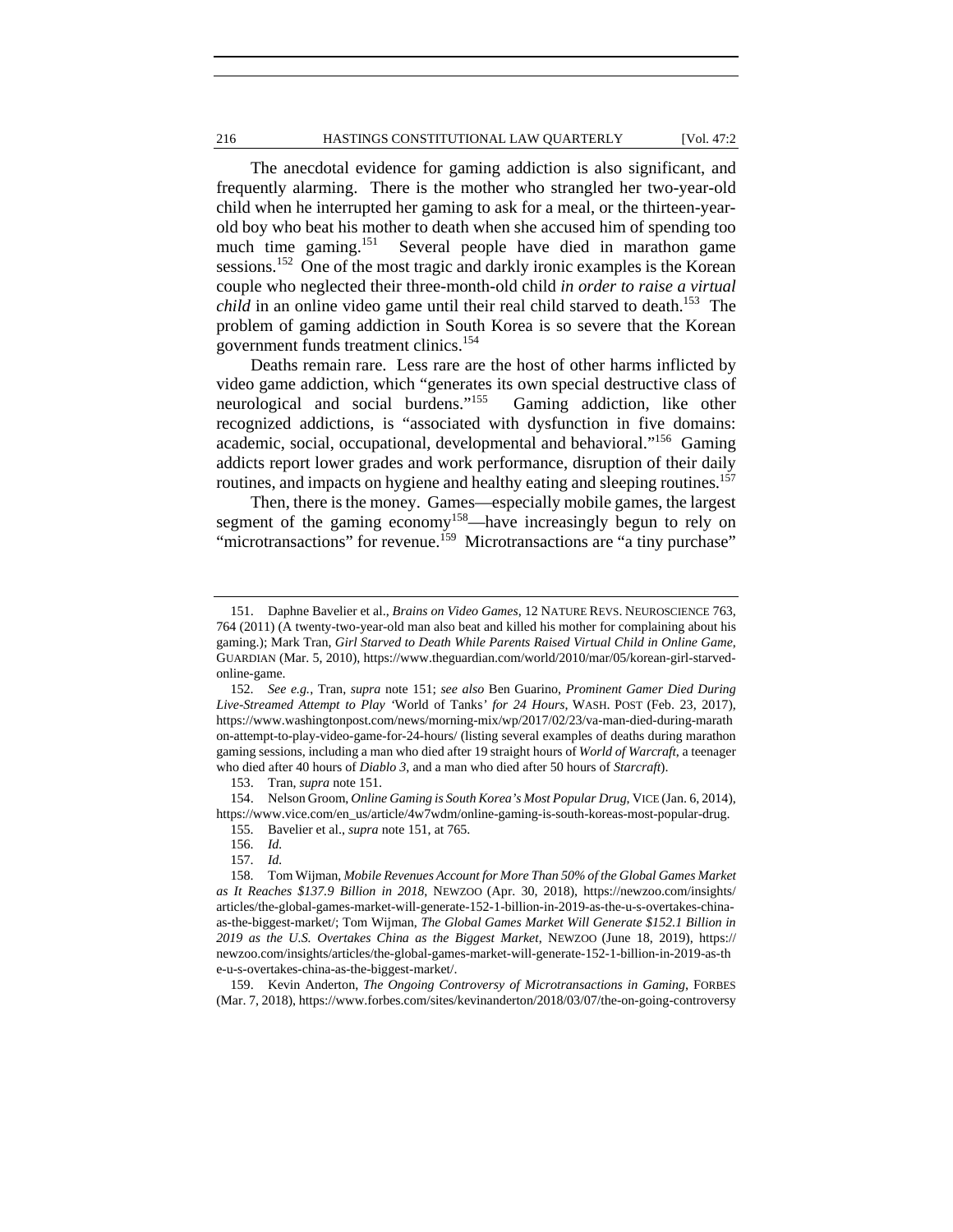of an item inside of a game.<sup>160</sup> A player might spend a dollar to speed up a game's enforced wait time for some construction to finish, or a few dollars on a specific cosmetic item, such as a specific coloration for a character's armor.<sup>161</sup> Microtransactions are ubiquitous in free-to-play games,  $162$  but are also rapidly becoming the norm in retail-priced AAA games.<sup>163</sup>

Few players spend money on microtransactions, but developers are fine with that; they are hunting "whales." "Whales" is the industry-generated term (borrowed, tellingly, from casinos) for the "biggest spenders" that drive most of the revenue for a game with microtransactions.<sup>164</sup> One industry report found that *half* of free-to-play game revenue came from *0.15%* of players, with only 1.5% spending any money at all.<sup>165</sup> The horror stories pile up: the teenager who worked two jobs in order to spend \$13,500 on in-game purchases over the course of three years;<sup>166</sup> a former developer who reported seeing people spending \$15,000 on microtransactions in a popular AAA game, *Mass Effect*  $3$ ;<sup>167</sup> the Japanese company that hired an employee exclusively to cater to a single person who spent \$10,000 a month on their game.<sup>168</sup> The concern, of course, is that developers are preying on addicts.

<sup>-</sup>of-microtransactions-in-gaming-infographic/#4302f62e1d9c ("The future of gaming seems to be in microtransactions.").

 <sup>160.</sup> Brian Crecente, *What are DLC, Loot Boxes and Microtransactions? An Explainer*, VARIETY (2017), https://variety.com/2017/gaming/features/what-is-a-loot-box-1203047991/.

 <sup>161.</sup> Most perniciously, as discussed *infra*, a player might spend a small sum for a *chance* to receive a certain cosmetic item in a "loot box."

 <sup>162.</sup> *See* Crecente, *supra* note 160 (noting that an analyst group estimated that "in-game microtransactions made up 92% of all Apple Store revenue and 98% of all Google Play revenue in 2013").

 <sup>163.</sup> *See id.* ("As smartphone game developers raked in the money, larger, more traditional game publishers started to take note and experiment with some of these systems on computer and console games."); *id.* ("These days, it's more unusual to see a big budget game without some form of microtransaction . . . than it is to see one with the post-release money maker."). "AAA" is an informal label denoting that a game was published by a major developer and generally implies that the game has a "considerable development and marketing budget," as opposed to "independent" or "indie" games. Samuel Stewart, *What Is A Triple-A Game (AAA)?*, GAMINGSCAN (July 8, 2019), https://www.gamingscan.com/what-is-a-triple-a-game/.

 <sup>164.</sup> Stephanie Carmichael, *What It Means to be a 'Whale'—and Why Social Gamers are Just Gamers*, VENTUREBEAT (Mar. 14, 2013, 8:00 AM), https://venturebeat.com/2013/03/14/whalesand-why-social-gamers-are-just-gamers/.

 <sup>165.</sup> Eric Johnson, *A Long Tail of Whales: Half of Mobile Games Money Comes From 0.15 Percent of Players*, VOX (Feb. 26, 2014, 2:37 PM), https://www.vox.com/2014/2/26/11623998/along-tail-of-whales-half-of-mobile-games-money-comes-from-0-15.

 <sup>166.</sup> Ethan Gach, *Meet the 19-Year-Old Who Spent Over \$10,000 on Microtransactions*, KOTAKU (Nov. 29, 2017, 5:12 PM), https://kotaku.com/meet-the-19-year-old-who-spent-over-10- 000-on-microtra-1820854953.

 <sup>167.</sup> Robert Purchese, *"I've Seen People Literally Spend \$15,000 on* Mass Effect *Multiplayer Cards"*, EUROGAMER (Oct. 23, 2017), https://www.eurogamer.net/articles/2017-10-23-manveerheir-bioware-mass-effect-ea-monetisation.

 <sup>168.</sup> Johnson, *supra* note 165.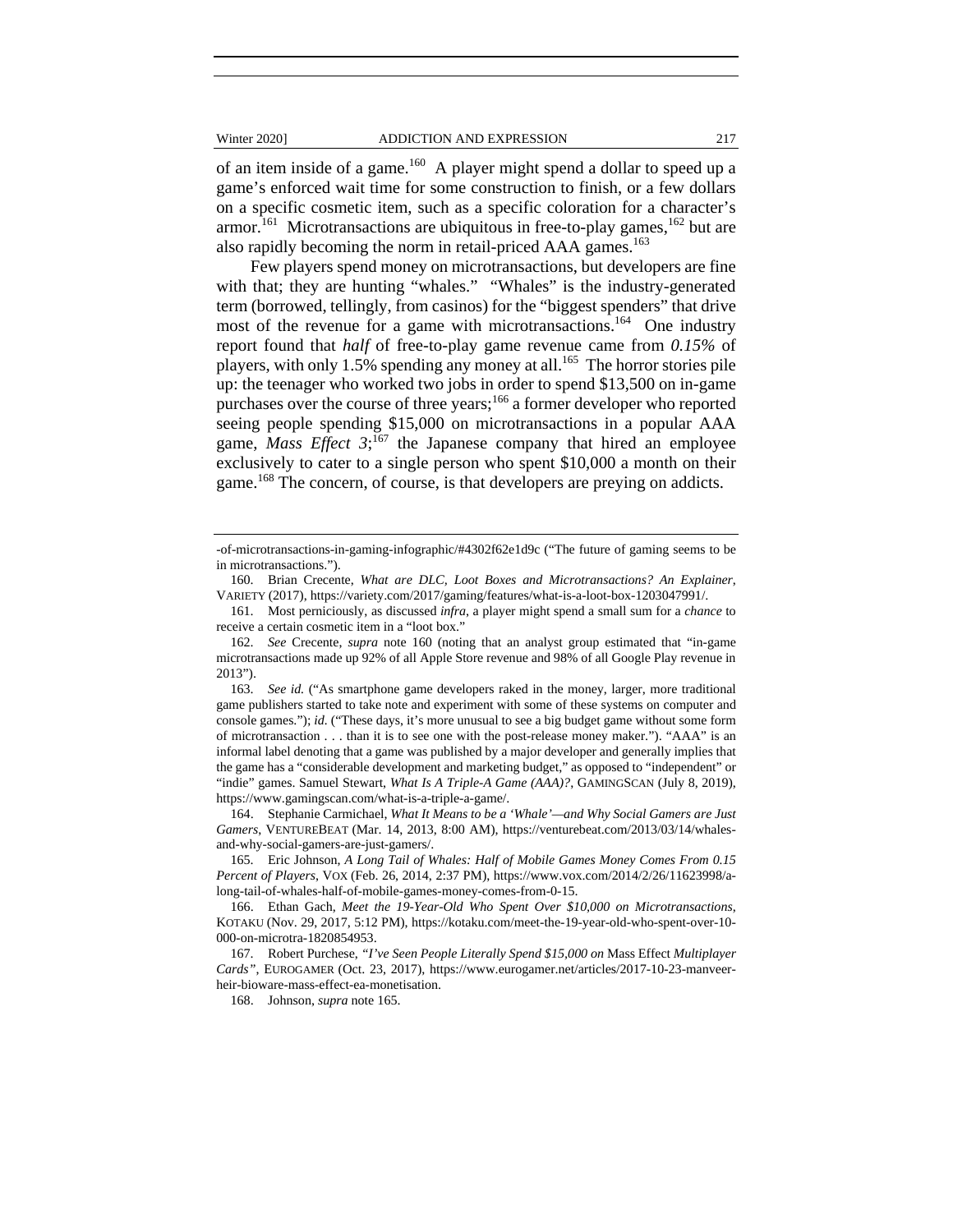All of this has resulted in "an emerging scientific consensus that videogame play has the potential to become pathologically addictive."<sup>169</sup> Of course, the scope of the problem remains difficult to ascertain; in one study, "researchers diagnosed gaming disorder using 18 different methods, producing prevalence rates between 0% and 45%."<sup>170</sup>

b. What makes games addictive?

While behavioral addictions, like substance-based addictions do have an important genetic component,<sup>171</sup> the design of a game is also a causal factor.172 Several features of video games—some optional, some probably not—tend to promote addiction.

First, games can mimic gambling. In particular, those games that "reward frequently and at irregular intervals" mimic "short odds gambling with a high event frequency"—a sort of gambling that is believed to be particularly addictive.<sup>173</sup> To effectively mimic gambling, games do not need to literally require that the players bet anything; the salient feature is the introduction of an element of chance into the receipt of a reward for completing an in-game task. For instance, defeating a particular boss in an MMORPG might offer players a 7.5% chance of receiving a certain, unique item.<sup>174</sup>

Even more pernicious, of course, is actual gambling, in which players pay real-world money (or virtual currency that can be easily purchased with real-world money), and receive in return a "loot box" containing random rewards. Loot boxes are "virtual packages . . . often adorned with enticing sounds and lights" that contain, obviously, loot—weapons, armor, or cosmetic items for your in-game character or profile.<sup>175</sup> Loot boxes have reached "epidemic" status in games.<sup>176</sup>

176. *Id.*

 <sup>169.</sup> Bavelier et al., *supra* note 151, at 765.

 <sup>170.</sup> Cecilia D'Anastasio, *The Truth About 'Video Game Addiction'*, KOTAKU (July 6, 2018, 11:08 AM), https://kotaku.com/the-truth-about-video-game-addiction-1827374773.

 <sup>171.</sup> Grant et al., *supra* note 56, at 6.

 <sup>172.</sup> Hellman et al., *supra* note 147 at 105. *See also* Bavelier et al., *supra* note 151, at 765 ("[S]ome game seem to have much more of an addictive potential than others.").

 <sup>173.</sup> Hellman et al., *supra* note 147, at 105.

 <sup>174.</sup> Videos compiling live reactions to rare item drops are commonplace. *See, e.g.*, Mitzz, Destiny*: TOP 5 GJALLARHORN Reactions (Insane Reactions)*, YOUTUBE (Apr. 3, 2015), https:// www.youtube.com/watch?v=yorxOLgk4Rc. Behavioral psychologists would undoubtedly have a field day with such reactions as: "Oh! He found a Gjallarhorn! He found a Gjallarhorn! Wow! Wow! I hate this game! This game is so annoying. I'm fucking done." *See id.*

 <sup>175.</sup> Drew Cartee, *The Loot Box Epidemic in Modern Video Games*, MEDIUM (Dec. 4, 2017), https://medium.com/@dc99/the-loot-box-epidemic-in-modern-video-games-308ed8f73f38.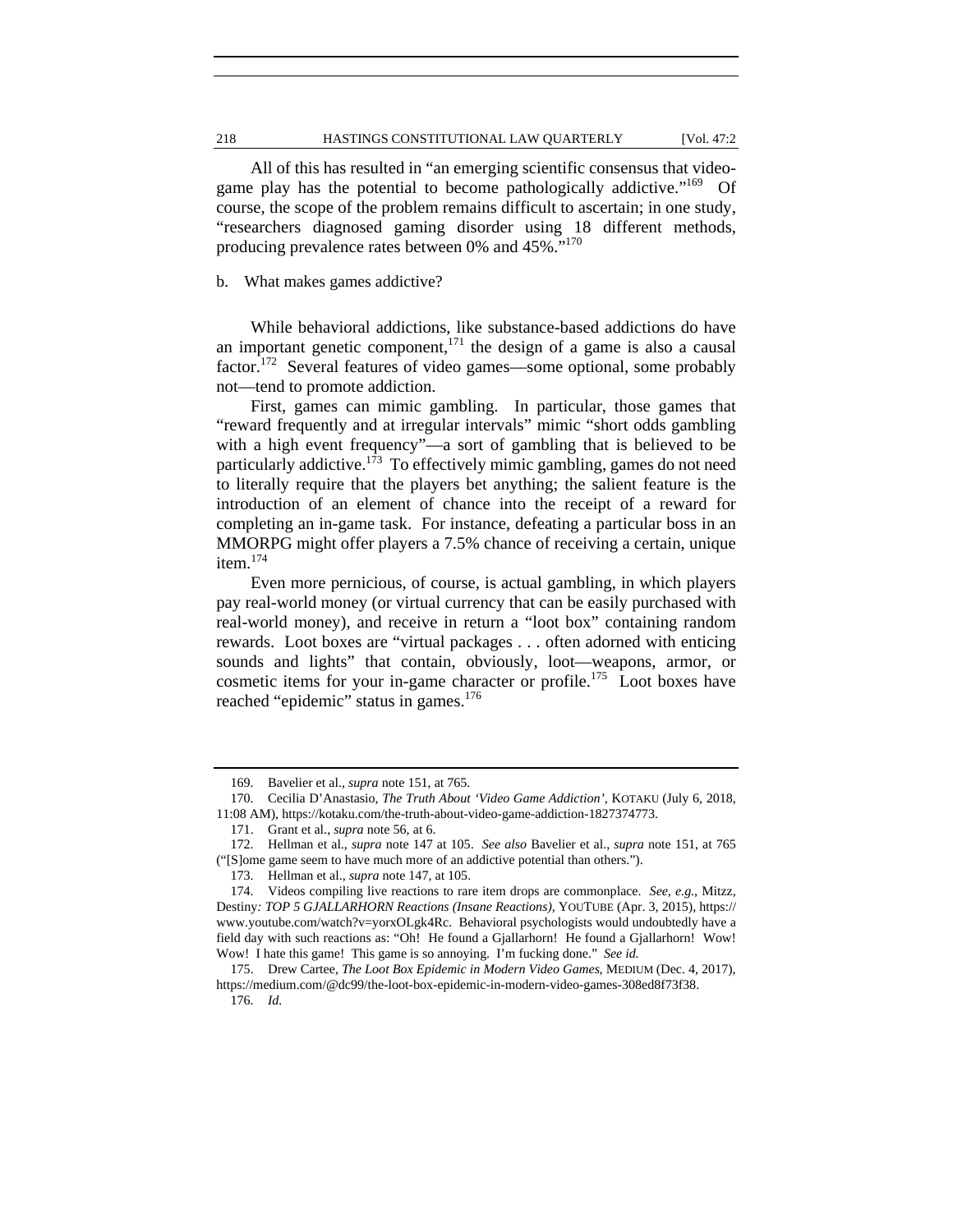#### Winter 2020] **ADDICTION AND EXPRESSION** 219

Random loot drops and loot boxes are so addictive because the brain's dopamine system is "very interested in unpredictable rewards. Dopamine cells are most active when there is maximum uncertainty, and the dopamine system responds more to an uncertain reward than the same reward delivered on a predictable basis."177 This psychological principle has been understood since the 1930s, when B.F. Skinner demonstrated that animals rewarded with food every time they pressed a button quickly grew bored, while those previously given random food rewards would sometimes make hundreds of attempts after Skinner stopped rewarding them.<sup>178</sup>

Because of the psychological effects of "variable rate reinforcement," loot boxes are inherently, potently addictive.<sup>179</sup> But developers do not stop there. Without fail, the boxes are a visual and auditory spectacle to open. As one developer revealed: "When you start opening a loot box, we want to build anticipation . . . . We do this in a lot of ways—animations, camera work, spinning plates, and sounds. We even build a little anticipation with the glow that emits from a loot box's cracks before you open it."<sup>180</sup> Some games have potentially available loot scroll by in an explicit visual reference to a slot machine, showing the player how close they were—even though the outcome is not a matter of "close" from a programming perspective—to getting a different, no doubt rarer or more valuable, piece of loot.<sup>181</sup> The design mimics "near-misses," which have been shown to encourage prolonged gambling even in those who do not gamble regularly, let alone in problem gamblers.<sup>182</sup>

Developers can then stack additional mechanics, some of which are intended to be utterly unknown to players, on top of their random loot systems to encourage further consumption. For instance, Activision has patented a matchmaking system meant to artificially inflate players' success rates after making a microtransaction.<sup>183</sup> The patent reads: "For example, if the player purchased a particular weapon, the microtransaction engine may match the player in a gameplay session in which the particular weapon is

 <sup>177.</sup> Alex Wiltshire, *Behind the Addictive Psychology and Seductive Art of Loot Boxes*, PC GAMER (Sept. 28, 2017), https://www.pcgamer.com/behind-the-addictive-psychology-and-seduct ive-art-of-loot-boxes/.

 <sup>178.</sup> *Id.*

 <sup>179.</sup> *Id.*

 <sup>180.</sup> Cecelia D'Anastasio, *Why Opening Loot Boxes Feels Like Christmas, According to Game Devs*, KOTAKU (Mar. 20, 2017, 2:00 PM), https://kotaku.com/why-opening-loot-boxes-feels-likechristmas-according-1793446800.

 <sup>181.</sup> Wiltshire, *supra* note 177.

 <sup>182.</sup> *Id.*

 <sup>183.</sup> Heather Alexandra, *Activision Patents Matchmaking that Encourages Players to Buy Microtransactions*, KOTAKU (Oct. 17, 2017, 6:00 PM), https://kotaku.com/activision-patentsmatchmaking-that-encourages-players-1819630937.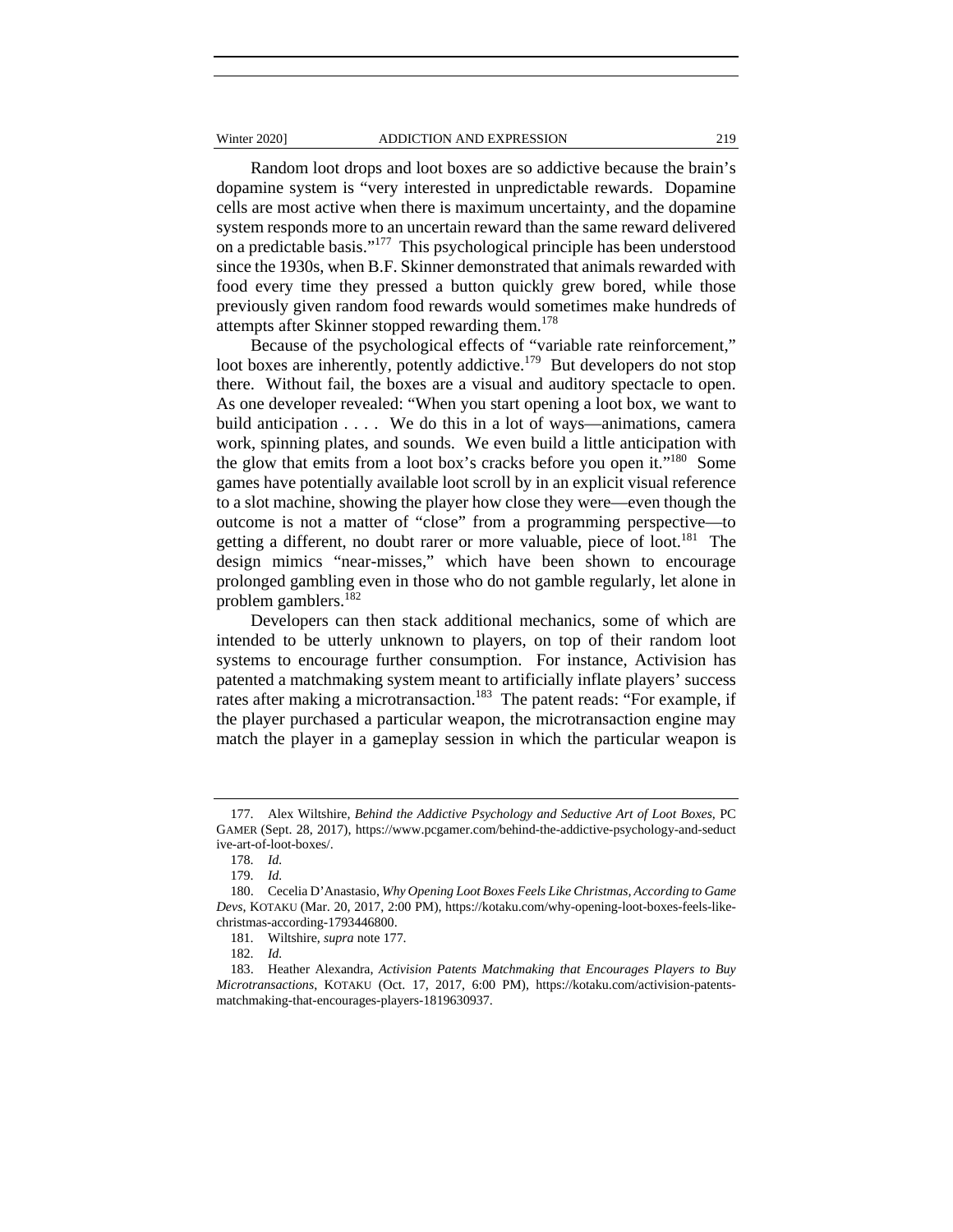highly effective."<sup>184</sup> The system would also match players it thought were chasing a particular item with players that already had and used that item, to increase the drive to make the microtransaction.<sup>185</sup> Activision has denied that the patented system is in use in any game,  $186$  although it would be impossible for players to know.

Second, games rely on social instincts—both competitive and cooperative—to hook users. Social gameplay can be potently addictive. One study found nearly half of all MMORPG players (45%) played more than 40 hours a week; while half (49%) of all non-MMORPG players played 2 or fewer hours per week.<sup>187</sup> The authors concluded that the "social aspects" of MMORPGs make their players so prone to overuse.<sup>188</sup> Another study of several thousand MMORPG players sought to explain whether certain players were more at risk of developing an addiction. It found that "[p]layers who were attracted to the highly social and competitive aspects of the gaming environment were most likely to be in the high risk of addiction class."<sup>189</sup>

Anecdotal evidence from gamers confirms the compelling nature of some social features. Games may introduce "clans" or "guilds," which are collectively benefitted when the player plays, creating a sense of social obligation.190 Games can include activities that require several players to complete, requiring players to form social bonds with others to complete the activity.<sup>191</sup> Developers may also, as contemplated in the Activision patent, rely on a player's competitive drive to acquire loot that they see on another player's character.192 Amongst players of free-to-play mobile games with microtransactions, use of microtransactions appears to be significantly driven by developers' conscious choice to essentially require the purchases in order to remain competitive with others.<sup>193</sup>

 188. *But see id.* at 113 (concluding that heavy users of MMORPGs in the study's dataset could not be categorized as addicts).

 189. Zaheer Hussain, Glenn A. Williams, & Mark D. Griffiths, *An Exploratory Study of the Association Between Online Gaming Addiction and Enjoyment Motivations for Playing Massively Multiplayer Online Role-playing games*, 50 COMPUTERS IN HUMAN BEHAVIOR 221, 228 (2015).

 190. *See* Mark Smith, *The real-life story of a computer game addict who played for up to 16 hours a day*, WALES ONLINE (July 30, 2018, 7:35 PM), https://www.walesonline.co.uk/news/hea lth/real-life-story-computer-game-14968843 ("You had clans of people, and that's where you'd really have a 'family'."); Jack Flanagan, *The psychology of video game addiction*, THE WEEK (Feb. 6, 2014), https://theweek.com/articles/451660/psychology-video-game-addiction.

 191. *See* Mike Rougeau, *How* Destiny *Players Fixed One Of The Game's Biggest Problems*, KOTAKU (Jan. 10, 2015, 4:30 PM), https://kotaku.com/how-destiny-players-fixed-one-of-the-game s-biggest-pro-1678732125; Flanagan, *supra* note 190.

192. *See supra* note 184 and accompanying text.

193. *See* Gach, *supra* note 166.

 <sup>184.</sup> *Id.*

 <sup>185.</sup> *Id.* 

 <sup>186.</sup> Alexandra, *supra* note 185.

 <sup>187.</sup> Brian D. Ng & Peter Wiemer-Hastings, *Addiction to the Internet and Online Gaming*, 8 CYBERPSYCHOLOGY & BEHAVIOR 110, 112 (2005).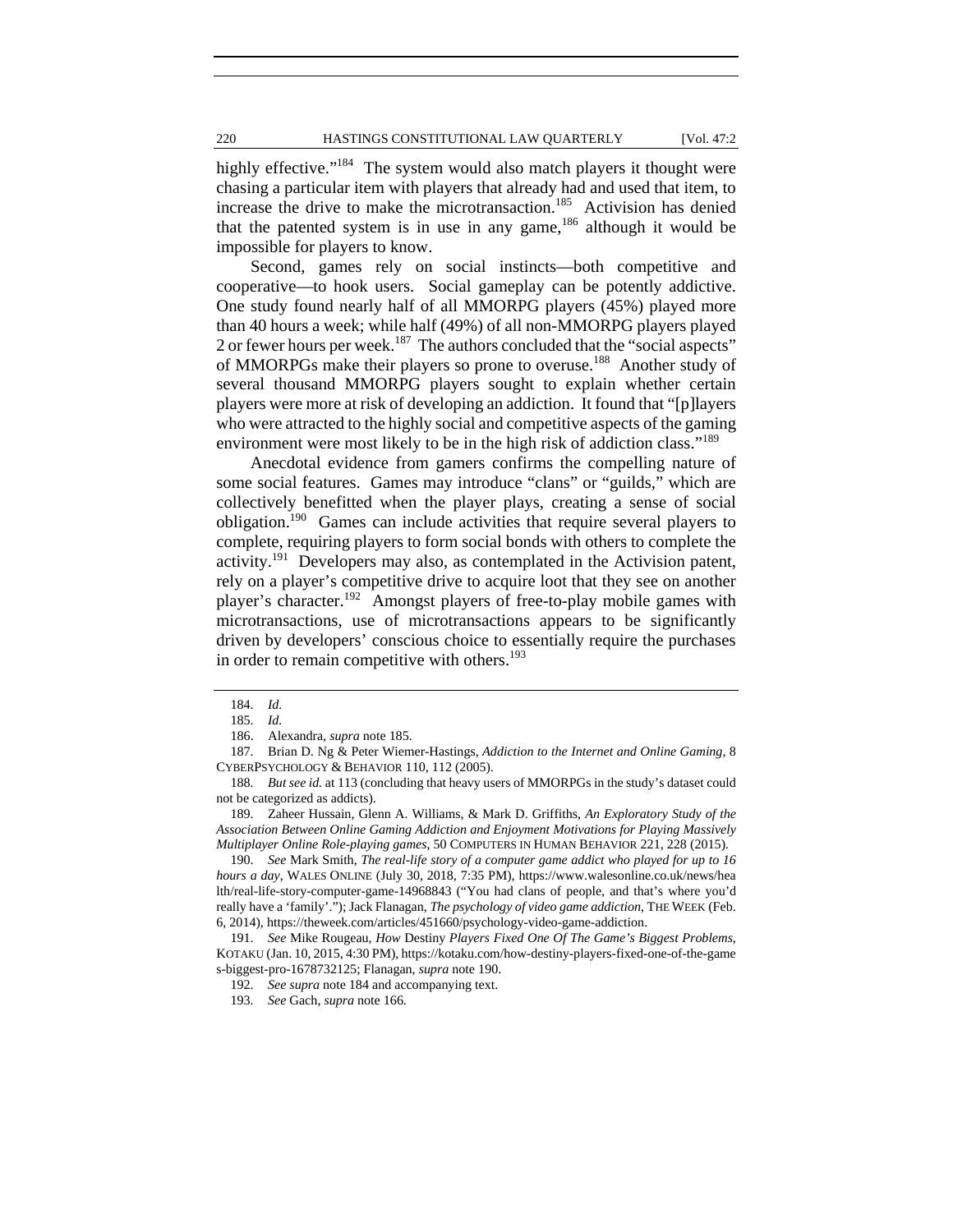#### Winter 2020] **ADDICTION AND EXPRESSION** 221

A final addictive pathway suggested by the literature is the increasing visual sophistication of video games.<sup>194</sup> Video games are capable of inducing addiction through the "supernormal stimuli" effect. The effect describes "a phenomenon wherein artificial stimuli can be created that will override an evolutionarily developed genetic response."<sup>195</sup> Because visually spectacular games (like pornography and certain processed foods) are so highly stimulating, "[i]t recruits our natural reward system, but potentially activates it at higher levels than the levels of activation our ancestors typically encountered as our brains evolved, making it liable to switch into an addictive mode."<sup>196</sup> The concept of supernormal stimuli has been demonstrated in animal tests: mother birds will abandon their own eggs to sit on larger, more colorful artificial eggs, and male butterflies will abandon actual female butterflies and attempt to mate with artificial females with larger, more colorful wings.

### *2. Pornography*

# a. The scientific evidence

Long considered immoral or a social ill,<sup>197</sup> pornography consumption has only recently been recognized by the scientific and medical communities as resulting in something like addiction. But, given the relatively recent advent of internet pornography, it is unsurprising that the authors of both the DSM- $V^{198}$  and the WHO's ICD-11<sup>199</sup> concluded that inclusion of pornography addiction in the diagnostic manuals was premature.

Nonetheless, numerous studies have concluded "that Internet pornography addiction fits into the addiction framework and shares similar basic mechanisms with substance addiction."200 Indeed, one review of the available studies concluded that the American Psychiatric Association's decision not to include Internet pornography addiction in the same category as Internet gaming addiction in the DSM-V was "inconsistent with existing and emerging scientific evidence."<sup>201</sup>

 <sup>194.</sup> *See, e.g.*, Mark Aguiar et al., *Leisure Luxuries and the Labor Supply of Young Men*, (Nat'l Bureau of Econ. Research, Working Paper No. 23552, 2017).

 <sup>195.</sup> Todd Love et al., *Neuroscience of Internet Pornography Addiction: A Review and Update*, 5 BEHAVIORAL SCI. 388, 390–91 (2015).

 <sup>196.</sup> *Id.*

 <sup>197.</sup> *See, e.g.*, Obscene Publications Act 1857, 20 & 21 Vict. c.83.

 <sup>198.</sup> Rubén de Alarcón et al., *Online Porn Addiction: What We Know and What We Don't— A Systemic Review*, 8 J. CLINICAL MEDICINE 91 (2019), https://www.ncbi.nlm.nih.gov/pmc/arti cles/PMC6352245/.

 <sup>199.</sup> *Id.*

 <sup>200.</sup> Love et al., *supra* note 195, at 389.

 <sup>201.</sup> *Id.* at 390.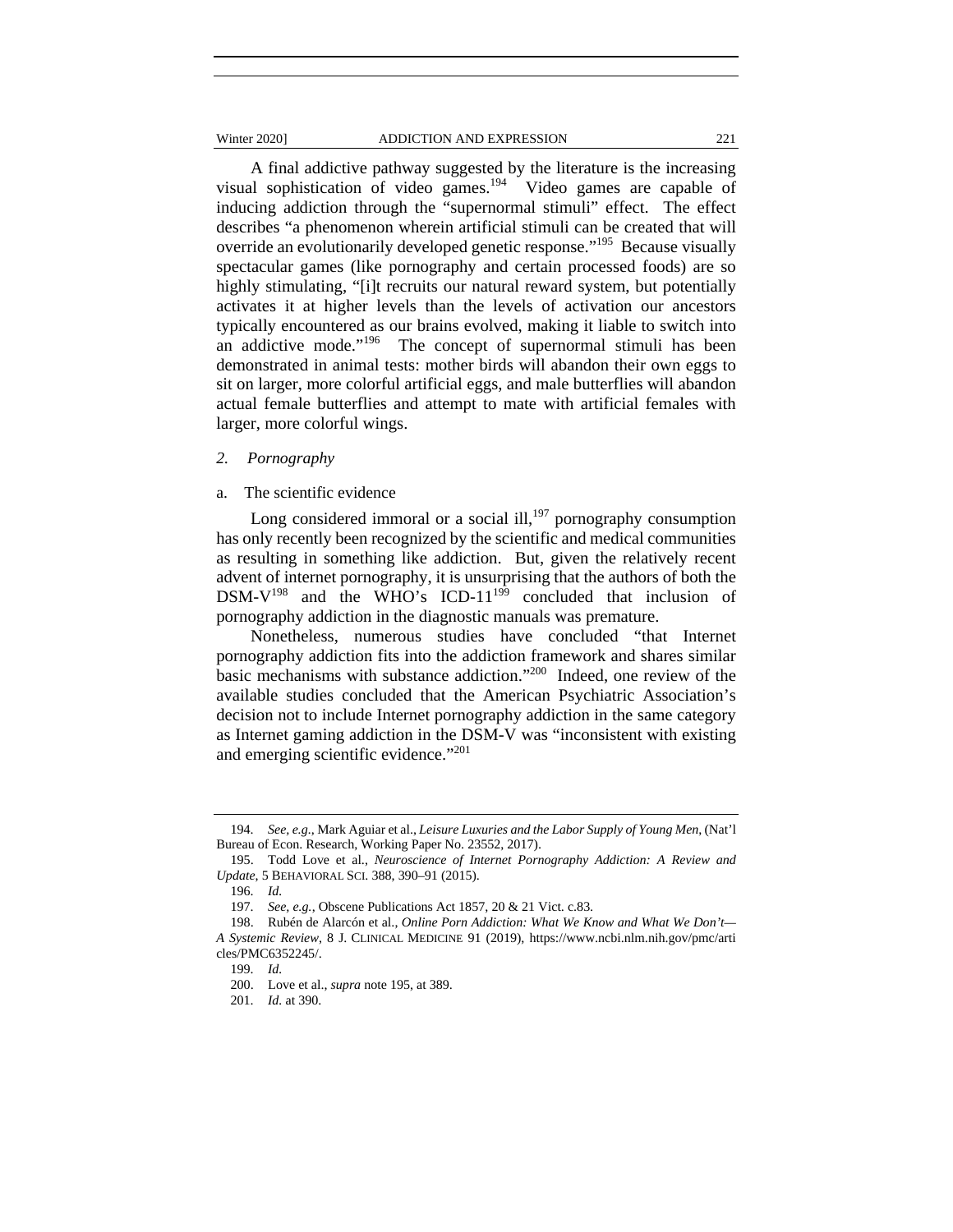222 HASTINGS CONSTITUTIONAL LAW QUARTERLY [Vol. 47:2

In particular, "there is a glut of evidence" that "natural rewards" achieved through interaction with Internet pornography are capable of producing the same neurobiological effects as addictive drugs.<sup>202</sup> This is because the neurological networks "involved in human sexual behavior are remarkably similar to the networks involved in processing other rewards."<sup>203</sup>

To demonstrate the similarity of pornography to recognized substancebased addictions, one study showed both sexually explicit (pornographic) videos and erotic (non-pornographic) videos to a control group, and to a group of subjects exhibiting compulsive sexual behavior.<sup>204</sup> The viewers were then asked two questions: how much did they like the videos, and how much did the videos increase their sexual desire.<sup>205</sup> Relative to the control group, the test group *liked* the erotic videos more, but *desired* the pornographic videos more, "indicat[ing] a dissociation between liking and wanting . . . replicat [ing] the results of well-established studies . . . wherein addicts report higher levels of wanting but not of liking their salient rewards."<sup>206</sup>

A final marker indicating that pornography can be addictive is that heavy porn users exhibit tolerance, a hallmark of addiction. Anecdotal data has clearly established that "over time, a damaged dopamine system makes one 'tolerant'" which "drives a search for ramped-up stimulation, and this can drive the change in sexual tastes towards the extreme."<sup>207</sup> For instance, a member survey of a subreddit dedicated to overcoming pornography addiction indicated that, amongst 1509 responses, 56 percent reported that their taste in porn "became increasingly 'extreme' or 'deviant.'"208 Another study found that 49 percent of men reported "at least sometimes searching for sexual content . . . that [was] not previously interesting to them or that

 <sup>202.</sup> Christopher M. Olsen, *Natural Rewards, Neuroplasticity, and Non-Drug Addictions*, 61 NEUROPHARMACOLOGY 1109, at 14 (2011), https://www.ncbi.nlm.nih.gov/pmc/articles/ PMC31 39704/.

 <sup>203.</sup> J.R. Georgiadis, M. L. Kringelbach, *The Human Sexual Response Cycle: Brain Imaging Evidence Linking Sex to Other Pleasures*, 98 PROGRESS IN NEUROBIOLOGY 49, 74 (2012), http://www.kringelbach.org/papers/PN\_Georgiadis2012.pdf.

 <sup>204.</sup> Valerie Voon et al., *Neural Correlates of Sexual Cue Reactivity in Individuals With and Without Compulsive Sexual Behaviors*, 9 PLOS ONE 1 (July 2014), https://www.ncbi.nlm.nih.gov /pmc/articles/PMC4094516/.

 <sup>205.</sup> *Id.*

 <sup>206.</sup> Love et al., *supra* note 195, at 408 (describing the Voon study).

 <sup>207.</sup> Norman Doidge, *Brain Scans of Porn Addicts: What's Wrong With This Picture?*, GUARDIAN (Sept. 26, 2013, 1:29 PM), https://www.theguardian.com/commentisfree/2013/sep/26/ brain-scans-porn-addicts-sexual-tastes.

 <sup>208.</sup> *The First Semi-Irregular /r/NoFap Sex Survey (April 2012)*, GOOGLE DOCS, https://docs. google.com/file/d/0B7q3tr4EV02weTFmV0oySnpJZjA/ (last visited May 26, 2019).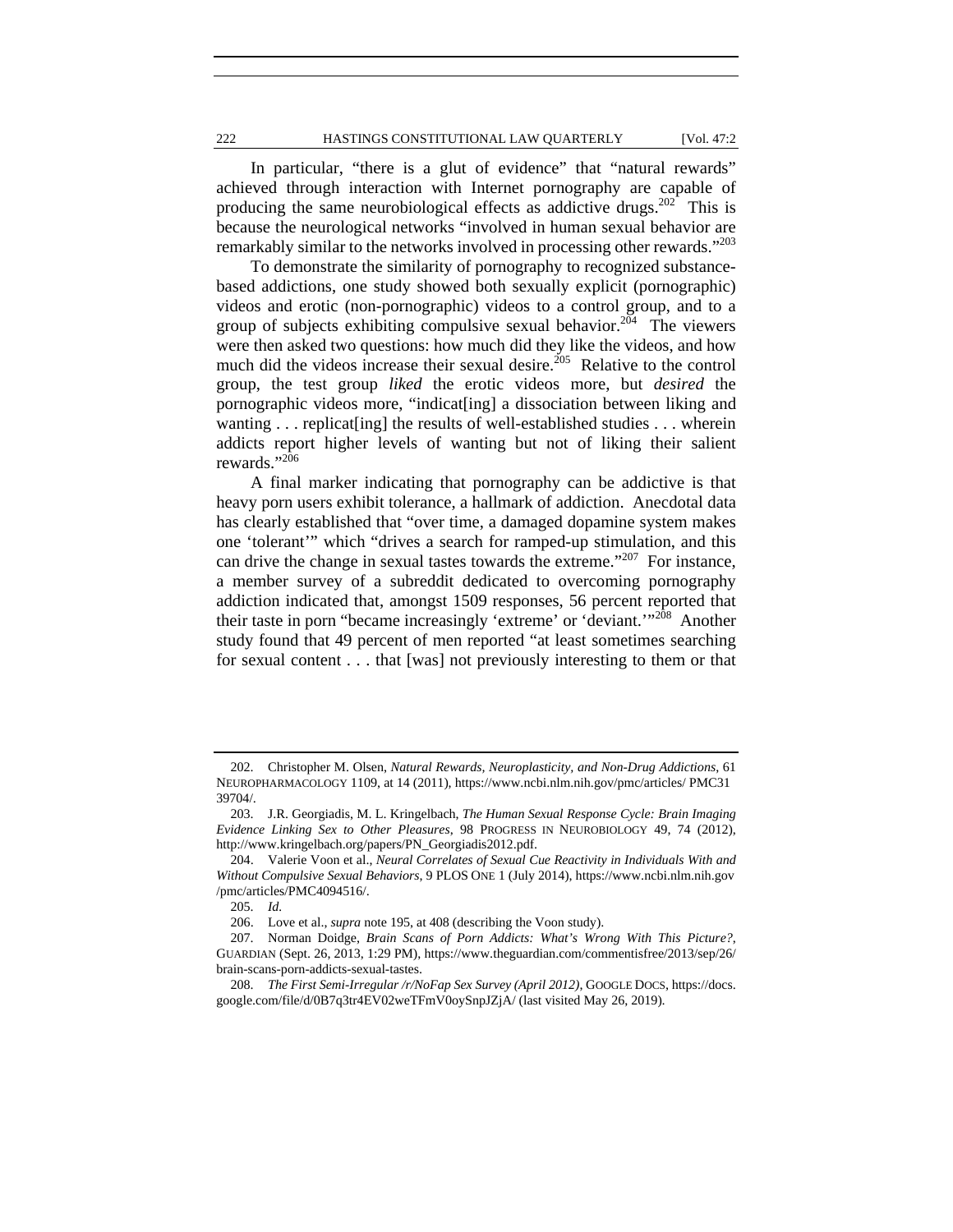they considered disgusting."209 More colorfully, in 2018, Pornhub's top 20 search terms included two popular video games, several categories of animated or cartoon pornography, and both "step mom" and "mom."<sup>210</sup> The issue has even become *meta*; there is a subgenre of pornography about pornography addiction.<sup>211</sup>

Much like substance addictions and gaming addiction, pornography addiction can have serious consequences. Subjects with compulsive sexual behavior ("CSB") reported that,

As a result of excessive use of sexually explicit materials, they had lost jobs due to use at work . . . damaged intimate relationships or negatively influenced other social activities . . . experienced diminished libido or erectile function specifically in physical relationships with women (although not in relationship to the sexually explicit material) . . . used escorts excessively . . . experienced suicidal ideation . . . and us[ed] large amounts of money.... CSB subjects compared to healthy volunteers had significantly more difficulty with sexual arousal and experienced more erectile difficulties in intimate sexual relationships . . . .

Importantly, CSB subjects reported using the Internet for viewing online sexually explicit material for 25.49% of total online use . . . compared to 4.49% in healthy volunteers. $212$ 

The same study reported that CSB subjects viewed online pornography for 13.21 hours per week,<sup>213</sup> which is the annual equivalent of spending the entire month February watching porn.

As with video game addiction, the prevalence of pornography addiction is not yet known. Only one study with a representative sample has been conducted; in it, 1.2% of adult Australian women and 4.4% of adult

213. Voon, *supra* note 204.

 <sup>209.</sup> Aline Wéry & J. Billieux, *Online Sexual Activities: An Exploratory Study of Problematic and Non-Problematic Usage Patterns in a Sample of Men*, 56 COMPUTERS IN HUMAN BEHAV. 257, 260 (2016).

 <sup>210.</sup> *2018 Year in Review*, PORNHUB (Dec. 11, 2018), https://www.pornhub.com/insights/ 2018-year-in-review.

 <sup>211.</sup> *See* /u/NoFaTC, *We Need to Take a Look at Sissy Porn*, REDDIT (Dec. 27, 2017), https:// www.reddit.com/r/NoFap/comments/7mh1wc/we\_need\_to\_take\_a\_look\_at\_sissy\_porn/ ("[T]hat shit is the most addicting porn i've ever seen. everyone in this comments section says it's just like any other porn, just as bad. this shit is way worse. it makes you addicted really fast, teases you about the fact that you're addicted . . . .").

 <sup>212.</sup> Voon, *supra* note 204. *See also* Sandra Song, *Kanye West Opens Up About His Porn Addiction*, PAPER MAG. (Oct. 24, 2019), https://www.papermag.com/kanye-west-porn-addiction-2641095612.html (discussing artist Kanye West's statement that porn addiction "has impacted every choice I have made in my life from age five to now").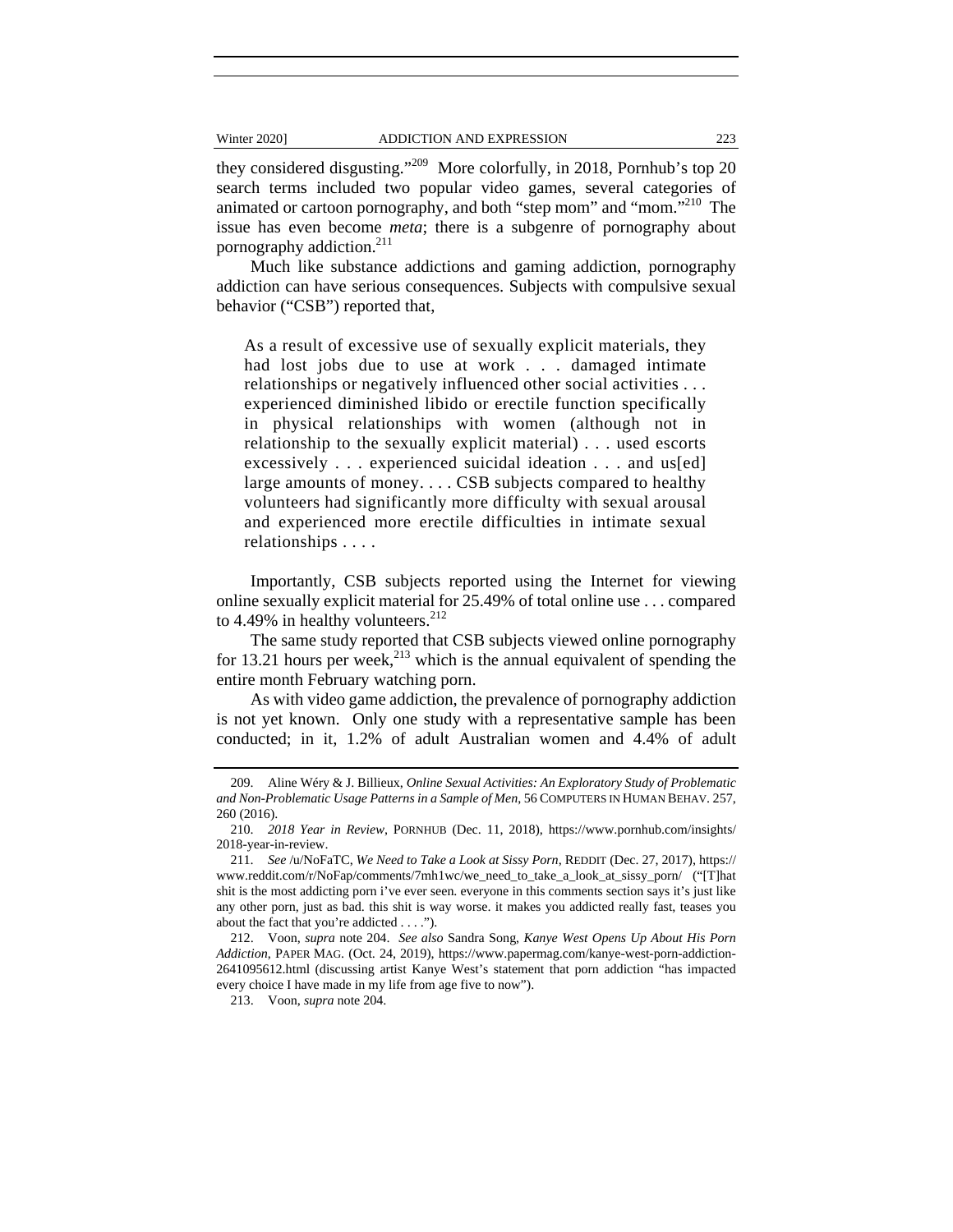Australian men considered themselves addicted to pornography.<sup>214</sup> Another smaller study among a different population reported similar rates,  $215$  while others have found rates as low as 0.7% (among Spanish college students, although the study found that 8.6% were at risk of developing pathological use)<sup>216</sup> or as high as 9.8% (among substance users).<sup>217</sup>

# b. Why is porn addictive?

The commonly accepted causal mechanism for pornography addiction is the "supernormal stimuli" phenomenon.<sup>218</sup> Indeed, in most definitions, the functional equivalent of "supernormal stimuli" is the feature that distinguishes pornography from erotica.<sup>219</sup> Porn is by definition, extreme; it features actions and sounds and camera shots and a treatment of women that differs greatly from most sexual encounters.<sup>220</sup> Unfortunately, outside of reference to supernormal stimuli, qualitative analyses that would reveal whether certain kinds of pornography or features of pornography are more likely to generate problematic usage appear to be nonexistent in scientific literature. Feminist critiques of porn, and anecdotal evidence from users, though, are lush with examples. Naomi Wolf sums them up:

Here is what young women tell me on college campuses when the subject comes up: They can't compete, and they know it. For how can a real woman—with pores and her own breasts and even sexual needs of her own (let alone with speech that goes beyond "More, more, you big stud!")—possibly compete with *a cybervision* 

 <sup>214.</sup> *See* de Alarcón et al., *supra* note 198.

 <sup>215.</sup> *See, e.g.*, Michael W. Ross, Sven-Axel Månsson & Kristian Daneback, *Prevalence, Severity, and Correlates of Problematic Sexual Internet Use in Swedish Men and Women*, 41 ARCHS. SEX. BEHAV. 459, 459 (2012) (reporting that, among a sample of 1,913 younger Swedish men and women, 2% of women and 5% of men indicated serious problems correlating with addiction or problematic use of pornography).

 <sup>216.</sup> Rafael Ballester-Arnal et al., *Cybersex Addiction: A Study on Spanish College Students*, 43 J. SEX & MARITAL THERAPY 567 (2017).

 <sup>217.</sup> Lisa Najavits et al., *A Study of Multiple Behavioral Addictions in a Substance Abuse Sample*, 49 SUBSTANCE USE & MISUSE 479 (2013).

 <sup>218.</sup> *See supra* notes 195-96 and accompanying text; *see also* Donald L. Hilton, Jr., *Pornography Addiction—A Supranormal Stimulus Considered in the Context of Neuroplasticity*, 3 SOCIOAFFECTIVE NEUROSCIENCE & PSYCH. 1, 5 (2013).

 <sup>219.</sup> Berta Davis, *Erotica vs. Pornography*, INTERN. ENCYC. OF HUMAN SEXUALITY (Apr. 20, 2015), https://doi.org/10.1002/9781118896877.wbiehs133 ("Eroticism is seen as an artful expression of sexuality; it is considered 'vanilla,' nonviolent, and sensual. Pornography, on the other hand, seems to correlate sexuality with some form of aggression and/or imbalance of malefemale power relationships.").

 <sup>220.</sup> *But see* Jay Clarkson & Shana Kopaczewski, *Pornography Addiction and the Medicalization of Free Speech*, 37 J. COMM. INQUIRY 128, 137–38 (2013) (suggesting that the concept of "pornography addiction" is an effort by moralist crusaders against porn to censor sex other than heterosexual intercourse with one's spouse).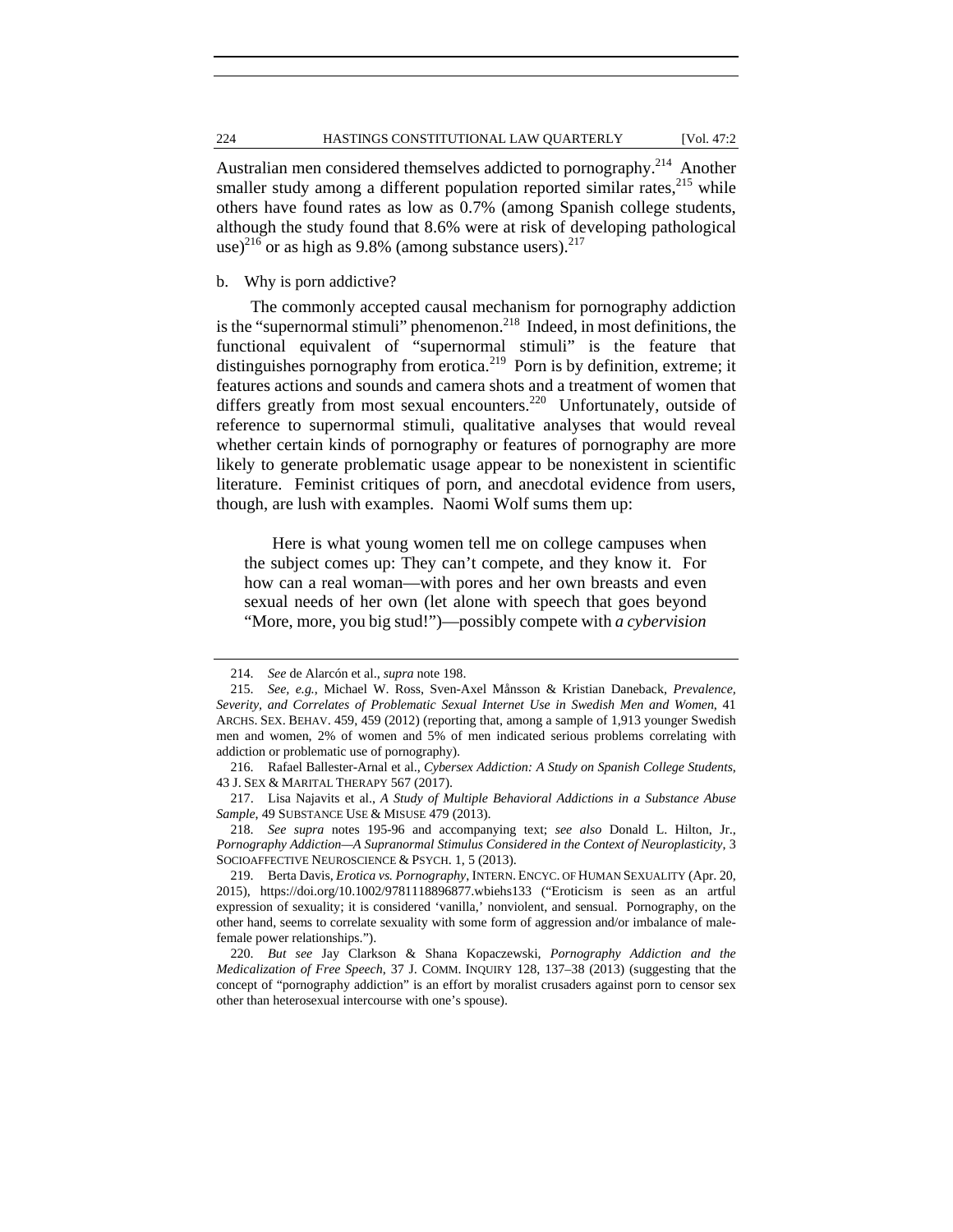*of perfection, downloadable and extinguishable at will, who comes*, so to speak, *utterly submissive and tailored to the consumer's least specification*?

For most of human history, erotic images have been reflections of, or celebrations of, or substitutes for, real naked women. For the first time in human history, the images' power and allure have supplanted that of real naked women. Today, *real naked women are just bad porn*. 221

The feature of pornography that functions as a key driver for addiction is novelty.<sup>222</sup> Essentially, viewing porn "has the same effect" on the regions of the brain's reward circuitry as does "viewing actual sexual partners."223 "What is different is that the Internet provides access to a vast surplus of erotic imagery, and the novelty of this imagery is practically unending," which appeals to the "well documented" preference for novelty in sexual partners among humans.<sup>224</sup> With respect to novelty, in other words, no particular features of the pornography are responsible for producing problematic overuse; the addictiveness comes from the fact that there is so much of it.

\* \* \*

The foregoing information lays bare the primary challenge of addressing the problems generated by addiction to expressive products: much of what makes them addictive also makes them worth consuming.

This is the fundamental difficulty in addressing addiction from a regulatory perspective, or even from the perspective of a conscientious developer. An overzealous attempt to eliminate what psychologists have identified as pathways of addiction in video games would result in the prohibition of: gaining experience and leveling up; bright colors, attractive sounds and explosions; competitive and cooperative multiplayer functionality; missions and quests; powerful characters; and environments to explore. Like an old joke about products in the Soviet Union, gamers would be left playing a particularly boring version of *Pong*. As a practical matter, this is undesirable; as a legal matter, this seems inconsistent with the idea of the First Amendment.

Porn, meanwhile, demonstrates even more vividly the dilemma faced by regulators. It is functionally defined by its addictive properties, and the product has survived a decades-long legal and political assault thanks, in

 <sup>221.</sup> Naomi Wolf, *The Porn Myth*, NEW YORK MAG. (Oct. 9, 2003), http://nymag.com/ nymetro/news/trends/n\_9437/ (emphasis added).

 <sup>222.</sup> Cody Harper & David C. Hodgins, *Examining Correlates of Problematic Internet Pornography Use Among University Students*, 5 J. BEHAVIORAL ADDICTIONS 178, 180 (2016).

 <sup>223.</sup> *Id.*

 <sup>224.</sup> *Id.*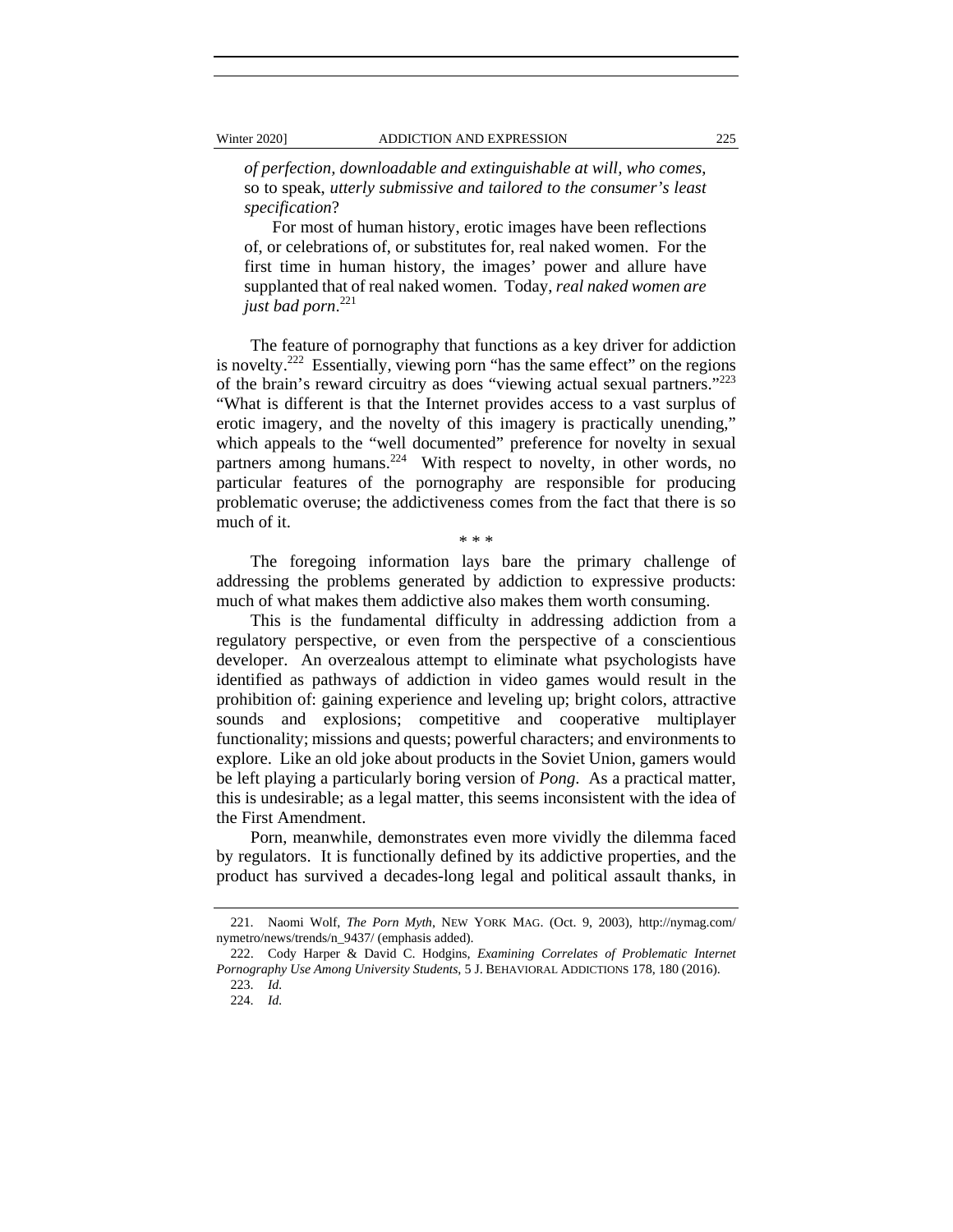large part, to the First Amendment. The next Part will consider whether limited regulatory interventions can be made consistent with the First Amendment.

# **II. Expression**

There are legitimate reasons to explore greater regulatory intervention to address addictive expression. Game developers openly boast about addictiveness, comparing their products to slot machines, and their addicted customers to casino "whales," and show little intent of implementing greater self-regulation. They appear, in other words, to be "exploit[ing] players' cognitive biases and predictably irrational behavior to make more money."225 Bad behavior on the developers' part may justify regulation consistent with longstanding legal tradition targeting those who induce addiction.

Alternatively, the negative effects of addiction on the individual, as aggregated into meaningful, large-scale social consequences, may independently justify regulation, regardless of speakers' bad faith or lack thereof. For instance, as pornography addiction becomes increasingly recognized, regulators may, for instance, seek to regulate pornography not because of moral objections to its content, but in order to prevent addiction and its consequences.<sup>226</sup>

Regardless of the impetus for regulation, the speakers in this scenario are likely to mount a formidable First Amendment defense. Both video games<sup>227</sup> and pornography are presumptively protected by the First Amendment.<sup>228</sup> Of course, this does not mean that all regulations targeting video game developers or pornography producers implicate the First

 <sup>225.</sup> Zagal, Björk & Lewis, *supra* note 33, at 6.

 <sup>226.</sup> *See* Lihi Yona, *Politicizing Health, Medicalizing Porn: Rethinking Modern Pornography*, 16 MARQ. ELDER'S ADVISOR 113, 125-26 170-71 (2014) (arguing that "medicalizing" the question of pornography by making the question one of addiction rather than equality of the sexes provides a potential path to regulation); *but see* Clarkson & Kopaczewski, *supra* note 220 (concluding that this represents a cynical attempt to restrict free speech by those who actually object on moral grounds).

 <sup>227.</sup> *See* Brown v. Ent. Merchants Ass'n, 564 U.S. 786, 790 (2011) ("California correctly acknowledges that video games qualify for First Amendment protection . . . . [V]ideo games communicate ideas—and even social messages—through many familiar literary devices . . . and through features distinctive to the medium . . . . That suffices to confer First Amendment protection.").

 <sup>228.</sup> *See* Miller v. California, 413 U.S. 15, 23–25 (1983) (holding that only "obscene" material is unprotected and providing a definition of obscenity that does not include all pornography). *See also* SCOTT ON INFO. TECH. § 17.11 (2015) ("Obscenity is not synonymous with pornography, as most pornography is not legally obscene, i.e., most pornography is protected by the First Amendment.").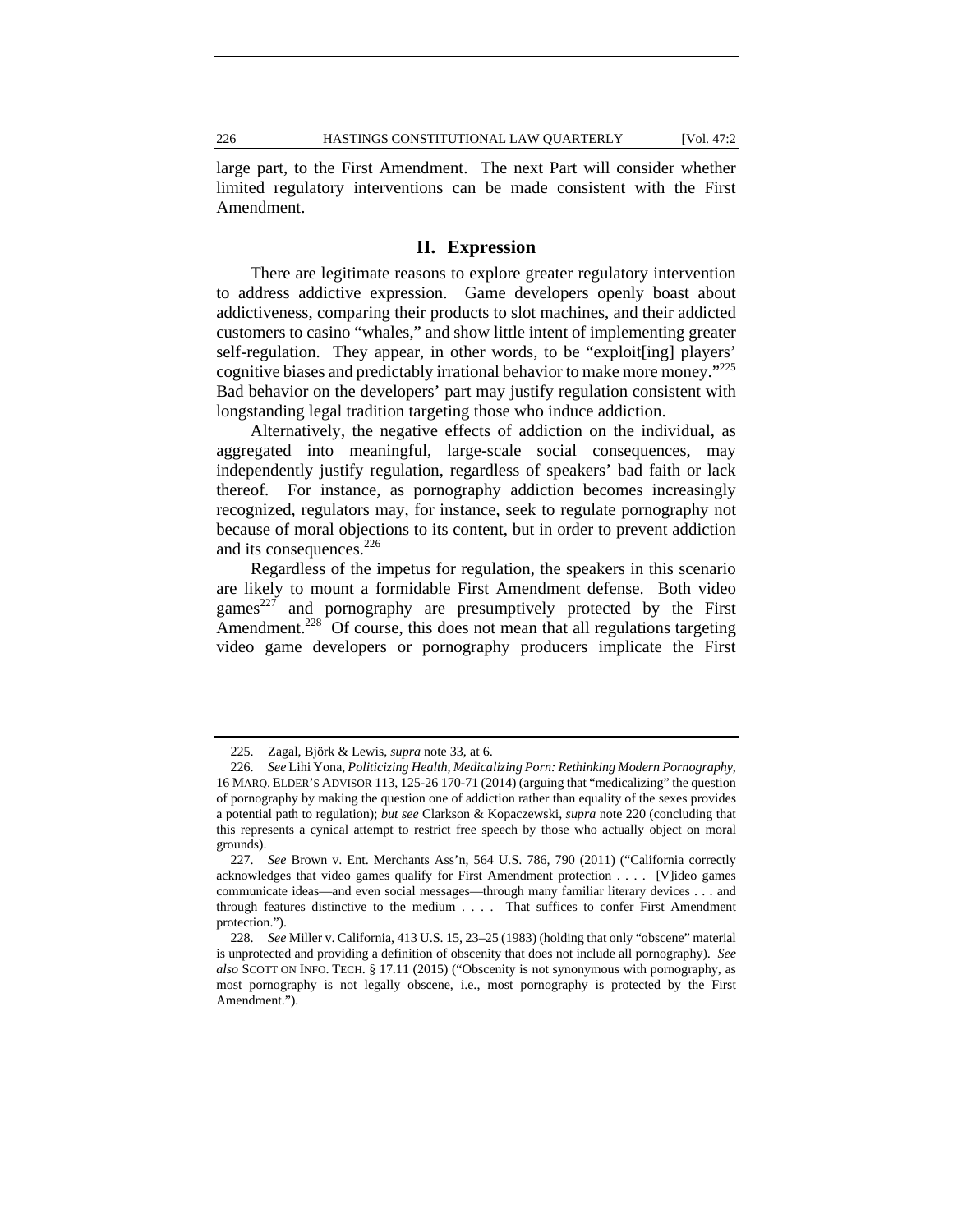Amendment. Governments may (and should<sup>229</sup>) enforce labor laws against developers, and the First Amendment will not stand in the way.

But many regulations *will* implicate speech rights.<sup>230</sup> Laws directly targeting the inclusion of addictive content in games or pornography would almost certainly be content-based regulations of protected speech, subject to strict scrutiny under the First Amendment. Similarly, laws requiring speakers to warn that the speech at issue contains properties known to facilitate compulsive consumption, like warnings on cigarette cartons, are instances of compelled speech, which typically must also survive strict scrutiny. Finally, laws regulating the advertising or addictive expression would implicate the Amendment's protection of commercial speech, requiring that the laws satisfy the *Central Hudson* test by being the leastrestrictive method of directly advancing a substantial state interest.<sup>231</sup> But if the government seeks to mandate the inclusion of warnings about addiction in advertisements, the Court's recent jurisprudence suggests that a more stringent test may govern.<sup>232</sup>

The question of who wins the legal battle over attempted regulation is of tremendous import. To quote the title of David Courtwright's work on "limbic capitalism," we live in the "Age of Addiction."<sup>233</sup> While rates of addiction to expressive products remain disputed, the size of these industries means that even a low occurrence of problematic use may have a significant impact. Nearly 70% of Americans play video games,  $234$  while studies "have

 <sup>229.</sup> The video game industry is infamous for "crunch" culture, in which, during the weeks leading up to a game's release, employees are often forced to work in excess of 80 or 100 hours per week. *See, e.g.*, Ian Williams, *"You Can Sleep Here All Night": Video Games and Labor*, JACOBIN (Nov. 8, 2013), https://www.jacobinmag.com/2013/11/video-game-industry/.

 <sup>230.</sup> This is true regardless of whether regulation occurs at the federal or state level. The First Amendment was incorporated against the states in Gitlow v. New York, 268 U.S. 652, 666 (1925).

 <sup>231.</sup> *See* Central Hudson Gas & Elec. Corp. v. Pub. Serv. Comm'n of N.Y., 447 U.S. 557, 566 (1980) (requiring that a regulation of commercial speech directly advance a substantial state interest).

 <sup>232.</sup> *See* Nat'l Inst. Of Family and Life Advocates v. Becerra ("*NIFLA*"), 138 S. Ct. 2361, 2371 (2018) (holding that certain compelled speech in the form of notice was to be analyzed as a content-based regulation of speech because it "alter[ed] the content" of speech).

 <sup>233.</sup> *See generally* DAVID COURTWRIGHT, THE AGE OF ADDICTION (2019). Courtwright's book "chronicles the triumph of what Courtwright calls 'limbic capitalism,' the growing network of competitive businesses targeting the brain pathways responsible for feeling, motivation, and long-term memory." *Age of Addiction*, HARV. UNIV. PRESS, http://www.hup.harvard.edu/catalog .php?isbn=9780674737372 (last visited June 25, 2019).

 <sup>234.</sup> Brian Cerecente, *Nearly 70% of Americans Play Video Games, Mostly on Smartphones (Study)*, VARIETY (Sept. 11, 2018, 6:30 AM), https://variety.com/2018/gaming/news/how-manypeople-play-games-in-the-u-s-1202936332/. As discussed, the fact that 90% of respondents played games on their phones is especially concern, given the ultra-addictive properties of free-to-play mobile games. *See supra* notes 158-68 and accompanying text.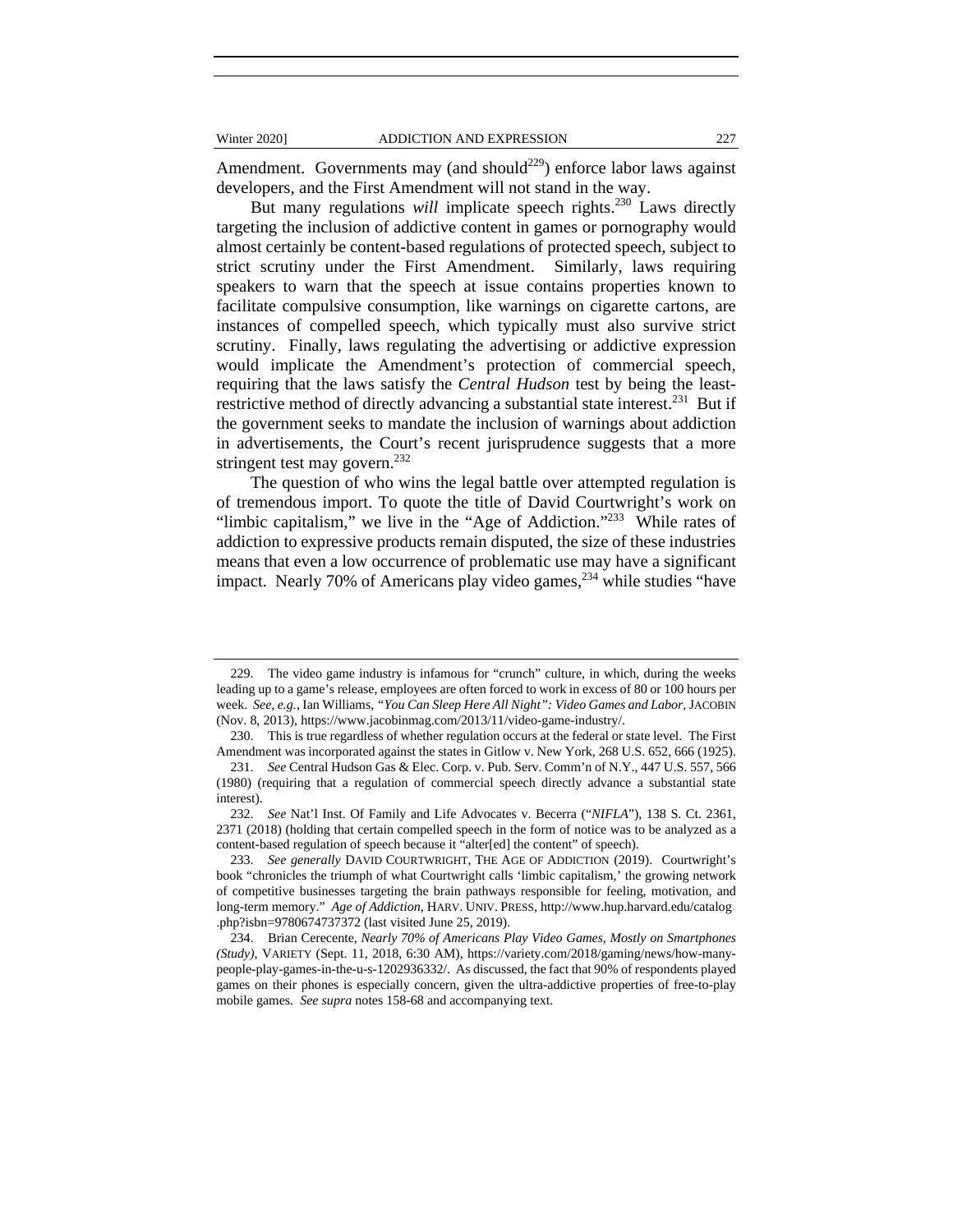put porn consumption rates at 50% to 99% among men, and 30% to 86% among women."<sup>235</sup>

Make no mistake—the legal fights are on the horizon.<sup>236</sup> Indeed, they have already begun.<sup>237</sup> This Part seeks to preview, analyze, and provide guidance on the coming fights.

For now, I set aside the question of regulations targeting only advertising for two reasons. First, advertising regulations are of dubious value to regulators in addressing expressive addiction. In the age of Twitch streaming<sup>238</sup> and pervasive social media use, restrictions on advertising targeting children, for example, may be entirely ineffective. *Fortnite* does not need to advertise to children to attract them to play; it needs only to make features children find attractive—say, inserting into the game silly "skins"239 or references to their favorite superheroes $240$ —and then allow YouTube videos and Twitch streamers to simply record themselves playing the game. Pornography, on the other hand, is not widely advertised to general audiences. Even if regulators choose to target them, this inefficacy might

 238. Twitch is a platform that allows players to live-stream themselves playing games. It is the 13th most popular website in the United States, and has at least 15 million daily users, who average 95 minutes of viewing per day. *See* Blog, *2019's 36 Most Incredible Twitch Stats*, 99 FIRMS (Apr. 23, 2019), https://99firms.com/blog/twitch-stats/.

 <sup>235.</sup> Kirsten Weir, *Is Pornography Addictive?*, 45 MONITOR ON PSYCH. 46 (2014).

 <sup>236.</sup> *See, e.g.*, Matthew McCaffrey, *Microtransactions and Loot Boxes: Can the Video Game Industry Regulate Itself?*, MISES INST. (Jan. 4, 2019), https://mises.org/wire/microtransactions-andloot-boxes-can-video-game-industry-regulate-itself (noting that "governments around the world are increasingly interested in regulating the use of loot boxes and other microtransactions," with several U.S. states considering regulations). *See also infra* Part II.A.1 (describing proposed federal legislation prohibiting loot boxes in video games targeted to children).

 <sup>237.</sup> *See* Edward C. Baig, *Epic Games sued for not warning parents '*Fortnite*' is allegedly as addictive as cocaine*, USA TODAY (Oct. 7, 2019), https://www.usatoday.com/story/tech/talkin gtech/2019/10/07/fortnite-producer-epic-games-lawsuit-says-addictive-as-cocaine/3900236002/ (describing lawsuit filed in Canada).

 <sup>239. &</sup>quot;Skins," in video game parlance, are costumes worn by characters. *Fortnite*, already known for its cartoonish style, *see* Brandon Alimanestiano, *'*Fortnite Battle Royale'*: The Cartoon Game You Will Never Want to Stop Playing*, COLLEGIATE TIMES (Apr. 2, 2018), http://www. collegiatetimes.com/lifestyles/fortnite-battle-royale-the-cartoon-game-you-will-never-want/articl e\_044aa620-35d0-11e8-b64c-ab0d0253f50b.html, includes a huge variety of skins. Fortnite players can dress as elves, hippies, 80s-style fitness instructors, giant cheeseburgers, gingerbread men, leprechauns, scarecrows, clowns, nutcracker soldiers, Easter bunnies, sharks, dinosaurs, scuba divers, noir-style gumshoes, witch doctors, Dia de los Muertos celebrants, Vikings, Oktoberfest celebrants, Jack-o-lanterns, samurai, skeletons, robots, sushi chefs, giant ice cream cones, and more. *See* FORTNITE SKINS, https://fortniteskins.net/sets/ (last visited May 27, 2019).

 <sup>240.</sup> *See* Nick Statt, Fortnite*'s* Avengers: Endgame *Crossover is One of the Best Superhero Games I've Ever Played*, THE VERGE (Apr. 25, 2019, 4:04 PM), https://www.theverge.com/201 9/4/25/18516452/fortnite-avengers-end-game-marvel-superheroes-crossover-event-infinity-war (describing an in-game event that allows players to use "Iron Man's gloves, Hawkeye's explosive bow, and Captain America's shield").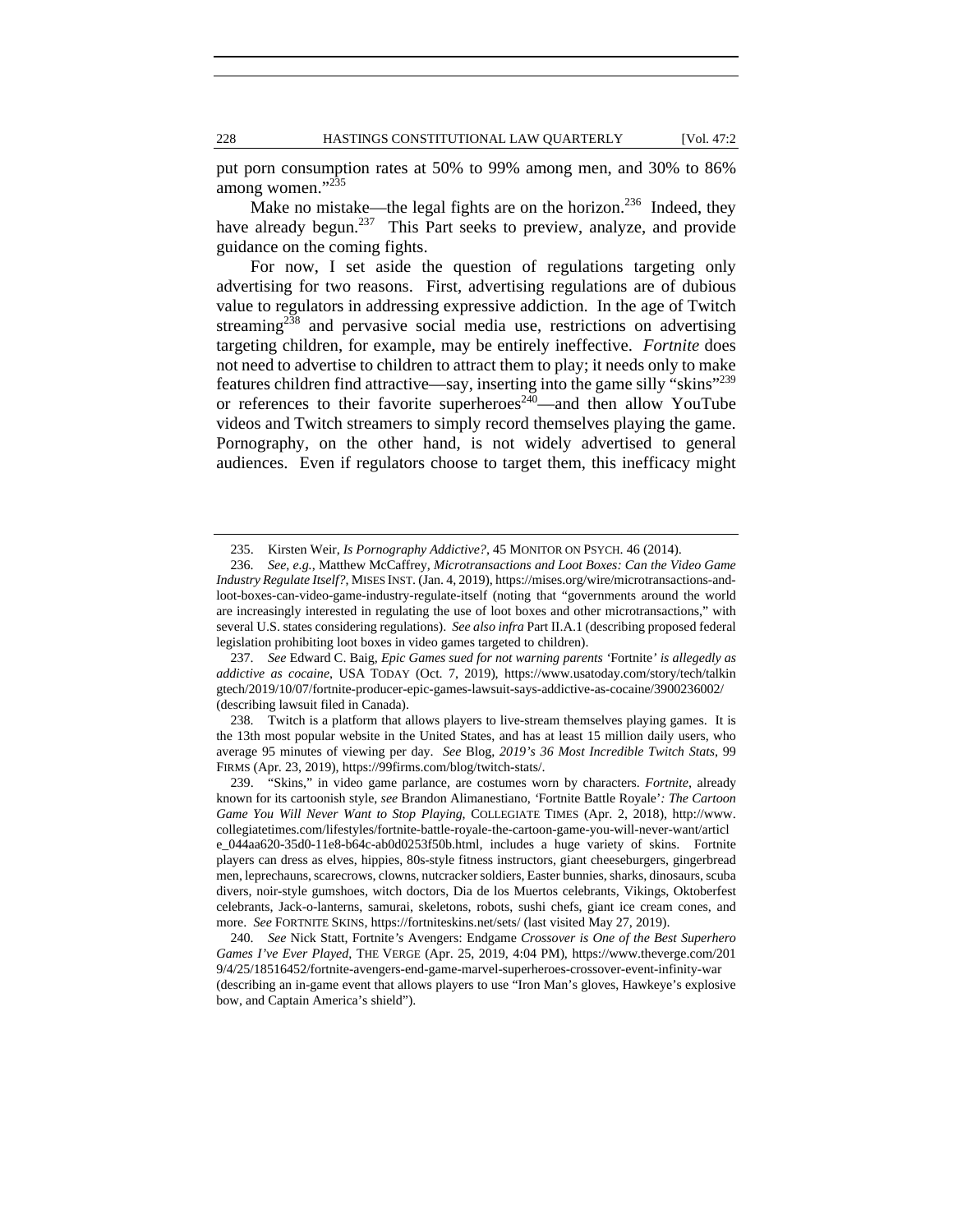make advertising regulations unconstitutional simply because they fail entirely to advance a government interest.<sup>241</sup>

Second, even if advertising regulations were effective, they would only be required to survive the *Central Hudson* test or some slightly more rigorous modification post-*NIFLA*. 242 The more interesting questions are whether a direct regulation of addictive speech can survive strict scrutiny, or whether regulators can directly regulate addictive content in speech while entirely avoiding the First Amendment. Because I conclude that a direct regulation of speech would satisfy strict scrutiny, it is likely that an advertising restriction would satisfy the more lenient tests.

The second set-aside for now is pornography. The regulation of pornography is an important constitutional question, and the recognition of pornography addiction may be a path around the equality-free speech impasse that constitutes current pornography jurisprudence. But, for now, I am trying to isolate variables. Unlike pornography, video games allow for some manner of identifying discrete bits of speech included in a product *solely* to addict consumers. Pornography does not allow for such pristine, laboratory conditions; the medium is defined by its addictive features. So, I leave for another day the question of what an addictive speech doctrine might mean for the regulation of pornography.

Accordingly, this Part advances two arguments. First, a direct regulation of addictive expression ought to satisfy strict scrutiny. Second, and more fundamentally, regulators ought not need to contend with the First Amendment in order to regulate addictive speech; addictive "speech" should not be considered speech at all.

# **A. The Regulation of Addictive Expression Satisfies Strict Scrutiny**

Content-based regulations of speech are highly disfavored. Indeed, they "are presumptively unconstitutional and may be justified only if the government proves that they are narrowly tailored to serve compelling state<br>interests."<sup>243</sup> The regulation of intentionally addictive expression The regulation of intentionally addictive expression nonetheless can meet this high burden.

 <sup>241.</sup> *See* Central Hudson Gas & Elec. Corp. v. Pub. Serv. Comm'n of N.Y., 447 U.S. 557, 566 (1980) (requiring that a regulation of commercial speech directly advance a substantial state interest); *see also* Tschida v. Motl, 924 F.3d 1297, 1305 (9th Cir. 2019) ("The confidentiality provision is so weak that we have difficulty seeing that it serves any state interest at all. Severe under inclusiveness renders the confidentiality provision unconstitutional.").

 <sup>242.</sup> *See supra* note 232 and accompanying text.

 <sup>243.</sup> Reed v. Town of Gilbert, 135 S. Ct. 2218, 2226 (2015).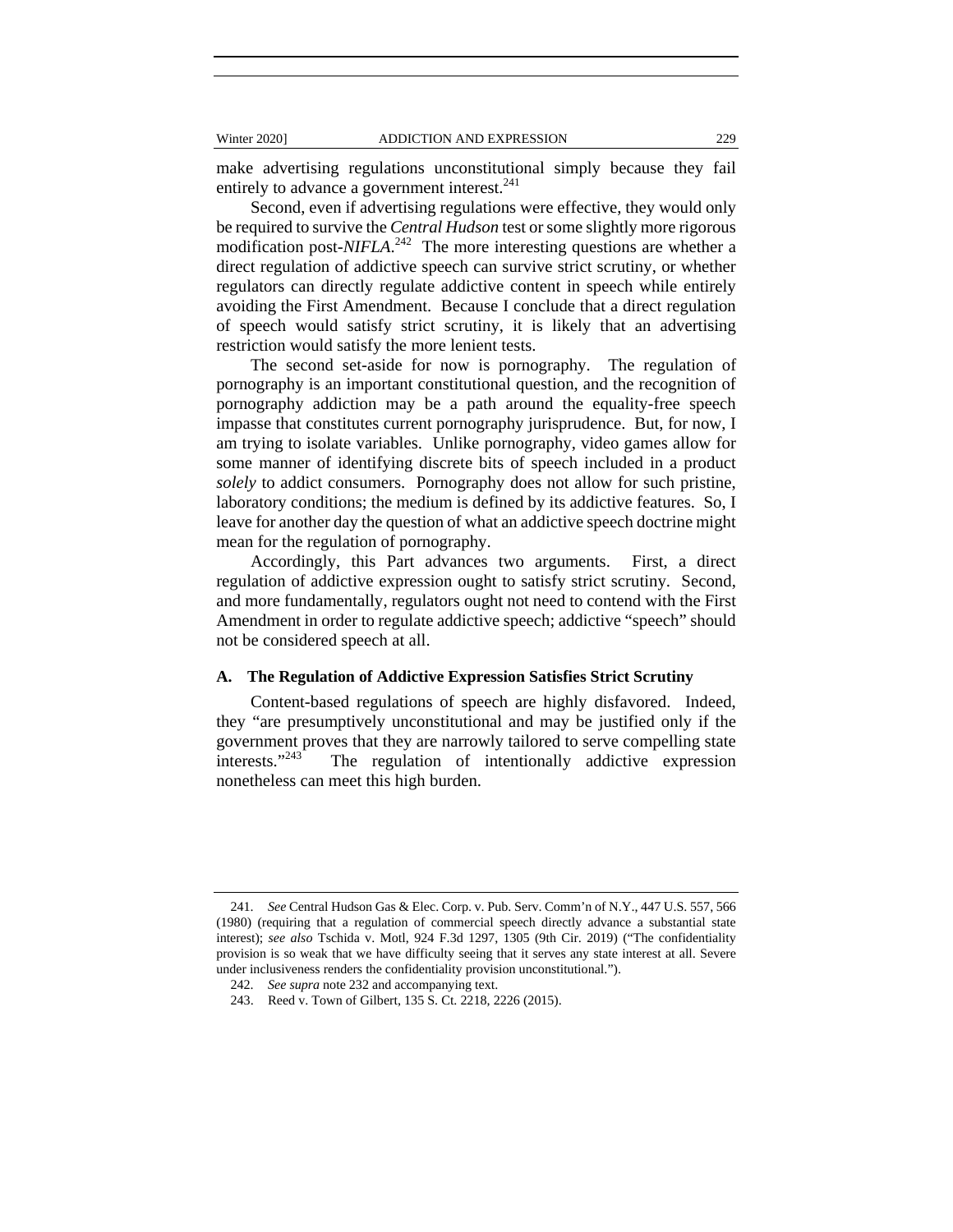#### *1. Test Case: The Protecting Children from Abusive Games Act*

In May 2019, a bipartisan group of United States senators fired an opening salvo against developers with the introduction of the aggressive Protecting Children from Abusive Games Act ("PCAGA").<sup>244</sup>

The PCAGA, as drafted, makes it "unlawful . . . to publish" or distribute a "minor-oriented game that includes pay-to-win microtransactions or loot boxes."245 The act defines a "pay-to-win microtransaction" very broadly, as one that "eases a user's progression through content otherwise available within the game" or "assists a user in accomplishing an achievement within the game."246 It provides for enforcement via the Federal Trade Commission and by *parens patriae* suits by state attorneys general,<sup>247</sup> and anticipates and counters a number of potential loopholes.248 *Ars Technica* subtly announced that the bill's "expansive prohibitions could heavily impact large swathes of the game industry."249 Forbes predicted that the bill "could devastate" publishers if passed. $250$ 

The PCAGA's target is, unmistakably, the intentional affliction of addiction. In a press release, Senator Josh Hawley, who describes himself as a critic of "practices that prey on the addiction of users," said the bill was about the "exploitation of children," and targeted those developers who "prey on user addiction."<sup>251</sup> Hawley concluded: "When a game is designed for kids, game developers shouldn't be allowed to monetize addiction."<sup>252</sup>

The legislation met swift opposition from the gaming industry and libertarians, but few noted what would surely be the industry's strongest line of defense: that the law would violate the First Amendment by restricting the speech rights of developers.<sup>253</sup> This section confronts that question in order

 <sup>244.</sup> Kyle Orland, *GOP, Dem Senators Officially Introduce Loot Box, "Pay-to-Win" Legislation*, ARS TECHNICA (May 23, 2019, 1:50 PM), https://arstechnica.com/gaming/2019/05/ gop-dem-senators-officially-introduce-loot-box-pay-to-win-legislation/.

 <sup>245.</sup> Sen. Josh Hawley, Draft Legislation, *available at* https://www.hawley.senate.gov/ sites/default/files/2019-05/Loot-Box-Bill-Text.pdf.

 <sup>246.</sup> *Id.*

 <sup>247.</sup> Sen. Josh Hawley, Draft Legislation, *available at* https://www.hawley.senate.gov/ sites/default/files/2019-05/Loot-Box-Bill-Text.pdf*.* 

 <sup>248.</sup> *Id.* 249. Orland, *supra* note 244.

 <sup>250.</sup> Dave Thier, *New Microtransaction/Loot Box Bill Could Devastate Video Game Publishers If It Passes*, FORBES (May 8, 2019, 2:17 PM), https://www.forbes.com/sites/davidthi er/2019/05/08/new-microtransactionloot-box-bill-could-devastate-video-game-publishers-if-it-pas ses/#17d534d4676f.

 <sup>251.</sup> Press Release, Sen. Josh Hawley, *Senator Hawley to Introduce Legislation banning Manipulative Video Game Features Aimed at Children* (May 8, 2019), https://www.hawley. senate. gov/senator-hawley-introduce-legislation-banning-manipulative-video-game-feature s-aimed-children.

 <sup>252.</sup> *Id.*

 <sup>253.</sup> One industry analyst apparently noted the connection to Free Speech Rights, but suggested that this was a political hurdle rather than a legal one. Eddie Makuch, *Loot Boxes Could*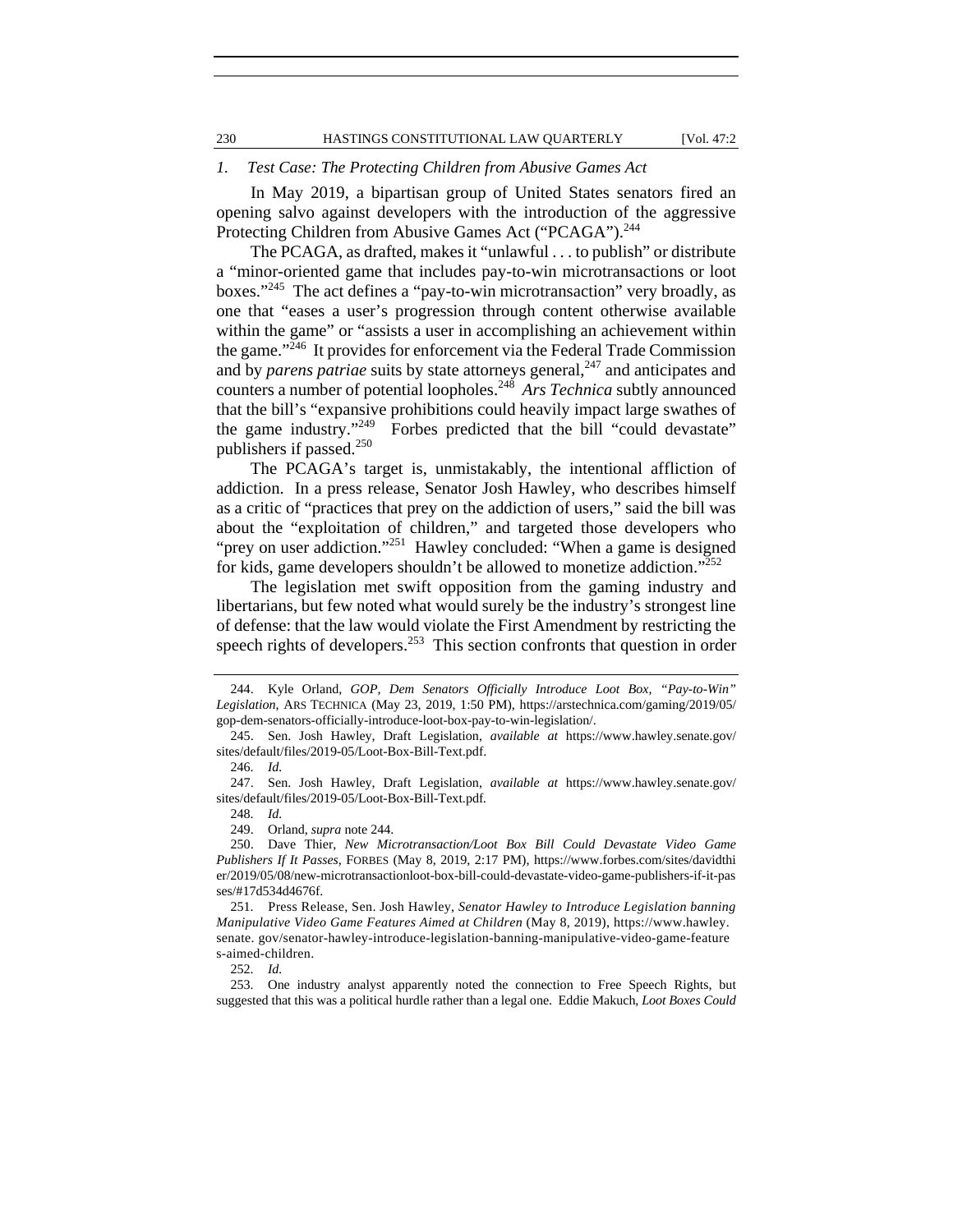to demonstrate that regulations targeted at addictive expression satisfy strict scrutiny.

# *2. Strict Scrutiny Analysis*

For the purposes of this analysis, assume one major amendment to the PCAGA prior to passage: all references to children are removed, and the act simply bans loot boxes in all video games.<sup>254</sup> A developer whose games include loot boxes sues to prevent enforcement of the act. How might a court analyze whether the Act violates the First Amendment?

### a. What does it mean to be content-based?

The first path for regulators is likely to reject the premise entirely, and argue that the PCAGA is not a content-based regulation of speech. In one interview, for instance, Hawley was asked whether the next logical step after the PCAGA would be legislation protecting minors from exposure to pornography. He deferred, citing the First Amendment protection of pornography.255 Hawley apparently does not consider the First Amendment to be a similar obstacle to the PCAGA.

There is some legal precedent supporting this position. In *Reed v. Town of Gilbert*, for instance, the Supreme Court outlined two categories of regulation that count as content-based: those that "appl[y] to particular speech because of the topic discussed or the idea or message expressed," and those that "cannot be justified without reference to the content of the regulated speech or that were adopted . . . because of disagreement with the message the speech conveys."<sup>256</sup>

 256. Reed v. Town of Gilbert, 135 S. Ct. 2218, 2227 (2015) (internal quotation marks and alterations omitted).

*Be Made Illegal: New Bill Officially Introduced With Bipartisan Support*, GAMESPOT (May 23, 2019, 9:30 PM), https://www.gamespot.com/articles/loot-boxes-could-be-made-illegal-new-billofficial/1100-6467138. Somehow, the most straightforward statement of the First Amendment issue has come from the prominent absurdist Twitter account dril, who tweeted: "Donwnloadable [sic] Content (DLC) and Microtransactions is [sic] Protected Free Speech. (USER HAS BEEN BANNED FOR THIS POST)." wint (@dril), TWITTER (Aug. 15, 2019 3:59 PM), https://twit ter.com/dril/status/1162091367792697344.

 <sup>254.</sup> The PCAGA's regulation of games targeted at children presumably eases the government's justificatory burden because the government has a greater interest in protecting children from most harms than adults. *See* Brown v. Ent. Merchants Ass'n, 564 U.S. 786, 841–42 (2011) (Breyer, J., dissenting) ("[T]he regulation of communication addressed to children need not conform to the requirements of the First Amendment in the same way as those applicable to adults.") (internal quotation marks omitted). For the purposes of this analysis, relying on the special constitutional status of children would be—to use a video game term—a "cheese," a purposeful exploitation of a mechanic that makes an encounter significantly easier than intended. *See Cheesing*, KNOW YOUR MEME (last visited Oct. 23, 2019), https://knowyourmeme.com/mem es/cheesing.

 <sup>255.</sup> John McCormack, *Josh Hawley's Virtue Politics*, NAT'L REV. (June 20, 2019, 10:38 AM), https://www.nationalreview.com/magazine/2019/07/08/josh-hawleys-virtue-politics/.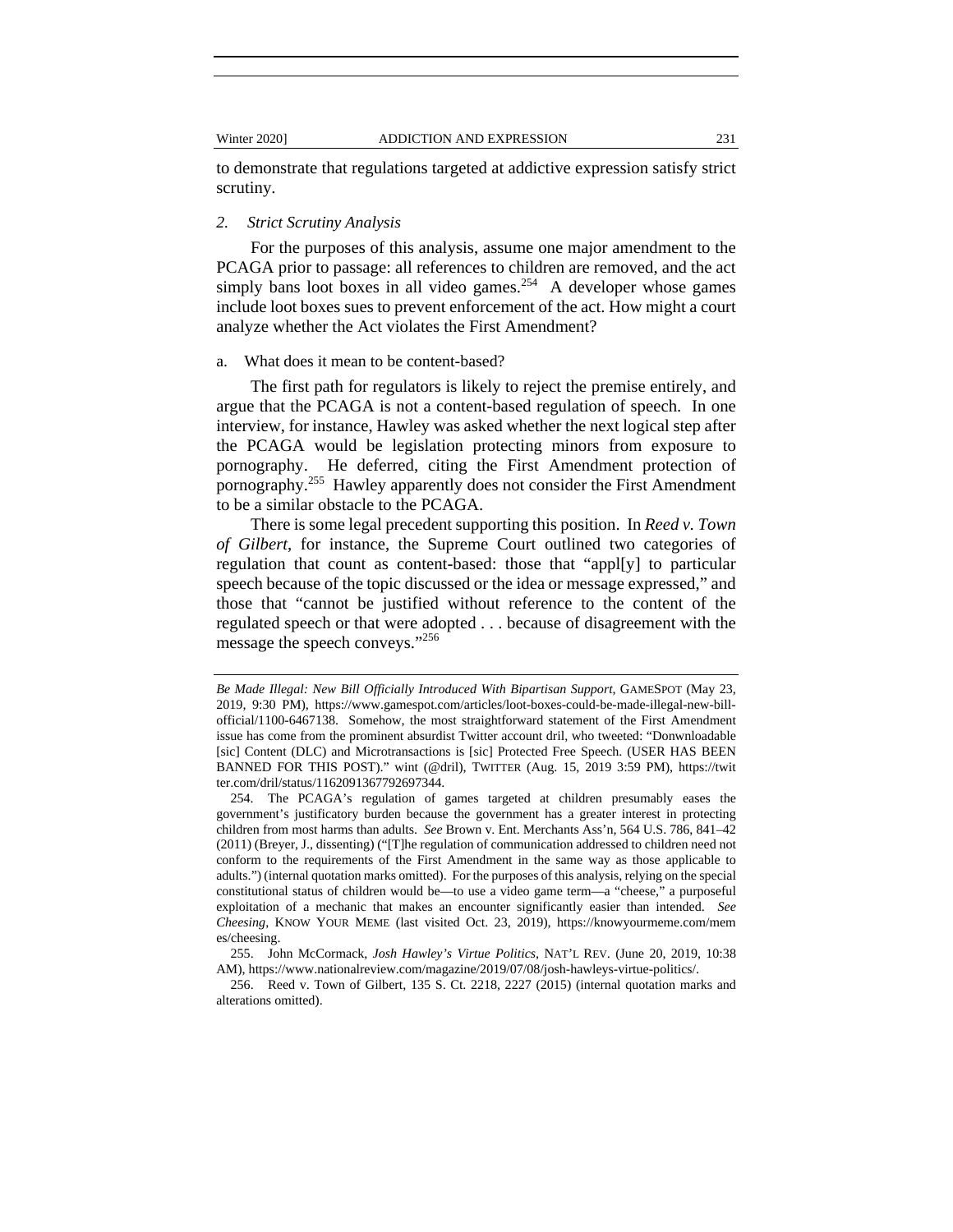At first glance, a prohibition on loot boxes appears not to fall in either category. Loot boxes do not discuss any topics or express any message. In one sense, as contrasted with a game's message, level design, and dialogue, a loot box system is more like a kernel of purely economic activity contained within the confines of a broader collection of "speech." This may have been Hawley's implicit argument when he said that loot boxes "are casinos essentially getting inserted into kids' games."257

This argument has some legal force behind it. In an early skirmish in the coming regulatory battle, in 2017, the County of Milwaukee enacted an ordinance requiring developers of augmented reality ("AR") games with location-based features to apply for and receive a permit before users could play the games in Milwaukee County parks.<sup>258</sup> After swiftly dispatching the county's argument that the game at issue—which, for some reason, used location-based AR to facilitate a game of Texas Hold 'Em poker—was not speech at all,<sup>259</sup> the Eastern District of Wisconsin then rejected the developer's argument that the ordinance was content-based. It noted that the regulation "imposes restrictions on functionalities . . . regardless of their content."<sup>260</sup> The regulation applied whether the game was about "poker, zombie-killing, or Pokémon catching."261 Therefore, because "the distinction is the mode or channel of speech, not its content," the court concluded the regulation was content-neutral.<sup>262</sup> Theoretically, a regulation targeting loot-boxes is no different than one targeting location-based AR features—both are functions rather than messages.

But this argument proves too much. *Reed* itself broadens its initial category of content-based regulations by noting that some of these regulations "are more subtle, defining regulated speech by its function or purpose."263 A law targeting loot boxes probably fits into this broader definition because it targets a particular subset of protected code that has the function or purpose of implementing and executing a loot box system.

Furthermore, as the court in *Candy Lab* acknowledged, *Brown* "seems to treat the literary *and* interactive aspects (physical or virtual) of video gaming as an undivided, expressive whole.<sup>"264</sup> From this, the court concluded, *Brown* might imply that a regulation that targeted "the physical

 <sup>257.</sup> McCormack, *supra* note 255.

 <sup>258.</sup> Candy Lab v. Milwaukee Cty., 266 F. Supp. 3d 1139, 1142–43 (E.D. Wis. 2017). A location-based AR game is one in which "players interact with digital content in designated geolocations." *Id.* at 1142. Apparently, players of the hit *Pokémon Go* did significant damage to Milwaukee County parks, prompting the ordinance. *Id.* at 1141.

 <sup>259.</sup> *Id.* at 1146.

 <sup>260.</sup> *Id.* at 1149.

 <sup>261.</sup> *Id.* 

 <sup>262.</sup> *Id.*

 <sup>263.</sup> Reed v. Town of Gilbert, 135 S. Ct. 2218, 2227 (2015).

 <sup>264.</sup> *Candy Lab*, 266 F. Supp. 3d at 1150.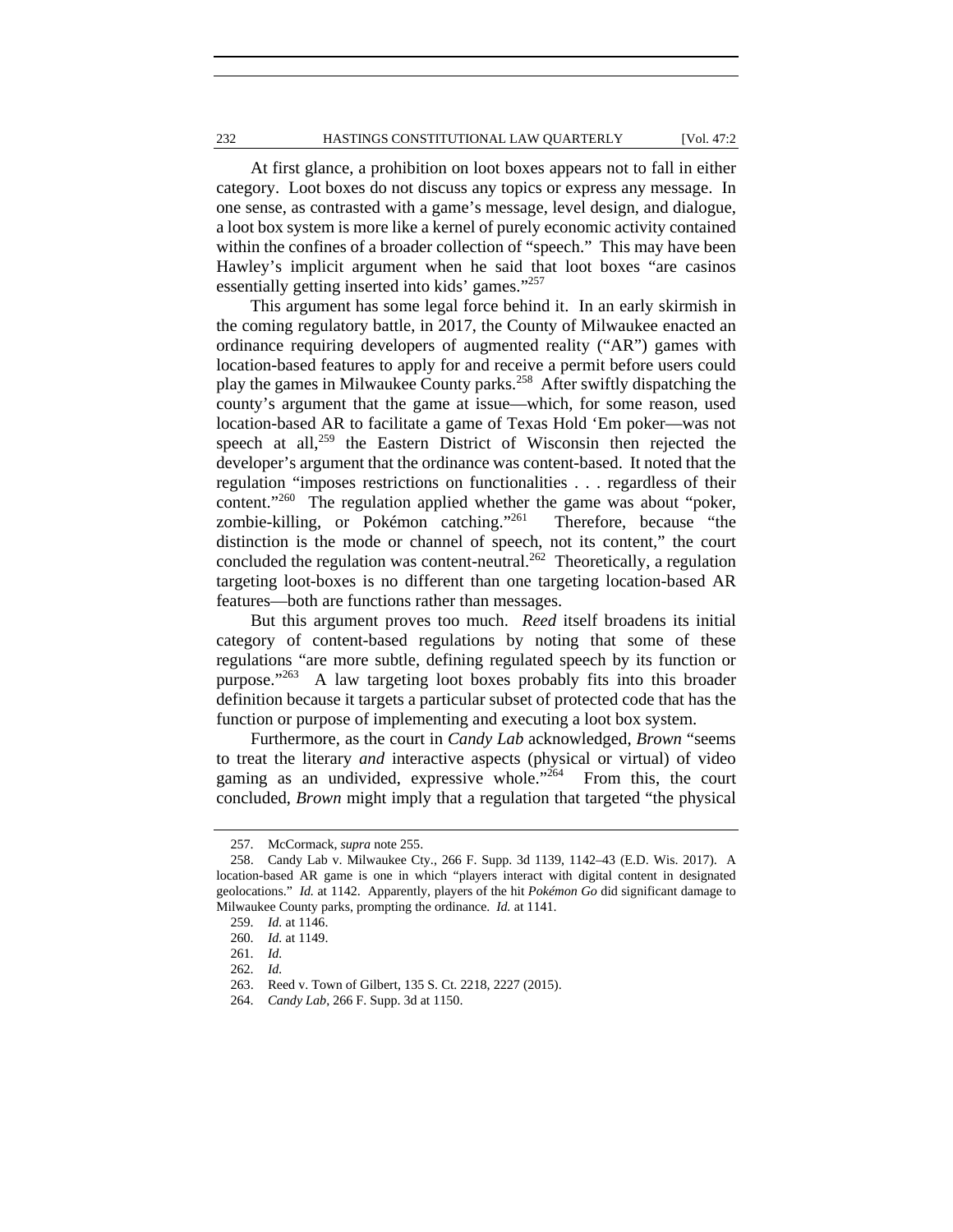act of game-playing, which is itself a part of the expression" was contentbased.<sup>265</sup> Unwilling to go so far as to declare gaming to be inherently expressive, the court retreated to its finding of content neutrality.

This is the wrong lesson from *Brown*'s holistic approach. Because a game is an undivided whole, prohibiting a function within the game is a content-based regulation of the game. In real-world terms, this is literally censorship—developers are not allowed to publish certain lines of code. A prohibition on code that executes a loot box system is just as content based as a prohibition on code that causes a character to talk about the legitimacy of violent revolution against the capitalist class.

The unworkability of the argument for content neutrality can be easily demonstrated by imagining similar regulations targeted at meta-features of other expressive products, such as a law prohibiting the release of any movie featuring the use of extended tracking shots. Tracking shots do not inherently convey a message.<sup>266</sup> But of course, that regulation would be content-based, as would be one that strictly delineates the lengths of book chapters, or one that bans plot twists in early episodes of made-for-streaming television shows, given that early plot twists intentionally induce compulsive viewing.<sup>267</sup>

Like novels, movies, and television shows, video games are unified works of expression. When the government tells developers that they can or cannot include certain functions in a game, it regulates on the basis of the game's content.

#### b. Anti-loot box regulations survive strict scrutiny

Content-based laws are "presumptively unconstitutional,"268 and their survival requires the government to show that its restrictions are "narrowly tailored to serve a compelling interest."269 Unfortunately, the Supreme Court itself is constantly roiling with internal debate about whether majorities or dissents are actually applying the tests they purport to apply. $270$ 

 <sup>265.</sup> *Id*.

 <sup>266.</sup> *See* Jessica Kiang, *Ranking the 20 Greatest, Most Celebrated Long Takes*, INDIEWIRE (Mar. 27, 2014, 2:39 PM), https://www.indiewire.com/2014/03/ranking-the-20-greatest-most-cele brated-long-takes-87699/ (arguing that celebration of tracking shots amounts to a "fetishization of form over content," and arguing that some uses of tracking shots amount to "look at me! I haven't used a cut in *minutes*!" rather than serving "a definite narrative purpose").

 <sup>267.</sup> *See* Jason Lynch, *Here's the Recipe Netflix Uses to Make Binge-Worthy TV*, QUARTZ (Mar. 20, 2015), https://qz.com/367117/heres-the-recipe-netflix-uses-to-make-binge-worthy-tv/.

 <sup>268.</sup> *Reed*, 135 S. Ct. at 2226.

 <sup>269.</sup> *See* Williams-Yulee v. Fla. Bar, 135 S. Ct. 1656, 1665–66 (2015).

 <sup>270.</sup> *See* Joseph Blocher & Luke Morgan, *Doctrinal Dynamism, Borrowing, and the Relationship Between Rules and Rights*, 28 WM. & MARY BILL OF RIGHTS J. (forthcoming 2019) (noting that merely evoking a doctrinal test does not necessarily ensure that the test is being consistently or properly applied).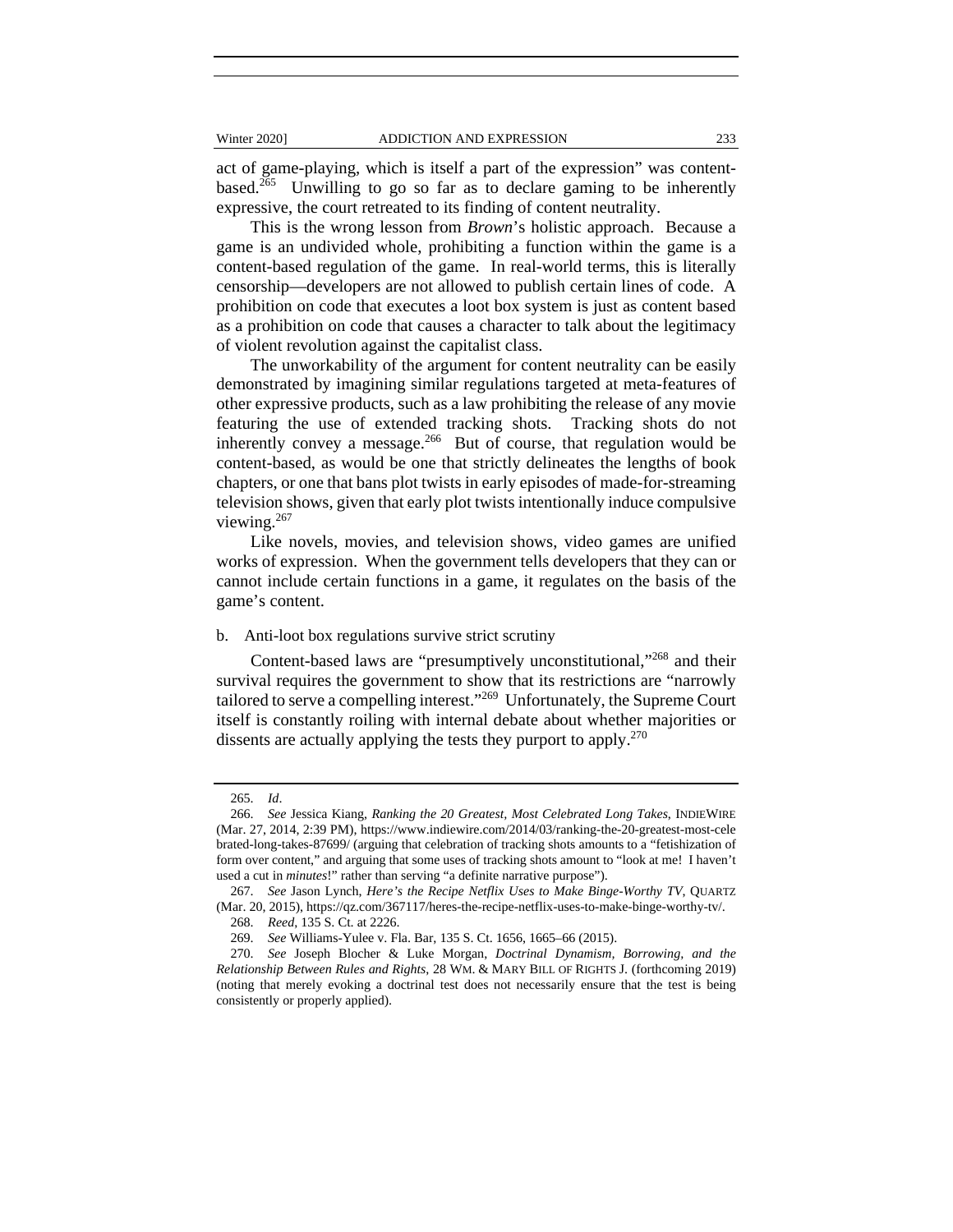# 234 HASTINGS CONSTITUTIONAL LAW QUARTERLY [Vol. 47:2

*Williams-Yulee v. Florida Bar* is a good example. The Majority Opinion, authored by Chief Justice Roberts, purported to apply strict scrutiny, and upheld a ban on candidate solicitations in judicial elections.<sup>271</sup> Justice Stephen Breyer concurred, but argued that the tiers of scrutiny should not be mechanical tests at all.272 Justice Ruth Bader Ginsburg concurred, but argued that regulations of judicial elections should not be subject to strict scrutiny.<sup>273</sup> Justice Antonin Scalia dissented, stating that the regulation "straightforward[ly]" failed strict scrutiny.<sup>274</sup> Justice Anthony Kennedy, also dissenting, castigated the Majority's "error in the application of strict scrutiny," writing that its "evisceration of that judicial standard now risks long-term harm" to the test.<sup>275</sup> Justice Samuel Alito added: "[T]his rule is about as narrowly tailored as a burlap bag."276

With this caveat in mind, there is no reason that a prohibition on loot boxes should fail strict scrutiny.

# **i. Compelling Interest**

The strict scrutiny test is best run in reverse; only after identifying the compelling governmental interest served by a regulation can you determine whether the regulation is narrowly tailored to serve that interest.

A compelling interest is one in which "the factual situation demonstrates a real need for the government to act to protect its interests."<sup>277</sup> A compelling interest need not necessarily be a matter of life and death.<sup>278</sup> But aesthetic concerns, for instance, "have never been held to be compelling" enough to support a speech regulation.<sup>279</sup> The state must "specifically identify an actual problem in need of solving."<sup>280</sup>

The Court extensively analyzed the question of compelling interest when adjudicating California's prohibition of the sale of violent video games

 <sup>271.</sup> *Williams-Yulee*, 135 S. Ct. at 1672.

 <sup>272.</sup> *Williams-Yulee*, 135 S. Ct. at 1673.

 <sup>273.</sup> *Id.*

 <sup>274.</sup> *Id.* at 1677 (Scalia, J., dissenting).

 <sup>275.</sup> *Williams-Yulee*, 135 S. Ct. at 1685 (Kennedy, J., dissenting).

 <sup>276.</sup> *Id.* at 1687 (Alito, J., dissenting).

 <sup>277.</sup> Wilson v. City of Bel-Nor, 924 F.3d 995, 1001 (8th Cir. 2019).

 <sup>278.</sup> *See, e.g.*, Tschida v. Motl, 924 F.3d 1297, 1304 (9th Cir. 2019) ("We agree that the State has a compelling interest in protecting certain kinds of private information about unelected officials."). It is not clear whether the difference is necessarily reflected in doctrine, but in religious liberty cases, courts often use more stark language about the level of government interest required to justify regulation. *See, e.g.*, Sherbert v. Verner, 374 U.S. 398, 406 (1963) ("[I]n this highly sensitive constitutional area, only the gravest abuses, endangering paramount interest, give occasion for permissible limitation.").

 <sup>279.</sup> *Wilson*, 924 F.3d at 1001.

 <sup>280.</sup> Brown v. Ent. Merchants Ass'n, 564 U.S. 786, 799 (2011) (internal quotation marks omitted).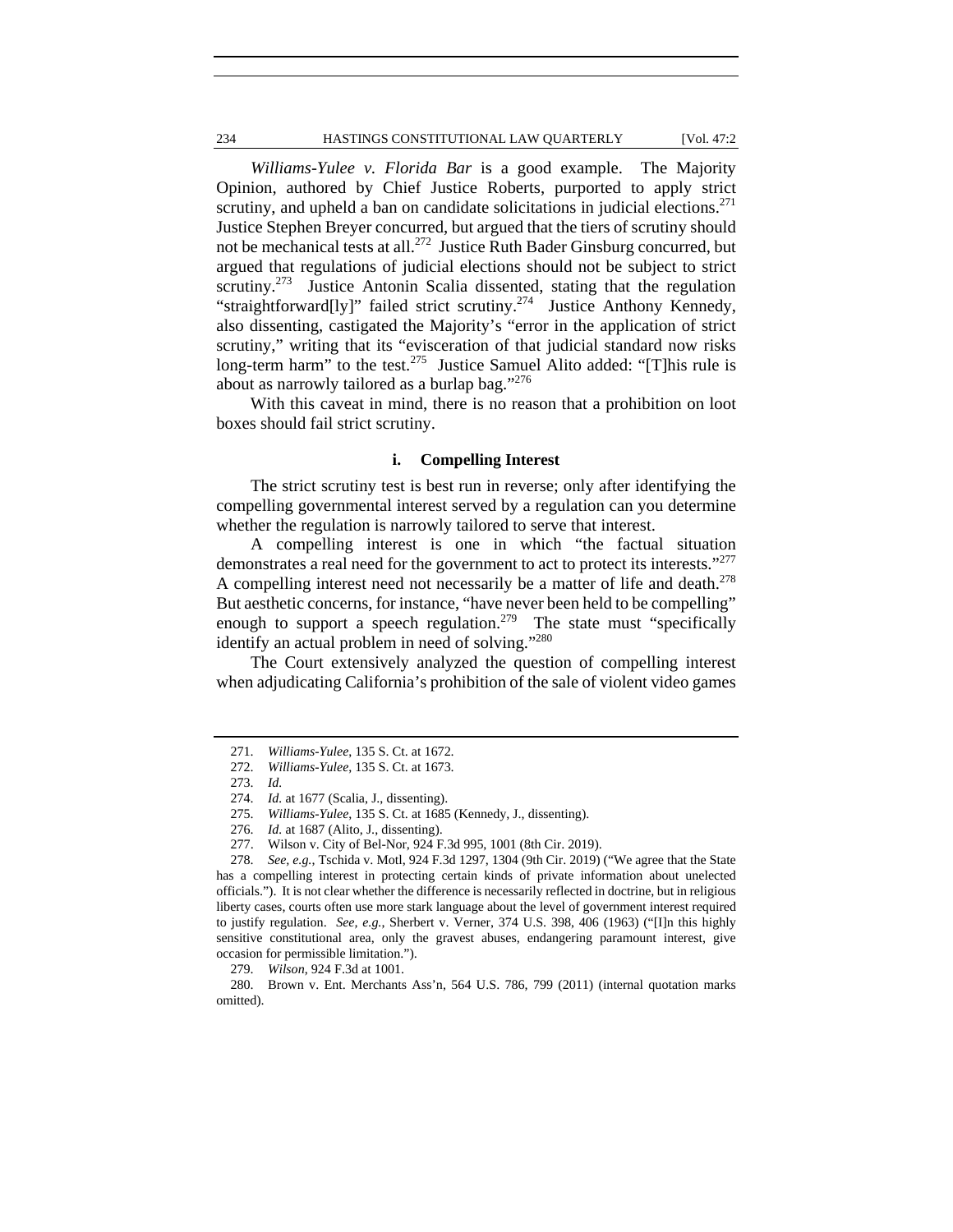to minors in *Brown v. Entertainment Merchants Association.*<sup>281</sup>Justice Breyer concluded that the statute furthered two compelling interests: protecting the "physical and psychological well-being of minors,"282 and assisting parents in discharging parental responsibilities.<sup>283</sup> The Majority Opinion at times appears to agree that those interests are compelling,  $^{284}$  and at times calls into question the seriousness of the interests.<sup>285</sup>

Ultimately—perhaps ironically—Justice Scalia's Majority Opinion is best understood as utilizing the nonmechanical approach to strict scrutiny endorsed by Justice Breyer, by evaluating "the degree to which the statute injures speech-related interests, the nature of the potentially-justifying 'compelling interests,' the degree to which the statute furthers that interest, [and] the nature and effectiveness of possible alternatives," and then deciding whether, overall, the statute's speech harms are out of proportion to its benefits.<sup>286</sup> There is no other way to read Justice Scalia's statement that "the government does not have a compelling interest in each marginal percentage point by which its goals are advanced."287 Under the traditional approach to strict scrutiny, the "compelling interest" inquiry is restricted to the *nature* of the interest, with the concern Justice Scalia raises being more a question of narrow tailoring—does the statute restrict too much speech relative to its benefits? In *Brown*, Justice Scalia blends those inquiries, limiting its usefulness as guidance about what *kinds* of compelling interests will suffice to justify video game regulations.

At least rhetorically, *Brown* is an obstacle in the PCAGA's path. The *Brown* Court held that a prohibition on the sale of violent video games to minors did not satisfy strict scrutiny.<sup>288</sup> As a matter of intuition, it would seem more difficult to justify a total prohibition<sup>289</sup> on loot boxes in video

 <sup>281.</sup> *See id.* at 799-805 (majority opinion); 849-51 (Breyer, J., dissenting).

 <sup>282.</sup> *Id.* at 850.

 <sup>283.</sup> *Brown*, 564 U.S. at 849.

 <sup>284.</sup> *See id.*, 564 U.S. at 805 ("California's legislation straddles the fence between (1) addressing a serious social problem and (2) helping concerned parents control their children. Both ends are legitimate, but when they affect First Amendment rights they must be pursued by means that are neither seriously underinclusive nor seriously overinclusive.").

 <sup>285.</sup> *See id.* at 803 ("This [voluntary game rating] system does much to ensure that minors cannot purchase seriously violent games on their own, and that parents who care about the matter can readily evaluate the games their children bring home. Filling the remaining modest gap in concerned-parents' control can hardly be a compelling state interest."), 803 n.9 ("Even if the sale of violent video games to minors could be deterred further by increasing regulation, the government does not have a compelling interest in each marginal percentage point by which its goals are advanced.").

 <sup>286.</sup> *See id.* at 847 (Breyer, J., dissenting) (describing this approach to strict scrutiny).

 <sup>287.</sup> *Id.* at 803 n.9.

 <sup>288.</sup> *Id.* at 805.

 <sup>289.</sup> *See* Joseph Blocher, *Bans*, 129 YALE L.J. (forthcoming), https://papers.ssrn.com/sol3 /papers.cfm?abstract\_id=3353911, at 13-19 (discussing the significance and difficulty in First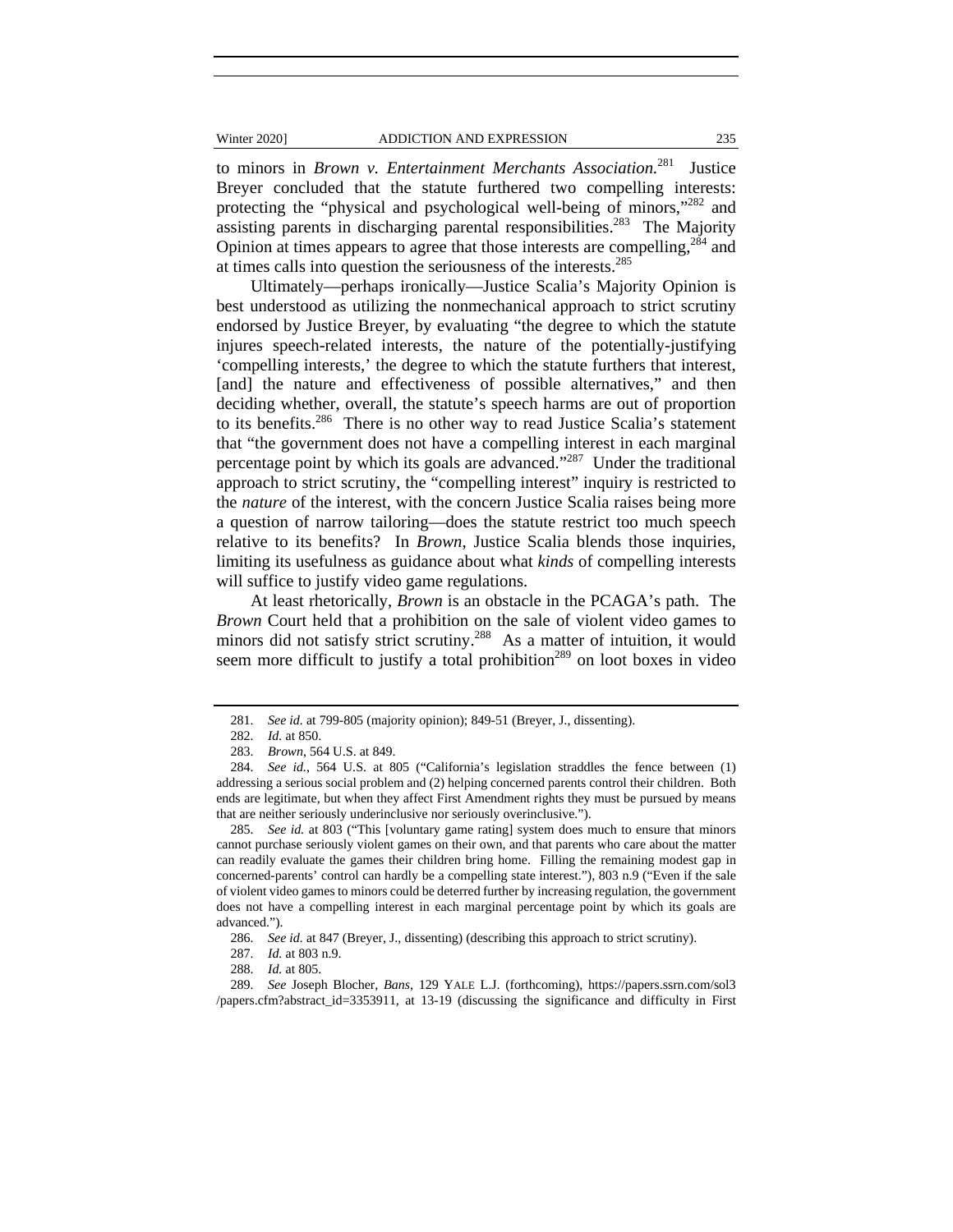games, including those in games targeted at adults. The California legislation, by contrast, "impose[d] no more than a modest restriction on expression"—no violent video games were banned; the legislation only affected who could purchase them.<sup>290</sup>

But nothing from *Brown* can be read to cast doubt on the seriousness of the government's interest in passing the PCAGA. First, the PCAGA advances the compelling interest of protecting the physical and psychological well-being of children and adolescents.<sup>291</sup> A total prohibition on loot boxes in video games ensures that minors cannot fall prey to a loot box system, and in fact, more thoroughly advances this interest than a prohibition on loot boxes in games targeting minors, because it is common knowledge that minors play video games targeting adults.<sup>292</sup> Second, a prohibition on loot boxes serves the government's compelling interest in preventing the development of video game addictions. Preventing addiction has been a legitimate regulatory goal since the founding of the United States,  $^{293}$  and thousands of years prior.<sup>294</sup> The aggregate impacts of addiction on society can be serious<sup> $295$ </sup> and justify regulatory intervention.

The largest threat *Brown* poses to the PCAGA in the context of the government's compelling interest is the Court's willingness to view the psychological evidence linking video games and violence with extreme skepticism.<sup>296</sup> The Court rejected the state's contention that its legislature was entitled "to make a predictive judgment that such a link exists, based on competing psychological studies."<sup>297</sup> The Court castigated the evidence upon which California relied as "not compelling," "based on correlation, not evidence of causation," and suggested that the effects shown to be produced by exposure to violent games was "indistinguishable from effects produced by other media."298 Only Justice Alito, joined by Chief Justice Roberts, appeared to take seriously the proposition that violent video games were different in kind from depictions of violence in other media.<sup>299</sup>

Amendment law in distinguishing between an unconstitutional "ban" and a constitutional regulation, mirroring the denominator problem in takings cases).

 <sup>290.</sup> *Brown*, 564 U.S. at 848-49 (Breyer, J., dissenting).

 <sup>291.</sup> *See id.* at 850.

 <sup>292.</sup> *See id.* at 803 n.9 (describing FTC report detailing minors' access to video games rated "M" for Mature).

 <sup>293.</sup> *See supra* Part I.B.2.

 <sup>294.</sup> *See supra* Part I.B.1.

 <sup>295.</sup> *See supra* notes 66, 151-68, 212, and accompanying text.

 <sup>296.</sup> *See Brown*, 564 U.S. at 799-801 (questioning evidence of link between video games and violence).

 <sup>297.</sup> *Id.* at 800.

 <sup>298.</sup> *Id.* at 800-01.

 <sup>299.</sup> *See id.* at 816-21 (Alito, J., concurring) (discussing violence in video games).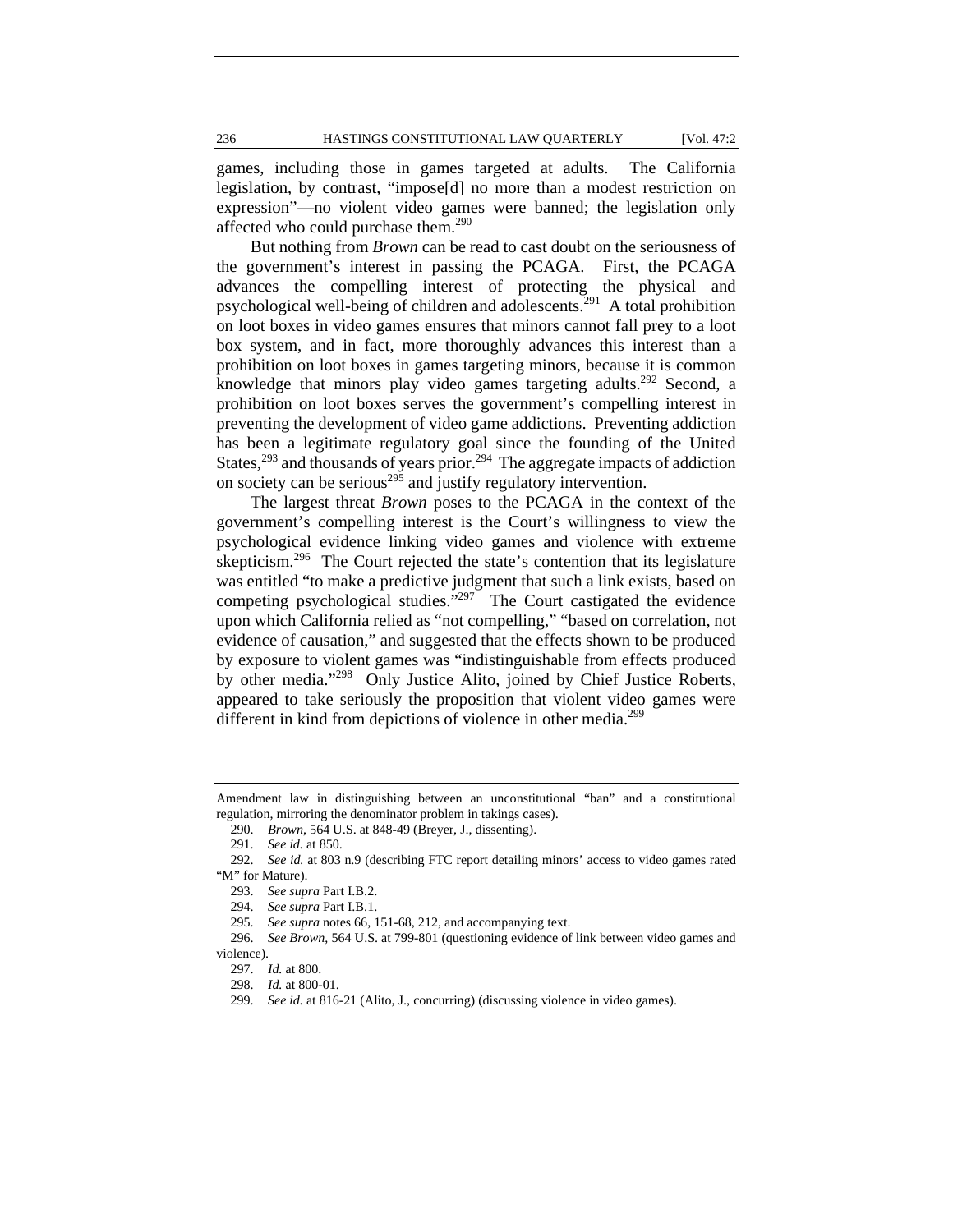Subsequent research continues to provide conflicting results as to the causal link between violent video games and real-world violence.<sup>300</sup> And, as discussed, research into video game addiction is still in its early stages,<sup>301</sup> but the DSM-V's call for further research into "Internet gaming disorder"<sup>302</sup> is a significant step that will result in further research. Ultimately, there is no easy solution to this particular obstacle, $303$  except to argue that the evidence of video game addiction seems compelling, and that loot boxes, in particular, effectively mimic gambling, and that the existence of gambling addiction is almost universally acknowledged.<sup>304</sup>

Setting aside the morass of the sufficiency of the scientific evidence, the PCAGA should advance at least two $305$  interests important enough to consider "compelling." The analysis moves on to whether the law is narrowly tailored in pursuing those interests.

# **ii. Narrow Tailoring**

Narrow tailoring requires, in the first instance, "a genuine nexus" between a regulation and the interest that it seeks to serve.<sup>306</sup> If such a nexus exists, the government must then show that there is no "less restrictive alternative that would be at least as effective"<sup>307</sup>—when subject to strict scrutiny, the government can regulate no more speech than is necessary. Far more so than the compelling interest requirement, the narrow tailoring requirement poses a serious threat to a loot box prohibition.

 <sup>300.</sup> *Compare* Andrew K. Przybylski & Netta Weinstein, *Violent Video Game Engagement is Not Associated with Adolescents' Aggressive Behavior: Evidence From a Registered Report*, 6 ROYAL SOCIETY OPEN SCI. (2019) (finding no causal relationship between violent game exposure and caretaker assessments of aggressive behavior in adolescents), *with* Sandra L. Calvert et al., *The American Psychological Association Task Force Assessment of Violent Video Games*, 72 AM. PSYCHOLOGIST 126 (2017) (conducting a meta-review of studies published between 2009 and 2013, and concluding that violent video game exposure was associated with a range of aggressive and antisocial behavior).

 <sup>301.</sup> *See supra* Part I.C.1.a.

 <sup>302.</sup> *See supra* note 61 and accompanying text.

 <sup>303.</sup> *See generally* Ben K. Grunwald, Comment, *Suboptimal Social Science and Judicial Precedent*, 161 U. PENN. L. REV. 1409 (2013); William D. Araiza, *Deference to Congressional Fact-Finding in Rights-Enforcing and Rights-Limiting Legislation*, 88 N.Y.U. L. REV. 878 (2013). For a more focused discussion on the problem of uncertain social science and *Brown* in particular, *see generally* William K. Ford, *The Law and Science of Video Game Violence: What Was Lost in Translation*, 31 CARDOZO ARTS & ENT. L.J. 297 (2013).

 <sup>304.</sup> *See supra* notes 59-60 and accompanying text.

 <sup>305.</sup> The PCAGA may advance other compelling interests. For example, it would presumably aid in the discharge of parental responsibilities. *See* Brown v. Ent. Merchants Ass'n, 564 U.S. 786, 849 (Breyer, J., dissenting). For the sake of avoiding diminishing marginal returns by running down a list of progressively weaker interests, I focus on the two mentioned.

 <sup>306.</sup> Wilson v. City of Bel-Nor, 924 F.3d 995, 1002 (8th Cir. 2019).

 <sup>307.</sup> *Brown*, 564 U.S. at 847 (Breyer, J., dissenting) (internal quotation marks omitted).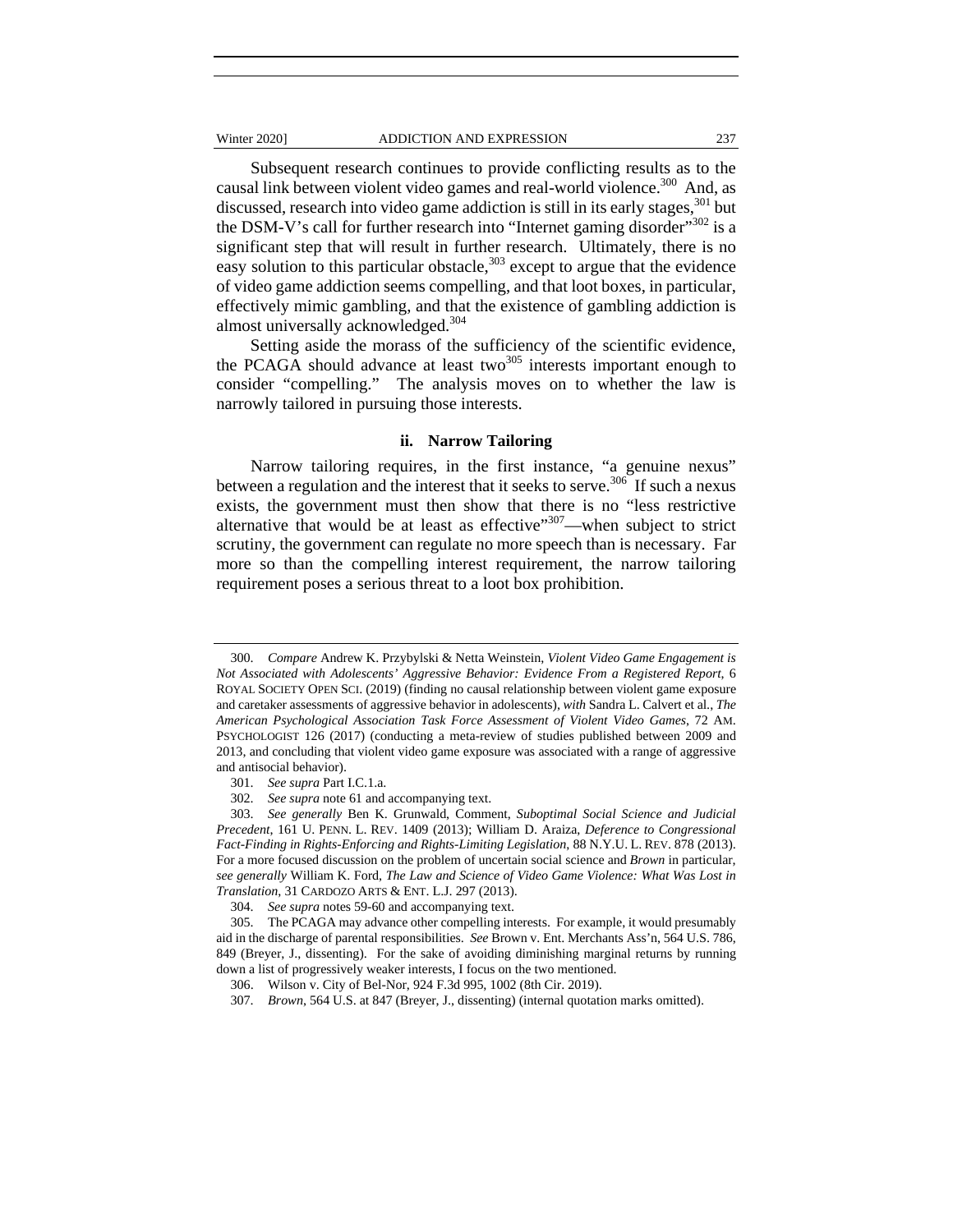The doctrine of underinclusivity fits between the questions of compelling interest and narrow tailoring, because it "raises serious doubts about whether the government is in fact pursuing the interest it invokes."<sup>308</sup> A statute raises an underinclusivity concern when "the State regulates one aspect of a problem while declining to regulate a different aspect of the problem that affects its stated interest in a comparable way."<sup>309</sup> In practice, this "requires lawmakers to thread a very fine needle's eye between too little and too much regulation."310

The Court in *Brown* found underinclusivity "alone enough" to defeat the California statute, because "California has singled out the purveyors of video games for disfavored treatment—at least when compared to booksellers, cartoonists, and movie producers—and has given no persuasive reason why."311 This would seem to cast doubt on a prohibition on loot boxes because they are merely one vector of addiction contained solely in one medium of communication. Even, or especially, if the PCAGA were considered to be a version of a gambling regulation, a reviewing court might legitimately wonder how a government allows some legal gambling and not loot boxes.

The Court's underinclusivity analysis in *Brown* has been subject to criticism.312 The doctrine is "extremely malleable," and can be used to kill a statute or can be ignored as a court defers to the legislature's political and policy choices to regulate one area and not another.<sup>313</sup> And the Court has since appeared to dial the doctrine back—over Justice Scalia's objections314—with Chief Justice Roberts writing that the First Amendment "does not put a State to [an] all-or-nothing choice," and that the Court should not punish the state for "leaving open more, rather than fewer, avenues of expression, especially when there is no indication that the selective restriction of speech reflects a pretextual motive."315 A majority of justices agreed that "the First Amendment imposes no freestanding 'underinclusiveness limitation,'" and noted that the Court has upheld laws that "conceivably could have restricted even greater amounts of speech in service of their stated interests."316

Is the PCAGA fatally underinclusive? Because of the malleability of the doctrine, it is difficult to definitively answer this question. One might

 <sup>308.</sup> *Id.* at 802.

 <sup>309.</sup> Williams-Yulee v. Fla. Bar, 135 S. Ct. 1656, 1670 (2015).

 <sup>310.</sup> Clay Calvert, *Underinclusivity and the First Amendment: The Legislative Right to Nibble at Problems After* Williams-Yulee, 48 ARIZ. ST. L.J. 525, 525 (2016).

 <sup>311.</sup> *Brown*, 564 U.S. at 802.

 <sup>312.</sup> *E.g.*, Michael Coenen, *More Restrictive Alternatives*, 96 N.C. L. REV. 1, 73–75 (2017).

 <sup>313.</sup> Calvert, *supra* note 310, at 574.

 <sup>314.</sup> *Williams-Yulee*, 135 S. Ct. at 1681.

 <sup>315.</sup> *Id*. at 1670.

 <sup>316.</sup> *Id.* at 1668.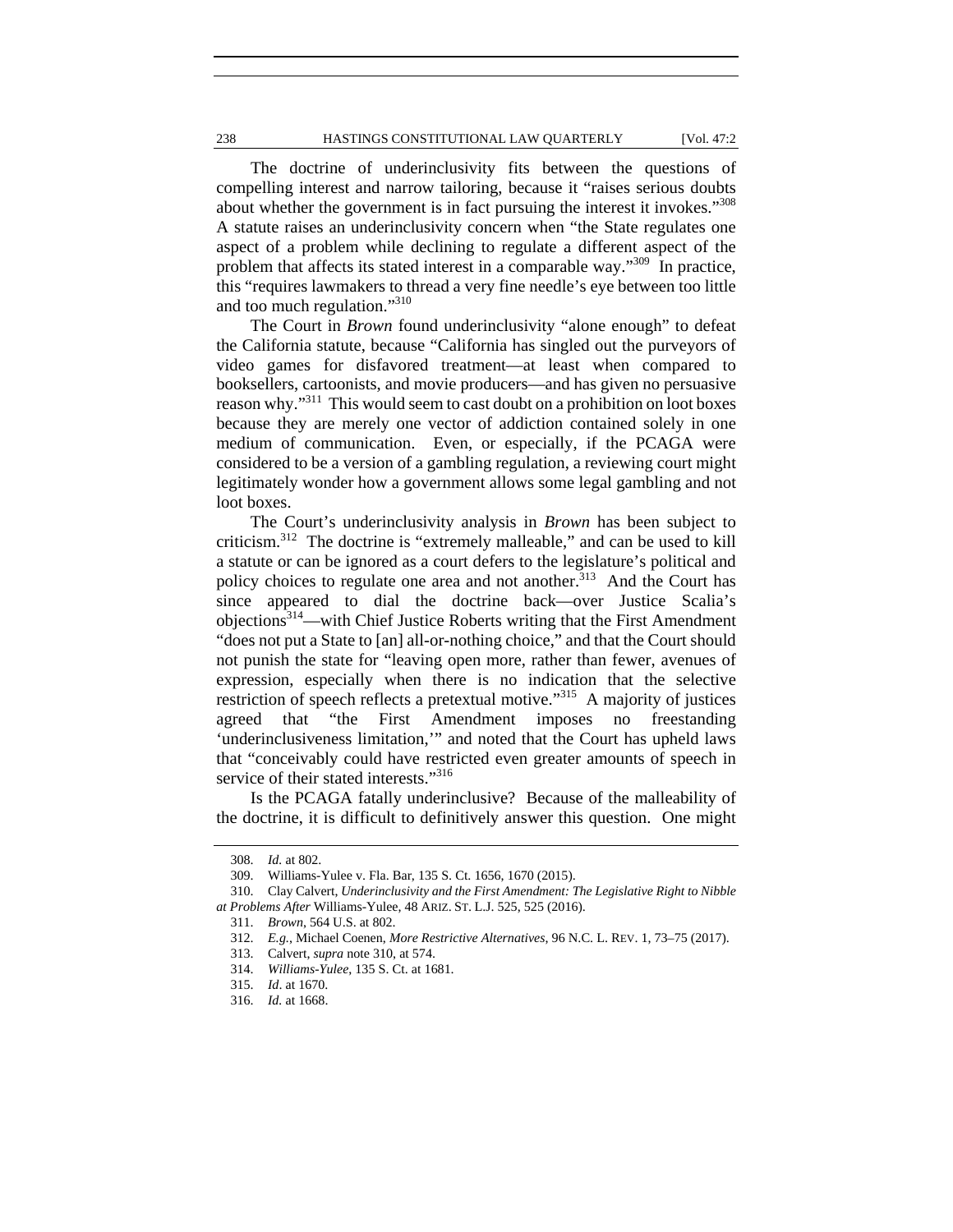#### Winter 2020] **ADDICTION AND EXPRESSION** 239

argue against the PCAGA that, by targeting only loot boxes, the legislation in fact leaves in place any number of addictive elements in video games, such as social interaction, levelling up, vibrant graphics, or repetitive mechanics that generate a feeling of competence. On the other hand, a legislature might conclude that loot boxes are different because they serve no valuable gameplay interest to the player; they exist only to generate revenue, and induce compulsive playing. This, in turn, also rebuts the concern about pretext, ensuring to a court that the legislature is not simply singling out video games. $317$ 

As for the decision to only target video games, the application of the underinclusivity doctrine in this context would amount to a declaration that a legislature could not address the problem of video game addiction at all, and must address addiction in a more comprehensive piece of legislation. This generates perverse incentives; a court should generally want to encourage legislatures to regulate with precision and care around social problems, especially when they interact with constitutional rights.<sup>318</sup>

And with respect to the protection of children, the only argument for underinclusivity is the one made by Justice Scalia in *Brown*; that legislators should be targeting other vectors of addiction for children.<sup>319</sup> Of course, legislatures *do* attempt protect children from cigarette addiction, gambling addiction, alcohol addiction, and the like.<sup>320</sup> And unlike another feature of the California law that the Majority found problematic in *Brown*, the PCAGA contains no "parental veto" that would allow children to access problematic games anyway.<sup>321</sup> The PCAGA completely prohibits games with loot boxes.

That fact, in turn, leads to the question of overinclusiveness. Unlike underinclusiveness, overinclusiveness—the core of the narrow tailoring inquiry—is always fatal.<sup>322</sup> Strict scrutiny requires lawmakers to use "the least restrictive means" to meaningfully serve their compelling interest.<sup>323</sup> The only reprieve is that alternative means have to be at least as effective in advancing the government's interest.<sup>324</sup> This aspect is perhaps more accurately defined as requiring an efficiency calculation: units of speech

 <sup>317.</sup> *See supra* note 315 and accompanying text.

 <sup>318.</sup> *See* Coenen, *supra* note 312, at 73-75 (arguing that Scalia's invocation of the underinclusivity doctrine in *Brown* was inappropriate, in part because Scalia rightly concluded that California was "wise" in not attempting to regulate minors' access to other forms of communication that had potential correlative relationships with violent behavior, suggesting that the California legislation's limited scope was an attempt to comply with the First Amendment's mandates).

 <sup>319.</sup> *See* Brown v. Ent. Merchants Ass'n, 564 U.S. 786, 801-02 (2011).

 <sup>320.</sup> *See, e.g.*, *supra* note 125 and accompanying text.

 <sup>321.</sup> *See Brown*, 564 U.S. at 805 (2011).

 <sup>322.</sup> Calvert, *supra* note 310, at 573-74.

 <sup>323.</sup> McCullen v. Coakley, 573 U.S. 464, 478 (2014).

 <sup>324.</sup> *Brown*, 564 U.S. at 847 (Breyer, J., dissenting).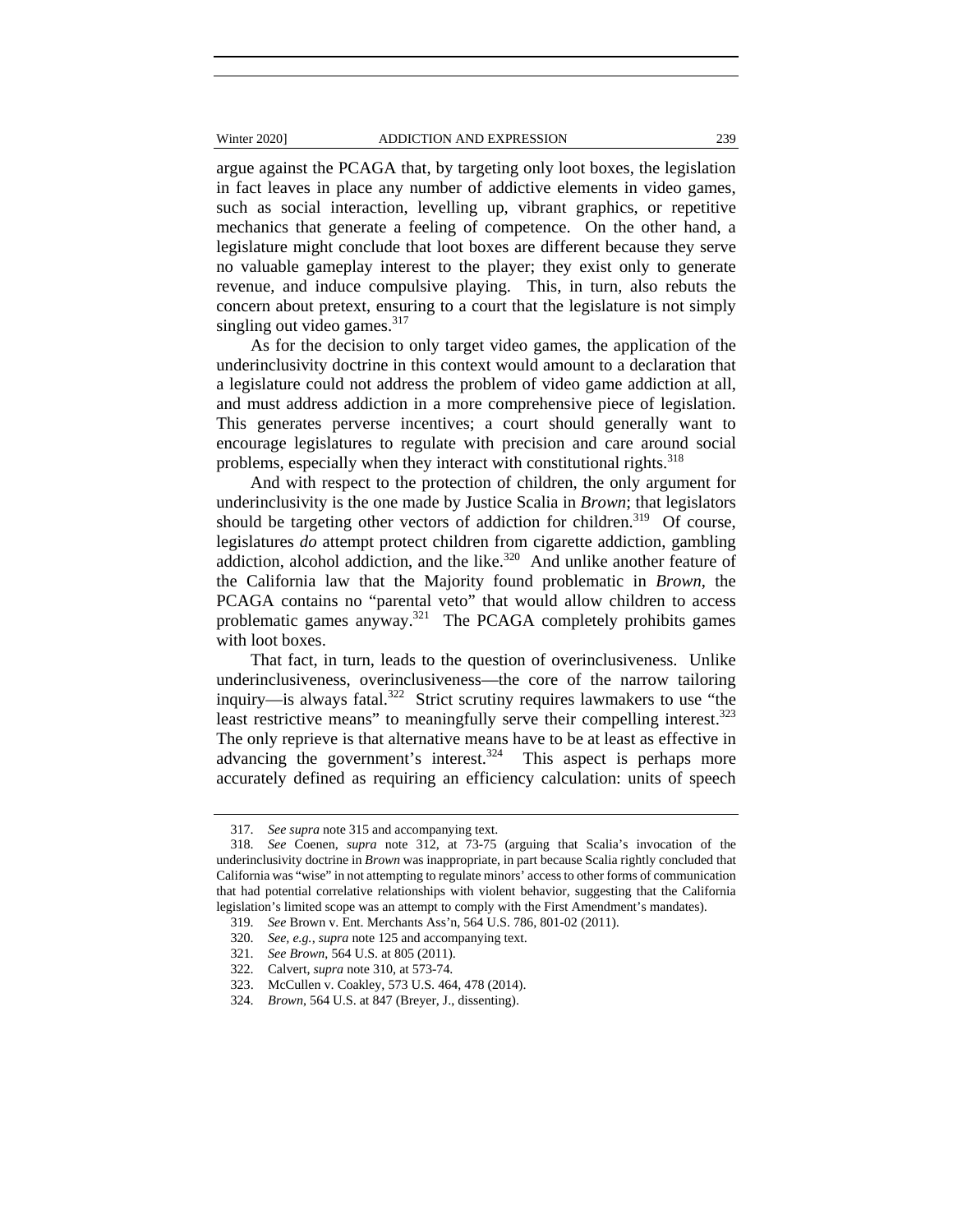restricted per unit of social good from regulation. Regulators are not required to choose a less *efficient* alternative simply because it also restricts less speech. $325$ 

As to the compelling interest in protecting children's well-being, the PCAGA would likely be considered overinclusive, because it completely restricts the ability of consenting adults to access and play games with loot box systems. While a total prohibition *also* serves the well-being of minors, by eliminating a way for adults to give games with loot boxes to children, it does so in a manner that restricts more speech than is necessary. The law could, for example, prohibit the sale of games with loot boxes to minors, and contain legal mechanisms to stop adults from transferring such games to children. It would likely be somewhat less effective, but it would be far more efficient.<sup>326</sup>

But the PCAGA is saved from flunking strict scrutiny because it is not overinclusive in addressing the goal of preventing video game addiction. Indeed, a prohibition on loot boxes is a relatively narrow regulatory intervention into a particularly troublesome feature in modern video games. That feature is one that expresses no meaningful message; it exists solely to induce problematic consumption and the resulting monetary gain for developers. Accordingly, the PCAGA restricts relatively little speech—and even less of what one could call "valuable" speech $327$ —and leaves video game developers free to pursue games with any ideological, political, or social message. It should survive strict scrutiny.

# **B. Addictive Expression Should Not Be Covered Speech**

Although regulations targeted at addictive expression have a strong argument for surviving strict scrutiny, the test is nonetheless an extraordinarily difficult one. Laws subject to a free speech strict scrutiny analysis are struck down roughly  $80\%$  of the time,<sup>328</sup> and the Court has repeatedly emphasized that laws that survive strict scrutiny will be "rare."<sup>329</sup> Regulators stand a much better chance of meaningfully addressing the

 <sup>325.</sup> *Cf.* Alan O. Sykes, *The Least Restrictive Means*, 70 U. CHI. L. REV. 403, 403-04 (2003) (questioning whether a least restrictive means analysis is meaningfully different in practice from a cost-benefit analysis).

 <sup>326.</sup> *See Brown*, 564 U.S. at 803 n.9 (noting that even if regulation were constitutional, increased regulation that restricted more speech in order to achieve marginal increases in effectiveness were not necessarily constitutional), 847 (Breyer, J., dissenting) (describing a similar non-mechanical approach to strict scrutiny that involves weighing whether the amount of speech restricted is outweighed by the benefits of regulation).

 <sup>327.</sup> *See infra* Part II.B.

 <sup>328.</sup> *See* Adam Winkler, *Fatal in Theory and Strict in Fact: An Empirical Analysis of Strict Scrutiny in the Federal Courts*, 59 VAND. L. REV. 793, 815 (2006). Video game regulations have, if anything, fared even worse. *See* Clark, *supra* note 38, and O'Holleran, *supra* note 39.

 <sup>329.</sup> United States v. Playboy Ent. Grp., Inc., 529 U.S. 803, 818 (2000).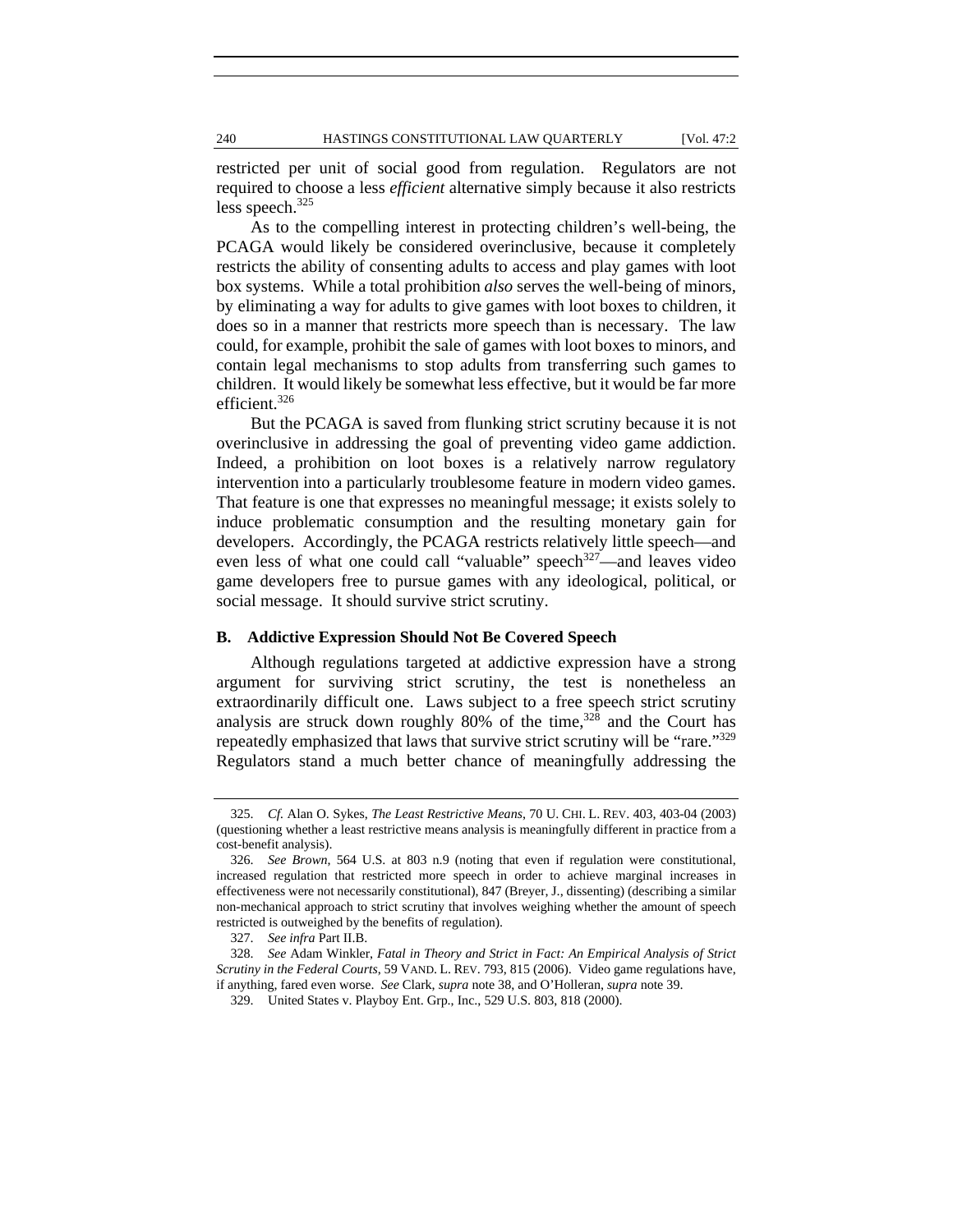problems associated with expressive addiction if they can convince a reviewing court that their regulations do not restrict "speech" at all.

For First Amendment purposes, most speech (and some non-speech) is "speech." But several genres of actual communication are not "speech" within the meaning of the First Amendment.<sup>330</sup> The generally accepted list of these unprotected categories of speech includes: incitement, true threats, fighting words, speech incident to criminal conduct (including, for example, fraud, blackmail, perjury, etc.), and obscenity.<sup>331</sup>

Speech intended solely to induce pathological addiction should be included on that list. There are a number of reasons why. First, addictive expression is not communicative. It does not aim to provoke cognition in its listeners; indeed, it hopes to bypass cognition and exploit "predictably irrational" chemical reactions in the brain to induce consumption. Second, addictive expression actively does damage to the core interests at the heart of the free speech guarantee—the protection of autonomy, the promotion of truth, and the fostering of democratic self-governance. Finally, it can be analogized to the existing exceptions, and the longstanding acceptance of regulations targeting addiction provide the historical pedigree to justify its exclusion from the First Amendment's coverage.

# *1. Intentionally Addictive Expression is Low-Value Speech*

### a. Noncognitive and Noncommunicative

The First Amendment's guarantee of the right to free speech exists to protect the communication of ideas. Addictive expression does not communicate a message. It has no ideas. And it is certainly the case that there is no *need* for addictive expression in order for ideas to be expressed. Indeed, addictive expression tends to degrade the communication of ideas by appealing to noncognitive, automatic processes in the brain. There is no reason to treat it as speech.

Despite near-universal agreement with the proposition that the Free Speech Clause "was fashioned to assure unfettered exchange of ideas to bring about political and social change desired by the people,"<sup>332</sup> there is also near-universal agreement with the Court's "reassuring[] declar[ation]" that

 <sup>330.</sup> Luke Morgan, Note, *Leave Your Guns at Home: The Constitutionality of a Prohibition on Carrying Firearms At Political Demonstrations*, 68 DUKE L.J. 175, 185-86 (2018).

 <sup>331.</sup> United States v. Alvarez, 567 U.S. 709, 717-18 (2012).

 <sup>332.</sup> Roth v. United States, 354 U.S. 476, 484 (1957).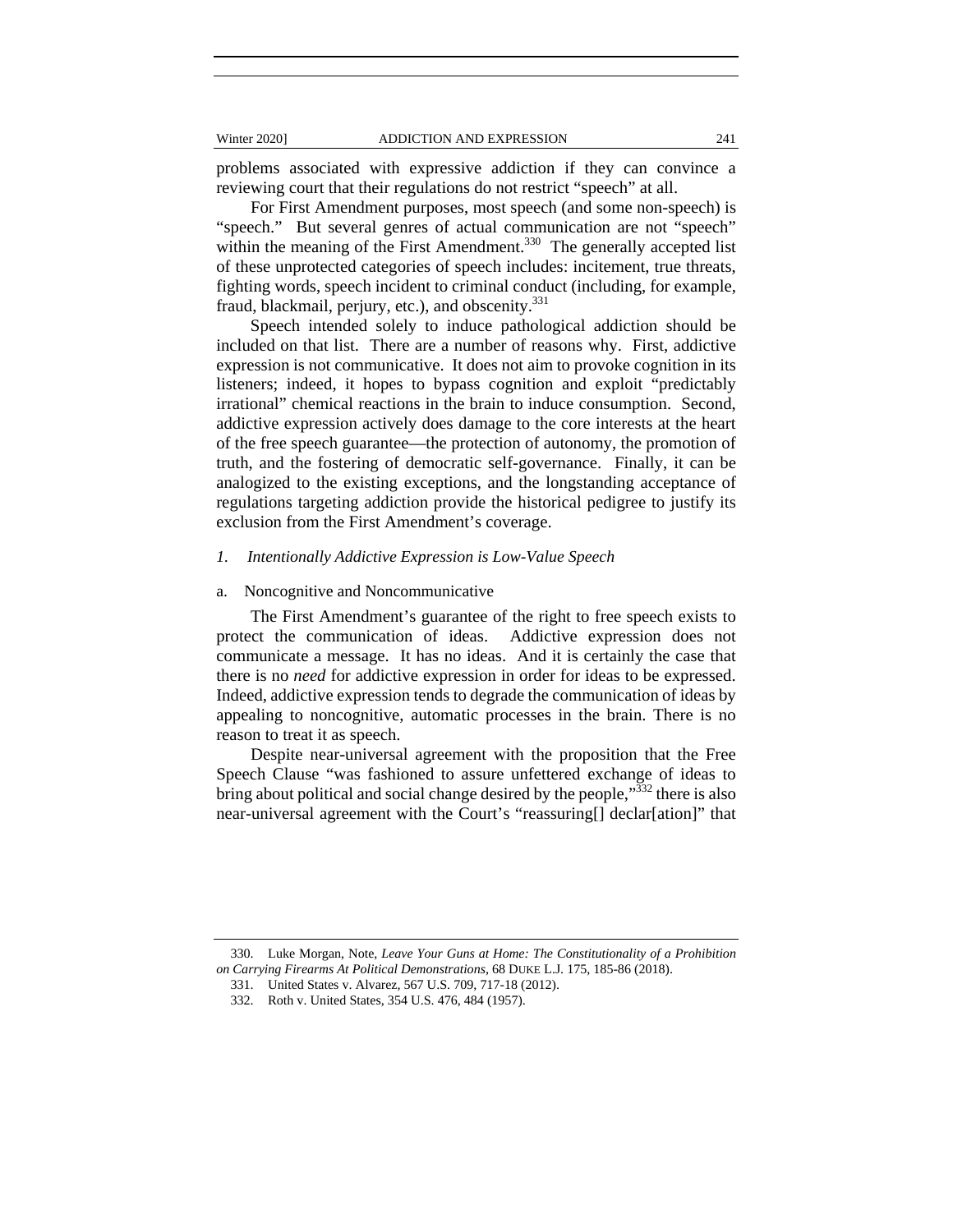speech with no clear message such as nonrepresentational art or nonsense verse is protected.<sup>333</sup> Reconciling these two ideas has proven difficult.<sup>334</sup>

But it need not be. The way to reconcile an Amendment intended to protect meaningful speech but needed to protect some meaningless speech is to discover which meaningless speech merits protection, and which does not. The existing categorical exceptions—obscenity, incitement, and the like provide us with several outputs of that equation. The rest is just filling in variables.

Scholars like Cass Sunstein and Geoffrey Stone have convincingly argued that the cognitive/noncognitive<sup>335</sup> distinction is at least one workable way to do so.<sup>336</sup> The relationship between speech and cognition exists in two dimensions. First, speech might be expressed in a *manner* that either encourages or discourages cognition.<sup>337</sup> Second, a speaker may subjectively *intend* for her speech to encourage or discourage cognition.<sup>338</sup> The speaker's intent can also be divined, in some cases, from the manner in which she has chosen to speak.<sup>339</sup>

The cognitive/noncognitive distinction goes a long way to explaining the current categorical exceptions from free speech coverage. Obscenity, for example, is constitutionally defined as those materials that "appeal to the prurient interest in sex" without containing "serious literary, artistic,

 <sup>333.</sup> Joseph Blocher, *Nonsense and the Freedom of Speech: What Meaning Means for the First Amendment*, 63 DUKE L.J. 1423, 1425-26 (2014).

 <sup>334.</sup> *See* Mark Tushnet, *Art and the First Amendment*, 35 COLUM. J.L. & ARTS 169, 170 (2012).

 <sup>335.</sup> The definitional problems in this inquiry are, obviously, fraught. Sunstein defines speech as cognitive if it "is intended to or does in fact impart knowledge in any sense." Cass R. Sunstein, Essay, *Pornography and the First Amendment*, 1986 DUKE L.J. 589, 603. Like Sunstein, I rely on Frederick Schauer's earlier wrestling with the idea. Whether speech is cognitive should not be limited by the term's "technical sense. To react cognitively is to react mentally, or intellectually . . . ." Frederick Schauer, *Speech and "Speech"—Obscenity and "Obscenity": An Exercise in the Interpretation of Constitutional Language*, 67 GEO. L.J. 899, 922 n.137 (1979). *See also id.* at 922 (referring to "the idea of cognitive content, of mental effect, of a communication designed to appeal to the intellectual process" and disclaiming the "unwieldy philosophical baggage" associated with the term). The best definition is probably that offered offhand by Stone. Cognitive speech "engages the thought process and attempts to reinforce or alter opinions and attitudes by rational persuasion." Geoffrey R. Stone, Essay, *Sex, Violence, and the First Amendment*, 74 U. CHI. L. REV. 1857, 1864 (2007).

 <sup>336.</sup> *See* Stone, *supra* note 335, at 1863-1865; Sunstein, *supra* note 335, at 603. *See generally* Cass R. Sunstein, Essay, *The First Amendment and Cognition: A Response*, 1989 DUKE L.J. 433. *See also* LAWRENCE TRIBE, AMERICAN CONSTITUTIONAL LAW 837 (2d ed. 1988) ("It is not plausible to uphold the right to use words as projectiles where no exchange of views is involved."). 337. Sunstein, *supra* note 335, at 603; Stone, *supra* note 335, at 1864-65.

 <sup>338.</sup> Sunstein, *supra* note 335, at 603-04 ("Third, the purpose of the speaker is relevant: if the

speaker is seeking to communicate a message, he will be treated more favorably than if he is not."). 339. *Id.* at 607-08 ("The pornographer's purpose in disseminating pornographic materials—to

produce sexual arousal—can be determined by the nature of the material.").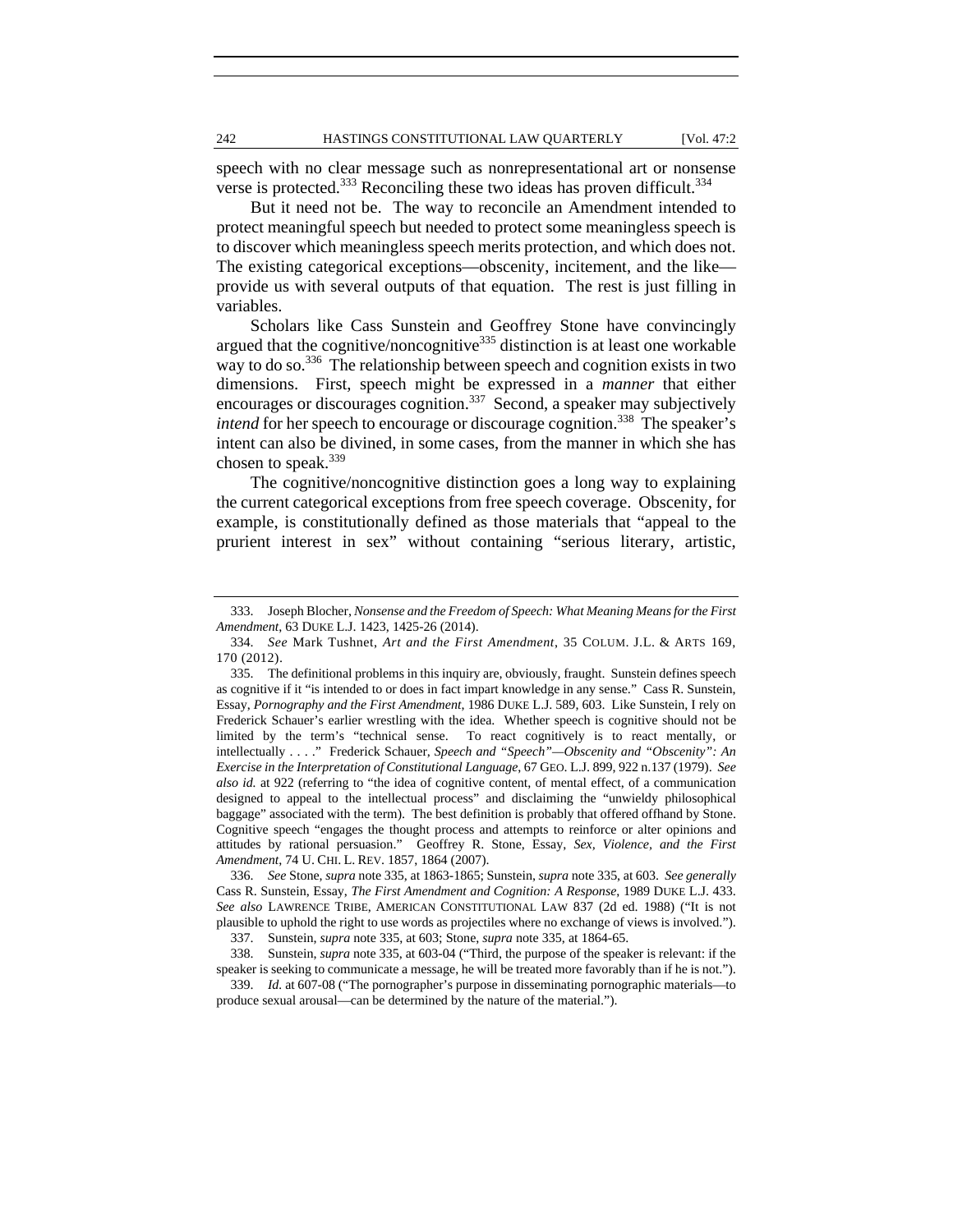political, or scientific value."340 To "appeal to the prurient interest in sex" is to have "a tendency to excite lustful thoughts."<sup>341</sup> Obscenity, then, is defined by the Court as that speech that arouses without encouraging any intellectual activity.<sup>342</sup> Likewise, the exception for incitement is aimed at those rabblerousers whose "[e]loquence may set fire to reason."343 Threats are made through speech but their "primary effect is analogous to twisting someone's arm"—they "affect people's behavior not by persuasion but by coercion."344

Going down the list of exceptions one-by-one reveals that each can be explained, at least in part, by the cognitive/non-cognitive distinction. The possible exception is speech incident to criminal conduct—fraud, for example, is certainly cognitive (although blackmail is closer to a threat in terms of its intellectual force). But the logic is much the same. Speech incident to criminal conduct is not uttered in order to convey a message, but rather to further a crime. In that sense, it is noncognitive: the speaker is not seeking to "engage the thought process" or to "reinforce or alter opinions and attitudes by rational persuasion."345

Of course, the cognitive/noncognitive distinction has been subject to fierce criticism.<sup>346</sup> The response, at its core, is that that the distinction is illusory, and that all "speech" is processed intellectually. "Expression always reaches us through some imaginative pattern or patterns that we already understand."<sup>347</sup> For instance, upon viewing the same pornography, some will be aroused, others repulsed, others enraged; this variance alone is said to disprove a theory of automatic, instinctual noncognition.<sup>348</sup> Music, similarly, is nothing but a series of sounds, which the human brain has to interpret for any "instinctual" emotive effect to take place.<sup>349</sup> And of course it is obviously true that "much speech with noncognitive components is entitled to the highest degree of constitutional protection."<sup>350</sup>

But the critics of the distinction overstate the case against it. The cognitive/noncognitive distinction need not be totally explanatory of the

 <sup>340.</sup> Miller v. California, 413 U.S. 15, 24 (1973).

 <sup>341.</sup> Roth v. United States, 354 U.S. 476, 487 n.20 (1957).

 <sup>342.</sup> *See* Sunstein, *supra* note 335, at 603 n.88; Schauer, *supra* note 335, at 918 ("The purpose of the legal or constitutional definition of obscenity is to isolate that which lacks cognitive or intellectual content . . . . Material which appeals to the prurient interest is intended to, and does in fact, produce a physical or quasi-physical stimulus rather than a mental effect.").

 <sup>343.</sup> *See* Gitlow v. New York, 268 U.S. 652, 673 (1925) (Holmes, J., dissenting).

 <sup>344.</sup> Stone, *supra* note 335, at 1864.

 <sup>345.</sup> *Id.*

 <sup>346.</sup> *See, e.g.*, Paul Chevigny, *Pornography and Cognition: A Reply to Cass Sunstein*, 1989 DUKE L.J. 420, 422.

 <sup>347.</sup> *Id.* at 429.

 <sup>348.</sup> *See id.* at 429-30.

 <sup>349.</sup> Emily Campbell, *Obscenity, Music and the First Amendment: Was The Crew 2 Lively?*, 15 NOVA L. REV. 159, 219-20 (1991).

 <sup>350.</sup> Sunstein, *supra* note 336, at 433.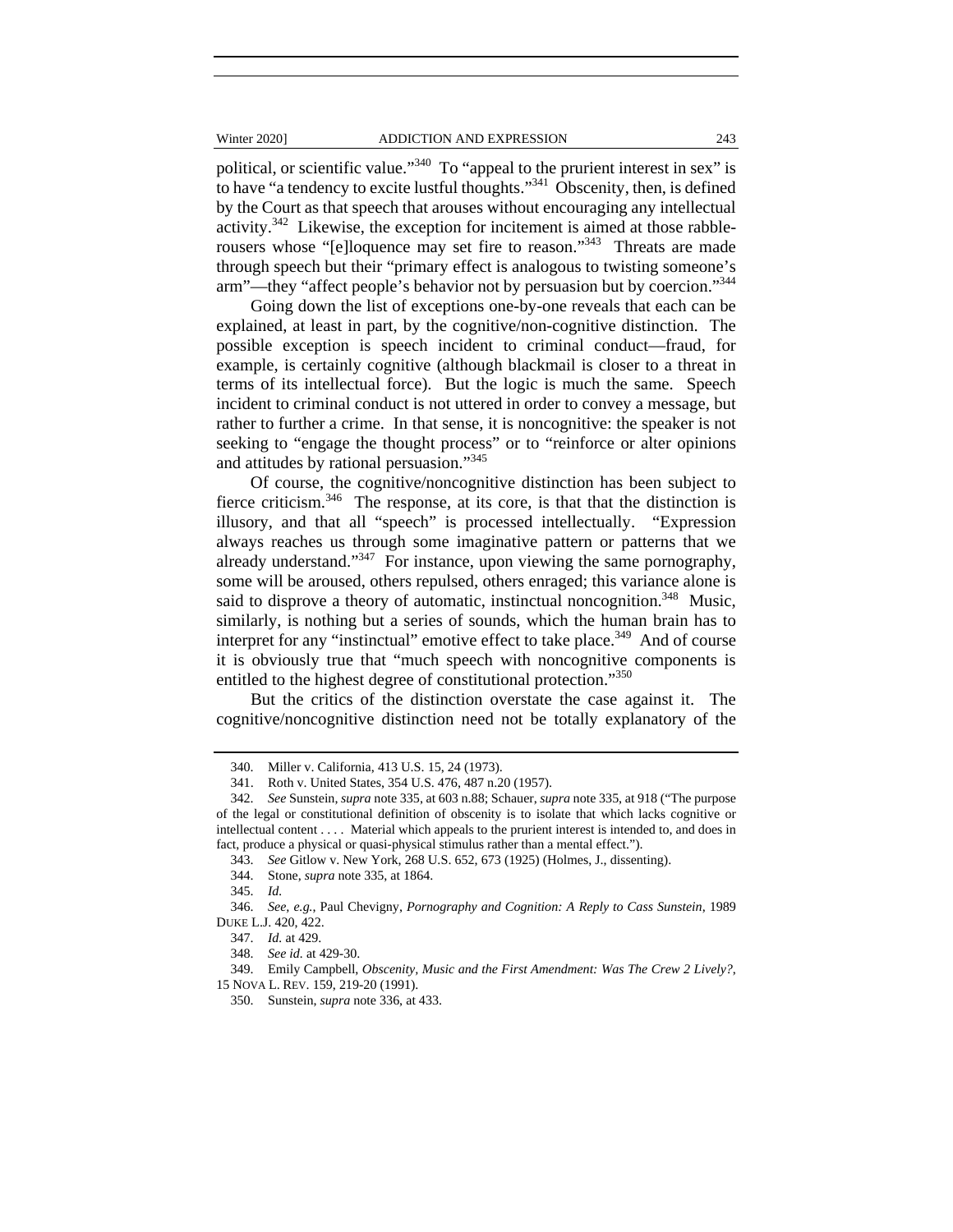# 244 HASTINGS CONSTITUTIONAL LAW QUARTERLY [Vol. 47:2

categorical exceptions, and need not be a perfect dichotomy, in order to add value to First Amendment analysis. On the other hand, though, to argue that there is no such distinction would entirely wipe out core assumptions about the First Amendment and democratic society in general.<sup>351</sup> For instance, although First Amendment doctrine does not *necessarily* reflect preferential treatment for political speech over any other kind of protected speech, there is no doubt that there is—almost unanimously among jurists and academics—at least a rhetorical preference for political speech.<sup>352</sup> Such a preference would be impossible to justify without a cognitive/noncognitive distinction. That the distinction is not as crisp as one would prefer in one's constitutional doctrine does not obviate that it is—it must be—relevant as a tool to decide which "meaningless" (or message-less) speech merits protection. Music, nonrepresentational art, and erotica all *invite* cognition; threats, incitement, and obscenity all seek to foreclose it.

So, while it may be wrong to think of the cognitive/noncognitive distinction as a dichotomy, a gradient or spectrum can nonetheless be generated. Locating speech along that spectrum is an important initial guide for how the First Amendment ought to treat that speech. Intentionally addictive speech, on the whole, fares poorly.<sup>353</sup> Addiction is a dysfunction in the brain's reward and motivation circuitry.<sup>354</sup> An addict's brain is literally and physically altered, rewired to pathologically pursue dopamine and serotonin rewards,  $355$  even at extreme costs to the individual.  $356$  Addicts do not even *like* the subject of their addiction; they need it.<sup>357</sup> Freedom of speech should not include the freedom to inflict a disease.

There is another way of getting at the same argument. One might imagine the kind of pluralistic society the First Amendment is intended to foster, raucous with rational debate on important public issues, brimming

 <sup>351.</sup> *See id.* at 434 (describing the erasure of the cognitive/noncognitive distinction as "antithetical to the basic logic of a system of free expression, which places a high premium on the process of discussion and deliberation among people with different views").

 <sup>352.</sup> *See*, Citizens United v. FEC, 558 U.S. 310, 339–40 (2010) ("Speech is an essential mechanism of democracy, for it is the means to hold officials accountable to the people. . . . The First Amendment 'has its fullest and most urgent application to speech uttered during a campaign for political office.'") (internal quotation marks omitted).

 <sup>353.</sup> Unintentionally addictive, or inherently addictive speech, may fare less poorly. For instance, to the extent that the speaker's intent matters, the intent of the pornographer is apparently less to addict than to arouse (or at least, there's no evidence, unlike with video games, that porn producers are intentionally exploiting addiction). From Sunstein's perspective, this is essentially an intent to not convey a message, and is a relevant factor against protecting speech. From my perspective, an intent to arouse is significantly less problematic than an intent to addict, and I would treat intentionally addictive speech more unfavorably than unintentionally addictive speech.

 <sup>354.</sup> *See supra* note 57 and accompanying text.

 <sup>355.</sup> *See supra* notes 67-69 and accompanying text.

 <sup>356.</sup> *See supra* note 66 and accompanying text.

 <sup>357.</sup> *See supra* notes 204-06 and accompanying text.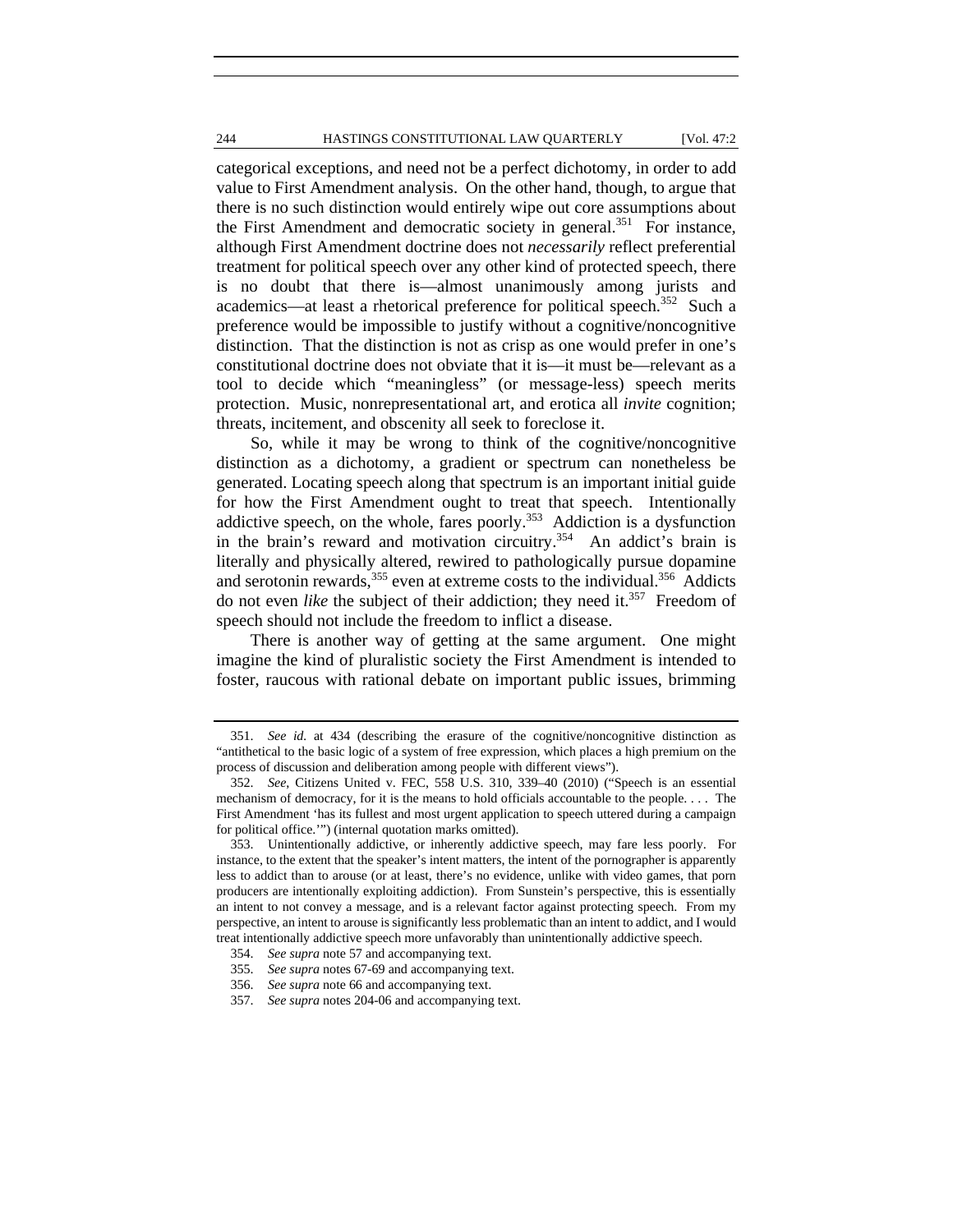with art and music, bursting with dissent, humming with democratic energy. And then, simply, work backwards from there. What sort of speech protections are necessary to make that society happen?

Any constitutional speech protections not *necessary* to generate that society would, in most other constitutional contexts, be viewed with some suspicion. The Constitution's constraints on government action are, for the most part, strictly construed in order to preserve wide latitude for lawmakers.<sup>358</sup> The default test for the constitutionality of government action, after all, is mere rational basis review, which protects even in-fact irrational actions if any set of facts exist that could justify the action.359 And the general presumption of constitutionality is part of why courts prefer asapplied challenges over facial challenges to a law's constitutionality,  $360$  and why constitutional decisions are avoided, if possible.<sup>361</sup>

The First Amendment is somewhat of an exception to this rule. First Amendment claimants, for example, can press an overbreadth claim even if their speech could have been constitutionally prohibited under a narrower statute.<sup>362</sup> But the exception is not limitless. If speech does not advance First Amendment interests; indeed, if it does not even involve the communication of ideas or emotions at all, there is little reason to shield such speech from democratic lawmaking.

Intentionally addictive expression, in the end, "is not needed to express any idea."<sup>363</sup> It plays "no essential part in any expression of ideas."<sup>364</sup> As such, "[i]n order to have a society in which public issues can be openly and vigorously debated, it is not necessary to allow" intentionally addictive expression to wreak havoc.<sup>365</sup> Ideas are debated and accepted every day without reliance on addictive speech. Regulators can, for example, safely

 <sup>358.</sup> Or, put another way, statutes are strictly construed to avoid bumping into the constitutional guarantee. *See infra* note 361. There are some instances of strict constructions of constitutional language—the exact timing of when a criminal suspect is entitled to a lawyer being one example—but whether the statute or the Constitution is being narrowly construed is irrelevant; the point is that courts purport to bend over backwards to avoid finding a government action of questionable constitutionality to be unconstitutional.

 <sup>359.</sup> *See* USDA v. Moreno, 413 U.S. 528, 533 (1973) (defining the rational basis test as whether challenged action "is rationally related to a legitimate governmental interest").

 <sup>360.</sup> *See* Gonzales v. Carhart, 550 U.S. 124, 168 (2007) ("[A]s applied challenges are the basic building blocks of constitutional adjudication.") (quoting Richard H. Fallon, Jr., *As-Applied and Facial Challenges and Third-Party Standing*, 113 HARV. L. REV. 1321, 1328 (2000)).

 <sup>361.</sup> *See* Clark v. Martinez, 543 U.S. 371, 380-81 (2005) ("If one of [two statutory constructions] would raise a multitude of constitutional problems, the other should prevail whether or not those constitutional problems pertain to the particular litigant before the court.").

 <sup>362.</sup> United States v. Stevens, 559 U.S. 460, 473 (2010).

 <sup>363.</sup> *See* Iancu v. Brunetti 139 S. Ct., 2294, 2318 at 2303 (June 24, 2019) (Alito, J., concurring).

 <sup>364.</sup> Chaplinsky v. New Hampshire, 315 U.S. 568, 572 (1942).

 <sup>365.</sup> *See* Snyder v. Phelps, 562 U.S. 443, 475 (2011) (Alito, J., dissenting).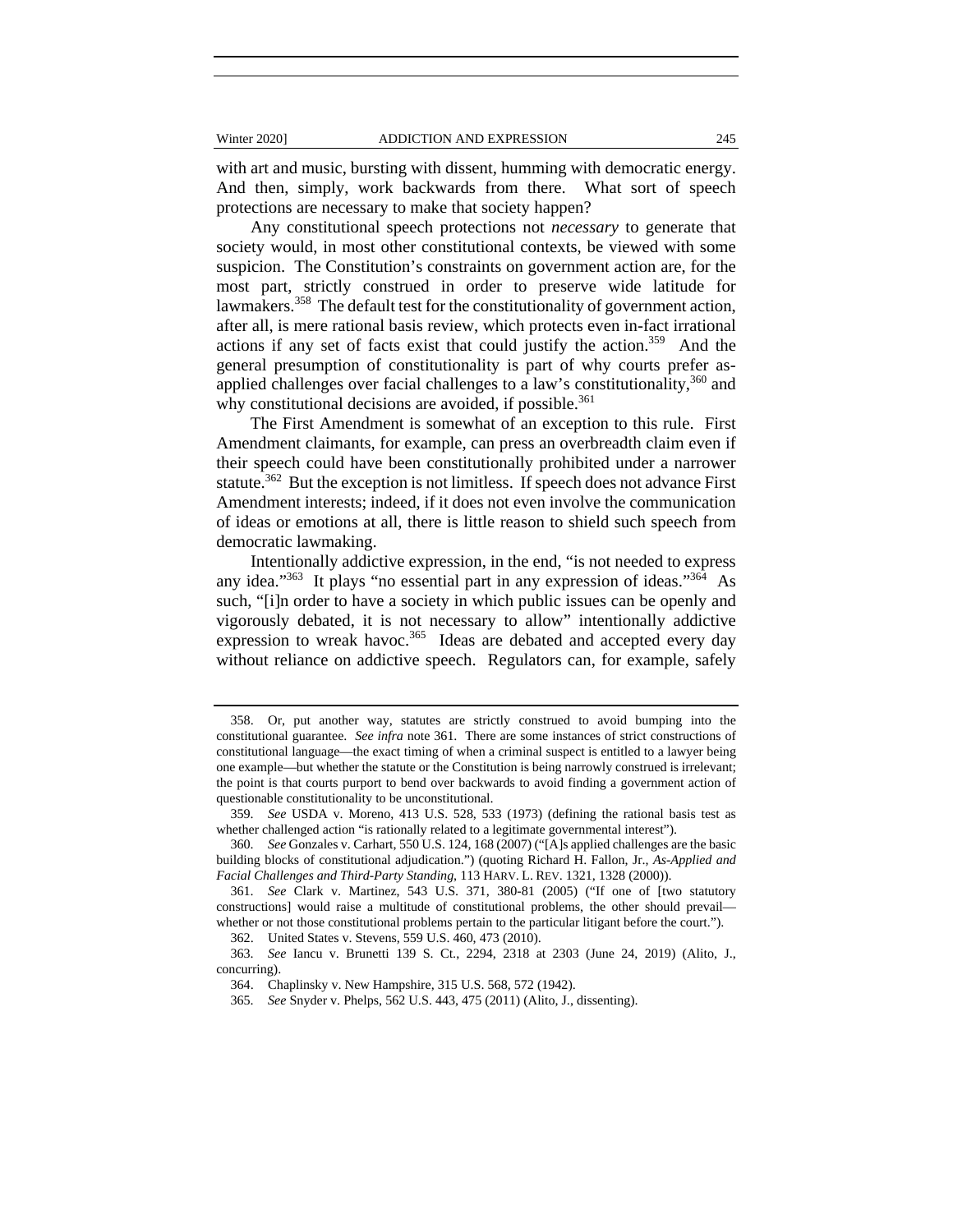ban loot boxes without fear of censoring an iota of content with serious ideological, political, social, literary, scientific, or artistic merit. Addictive expression "has no value," and proscribing it would "not chill any valuable speech."<sup>366</sup>

Accordingly, regulators may do so without violating the First Amendment.

b. Actively Harms First Amendment Interests

It is also possible to disaggregate the specific interests that the First Amendment serves, and then to measure a genre of speech against those interests. While a minority view speech itself as a fundamental good, for the most part there exists unanimity in the idea that speech, and therefore also its protection, is only instrumental.<sup>367</sup> Accordingly, constitutional protection for speech is "normatively defensible only if [it] serves relevant constitutional values."368

There is also widespread agreement on the three such values that the First Amendment serves: autonomy, the discovery of truth in the marketplace of ideas, and democracy.<sup>369</sup> Each purposive theory of the Amendment has its adherents and critics, and many argue that the Amendment advances all three interests, $370$  or that the search for a "free speech principle" is a fool's errand.<sup>371</sup> But even those critics acknowledge that First Amendment scholarship has generated "a more or less standard list of such candidates."372 These values animate First Amendment law:

Commentators and jurists have long searched for an explanation of the true value served by the first amendment's protection of free speech. This issue certainly has considerable intellectual appeal, and the practical stakes are also high. For the answer we give to the question what value does free speech serve may well determine the

 <sup>366.</sup> *See* United States v. Alvarez, 567 U.S. 709, 739 (2012) (Alito, J., dissenting).

 <sup>367.</sup> *See, e.g.*, Mark G. Yudof, Review, *In Search of a Free Speech Principle*, 82 MICH. L. REV. 680, 683 (1984) (quoting Michael Sokolow as proposing the following comprehensive free speech principle: "If speech . . . is more likely than not to lead to democracy, truth, and individual fulfillment . . . then government cannot prohibit the utterance of that speech").

 <sup>368.</sup> Blocher, *supra* note 333, at 1441.

 <sup>369.</sup> *See, e.g.*, *id.* (listing autonomy, the marketplace of ideas, and democracy as the "relevant constitutional values"); Yudof, *supra* note 367, at 682 (same).

 <sup>370.</sup> *See, e.g.*, Yudof, *supra* note 367, at 682 ("[O]ne may not believe that free expression invariably advances the truth, strengthens individual autonomy, or is a necessary condition for democracy. But the three arguments *together* might well support a free speech principle.").

 <sup>371.</sup> *See* Robert Post, *Recuperating First Amendment Doctrine*, 47 STAN. L. REV. 1249, 1271 (1995) ("There is in fact no general free speech principle . . . . Each of these values seems pressing

when applied to speech in some situations, but not when applied to speech in other situations."). 372. *Id.*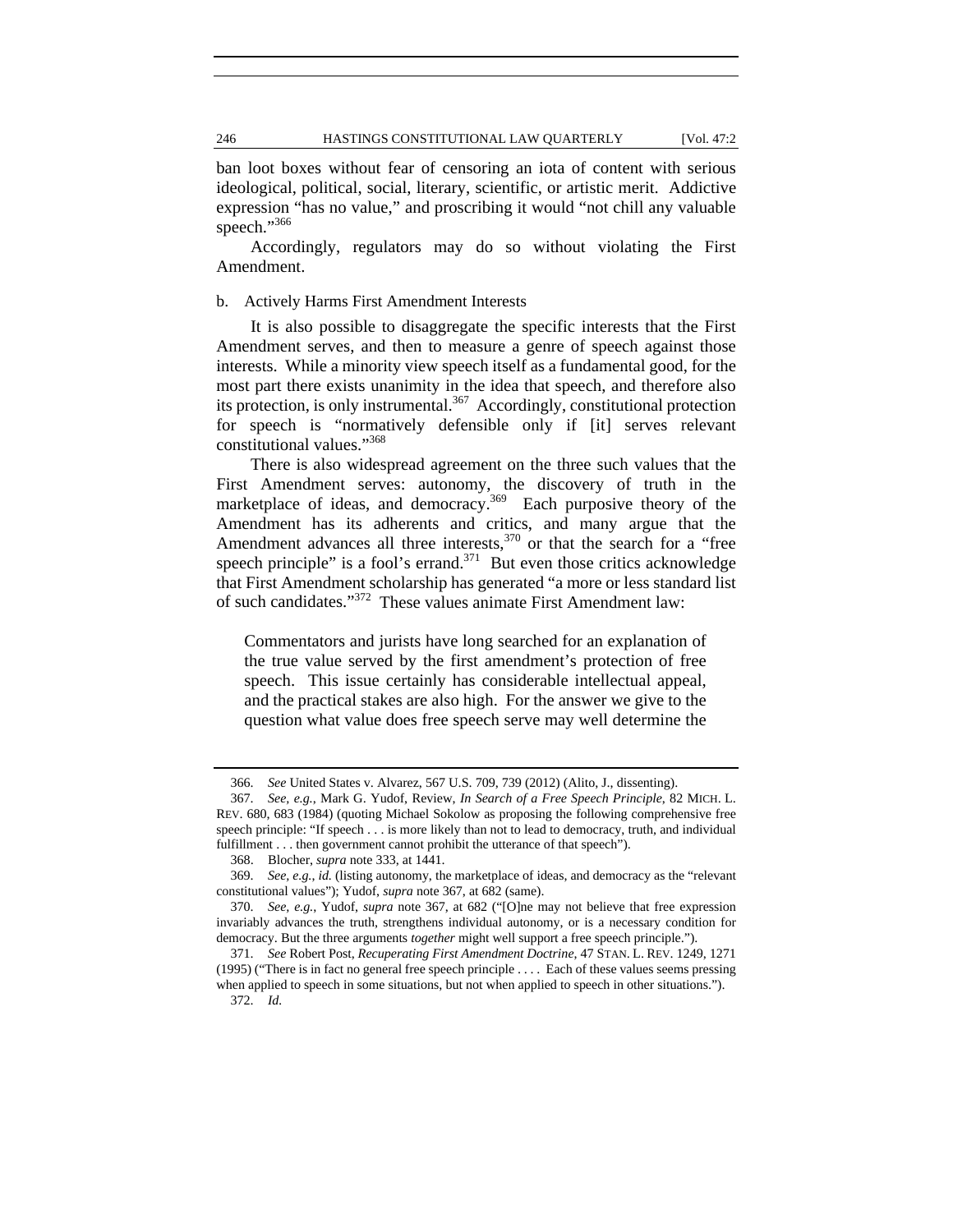extent of constitutional protection to be given to such forms of expression as literature, art, science, commercial speech, and speech related to the political process.<sup>373</sup>

This Part marshals each purposive theory of the First Amendment in turn to show that addictive expression does not advance, but instead actively hinders, human autonomy, the promotion of truth through the marketplace of ideas, and the fostering of democracy. Accordingly, addictive expression is exceptionally low-value speech, not deserving of protection.

# **i. Compulsion and Autonomy**

The most fundamental and far-reaching  $374$  of the purposive models of the First Amendment is the proposition that the Constitution protects expression because to censor speech is a powerful violation of a fundamental human right to think and behave as she sees fit, so long as she does not harm another.375 The importance in protecting speech does not necessarily lie in the fact that protecting speech generates more of it; rather, protection serves to guarantee individuals the ability to choose whether to speak, and about what to speak, and what to say about those topics. If, at the end of that decisional process, the individual decides not to say anything, or decides to say something about a banal topic, or decides to say something hideous about an important topic, so be it. The good that the First Amendment has wrought is in the cognitive activity in which the individual engaged. $376$  If the government lurked ready and able to punish speech, that cognition would be strangled in its crib; to prevent that, speech is protected.

The autonomy theory, taken to its logical extreme, utterly rejects the very idea of "low-value speech," and veers toward considering speech itself a fundamental good.<sup>377</sup> If it does not matter what one says or what one talks

 <sup>373.</sup> Martin H. Redish, *The Value of Free Speech*, 130 U. PENN. L. REV. 591, 591 (1982).

 <sup>374.</sup> *See* Blocher, *supra* note 333, at 1499 (referring to the autonomy theory as "[t]he most potentially expansive theory of the First Amendment").

 <sup>375.</sup> *See* JOHN STUART MILL, ON LIBERTY 9 (1978).

 <sup>376.</sup> It is for this reason that Professor C. Edwin Baker has argued that "a complete denial of first amendment protection for commercial speech is not only consistent with, but is required by, first amendment theory." C. Edwin Baker, *Commercial Speech: A Problem in the Theory of Freedom*, 62 IOWA L. REV. 1, 3 (1976). Baker argues that speech is protected because it exists as "a manifestation of the self, and the self's choices and commitments." *Id.* at 7. "[H]ow 'profit' wants the world to be bears no necessary relation to how any individual wants it to be. To allow 'profit' to vote is to depreciate human freedom." *Id.* at 15-16.

 <sup>377.</sup> Again, though, the point is not protecting "speech" as much as it is protecting the ability to speak if one so chooses. Some have persuasively argued that, because of this, the autonomy model cannot alone support a free speech principle: if "choice" is ultimately the fundamental good, then the object of that choice can be speech or any other conduct. Nothing sets speech apart. *See* Robert Post, *Participatory Democracy and Free Speech*, 97 VA. L. REV. 477, 479-80 (2011) ("From this perspective, the First Amendment ought to be interpreted as merely one instance of a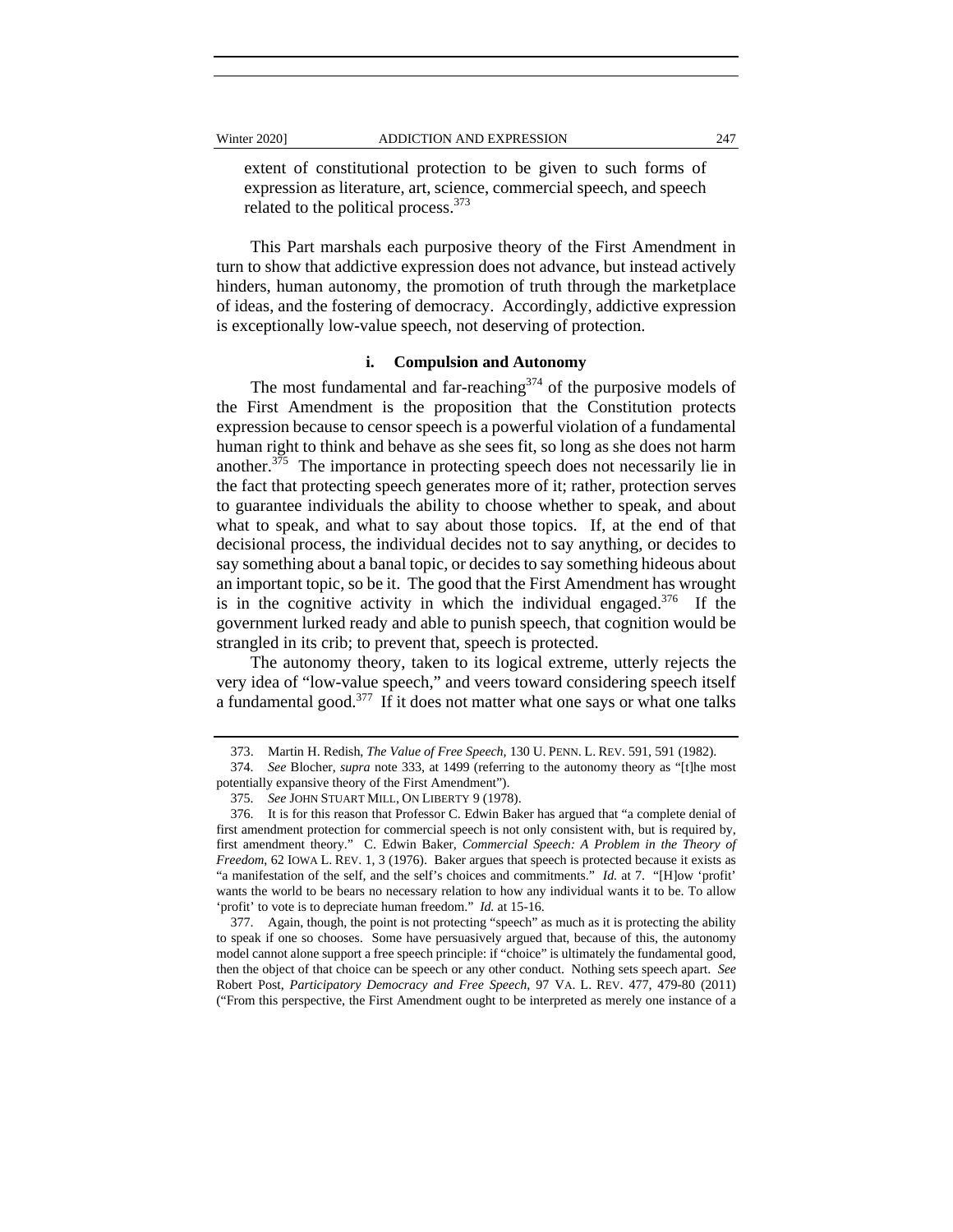about, then "all forms of expression are equally valuable for constitutional purposes,"378 because "the final end of the State [is] to make men free to develop their faculties."<sup>379</sup> Accordingly, some autonomy theorists have mounted attacks on the existing categorical exceptions.<sup>380</sup>

But unlike the existing categorical exceptions, addictive expression literally corrodes self-realization<sup>381</sup> and autonomy. Indeed, this is its defining trait. Speakers can rely on relatively simple and well-understood formulas to overbear, eventually, the will of some listeners, with assistance in most cases from a genetic predisposition for which the individual is undeniably not responsible. $382$ 

Consider, briefly, an *ad absurdum* example borrowed from the pages of science fiction: a film that destroys its viewers' interest in doing anything other than watching the film. This is the titular plot device of David Foster Wallace's *Infinite Jest*.<sup>383</sup> But one need not delve into the world of science fiction to find such an example; this is also a description of the mechanisms of pornography addiction.384

 381. *See,* Redish, *supra* note 373, at 593 (discussing what Redish sees as the difference between "self-realization" and "autonomy"). For present purposes, what I have labeled "autonomy" encompasses both. *Cf.* Blocher, *supra* note 333, at 1499 n.122 (noting distinctions within "autonomy" theory but collapsing them for sake of analysis).

382. *See* Grant et al, *supra* note 56, at 6.

 383. DAVID FOSTER WALLACE, INFINITE JEST (1996). *See also Star Trek: The Next Generation*, *The Game* (broadcast Oct. 28, 1991) (featuring an addictive video game that operated through stimulation of its users' brains' rewards circuitry and that quickly spread throughout the entire population of the USS *Enterprise*).

 384. *See* Love et al., *supra* note 195, at 412 ("[F]requent viewers of internet pornography require greater visual stimulation to evoke brain responses comparable to healthy controls or moderate porn users."); Simone Kühn & Jürgen Gallinat, *Brain Structure and Functional Connectivity Associated With Pornography Consumption*, 71 JAMA Psychiatry 827, 828 (2017) ("The frequency of pornography consumption has been shown to predict various negative outcome measures in humans . . . . [B]oys with daily consumption showed more interest in deviant and illegal types of pornography . . . . [A]ccessing pornography online was predictive of compulsive computer use after 1 year.").

more general libertarian constitutional commitment."). *Cf.* Blocher, *supra* note 333, at 1449 ("[N]early any act can be described as a manifestation of individual autonomy.").

 <sup>378.</sup> Redish, *supra* note 373, at 595.

 <sup>379.</sup> Whitney v. California, 274 U.S. 357, 375 (1927) (Brandeis, J., concurring).

 <sup>380.</sup> *See, e.g.*, Redish, *supra* note 373, at 626 (arguing that "fighting words should not be deemed constitutionally regulable per se"), 636-37 (suggesting that the obscenity exception is inappropriate because "it is not for external forces . . . to determine what communications or forms of expression are of value to the individual"), 644 ("[T]he self-realization principle allows us to fashion an arguable rationale for providing at least a certain level of first amendment protection even to wholly private defamations.").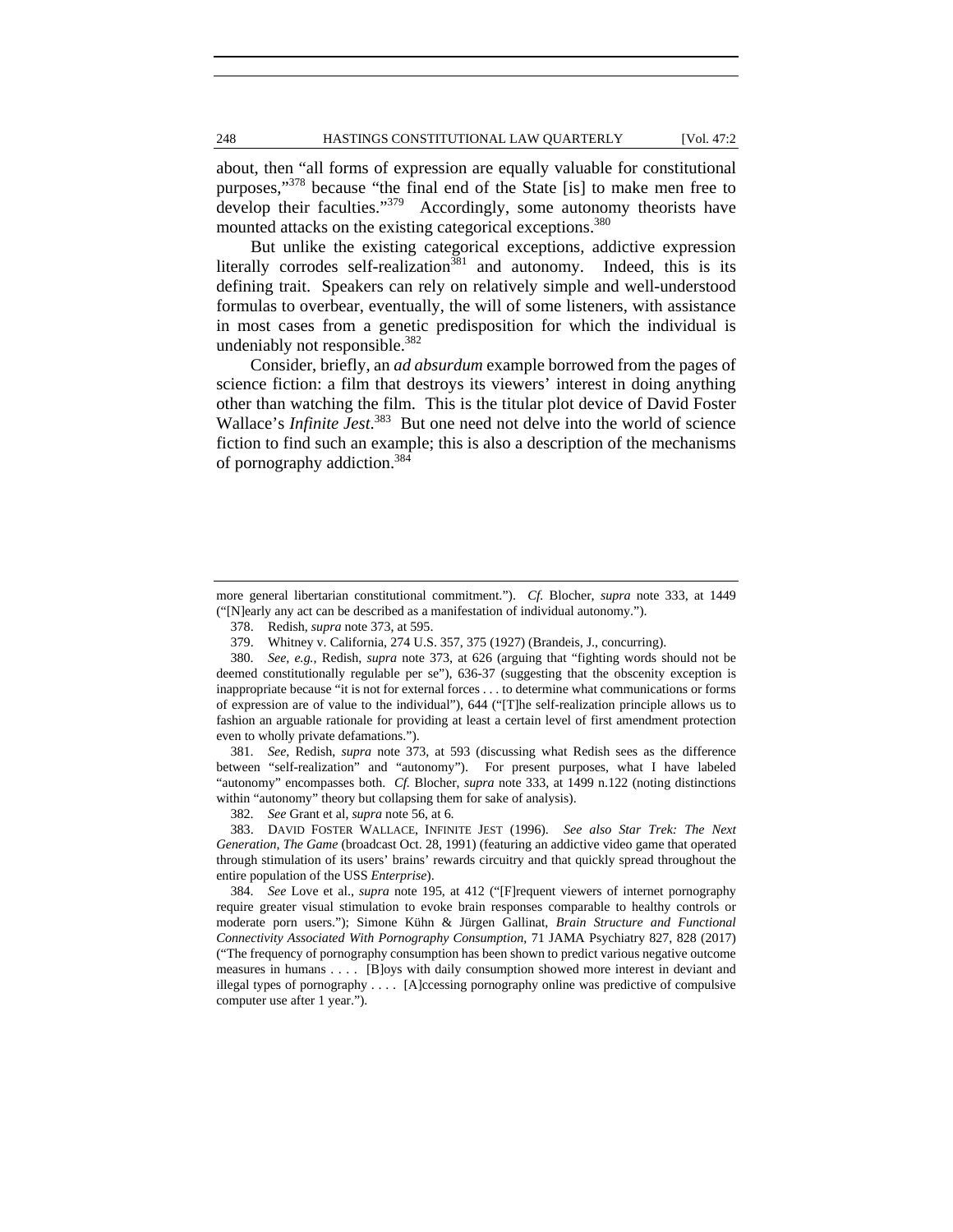Science fiction authors have dealt for years (centuries, even<sup>385</sup>) with the possibility of speech that overrules free will,<sup>386</sup> like visual or aural viruses that hijack a person's brain.<sup>387</sup> Legal scholarship, unfortunately, has not.

For instance, Martin Redish, "the most prominent defender" of the autonomy theory,388 does not grapple with the possibility of speech that inherently precludes self-realization. In the only exception he makes to the maxim that "all forms of expression are equally valuable for constitutional purposes,"389 Redish recognizes the possibility that perhaps a "primal scream" would be unprotected because it does not "develop human faculties."<sup>390</sup> But he quickly dismisses the question as "purely academic" because "it is difficult to conceive of a reason why the state would have an interest in regulating a primal scream."391

Others have noted, typically in a very cursory or preliminary manner, that there is little reason to protect involuntary hypnosis or subliminal advertising under the First Amendment.<sup>392</sup> But courts have rarely had

391. *Id*. at 629, n.131.

 <sup>385.</sup> *See generally* MARK TWAIN, A LITERARY NIGHTMARE (THE ATLANTIC MONTHLY 1857-1932) (1876) (featuring a memetic jingle (or an "earworm") that infects its listeners).

 <sup>386.</sup> *See Meme*, ENCYC. OF SCIENCE FICTION (Aug. 12, 2018), http://www.sf-encyclope dia.com/entry/meme ("Sf [science fiction] and fantasy treatments generally amplify this propagational tendency into a compulsion, perhaps irresistible, which is experienced by the memeinfected mind . . . . [C]omplex sf memes behave like mind viruses or trojan programs.").

 <sup>387.</sup> This is not so *absurdum* after all; code can already be visually stored in a QR code and executed through a smartphone's camera. "[E]xperts believe it's just a matter of time before hackers are able to hijack" QR codes, causing them to run "a nasty virus, botnet, or malicious code that records your personal information, your location, even your bank account numbers." Staff, *The Dark Side of QR Codes*, CNET (July 3, 2012), https://www.cnet.com/news/the-dark-side-ofqr-codes/. As for now, the amount of code able to be visually stored in a QR code is too small to contain a virus, but QR codes can (and have been used to) automatically load a website which then downloads a malicious file onto a phone. Denis Maslennikov, *Malicious QR Codes Pushing Android Malware*, KAPERSKY LAB (Sept. 30, 2011), https://securelist.com/malicious-qr-codespushing-android-malware/31386/. The idea of such a visual virus is explored in, among others, Hannu Rajaniemi's excellent *Quantum Thief* trilogy, although what that virus did is too complicated to explain in a footnote.

 <sup>388.</sup> Blocher, *supra* note 333, at 1499.

 <sup>389.</sup> Redish, *supra* note 373, at 595.

<sup>390</sup>*. Id*. at 629.

 <sup>392.</sup> *See, e.g.*, Seana Valentine Shiffrin, *Reply to Critics*, 27 CONST. COMMENT. 417, 437-38 (2011) (suggesting that, under a thinker-based approach to the First Amendment, if evidence bore out that "popular conceptions" of brainwashing techniques "significantly obstruct or impair" rational decision-making, such speech would be more susceptible to regulation); Sunstein, *supra* note 335, at 606 ("Subliminal advertising and hypnosis, for example, are entitled to less than full first amendment protection."), 608 ("Hypnosis, whether or not voluntary, does not amount to constitutionally protected speech, or to speech that is entitled to the highest level of first amendment concern; this conclusion holds even if the hypnotist's message has some ideological dimension."); *but see* Cass R. Sunstein, *The Ethics of Nudging*, 32 YALE J. REG. 413, 442–49 (2015) (defending the ethical use of some forms of subconscious manipulation, although not hypnosis or subliminal advertising).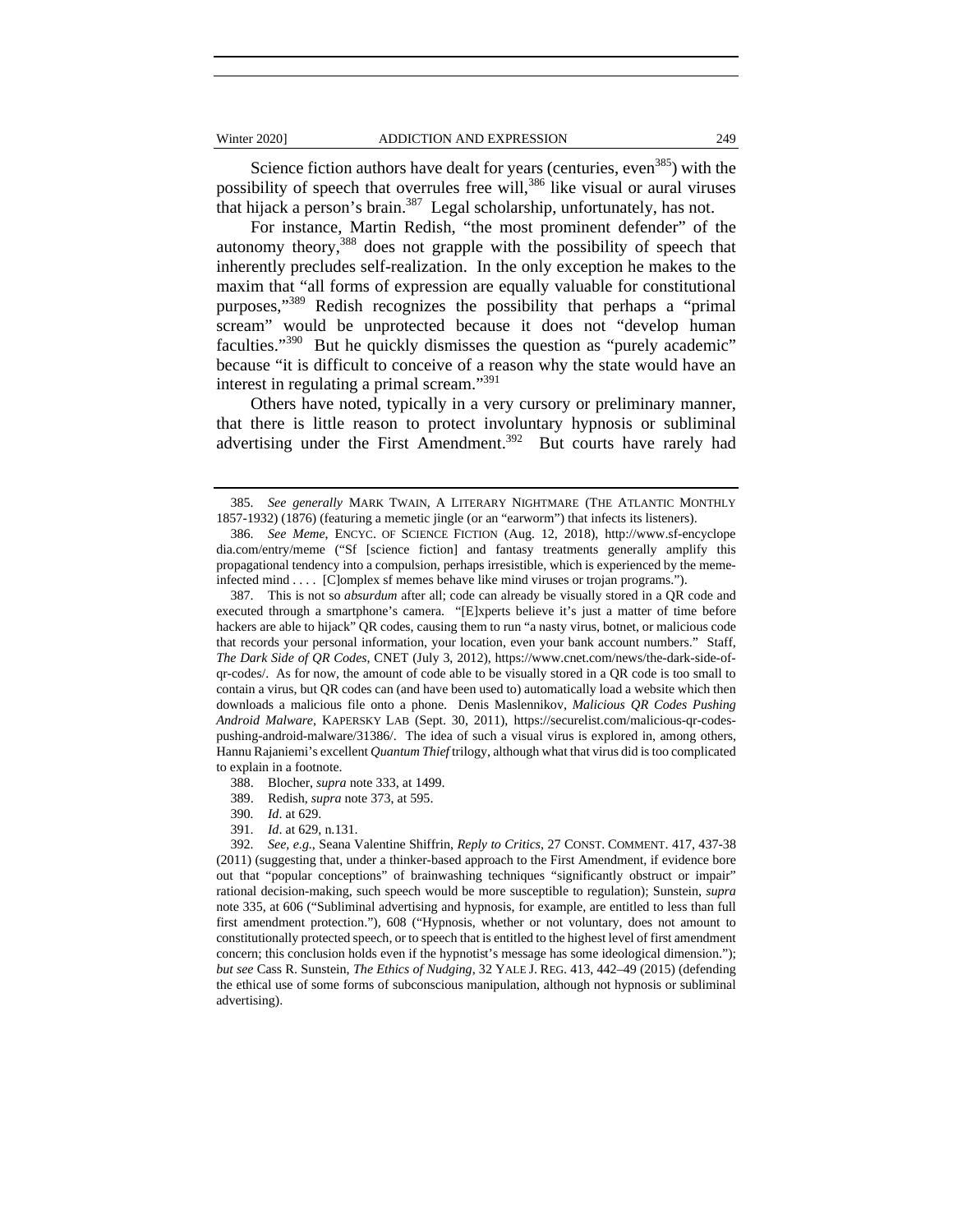# 250 HASTINGS CONSTITUTIONAL LAW QUARTERLY [Vol. 47:2

occasion to address these topics. $393$  The objections to addictive speech are simply stronger versions of the objections to hypnosis and subliminal advertising. Like those forms of psychological manipulation, addictive speech "influences a person to belief or behavior by causing changes in mental processes other than those involved in understanding."<sup>394</sup> It "perverts the way that [a] person reaches decisions, forms preferences or adopts goals,"395 and, in so doing, "infringes upon the autonomy of the victim by subverting and insulting their decision-making powers."<sup>396</sup>

Perhaps, more starkly, addictive expression can be expressed as not unlike a tort: it literally reaches into the brains of its consumers and rewrites neural pathways.<sup>397</sup> Indeed, compulsive pornography use is negatively associated with gray matter volume, functional activity, and connectivity in various parts of the brain, reflecting a "change in neural plasticity as a consequence of an intense stimulation of the reward system."<sup>398</sup>

It is not an answer to compare addictive expression merely to persuasion, which, can also influence its listeners' activities. "Every idea is an incitement," and "[e]loquence may set fire to reason."<sup>399</sup> But the modern understanding of neurobiology means we do not need to be willfully blind to scientifically obvious differences. Even in First Amendment scholarship, there has been a tendency to equate appeals to emotion as irrational, or somehow requiring a concession on the part of those who would restrict noncognitive speech.<sup>400</sup> But this is an unnecessary concession for two reasons.

First, the dichotomy between emotion and cognitive decision-making is nonexistent, i.e., emotional appeals *are* cognitive appeals. We feel sadness and anger when we see children locked in cages at the border because we

 <sup>393.</sup> *E.g.*, Vance v. Judas Priest, 1990 WL 130920, at \*22–32 (D. Ct. Nev. Aug. 24, 1990) (finding no direct precedent on the question of whether subliminal messages were protected by the First Amendment, and concluding that they were not because they did not advance a purpose of protecting free speech, and because the individual's speech and privacy interests in avoiding unwanted speech outweighed the interest in subliminal messaging); *but see* Waller v. Osbourne, 763 F. Supp. 1144, 1150 (M.D. Ga. 1991) (implying that hidden messages are only unprotected to the extent the messages fit into a traditional categorical speech exception), *aff'd* 958 F.2d 1084 (11th Cir. 1992).

 <sup>394.</sup> *See* RUTH FADEN & TOM BEAUCHAMP, A HISTORY AND THEORY OF INFORMED CONSENT 354-68 (1986) (defining psychological manipulation).

 <sup>395.</sup> *See* JOSEPH RAZ, THE MORALITY OF FREEDOM 377 (1985) (referring to manipulation).

 <sup>396.</sup> *See* T. M. Wilkinson, *Nudging and Manipulation*, 61 POL. STUDIES 341, 351 (2013) (referring to manipulation).

 <sup>397.</sup> Grant et al., *supra* note 56*,* at 5-6.

 <sup>398.</sup> Kühn & Gallinat, *supra* note 384, at 827.

 <sup>399.</sup> Gitlow v. New York, 268 U.S. 652, 673 (1925) (Holmes, J., dissenting).

 <sup>400.</sup> *See* Sunstein, *supra* note 336, at 433 ("Moreover, much speech with noncognitive components is entitled to the highest degree of constitutional protection. Political speech, for example, frequently appeals to the heart as well as to the head.").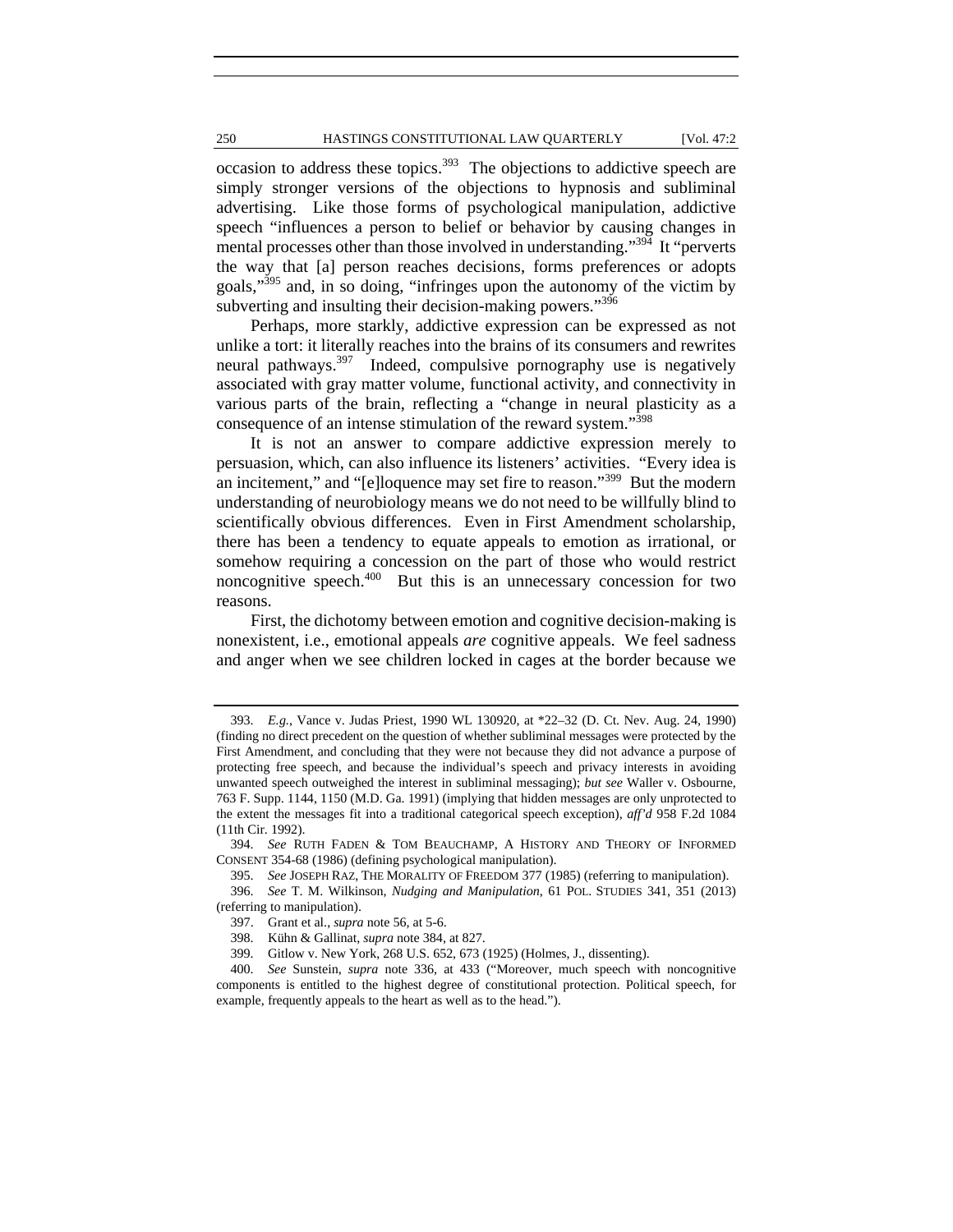*understand* the implications of those images. We feel hope when a presidential candidate announces, "Yes, we can!" because we can hypothesize and imagine a world in which we, in fact, can. Emotion is a central component of rationality; $401$  studies of patients who have had access to emotions inadvertently cut off have "demonstrated the integral role emotion plays in decision-making."<sup>402</sup> It is simply "not debatable" that "the dichotomous folk knowledge conception of emotion and cognition is inaccurate."403

Addictive speech, on the other hand, operates on the brain in virtually the same manner as addictive substances do. $404$  That is, it actively impedes decision-making. Speech addicts, like substance addicts, "pathologically pursu[e] reward and/or relief,"405 resulting in "habit or compulsion . . . motivated less by positive reinforcement and more by negative reinforcement."406 The defining feature of these addictions is that the manipulation of "the reward circuitry in human brains lead[s] to a *loss of control*."407 Deleterious consequences to the addict follow.408

Second, addictive expression is distinct from emotional appeals because of the intent of the speaker and listener. As to the former, a person does not attend a political rally expecting a formal proof of the superiority of the politician's platform, nor do they attend a showing of *Moonlight* expecting a dry lecture on the experience of gay Black adolescents. One comes to experience the emotion; even when unexpected, it's an understood feature of communication. On the other hand, there is no meaningful way to consent to addiction, which by its nature obviates the concept of consent.

And from the perspective of the speaker, emotional appeals can hardly be considered normatively illegitimate given the connection between emotion and rationality,<sup>409</sup> not to mention the listeners' assumed consent. And, critically, emotional appeals are, at least, an appeal to *do something* or to think or feel some way. They are, at least, potentially transmissions of messages and ideology. Addictive expression, on the other hand, is the

 <sup>401.</sup> *See* Susan A. Bandes & Jessica M. Salerno, *Emotion, Proof and Prejudice: The Cognitive Science of Gruesome Photos and Victim Impact Statements*, 46 ARIZ. ST. L.J. 1003, 1010-11 (2014) ("[T]here is widespread agreement that emotion and cognition are intertwined. Emotion helps us screen, organize and prioritize the information that bombards us. It helps us decide whether we care about what we are hearing, and it motivates us to act or refrain from acting. It helps us understand and evaluate the intentions and motives of others and predict their future behavior.").

 <sup>402.</sup> *Id.* at 1011.

 <sup>403.</sup> *Id.*

 <sup>404.</sup> *See supra* Part I.A.2.

 <sup>405.</sup> *Public Policy Statement: Definition of Addiction*, *supra* note 57.

 <sup>406.</sup> Grant et al., *supra* note 56, at 3.

 <sup>407.</sup> Love et al., *supra* note 195, at 388.

 <sup>408.</sup> Grant et al., *supra* note 56, at 3.

 <sup>409.</sup> *See supra* notes 401-03 and accompanying text.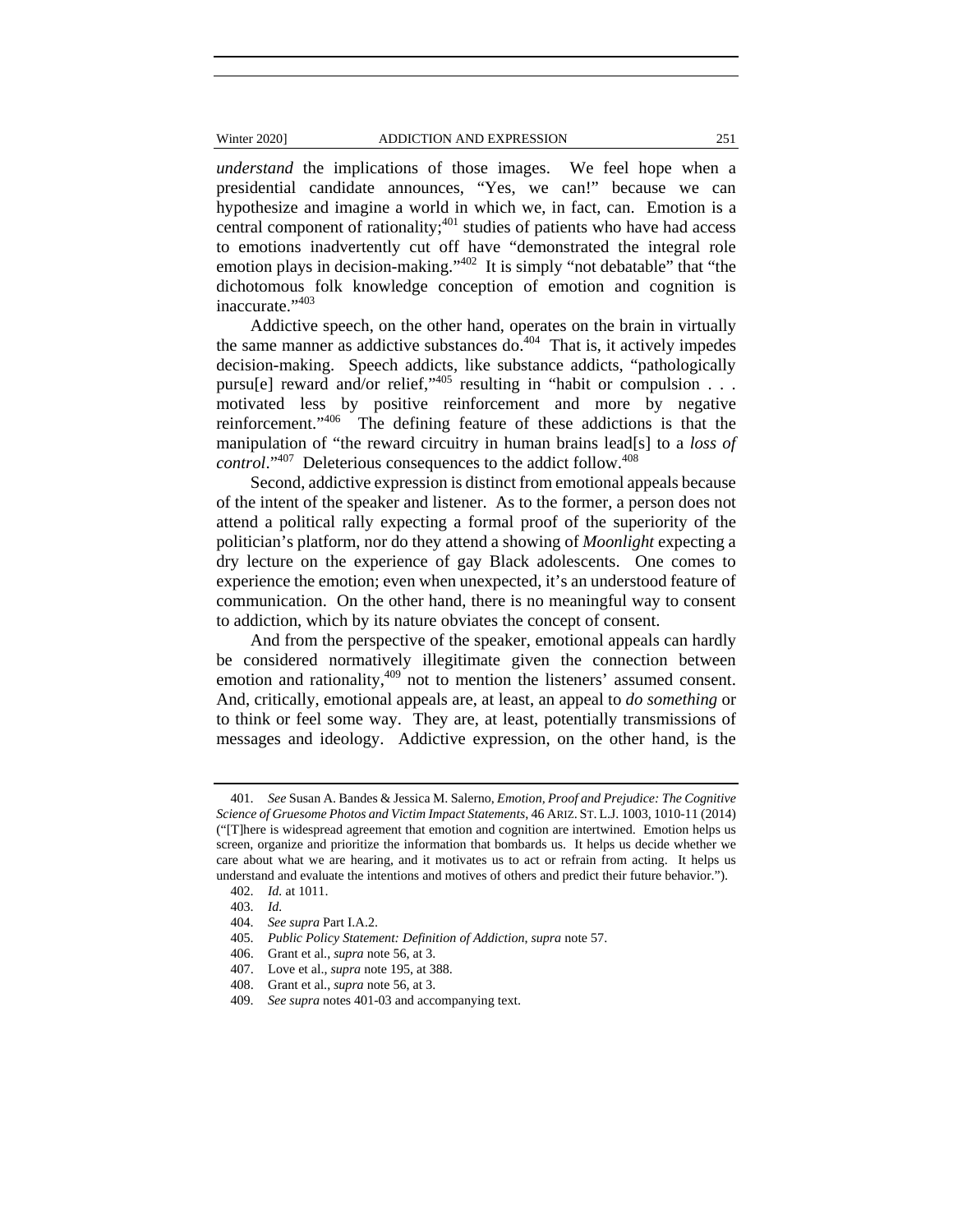intentional manipulation of neurological pathways (again, with a reliance on genetic predisposition) solely for the purpose of increasing consumption. Ideology or messaging, to the extent it exists in addictive speech, is transmitted through another feature of that speech; addicting speech is solely addicting.

Accordingly, addictive expression not only fails to advance individual autonomy; it actively hinders self-realization, opening its "listeners" to manipulation, compelled by neurochemistry over which they have no conscious control. Addictive expression is *negative*-value speech from the perspective of autonomy.

# **ii. The Dysfunctional Marketplace of Ideas**

The second purposive theory of the First Amendment asserts that the Free Speech Clause exists to promote the discovery of "truth" through competition in the marketplace of ideas.<sup>410</sup> The fundamental premise of the marketplace theory is that:

[C]ompetition among ideas strengthens the truth and roots out error; the repeated effort to defend one's convictions serves to keep their justification alive in our minds and guards against the twin dangers of falsehood and fanaticism; to stifle a voice is to deprive mankind of its message, which, we must acknowledge, might possibly be more true than our own deeply held convictions . . . . Just as an unfettered competition among commodities guarantees that the good products sell while the bad gather dust on the shelf, so in the intellectual marketplace the several competing ideas will be tested by us, the consumers, and the best of them will be purchased.<sup>411</sup>

The flaws in the metaphor are obvious—the idea that consumers always demand the "best" available speech is utterly without historical support,  $412$ and many other market-like factors further complicate the perfect neoclassical marketplace in the metaphor $413$ —but so is its undeniable basic truth: public debate can and does frequently lead to social good.

 <sup>410.</sup> *See* Red Lion Broad. Co. v. FCC, 395 U.S. 367, 390 (1969) ("It is the purpose of the First Amendment to preserve an uninhibited marketplace of ideas in which truth will ultimately prevail, rather than to countenance monopolization of that market, whether it be by the Government itself or a private licensee.").

 <sup>411.</sup> ROBERT PAUL WOLFF, THE POVERTY OF LIBERALISM 11-12 (1968).

 <sup>412.</sup> Harry H. Wellington, *On Freedom of Expression*, 88 YALE L.J. 1105, 1130 (1979) ("It is naïve to think that truth will *always* prevail over falsehood in a free and open encounter, for too many false ideas have captured the imagination of man. The zealot and the ideologue too often have overwhelmed the truth-teller.").

 <sup>413.</sup> *See, e.g.*, Joseph Blocher, *Institutions in the Marketplace of Ideas*, 57 DUKE L.J. 821 (2008) (noting the role that "speech institutions" play in reducing transaction costs in the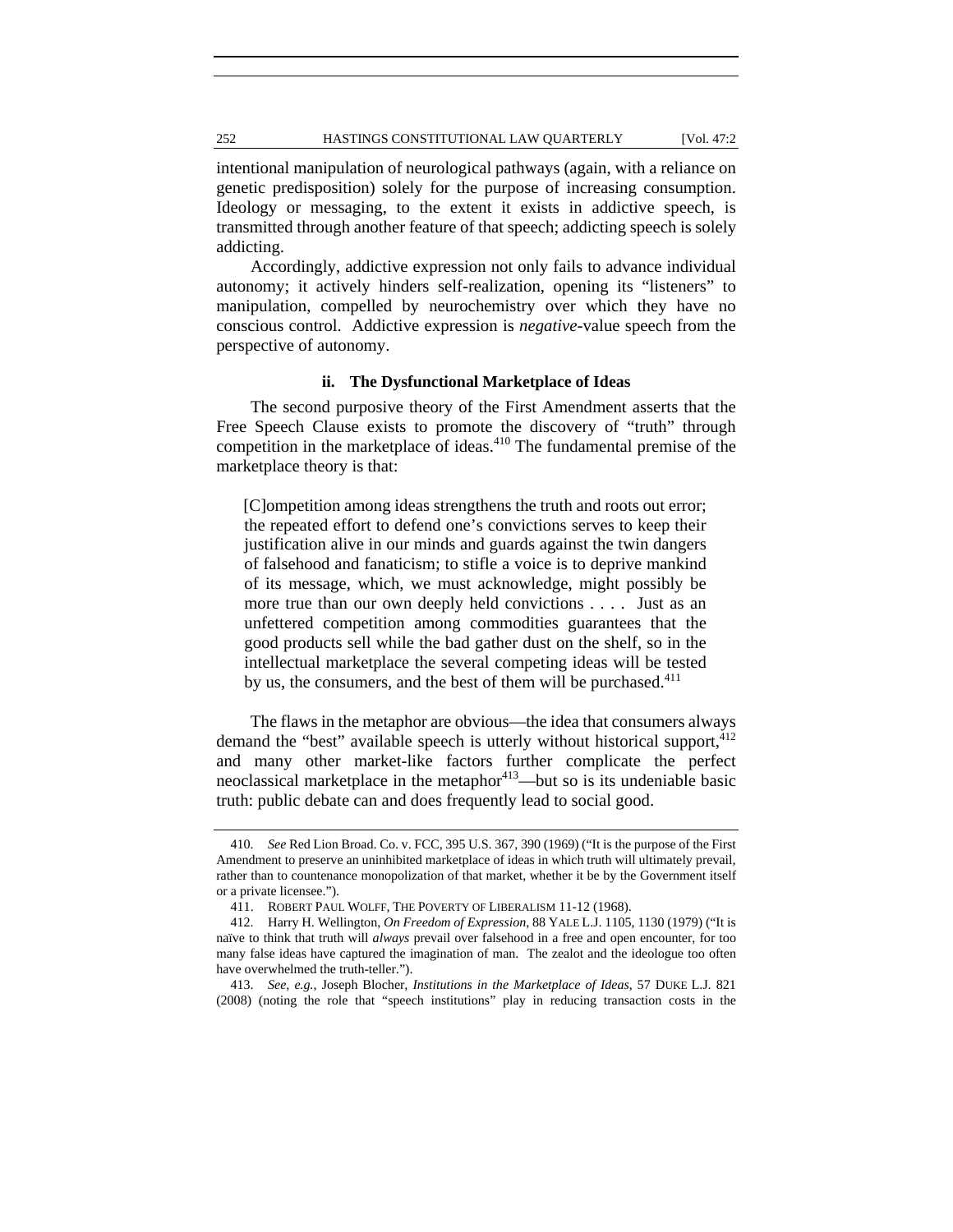Unsurprisingly, commitment to the marketplace theory can lead to different doctrinal outcomes than the autonomy theory.<sup>414</sup> For instance, the search for truth is only facilitated through debate if the truth itself is uncertain.<sup>415</sup> Accordingly, the marketplace theory might lead to the development of doctrine especially protective of political, moral, or religious speech; scientific and mathematical problems being less prone to resolution through debate. $416$  It is one thing for authorities "to embrace established scientific truths," and quite another "to espouse political truths to the exclusion of alternative visions of politics."<sup>417</sup>

The most significant difference between the two theories is that the ultimate goal of the marketplace theory is not to protect a cognitive process, and instead to protect the outcome of that process.<sup>418</sup> But, in that difference lies a similarity: the marketplace theory does not care if the outcome of the cognitive process is objectively "good" or "bad." Human diversity guarantees that some people will come to good opinions and others bad (and protecting speech, in turn, helps ensure that diversity). As long as that mix of good and bad ideas exists, the marketplace theory posits that good ideas win out, and, in fact, will be strengthened through the legitimizing effects of surviving the crucible of public debate.<sup>419</sup>

If even "bad" speech has its value in the marketplace of ideas, it might seem counterintuitive to argue that addictive speech undermines the search for truth. But addictive speech is less like "good" or "bad" speech in the context of the marketplace of ideas than it is like the absence of speech. It is an all-consuming noise, or a complete silence. By virtue of the selfreinforcing trait of tolerance,<sup>420</sup> addictive speech crowds out both "good" speech and the valuable "bad" speech.

417. Yudof, *supra* note 367, at 690.

marketplace of ideas); Darren Bush, *The "Marketplace of Ideas": Is Judge Posner Chasing Don Quixote's Windmills?*, 32 ARIZ. ST. L.J. 1107, 1114–16 (discussing possibility of monopolies in the marketplace of ideas).

 <sup>414.</sup> *See* Blocher & Morgan, *supra* note 270 (discussing the impact that the understanding of a constitutional right's purpose can have on the doctrine that develops to enforce that right).

 <sup>415.</sup> FREDERICK SCHAUER, FREE SPEECH: A PHILOSOPHICAL INQUIRY 30-31 (1982).

 <sup>416.</sup> *Id.*; *cf.* Madison Malone Kircher, *Can You Believe YouTube Caused the Rise in Flat-Earthers?*, N.Y. MAG (Feb. 19, 2019), http://nymag.com/intelligencer/2019/02/can-you-believeyoutube-caused-the-rise-in-flat-earthers.html (noting the recent rise in people professing to believe that the Earth is flat).

 <sup>418.</sup> *But see id.* at 689-90 (recounting Frederick Schauer's argument suggesting that the progress or truth theory "reduces itself to a preference for 'a process of open discussion' over other methods of decisionmaking" in the absence of independent criteria, which means that the truth theory is actually about valuing "democratic norms over other forms of governance, not objective truth over falsity").

 <sup>419.</sup> *See* Abrams v. United States, 250 U.S. 616, 630 (1919) (Holmes, J., dissenting); *see also* Redish, *supra* note 373, at 617 (noting the marketplace theory's assumption that the expression of bad ideas "makes the truth appear even stronger by contrast").

 <sup>420.</sup> *See, e.g.*, Hellman et al., *supra* note 147, at 105.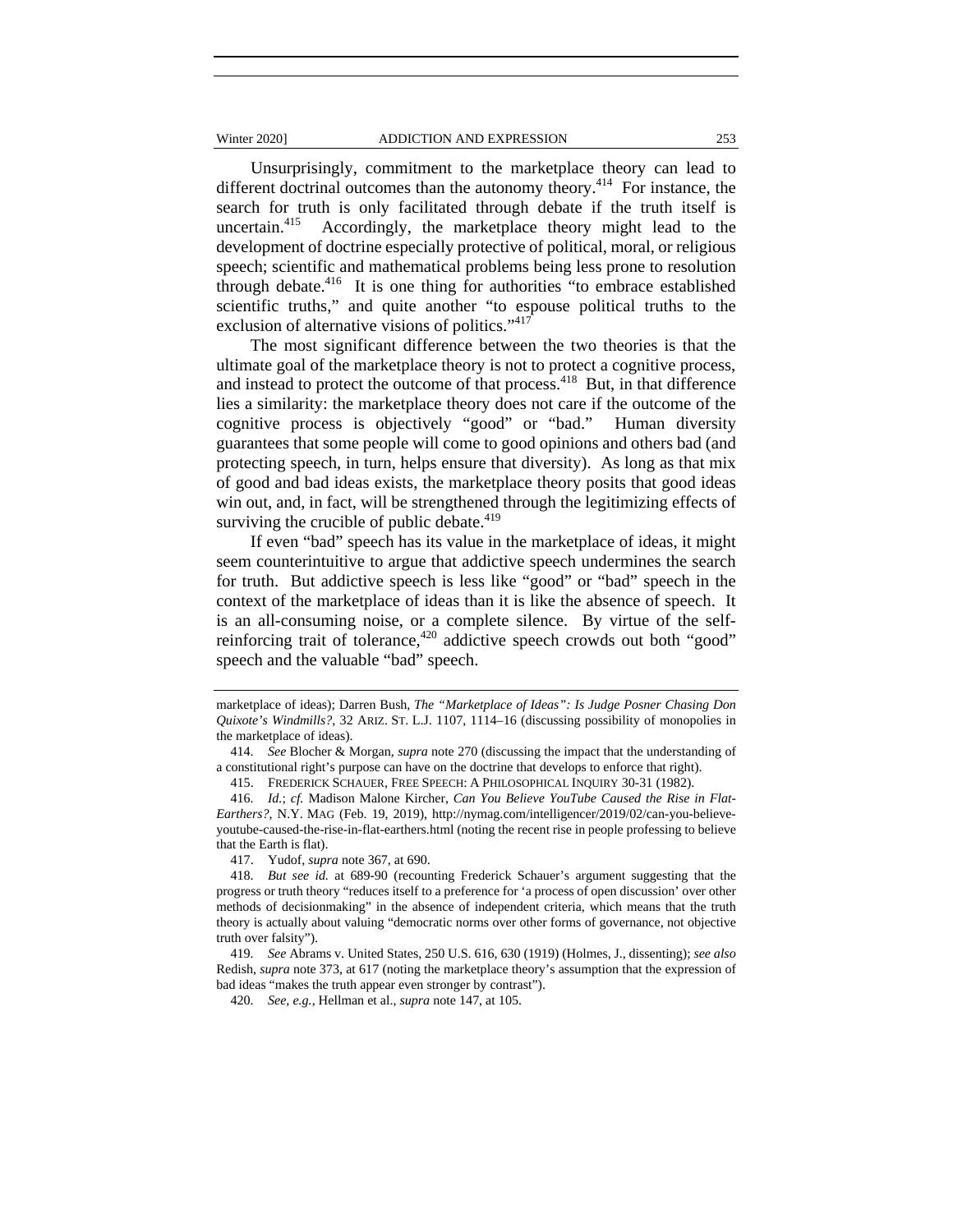#### 254 HASTINGS CONSTITUTIONAL LAW QUARTERLY [Vol. 47:2

In its place, addictive expression leaves a void. Addictive expression does not even offer the benefit of making good speech look good by comparison. Addictive speech *beats* good speech, and it does so by cheating: not through competing in the marketplace of ideas, but by operating outside of the marketplace, by bribing the brain with dopamine until the brain chooses the addictive expression.<sup>421</sup> Addictive expression is message-less, yet voracious in demanding attention; a black hole into which intellectual bandwidth disappears.

And because addictive expression avoids cognition, there is no argument against it. To the extent that addictive expression is used to advance an agenda, perhaps surreptitiously, or perhaps overtly, it does not do so by insisting on the agenda's merit or truth value. The agenda is shielded from cross-examination. Addictive expression circumvents debate; it does not play by the agreed-upon rules.

As a result, addictive expression stifles innovation and the search for truth in the marketplace of ideas. There is little reason to innovate beyond an intentionally addictive design, and all the motivation in the world to innovate *to* an intentionally addictive design.

This effect can be empirically observed, as the Romans discovered millennia ago when games of chance crowded out games of skill in spite of the legal prohibitions against gambling.<sup> $422$ </sup> Today, in the form of the "loot" box epidemic," the video game industry's marketplace of ideas is experiencing an updated version of the same dysfunction.<sup>423</sup> The mechanics of loot boxes are inherently and intentionally addictive.<sup>424</sup> And, as a theory of addictive speech might predict, despite nearly universal loathing by gamers, loot boxes are now ubiquitous. The remainder of this part briefly recounts that history.

Though they have their roots in the random-drop systems developed in  $MMORPGs<sup>425</sup>$  the first true loot boxes emerged in the mid-to-late aughts in Asia.<sup>426</sup> They migrated to American games in 2010.<sup>427</sup> Today, they are unavoidable, and if they have missed anywhere, the Chief Operating Officer

 <sup>421.</sup> Hellman et al., *supra* note 147, at 106.

 <sup>422.</sup> *See supra* notes 88-89 and accompanying text.

 <sup>423.</sup> Drew Cartee, *The Loot Box Epidemic in Modern Video Games*, MEDIUM (Dec. 4, 2017), https://medium.com/@dc99/the-loot-box-epidemic-in-modern-video-games-308ed8f73f38.

 <sup>424.</sup> *See supra* notes 175-86 and accompanying text.

 <sup>425.</sup> Nathan Lawrence, *The Troubling Psychology of Pay-to-Loot Systems*, IGN (Apr. 23, 2017, 11:08 PM), https://www.ign.com/articles/2017/04/24/the-troubling-psychology-of-pay-toloot-systems. One historical account of loot boxes traces them back to images in cigarette boxes, baseball card packs, and trading card games. Steven T. Wright, *The Evolution of Loot Boxes*, PC GAMER (Dec. 8, 2017), https://www.pcgamer.com/the-evolution-of-loot-boxes/. For a description of the random-drop system in MMORPGs, *see supra* note 174 and accompanying text.

 <sup>426.</sup> Wright, *supra* note 425.

 <sup>427.</sup> *Id.*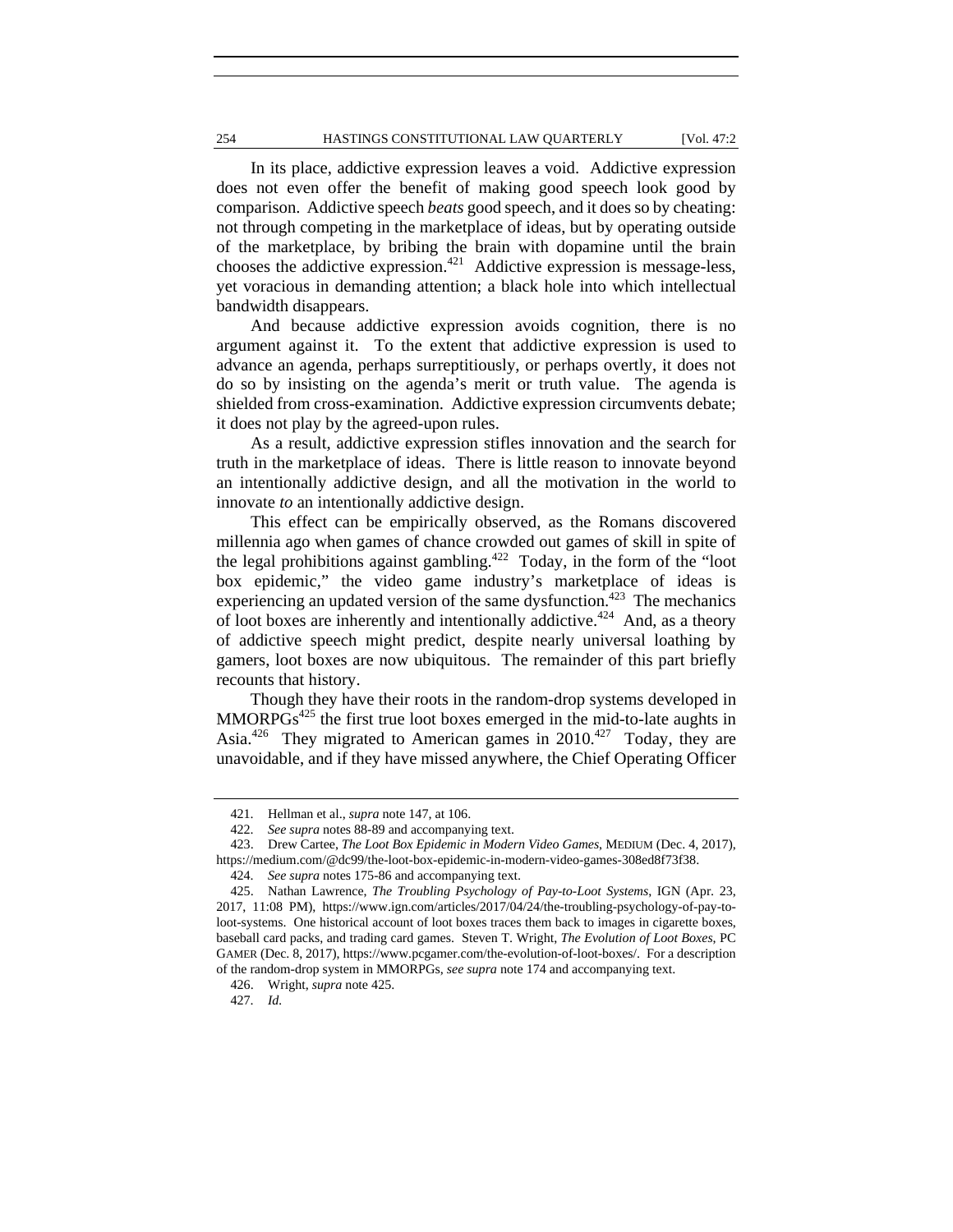of Electronic Arts ("EA"), a gaming behemoth, has predicted that "ultimately, those microtransactions will be in every game."<sup>428</sup>

The story of microtransactions is a story of red lines repeatedly drawn and crossed, of gamers demanding that developers go no further, and developers ceaselessly pushing the limits of "acceptable" behavior. It is the story of what happens when addiction corrodes a marketplace.

Originally, and in the form considered by most gamers to be most "ethical,"<sup>429</sup> microtransactions and loot boxes only were in free-to-play games, i.e., those that the consumer can download and play at no initial price, often released by independent studios.<sup>430</sup> The microtransactions and loot boxes at first seemed like a win-win: a tax only on the willing,  $431$  and free games for everyone else.

But, soon, that line was crossed, and AAA games developed by the most commercially successful and critically acclaimed studios had microtransactions and loot box systems, frequently stacked on top of a full retail price (usually at least \$60 in 2019).<sup>432</sup> One analyst suggested that a *third* of EA's annual sales—about \$5 billion in 2018<sup>433</sup>—were from microtransactions.434

Today, consumers attempt to enforce a new red line: items available for purchase with real money, either directly or through loot boxes and virtual currency, cannot provide a competitive advantage against other players in multiplayer, player-vs-player (PVP) games, i.e., there can be no "pay-towin." $435$ 

But this line, too, is a retreat from an earlier one that included as "payto-win" items—like "experience boosters"—that reduced "grind" in cooperative or single-player games.<sup>436</sup> Today, such "XP Boosters" are

 433. *Electronic Arts Inc.*, MARKETWATCH (last visited May 26, 2019), https://www.market watch.com/investing/stock/ea/financials.

 434. Tae Kim, *'Loot Boxes' Could Be Trouble for the Videogame Industry. Here's What You Need to Know*, BARRON'S (Apr. 15, 2019), https://www.barrons.com/articles/videogame-publish ers-face-scrutiny-over-the-use-of-lock-boxes-51555120828.

 435. There are extensive debates about this definition. *See, e.g.*, /u/CherryDashZero, *What is your definition for "pay to win"?*, REDDIT (July 4, 2018), https://www.reddit.com/r/truegaming/ comments/8w417u/what\_is\_your\_definition\_for\_pay\_to\_win/.

 436. *See, e.g.*, /u/Redhavok, Comment to *What is your definition for "pay to win"?*, REDDIT (July 4, 2018), https://www.reddit.com/r/truegaming/comments/8w417u/what\_is\_your\_ definition \_for\_pay\_to\_win/.

 <sup>428.</sup> Stephen Totilo, *The Strange, Scary, Fascinating, Exciting Future of Video Games, According to A Giant*, KOTAKU (June 20, 2012, 9:00 AM), https://kotaku.com/the-strange-scaryfascinating-exciting-future-of-vid-5919847.

 <sup>429.</sup> Wright, *supra* note 425.

 <sup>430.</sup> Wright, *supra* note 425.

 <sup>431.</sup> *See supra* note 134 and accompanying text.

 <sup>432.</sup> *Ex-Bioware Dev Traces Loot Boxes Back to* Mass Effect 3 *and* FIFA, GAMASUTRA (Nov. 14, 2017), https://www.gamasutra.com/view/news/309644/ExBioWare\_dev\_traces\_loot\_boxes\_ back\_to\_Mass\_Effect\_3\_and\_FIFA.php.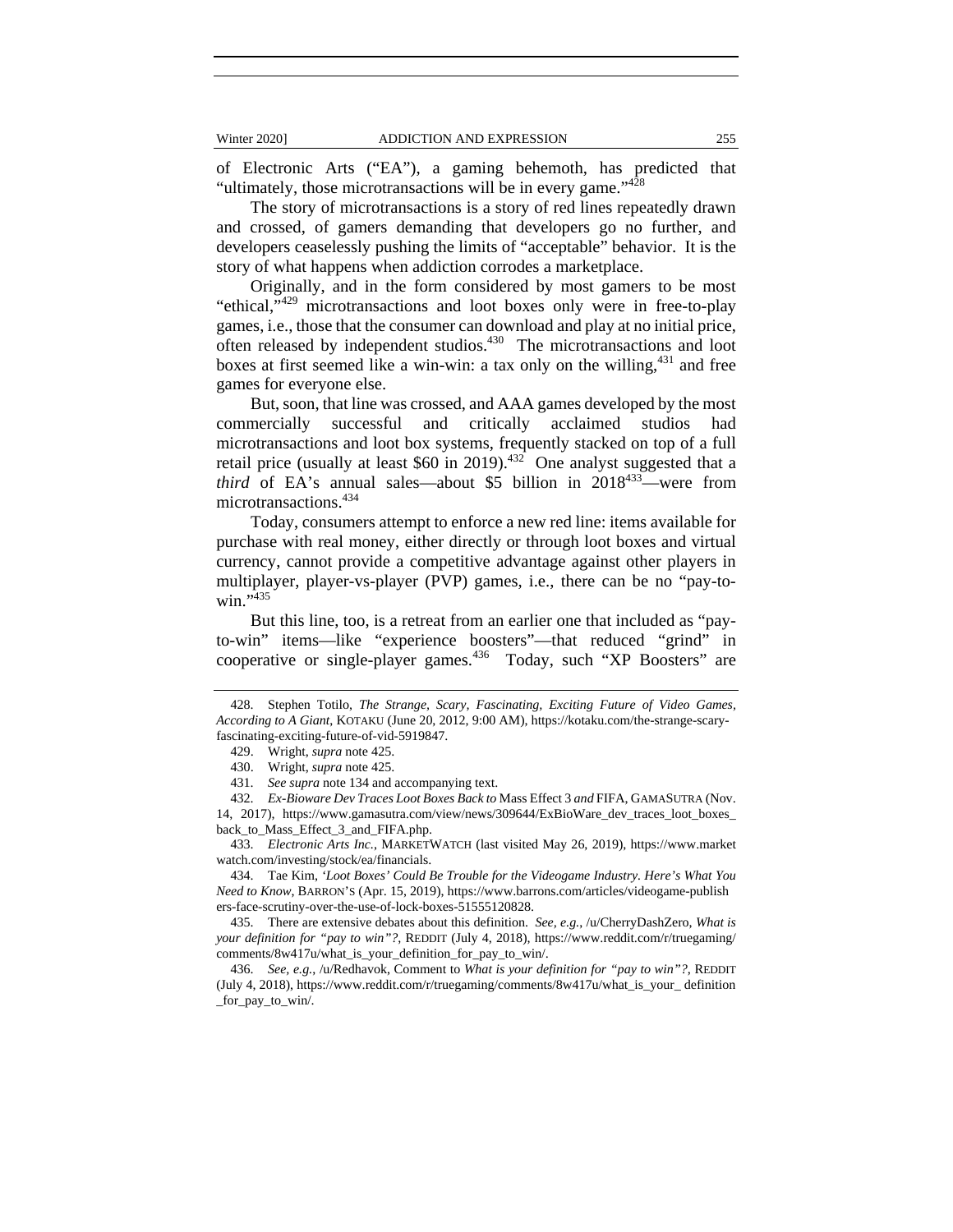# 256 HASTINGS CONSTITUTIONAL LAW QUARTERLY [Vol. 47:2

common in mobile games, $437$  and are beginning to appear in AAA singleplayer or cooperative games, including bestsellers like *Assassin's Creed Odyssey*, 438 and, again, *Destiny*. 439 The recently released *Borderlands 3* featured optional purchases for "mods"—modifications—that increase the rate of loot drops and experience gained.<sup>440</sup> It should be no surprise that developers have made this choice; given the psychological effects of great loot drops and huge experience games, the effect of these boosts is to supercharge the game's dopamine delivery systems. Limbic capitalism, indeed.<sup>441</sup>

The point here is not necessarily where the line is today, so much as it is to acknowledge that the red line is under continuous assault from developers seeking to create as many "recurrent consumer spending opportunities,"442 in industry-speak, as possible.

The marketplace of ideas is the motivating mythology of the First Amendment, and elocutions of the marketplace sit atop the pantheon of constitutional jurisprudence. Addictive speech consumes the market from the inside, and, accordingly, merits no First Amendment protection.

## **iii. Addiction and Democracy**

The last of the standard explanations for the First Amendment is that it exists to enable and promote democratic self-governance through the Constitution's representative system.<sup>443</sup> The Free Speech Clause does so

 439. Jamieson Cox, *You Can Now Pay an Exorbitant Fee to Boost Your Level in Destiny*, VERGE (Dec. 15, 2015, 9:40 AM), https://www.theverge.com/2015/12/15/10205490/destiny-thetaken-king-level-boost-packs-microtransactions-bungie.

 440. Samuel Roberts, *Here's How Borderlands 3's XP and Loot Drop Boost Mods Actually Work*, PC GAMER, https://www.pcgamer.com/borderlands-3-loot-xp-boosts-explained/ (last visited Apr. 11, 2019).

441. *See supra* note 233 and accompanying text.

 442. Alex Wawro, *Take-Two Plans to Only Release Games With 'Recurrent Consumer Spending' Hooks*, GAMASUTRA (Nov. 7, 2017), https://www.gamasutra.com/view/news/309190/ TakeTwo\_plans\_to\_only\_release\_games\_with\_recurrent\_consumer\_spending\_hooks.php.

 443. *See* Lillian R. BeVier, *The First Amendment and Political Speech: An Inquiry Into the Substance and Limits of Principle*, 30 STAN. L. REV. 299, 300 ("[T]he amendment in principle protects only 'political' speech—speech that participates in the processes of representative democracy . . . ."); *see generally* Robert H. Bork, *Neutral Principles and Some First Amendment Problems*, 47 IND. L.J. 1, 22 (1971); ALEXANDER MEIKLEJOHN, POLITICAL FREEDOM (1960).

 <sup>437.</sup> Andrei Klubnikin, *Microtransactions In Games: The Good, The Bad, And The Ugly*, GAME ANALYTICS (Feb. 14, 2018), https://gameanalytics.com/blog/microtransactions-games-goo d-bad-ugly.html.

 <sup>438.</sup> Chris Plante, *Assassin's Creed Odyssey's Best Feature Costs an Extra 10 Bucks*, POLYGON (Oct. 5, 2018, 8:18 PM), https://www.polygon.com/2018/10/4/17936292/assassins-cree d-odyssey-xp-boost-price. *But see* Jason Schreier (@jasonschreier), TWITTER (Oct. 8, 2018, 1:36 PM), https://twitter.com/jasonschreier/status/1049398247033372677?lang=en ("Assassin's Creed Odyssey's microtransactions are, at worst, annoying. They're not A CANCER ON THE VIDEO GAME INDUSTRY.").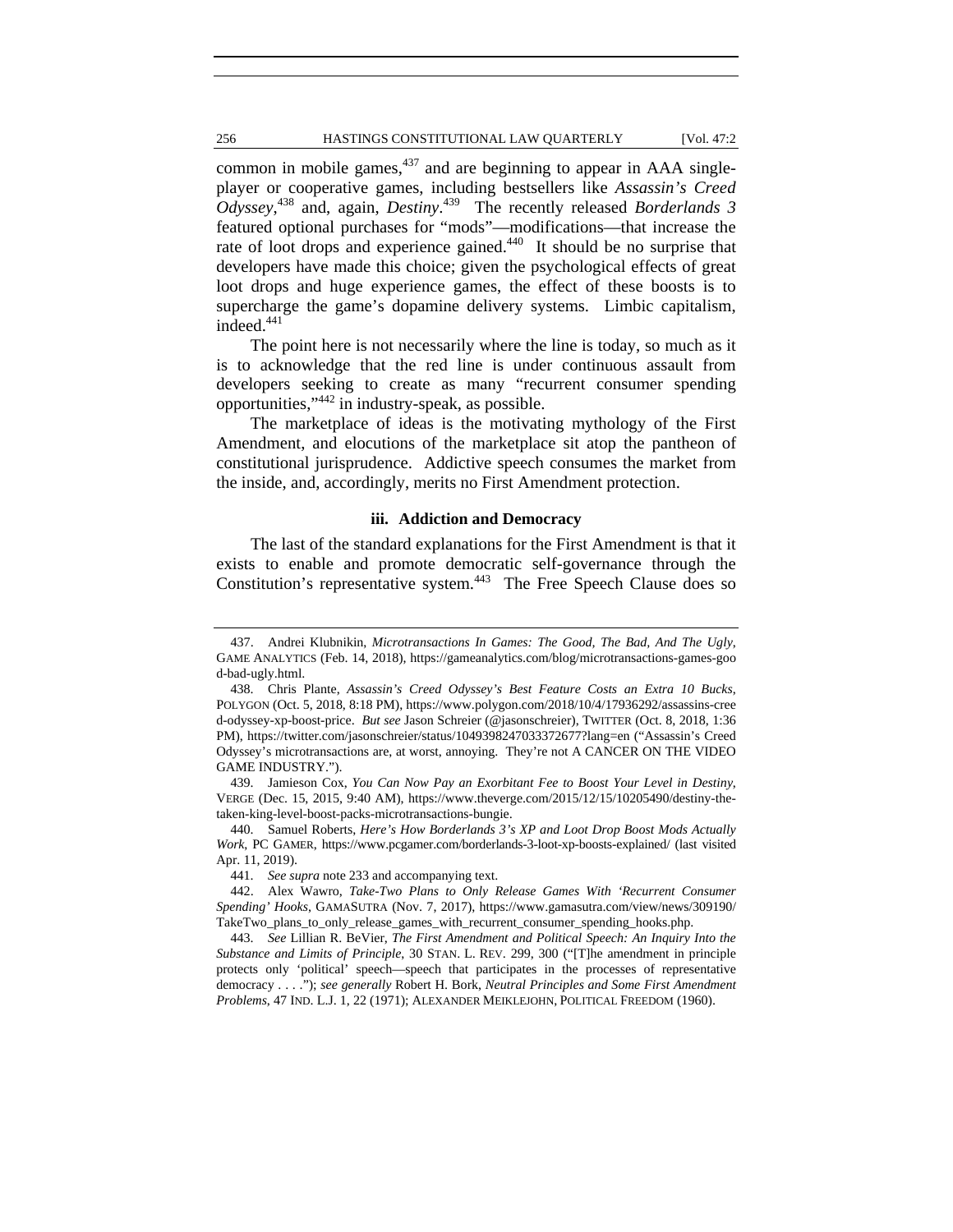directly—by literally enabling the debates necessary to provide voters with a meaningful choice in policies and candidates—and indirectly, by training citizens to be active participants in those debates, and to distinguish truth from fiction, and instill a sense of the value of debate.<sup>444</sup>

The democracy theory cares both about the process and outcomes of cognition. But, unlike the marketplace theory, it is not value-neutral. Instead, it posits that the First Amendment itself reflects an ideological preference for democratic self-governance, and that speech in furtherance of that ideology is more valuable than speech that denigrates it. Thus, according to some, antidemocratic speech does not merit First Amendment coverage.445 Antidemocratic speech "is not aimed at a new definition of truth by a legislative majority," and, therefore, "breaks the premises of our system concerning the way truth is defined." $446$  Because those very premises are the reason for protecting speech, antidemocratic speech cannot merit protection.447 Other democratic theorists may recognize a preference for political speech,<sup>448</sup> but nonetheless protect antidemocratic speech, relying on the marketplace of ideas to show the value of democracy over the long term.<sup>449</sup>

In addition, there is also a split among democracy theorists regarding the legitimacy of the protection of non-political speech. Bork argues that "[t]here is no basis for judicial intervention to protect any other form of expression" than "speech that is explicitly political."<sup>450</sup> On the other hand, Mieklejohn would extend coverage to those "forms of thought and expression . . . from which the voter derives the knowledge, intelligence, sensitivity to human values . . . which, so far as possible, a ballot should express," including literature, the arts, the sciences, and philosophy.<sup>451</sup>

 <sup>444.</sup> *See supra* note 418 (recounting Frederick Schauer's argument about the marketplace theory's relationship to a preference for the "process" of debate and deliberation).

 <sup>445.</sup> Bork, *supra* note 443, at 29-30, 31; BeVier, *supra* note 443, at 309-11.

 <sup>446.</sup> Bork, *supra* note 443, at 31.

 <sup>447.</sup> *Id.*

 <sup>448.</sup> The rhetorical—and perhaps doctrinal—preference for political speech in First Amendment jurisprudence is the democracy theory's most enduring impact. *See, e.g.*, Citizens United v. FEC, 558 U.S. 310, 339-40 (2010) ("Speech is an essential mechanism of democracy, for it is the means to hold officials accountable to the people . . . . The First Amendment 'has its fullest and most urgent application to speech uttered during a campaign for political office.'") (internal quotation marks omitted).

 <sup>449.</sup> *See* Abrams v. United States, 250 U.S. 616, 630 (1919) (Holmes, J., dissenting) ("If, in the long run, the beliefs expressed in proletarian dictatorship are destined to be captured by the dominant forces of the community, the only meaning of free speech is that they should be given their chance and have their way.").

 <sup>450.</sup> Bork, *supra* note 443, at 20.

 <sup>451.</sup> Alexander Meiklejohn, *The First Amendment Is an Absolute*, 1961 SUP. CT. REV. 245, 255-57.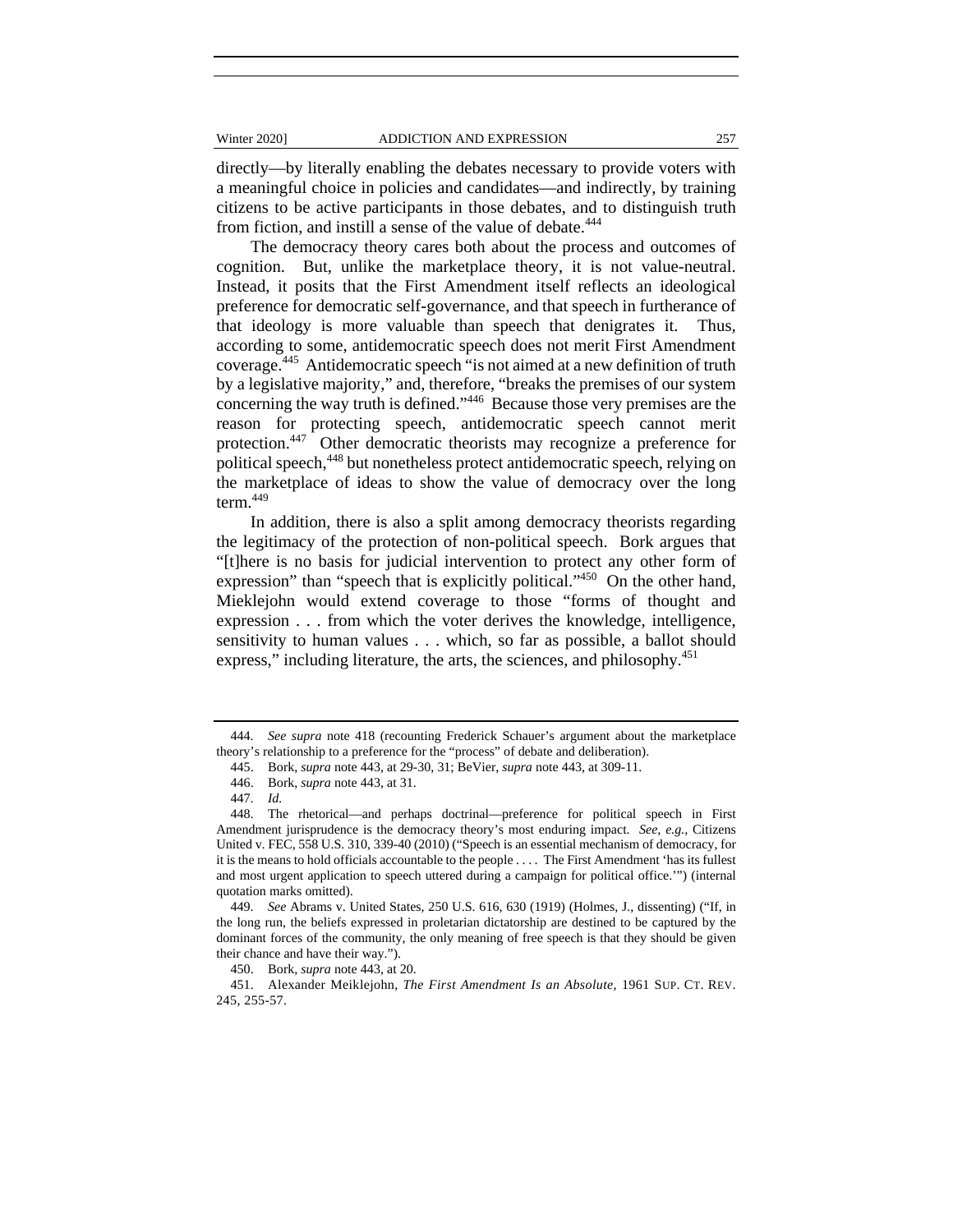# 258 HASTINGS CONSTITUTIONAL LAW QUARTERLY [Vol. 47:2

Under either school of thought, the provision and consumption of addictive expression has added little, if any, value to democracy. Of course, pornography and video games may contain political speech. In fact, a great deal of criticism has been leveraged against each medium based on what is perceived as the medium's dominant social or political messaging.<sup>452</sup> But the question is not whether video games or porn should be protected at all, but whether a certain genre of speech sometimes contained within these mediums—addictive speech—is of value to democracy. It is not.

Focusing for now on expressly political speech—"speech about how we are governed"453—it is possible for speech to be both addictive and expressly political. It would be a bizarre game, but one could imagine loot boxes that award campaign t-shirts for a virtual avatar or political bumper stickers for a virtual car. Porn could feature actors portraying political figures, and making political jokes at their expense.<sup>454</sup>

But addictive expression—even if nominally pro-democratic—is antidemocratic, because it is atomizing. Addictive speech generates social isolation, while democracy requires a vibrant civil society.<sup>455</sup> Already, sociologists frequently and increasingly assail the deterioration of American civil society at the hands of isolating vectors of addictive speech.

Although pronouncements about the negative effects of entertainment mediums are as old as the mediums themselves, empirical research does provide some for concern. One study found a "significant difference between the social skills of students addicted to computer games and normal

 <sup>452.</sup> *See, e.g.*, Alfie Bown, *Video Games are Political. Here's How They Can Be Progressive*, GUARDIAN (Aug. 13, 2018, 5:00 AM), https://www.theguardian.com/games/20 18/aug/13/video-games-are-political-heres-how-they-can-be-progressive ("[L]ike all art that arises from culture, games are deeply political. They are also often biased . . . towards conservative, patriarchal and imperialist values such as empire, dominion, and conquering by force."); *see generally* Catharine A. MacKinnon, Lecture, *Pornography, Civil Rights, and Speech*, 20 HARV. C.R.-C.L. L. REV. 1 (1985).

 <sup>453.</sup> Bork, *supra* note 4443, at 27-8.

 <sup>454.</sup> *See, e.g.*, Hustler Mag. v. Falwell, 485 U.S. 46 (1988).

 <sup>455.</sup> *See, e.g.*, *Young African Leaders Initiative*, U.S. State Dep't, *Civil Society: At the Core of Democracy and Human Nature*, https://yali.state.gov/civil-society-at-the-core-of-democracyand-human-nature/ ("Civil society contributions to well-functioning governments are widely recognized among those who study those issues.") (last visited May 27, 2019); *Supporting Vibrant Civil Society & Independent Media*, https://www.usaid.gov/what-we-do/democracy-human-rightsand-governance/supporting-vibrant-civil-society-independent-media ("A democratic political culture requires a vibrant civil-society sector . . . .") (last visited May 27, 2019); MISSION OF NORWAY TO THE EU, *Civil Society is Essential for Democracy*, (Oct. 12, 2017), https://www.norway.no/en/missions/eu/about-the-mission/news-events-statements/news2/-civilsociety-is-essential-for-democracy/ ("We cannot have a resilient democracy unless we can safeguard civil society in all countries, stated Ingrid Schulerud, deputy head of the Norwegian Mission to the EU, in her introduction.").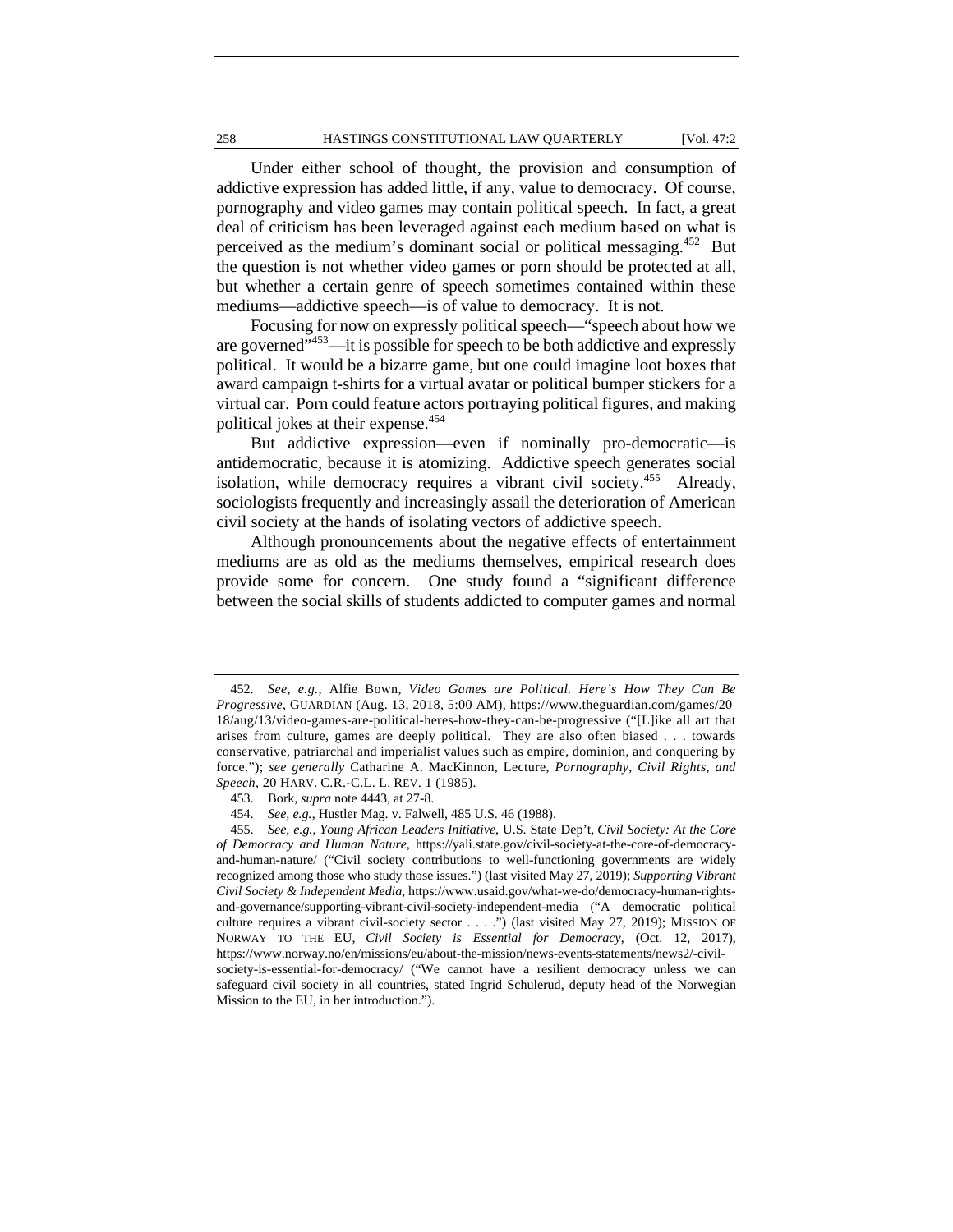students."<sup>456</sup> Video game addicts "displayed increased emotional difficulties including increased depression and anxiety, felt more socially isolated, and were more likely to display internet pornography pathological use symptoms." $457$  A rash of commentary $458$  accompanied another study explaining that the "unusually large percentage of able-bodied men, particularly the young and less-educated" who were either not working or not working full-time<sup>459</sup> could be explained: they were living with their parents and playing video games.<sup>460</sup>

The study's numbers are worth considering. Employment rates for young men in their twenties, even after other groups rebounded from the Great Recession, remained about ten percentage points lower than they were in  $2000^{461}$  There was not a corresponding increase in school attendance.<sup>462</sup> Instead, the men were gaming. Men in 2015 worked on average 132 hours less than men their age in 2007 worked, and reallocated almost the entire difference to leisure time. $463$  Three-quarters of the increase in leisure time went to gaming.<sup>464</sup> Gaming alone, the study concluded, could be "responsible for about 23% to 46% of the decline in work hours for young men during the 2000s."<sup>465</sup>

Of course, over the same period, the nature of what it meant to "game" also changed. The authors of the study noted that "improvements" in gaming over the same period included the "online video gaming, enhanced graphics,

 <sup>456.</sup> Eshrat Zamani et al., *Comparing the Social Skills of Students Addicted to Computer Games with Normal Students*, 2 J. ADDICTION & HEALTH 59, 62 (2010).

 <sup>457.</sup> Laura Stockdale & Sarah M. Coyne, *VideoGgame Addiction in Emerging Adulthood: Cross-Sectional Evidence of Pathology in Video Game Addicts as Compared to Matched Healthy Controls*, 225 J. AFFECTIVE DISORDERS 265 (2018).

 <sup>458.</sup> *See, e.g.*, Peter Suderman, *Young Men Are Playing Video Games Instead of Getting Jobs. That's OK. (For Now.)*, REASON (June 13, 2017), https://reason.com/2017/06/13/young-men-areplaying-video-ga/; R.A., *The Link Between Video Games and Unemployment*, (Mar. 30, 2017), https://www.economist.com/the-economist-explains/2017/03/30/the-link-between-video-gamesand-unemployment; Alexia Fernández Campbell, *The Unexpected Economic Consequences of Video Games,* VOX (July 7, 2017, 2:50 PM) https://www.vox.com/policy-and-politics/2017/7/7/1 5933674/video-games-job-supply.

 <sup>459.</sup> Ana Swanson, *Study Finds Young Men Are Playing Video Games Instead of Getting Jobs*, CHICAGO TRIBUNE (Sept. 23, 2016, 1:45 PM) https://www.chicagotribune.com/business/ct-videogames-jobs-emploment-20160923-story.html.

 <sup>460.</sup> Erik Hurst, *Video Killed The Radio Star,* (Sept. 1, 2016) http://review.chicagobooth.edu /economics/2016/article/video-killed-radio-star.

 <sup>461.</sup> *Id.*

 <sup>462.</sup> *Id.*

 <sup>463.</sup> Brian Wallheimer, *As Video Games Get Better, Young Men Work Less and Play More*, CHICAGO BOOTH REVIEW (Dec. 20, 2017), http://review.chicagobooth.edu/economics/2017/artic le/video-games-get-better-young-men-work-less-and-play-more.

 <sup>464.</sup> Hurst, *supra* note 460.

 <sup>465.</sup> Fernández Campbell, *supra* note 458.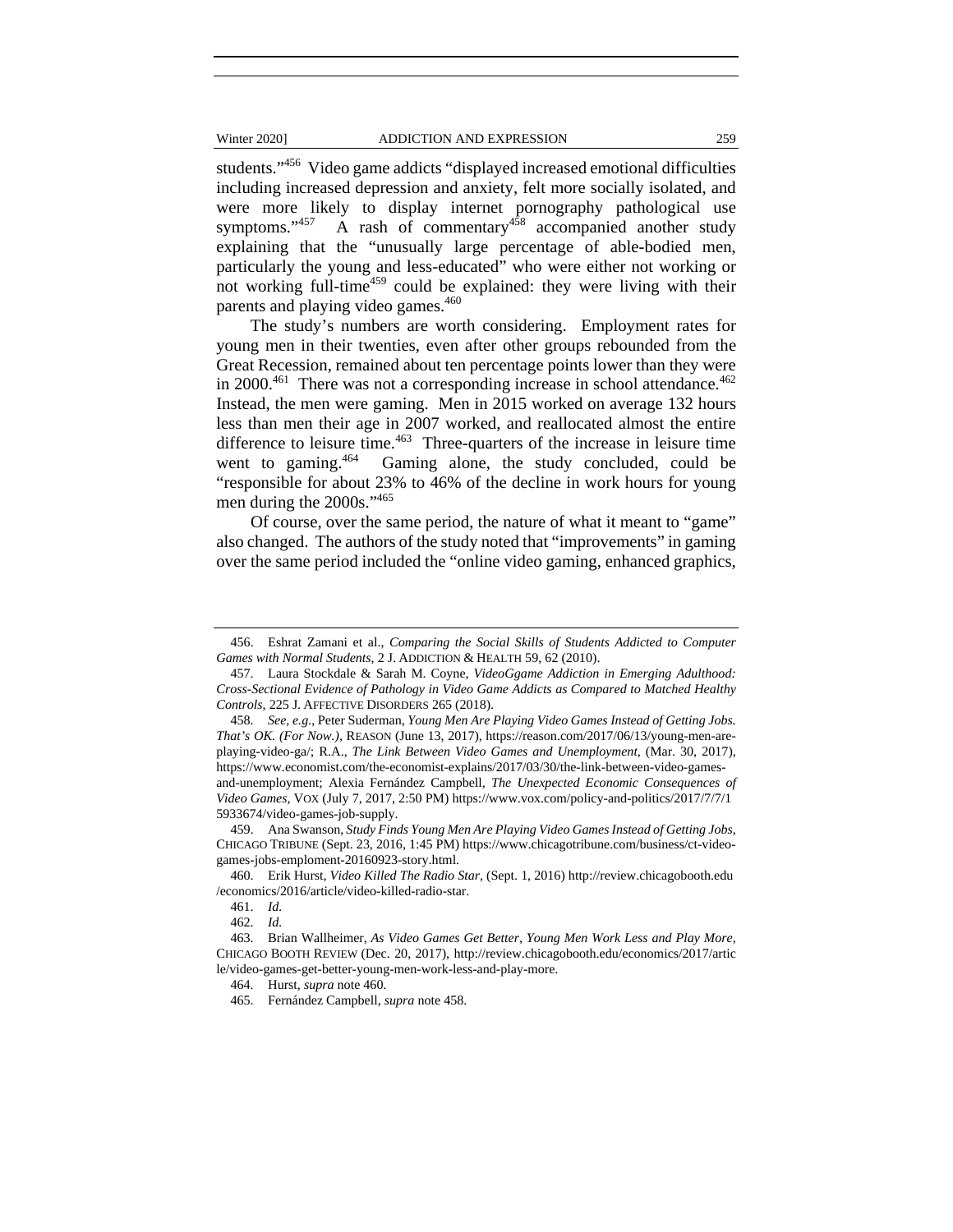and the introduction of massive multiplayer games."466 In other words, the games were becoming more addictive.<sup>467</sup>

If young men today—increasingly unemployed, single, living with their parents, and spending increasing amounts of time on leisure—follow historical patterns, tremendous social consequences could follow, including higher rates of welfare use, substance abuse, and suicide.<sup>468</sup>

It remains unclear whether a First Amendment jurisprudence fully devoted to the democracy theory would even cover most vectors of addictive expression to begin with. But, to the extent it would, the intentional infliction of addiction promotes antisocial and therefore antidemocratic behavior. Combined with its self-replicating quality, it can, and has, had significant antidemocratic impacts.<sup>469</sup> The promotion of democracy does not require the protection of addictive expression.

# *2. Intentionally Addictive Expression is Similar to Other Categorical First Amendment Exceptions*

The preceding analysis relies on the assumption that regulators and courts can distinguish between categories of speech based on their First Amendment "value." That is, to say the least, a contested position, albeit one with a long history in First Amendment jurisprudence. Beginning with *Chaplinsky v. New Hampshire*, the Court has said that some categories of speech are both: (a) "no[t] [an] essential part of any exposition of ideas," and (b) "are of such slight social value as a step to truth that any benefit that may be derived from them is clearly outweighed by the social interest in order and morality."470 After *Chaplinsky*, the Court relied on this theory of low-

 <sup>466.</sup> Mark Aguiar et al., *Leisure Luxuries and the Labor Supply of Young Men*, (June 21, 2017) https://scholar.princeton.edu/sites/default/files/maguiar/files/leisure-luxuries-labor-June-2017.pdf.

 <sup>467.</sup> *See supra* notes 154, 187-89, and accompanying text (describing addictive properties of online gaming); *supra* notes 174, 187-89, and accompanying text (describing addictive properties of MMOs in particular); *supra* notes 194-96 (discussing addictive "supernormal stimuli" effect of video game graphics). Over the same time period, loot boxes were also introduced, and mobile games took off (the first iPhone was released in 2007). *See supra* notes 425-28 (discussing spread of loot boxes in American games).

 <sup>468.</sup> Hurst, *supra* note 460.

 <sup>469.</sup> *Id*.

 <sup>470.</sup> Chaplinsky v. New Hampshire, 315 U.S. 568, 571-72 (1942).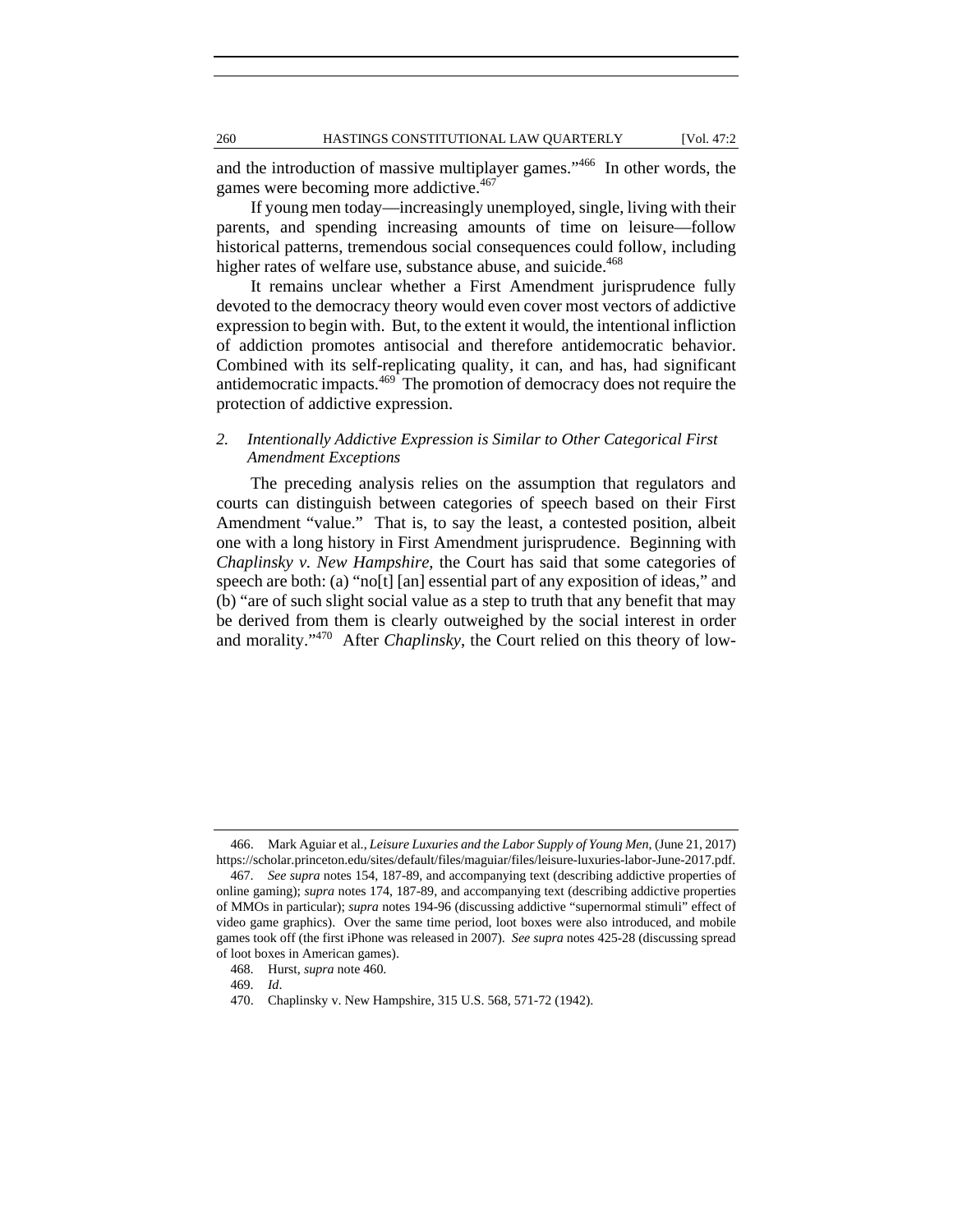value speech to uphold restrictions on obscenity,  $471$  child pornography,  $472$ libel, $4^{73}$  and commercial speech. $4^{74}$ 

At the same time, the use of the theory has always "been marked by vacillation and uncertainty,"475 no doubt in part due to the serious objection of academics, who have called it "an embarrassment,"476 a "parody of free speech theory,"<sup>477</sup> and "completely wrongheaded, if not incoherent."<sup>478</sup>

The Court's response was, in *United States v. Stevens*, to reject the lowvalue theory in favor of a "history and traditions" approach. $479$  Echoing a line from Justice Scalia's opinion in *District of Columbia v. Heller*, the Court concluded that a cost-benefit analysis of categories of speech is foreclosed because such an analysis was already completed at the time of ratification.<sup>480</sup> Under the traditional approach, for a category of speech to be excluded from First Amendment coverage, it must have a "long history in American law" of being unprotected.<sup>481</sup> New exceptions can only emerge in one of two ways: they can either be uncovered in the historical record or be drawn by analogies from existing exceptions.482

 474. Ohralik v. Ohio State Bar Ass'n, 436 U.S. 447, 455–56 (1978) (stating that commercial speech stands in a "subordinate position in the scale of First Amendment values").

 475. Jeffrey M. Shaman, *The Theory of Low-Value Speech*, 48 S.M.U. L. REV. 297, 298 (1995).

 476. STEVEN H. SHIFFRIN, THE FIRST AMENDMENT, DEMOCRACY, AND ROMANCE (Princeton Univ. Press 1990).

477. *Id.*

478. Larry Alexander, *Low Value Speech*, 83 NW. U. L. REV. 547, 552 (1989).

479. United States v. Stevens, 559 U.S. 460, 469 (2010).

 480. *Stevens*, 559 U.S. at 470. *Cf.* District of Columbia v. Heller, 554 U.S. 570, 634-35 (2008) (rejecting an "interest-balancing" test for the Second Amendment because the Second Amendment, "[l]ike the First, . . . is the very *product* of an interest balancing by the people").

481. *Stevens*, 559 U.S. at 469.

 482. *See id.* at 471 (suggesting that *Ferber*'s decision rejecting constitutional protection for child pornography was generated by analogy from the "speech incident to criminal conduct" exception).

 <sup>471.</sup> Miller v. California, 413 U.S. 15, 24-5 (1973) (defining obscenity as speech "lack[ing] serious literary, artistic, political, or scientific value"); Roth v. United States, 354 U.S. 476, 484 (1957) (defining obscenity as speech "utterly without redeeming social importance").

 <sup>472.</sup> New York v. Ferber, 458 U.S. 747, 762 (1981) (stating that child pornography has "exceedingly modest, if not de minimis" value). *But see infra* note 486 (discussing the Court's revisionist history of *Ferber* in *Stevens*).

 <sup>473.</sup> Gertz v. Robert Welch, 418 U.S. 323, 340 (1974) ("[T]here is no constitutional value in false statements of fact.").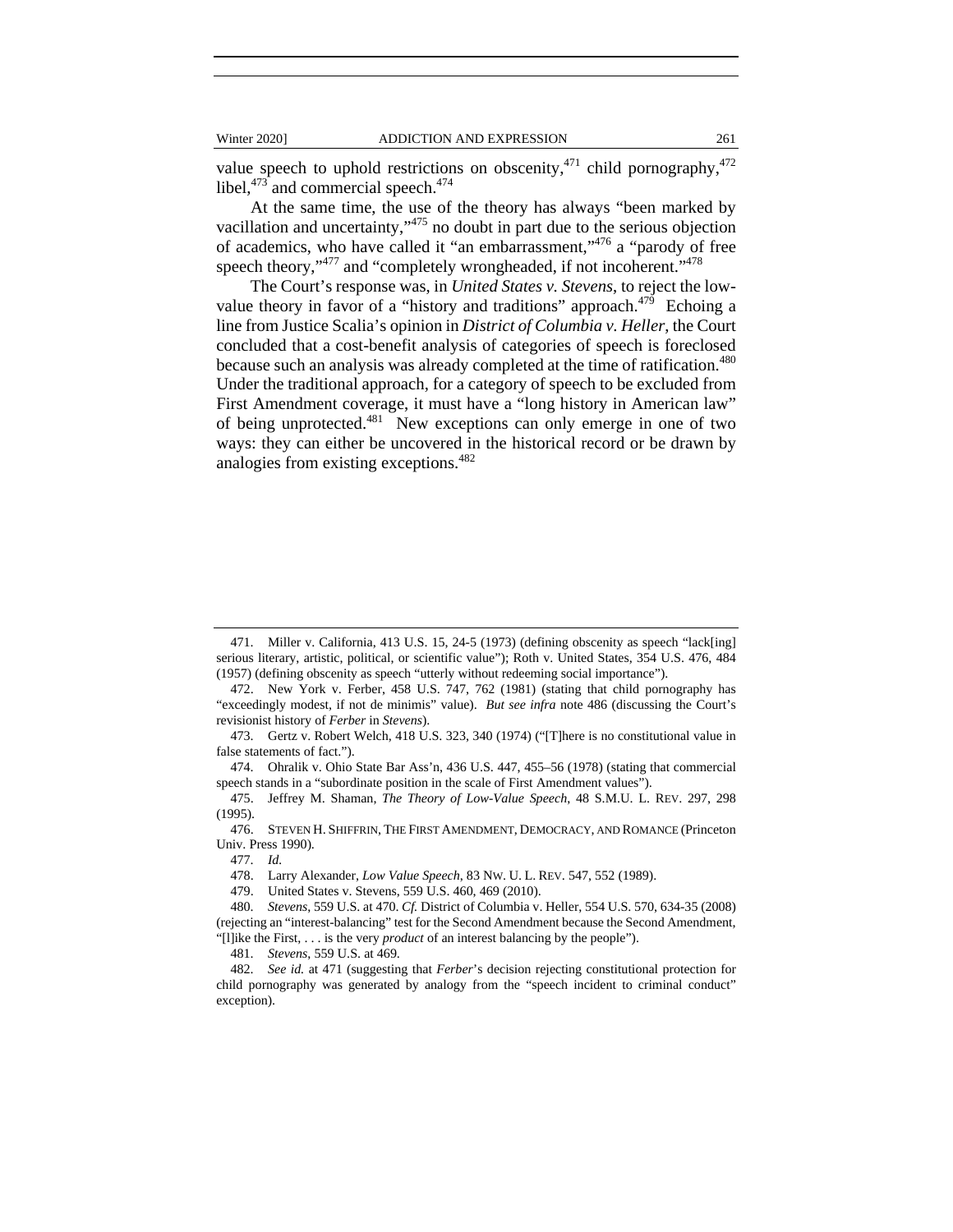# 262 HASTINGS CONSTITUTIONAL LAW QUARTERLY [Vol. 47:2

There are serious objections to the *Stevens* approach.<sup>483</sup> Most significantly, "reasonable people disagree . . . about what traditions exist."<sup>484</sup> And, of course, the Court has left some longstanding regulatory traditions, such as the doctrine of seditious libel, in the dustbin of history, which strongly indicates that something other than tradition is at play. Therefore, given that the Court has conceded that its categorical coverage exceptions can be *described* as low-value speech,<sup>485</sup> one may legitimately wonder whether the historical approach adopted in *Stevens* is revisionist,<sup>486</sup> and whether some value-based distinctions are inevitable.<sup>487</sup>

Despite the persuasive arguments against the historical approach adopted in *Stevens*, only Justice Alito has shown any interest in reviving the low-value theory.<sup>488</sup> Accordingly, this section seeks to justify categorical exclusion for addictive expression by analogizing to the existing categorical exclusions, as *Stevens* suggests is required.

In *Stevens*, the Court justified its child pornography jurisprudence by situating it as a permutation of the coverage exception for speech incident to criminal conduct.489 The Court noted that the market for child pornography was "intrinsically related" to the underlying child abuse; you could not have child pornography without sexual abuse of children, and child pornography could therefore be regulated without even implicating First Amendment

 <sup>483.</sup> Wayne Batchis, *On the Categorical Approach to Free Speech—And the Protracted Failure to Delimit the True Threats Exception to the First Amendment*, 37 PACE L. REV. 1, 23 (2016) ("[H]istory and tradition are hallmarks of conservative constitutional analysis, . . . [t]hus, some of the same criticisms that might apply to the use of history and tradition more broadly may apply with equal vigor to the First Amendment.").

 <sup>484.</sup> Gregory P. Magarian, Symposium, *The Marrow of Tradition: The Roberts Court and Categorical First Amendment Speech Exclusions*, 56 WM. & MARY L. REV. 1339, 1356 (2015).

 <sup>485.</sup> *Stevens*, 559 U.S. at 470–71.

 <sup>486.</sup> *See* Magarian, *supra* note 484, at 1356-57 ("Chief Justice Roberts in *Stevens* tied himself in knots explaining how tradition caused the *Ferber* Court to exclude child pornography from free speech protection, when *Ferber* really focused on the substantive harm of exploiting children.").

 <sup>487.</sup> A value-based approach is also preferable. The Court mostly subscribes to the agreedupon view that the First Amendment is instrumental, and exists to promote autonomy, truth, and/or democracy. The traditional approach makes that principle irrelevant; it obviates doctrine that might seek to draw connections between categories of speech and the ends that the First Amendment serves. This leaves First Amendment jurisprudence rudderless, with the Free Speech Clause unable to meaningfully adapt to serve its core interests in new contexts. The values become mere background noise without any meaningful impact on doctrine. *See* BeVier, *supra* note 443, at 300 ("Recent commentators have begun to recognize explicitly that so long as first amendment values remain obscure, clarity will never emerge from first amendment analysis."); Benjamin S. DuVal, Jr., *Free Communication of Ideas and the Quest for Truth: Toward a Teleological Approach to First Amendment Adjudication*, 41 GEO. WASH. L. REV. 161, 164 (1972) (arguing that the First Amendment demands "a purpose-oriented rather than a rule-oriented approach").

 <sup>488.</sup> *See supra* notes 363, 365 and 366 (quoting Justice Alito's recent uses of the low-value approach); *see also Stevens*, 559 U.S. at 482 (Alito, J., dissenting).

 <sup>489.</sup> *Stevens*, 559 U.S. at 471.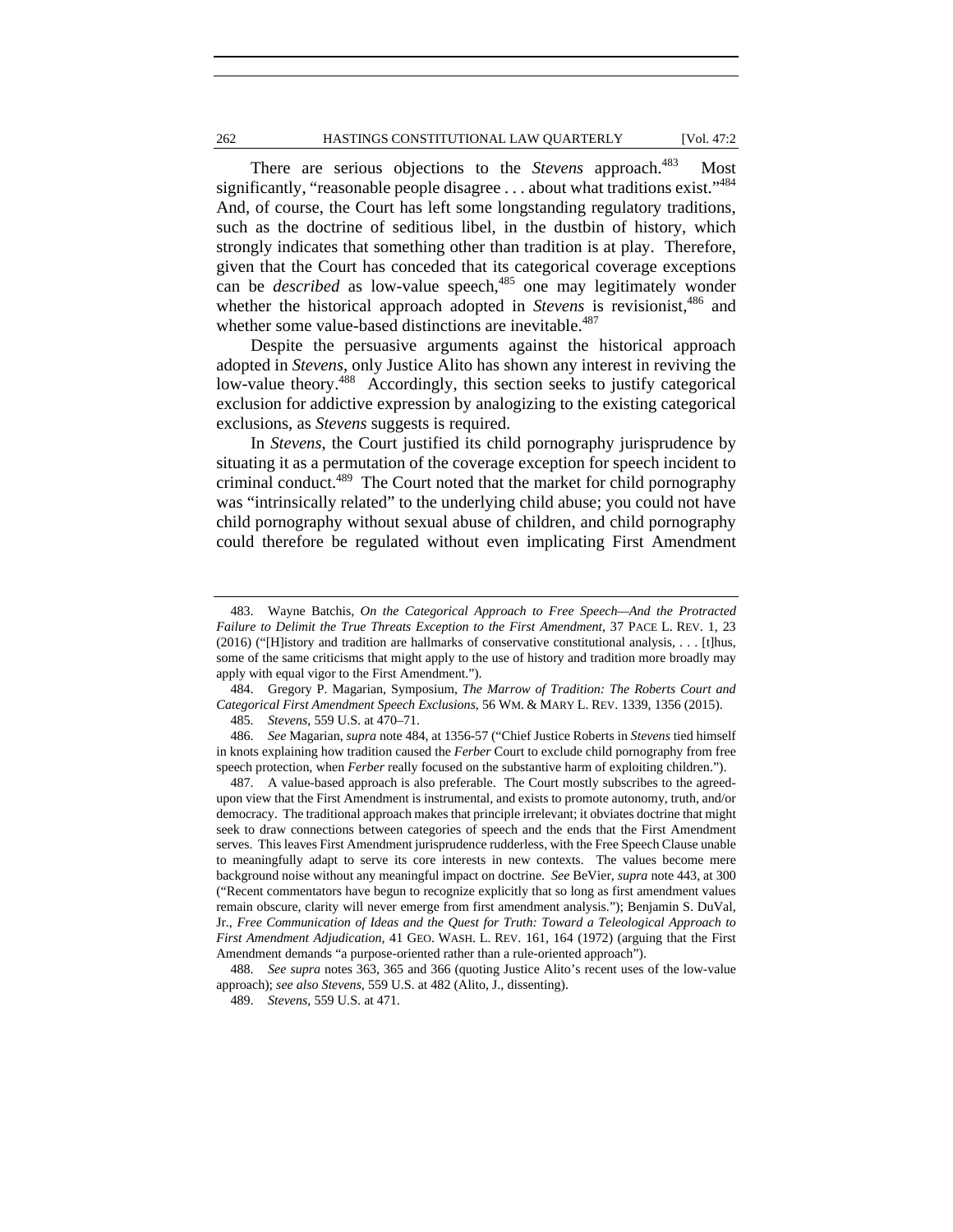rights.<sup>490</sup> An exception for addictive speech can emerge from the same sort of analogical process applied to the incitement exception.

Speech is unprotected as incitement if it is "directed to inciting or producing imminent lawless action and is likely to incite or produce such action."491 The incitement exception is premised on the idea that individual free will can be overborne; "[e]loquence may set fire to reason."492 Speech is regulable, then, when it has a "chance of starting a present conflagration."493 In less florid terms, the Court essentially examines three subjects: the speaker (whether the speech directed at inciting imminent lawless action); the message (whether the speech directed at inciting imminent lawless action); and the effect on the listener (whether the speech likely to produce imminent lawless action). Taking each in turn, addictive expression presents a similar, strong case for noncoverage.

As to the speaker, the incitement exception is targeted at the "wily agitator," who induces "simple-minded" law-abiding persons into illegal action.<sup>494</sup> The purveyor of addiction<sup>495</sup> is not unlike the inciter. This "addicter" seeks to set fire to reason, not through eloquence, but through manipulation of neurological phenomena over which his listeners have no active control. Indeed, a great deal of addicters' successes will rely on genetic factors in addition to the design of their products.

Both the addicter and the inciter aim to overrule their listeners' better judgments. The difference between the two goes to the second factor—the message. The inciter's speech is directed at producing imminent lawless action, while the addicter's speech is typically directed towards encouraging a lawful activity. But all analogies have their natural limits;<sup>496</sup> if the addicter sought to produce lawless action, he would by definition be an inciter. It is enough that the addicter seeks to encourage problematic consumption, which the government may legitimately aim to discourage. Because there is not a meaningful difference between the government discouraging illegal activity

 <sup>490.</sup> *Id.*

 <sup>491.</sup> Brandenberg v. Ohio, 395 U.S. 444, 447 (1969).

 <sup>492.</sup> Gitlow v. New York, 268 U.S. 652, 673 (1925) (Holmes, J., dissenting).

 <sup>493.</sup> *Id.*

 <sup>494.</sup> *See* Frederick Schauer, *The Wily Agitator and the American Free Speech Tradition* (2005) (reviewing GEOFFREY R. STONE, PERILOUS TIMES: FREE SPEECH IN WARTIME: FROM THE SEDITION ACT OF 1798 TO THE WAR ON TERRORISM), 57 STAN. L. REV. 2157, 2157 (2005).

 <sup>495.</sup> Let's stipulate to the use of the term "addicter."

<sup>496</sup>*. See* Blocher & Morgan, *supra* note 270 (discussing the question of "what counts" in an analogy in the context of shifting constitutional doctrine); Frederick Schauer, *Precedent*, 39 STAN. L. REV. 571, (1987) ("Think about why power tools are sold in hardware stores rather than in electrical appliance shops. And think about why we most often group red bicycles with bicycles of other colors rather than with red ties and red meat.").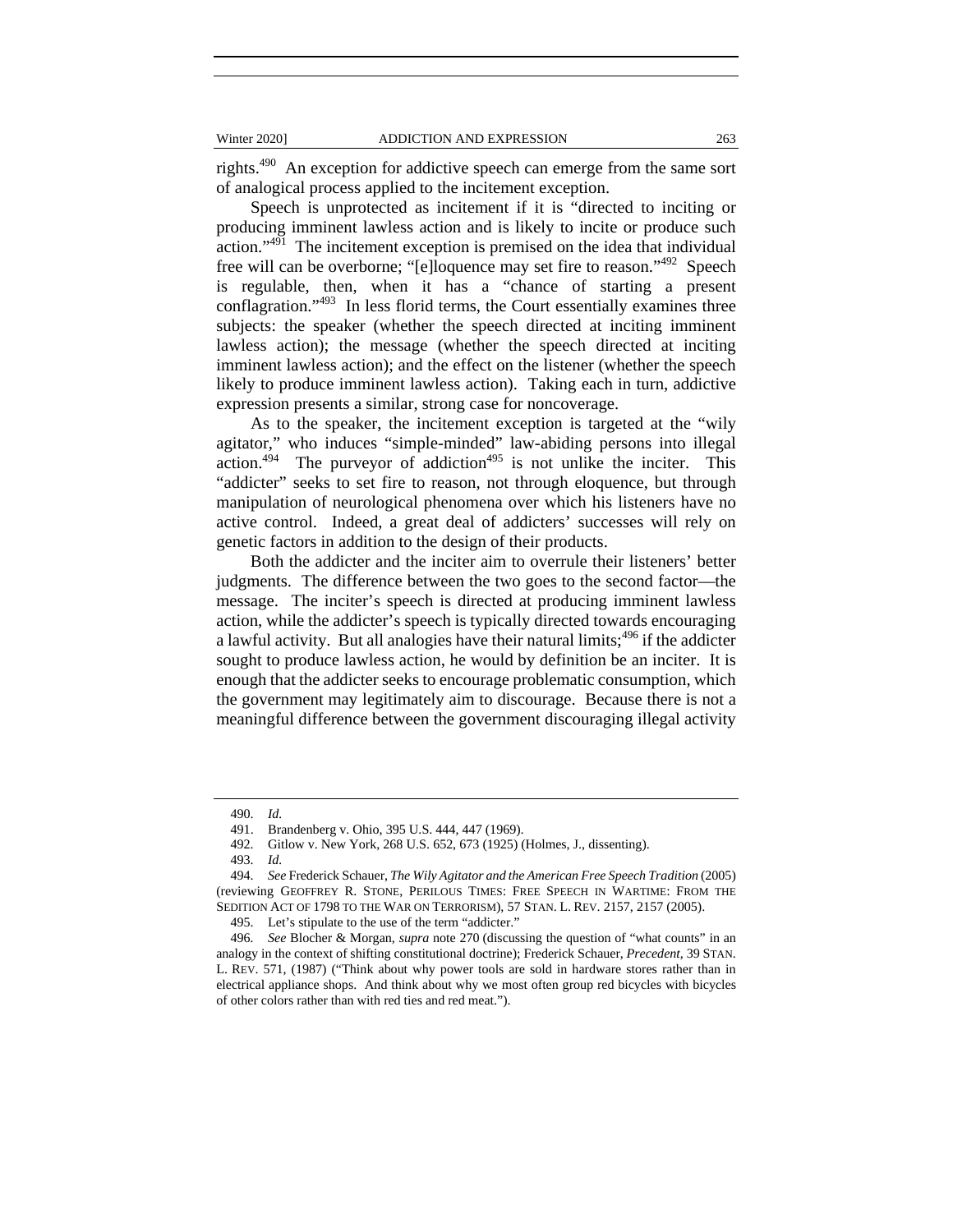and the government discouraging legal but socially undesirable activity, 497 addictive expression is relevantly analogous to the incitement exception in terms of the message expressed.

The final factor used to analyze incitement is the effect on the listener. Only that speech likely to produce imminent lawlessness is uncovered as incitement. Most troublesome for the analogy is incitement's limiting principle of imminence. In *Hess v. Indiana*, 498 the Court held that no liability could attach to the phrase, "We'll take the fucking street later."499 Who could know what is meant by "later"? The imminence limitation is powerful, protecting intentional advocacy of deeply evil acts.

An imminence requirement could never apply to addictive speech. Addictions—in particular, behavioral addictions—develop over time, through repeat exposure. But this difference should not defeat the analogy. The imminence requirement is related to the nature of the harm of incitement—discrete incidents of usually violent lawbreaking. A delay between the incitement and activity gives the inciter's audience time to come to its senses or to be persuaded out of action.<sup>500</sup> Indeed, if illegal action does not immediately follow the incitement, it is difficult to conclude that the audience has been "incited."

The opposite is true of addiction. Imminence is not a concern; rather, the harm of addiction is the long-lasting impact of addiction on the individual and society.<sup>501</sup> And there is no value in a cooling-off period. One cannot be persuaded out of addiction. Accordingly, the imminence requirement is best understood as inherently connected to the harm of incitement, and not a necessary feature of a successful analogy to an exception aimed at a different kind of harm. Accordingly, a categorical exception for intentionally addictive speech can be drawn by analogy from the exception for incitement.

Undoubtedly, there is no longstanding tradition of regulating addictive expression. But there is a longstanding tradition of regulating addictive products, in ways that reflect the options that regulators today may consider to address this modern problem: laws that punish those who intentionally induce addiction, laws that prohibit minors from engaging in addictive activities or using addictive substances, or laws that ban the addictive activity or substance altogether. These historical traditions were already old when

 <sup>497.</sup> *Cf.* Greater New Orleans Broad. Ass'n. v. United States, 527 U.S. 173, 193 (1999) ("[T]he power to prohibit or to regulate particular conduct does not necessarily include the power to prohibit or regulate speech about that conduct.").

 <sup>498.</sup> Hess v. Indiana, 414 U.S. 105 (1973).

 <sup>499.</sup> *Id.* at 107.

 <sup>500.</sup> *See* Whitney v. California, 274 U.S. 357, 377 (1927) (Brandeis, J., concurring) ("If there be time to expose through discussion the falsehood and fallacies, to avert the evil by the processes of education, the remedy to be applied is more speech, not enforced silence. Only an emergency can justify repression.").

 <sup>501.</sup> *See supra* Part I.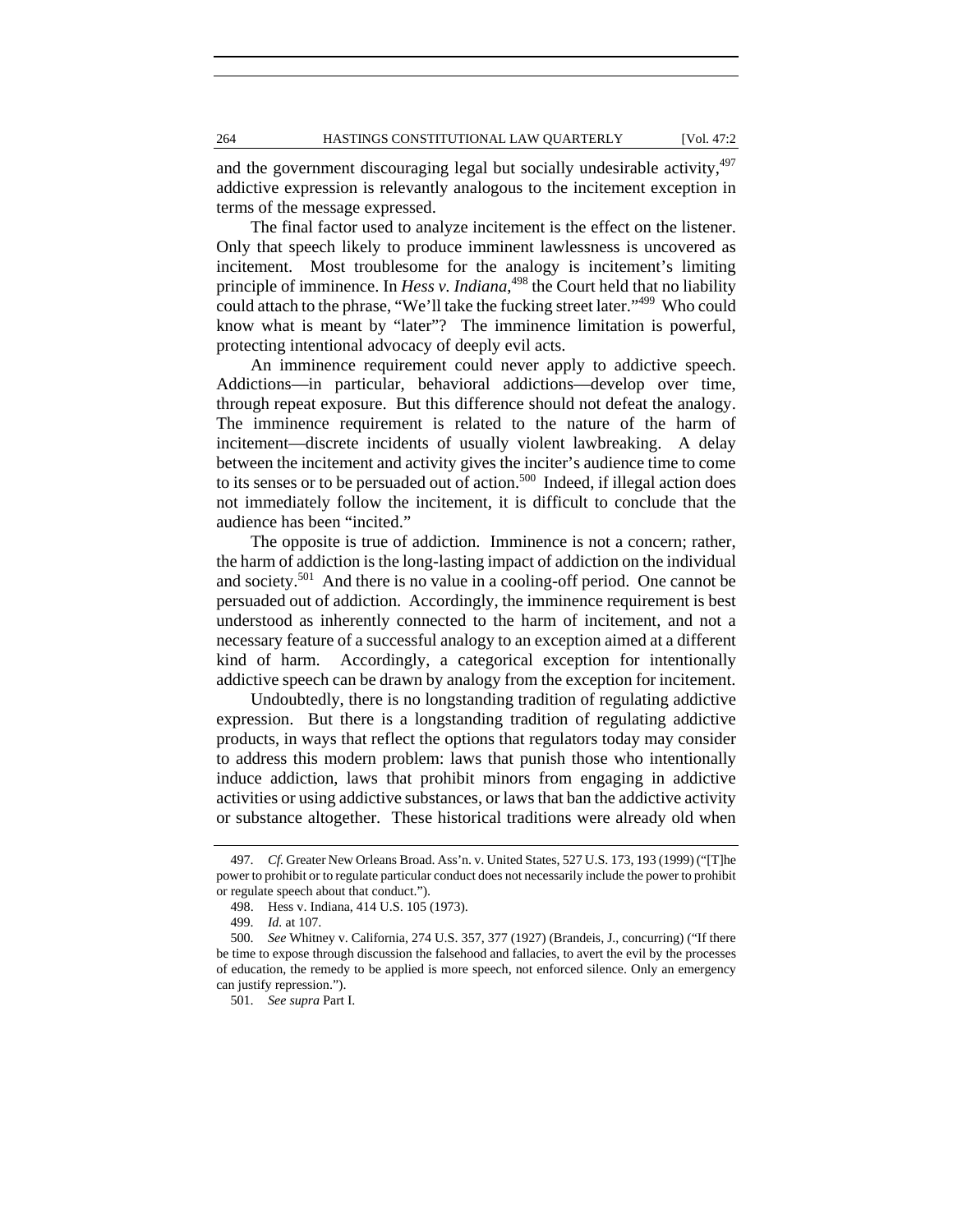the Constitution was ratified. Today, addiction comes in new packaging, and may otherwise be entitled to constitutional protection as speech. The question is whether that should meaningfully change the government's relationship to addiction, or whether First Amendment jurisprudence is truly flexible enough to handle the social problems posed by advancing technology.

# **Conclusion**

Advances in our understanding of the brain have opened the door for predatory actors to take advantage of the brain's more "hackable" systems especially its reward circuitry. Today, professionals in a number of industries explicitly attempt to induce consumer addiction to their products and discuss publicly the best ways to do so.

While scientists and medical professionals have begun to recognize the possibility of, and dangers posed by, behavioral addictions, constitutional scholars have not. This may not seem strange at first—after all, the Constitution has little to do with neuroscience. But vectors of addiction run the gamut from drugs and alcohol to gambling to video games and pornography. In these latter vectors, constitutional questions emerge.

Our First Amendment asks that we sacrifice—occasionally, a great deal—so that our collective speech can help individuals achieve selfrealization, so that we can progress towards truth through debate, and so that we can maintain a healthy system of democratic self-governance. Addictive speech actively impedes each of these important goals. There is no reason why it should receive First Amendment coverage.